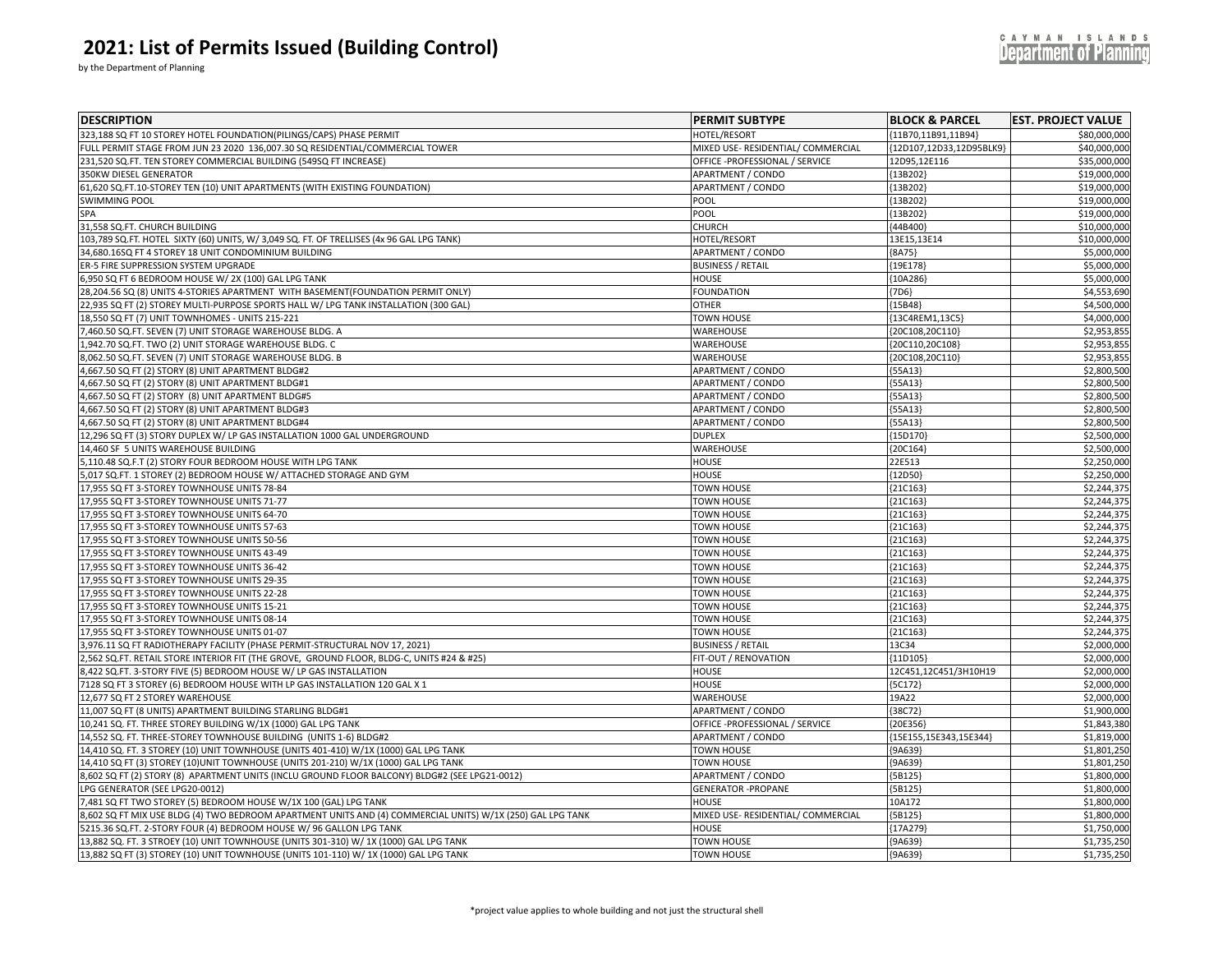by the Department of Planning

| 5,342 SQ FT 3 STOREY (6) BEDROOM HOUSE W/ 1X (96) GAL LPG                                                                         | <b>HOUSE</b>                           | ${17A305}$               | \$1,700,000                |
|-----------------------------------------------------------------------------------------------------------------------------------|----------------------------------------|--------------------------|----------------------------|
| OFFICE BUILDING RENOVATION AND 2026 SQ. FT. PROPOSED ADDITION                                                                     | FIT-OUT / RENOVATION                   | 98D80}                   | \$1,612,375                |
| ,556 SQ FT (2) STORY (7) 1 BEDROOM APARTMENT UNITS AND (1) TWO BEDROOM UNIT (INCLUD GRND FL BALCONY) (SEE LPG21-0012)             | APARTMENT / CONDO                      | 5B125}                   | \$1,600,000                |
| 4,445 SQ FT (4) UNIT (2) STORY TOWNHOUSES BLDG#1                                                                                  | APARTMENT / CONDO                      | ${24E332}$               | \$1,600,000                |
| 12,603 SQ. FT. TWO-STOREY TOWNHOUSE BUILDING - BLDG.# 6 (UNITS 1-8) FULL PERMIT APR 29 2021                                       | TOWN HOUSE                             | ${15E343, 15E351}$       | \$1,575,375                |
| 12,603 SQ. FT. TWO-STOREY TOWNHOUSE BUILDING - BLDG. # 5 (UNITS 1-8) FULL PERMIT APR 29 2021                                      | <b>TOWN HOUSE</b>                      | {15E351,15E343}          | \$1,575,375                |
| 12,603 SQ. FT. TWO-STOREY TOWNHOUSE BUILDING - BLDG. # 4 (UNITS 1-8) FULL PERMIT APR 29 2021                                      | TOWN HOUSE                             | ${15E343, 15E351}$       | \$1,575,375                |
| 2,603 SQ. FT. TWO-STOREY TOWNHOUSE BUILDING - BLDG. #3 (UNITS 1-8) FULL PERMIT APR 29 2021                                        | TOWN HOUSE                             | {15E351,15E343}          | \$1,575,375                |
| ,786.37 2 STOREY MANAGERS QUARTERS W/ 1X (100) GAL LPG TANK                                                                       | APARTMENT / CONDO                      | ${8A75}$                 | \$1,500,000                |
| ,084 SQ FT 3 STOREY HOUSE W/ 1X (96) GAL LPG TANK                                                                                 | <b>HOUSE</b>                           | (22E471)                 | \$1,500,000                |
| ,615 SQ FT 2 STORY HOUSE W/ 1X 100 GAL LPG TANK                                                                                   | <b>HOUSE</b>                           | ${22E516}$               | \$1,500,000                |
| ,208 SQ (2) STOREY FOUR BEDROOM HOUSE W/ LP GAS INSTALLATION (100 GAL TANK)                                                       | HOUSE                                  | {22E301}                 | \$1,500,000                |
| ,537 SQ FT 2 STOREY HOUSE W/ 1X (96) GAL LPG TANK                                                                                 | <b>HOUSE</b>                           | 12C492                   | \$1,500,000                |
| SWIMMING POOL AND SPA                                                                                                             | POOL                                   | 22E509                   | \$1,500,000                |
| 9,162 S.Q FT 8 UNIT APARTMENT BUILDING #3                                                                                         | APARTMENT / CONDO                      | ${4E694}$                | \$1,420,000                |
| ,659 SQ FT 2 STOREY HOUSE W/ 96 GAL LPG TANK                                                                                      | HOUSE                                  | 5C448                    | \$1,410,000                |
| 984 SQ.FT. 2 STOREY (4) BEDROOM HOUSE WITH GUEST UNIT                                                                             | <b>DUPLEX</b>                          | 17A105                   | \$1,400,000                |
| 652 SQ FT 2 STOREY (5) BEDROOM HOUSE WITH 500 GAL LPG TANK                                                                        | <b>HOUSE</b>                           | 21B146                   | \$1,400,000                |
| 368 SQ FT 2 STOREY HOUSE W/ 2X (100) GAL LPG TANKS                                                                                | HOUSE                                  | 15E255                   | \$1,400,000                |
| 4,472 SQ FT (3) STOREY HOUSE W/ 1X (96) GAL LPG TANK                                                                              | <b>HOUSE</b>                           | ${17A83}$                | \$1,400,000                |
| ,969 SQ FT 2 STOREY (4) BEDROOM HOUSE W/ 2X (96 )GAL LPG TANKS                                                                    | HOUSE                                  | {15D79}                  | \$1,400,000                |
| 3,412 SQ FT 2 STOREY 4 BEDROOM HOUSE W 1X (100) GAL LPG TANK                                                                      | HOUSE                                  | 15E287                   | \$1,380,375                |
| 10,685 SQ. FT. (7) UNITS TOWNHOUSE BUILDING #2 (UNITS 7-13)                                                                       | <b>TOWN HOUSE</b>                      | 24B216,24B117,24B116,24B | \$1,335,625                |
| 15,415 SQ. FT. STORAGE BUILDING 2 (13 UNITS)                                                                                      | <b>STORAGE STRUCTURE</b>               | [14D131]                 | \$1,335,375                |
| ,285.16 SQ FT DUPLEX VILLA A & B                                                                                                  | <b>DUPLEX</b>                          | ${15B412}$               | \$1,300,000                |
| 285.16 SQ FT DUPLEX C&D                                                                                                           | <b>DUPLEX</b>                          | 15B412                   | \$1,300,000                |
| 4,876 SQ. FT. 2-STORY THREE (3) BEDROOM HOUSE W/ ATTACHED GARAGE.                                                                 | HOUSE                                  | 24B72                    | \$1,300,000                |
| ,355SQ FT DINIG CANOPY                                                                                                            | RESTAURANT / BAR                       | 12C451                   | \$1,300,000                |
| 1,264 SQ.FT. CANOPY EXTENSION                                                                                                     | <b>ADDITION</b>                        | 20C78                    | \$1,200,000                |
| 10,166 SQ FT (3) STORY (7) UNIT APARTMENT BLDG #1                                                                                 | APARTMENT / CONDO                      | ${20E160}$               | \$1,200,000                |
| ,625 SQ FT 2 STOREY THREE BEDROOM HOUSE W/ 1X (100) GAL LPG TANK                                                                  | HOUSE                                  | 27C717)                  | \$1,200,000                |
| 3,769 SQ FT 2 STOREY (3) BEDROOM HOUSE W/ ATTACHED GARAGE                                                                         | HOUSE                                  | ${22E364}$               | \$1,200,000                |
| NSTALATION PV SOLAR (27)PANELS OLEA-113                                                                                           | <b>PV PANEL</b>                        | {13C4REM1,13C5}          | \$1,200,000                |
| INSTALATION PV SOLAR (27)PANELS OLEA-114                                                                                          | <b>PV PANEL</b>                        | 13C5,13C4REM1            | \$1,200,000                |
| INSTALATION PV SOLAR (27)PANELS OLEA-118                                                                                          | <b>PV PANEL</b>                        | {13C5,13C4REM1}          | \$1,200,000                |
| NSTALATION PV SOLAR (27)PANELS OLEA-117                                                                                           | <b>PV PANEL</b>                        | 13C5,13C4REM1            | \$1,200,000                |
| INSTALATION PV SOLAR (27) PANELS OLEA-121                                                                                         | <b>PV PANEL</b>                        | {13C5,13C4REM1}          | \$1,200,000                |
| NSTALATION PV SOLAR (27) PANELS OLEA-122                                                                                          | <b>PV PANEL</b>                        | {13C5,13C4REM1}          | \$1,200,000                |
| NSTALATION PV SOLAR (27)PANELS OLEA-120                                                                                           | <b>PV PANEL</b>                        | {13C5,13C4REM1}          | \$1,200,000                |
| INSTALATION PV SOLAR (27)PANELS OLEA-119                                                                                          | <b>PV PANEL</b>                        | {13C5,13C4REM1}          | \$1,200,000                |
| PV SOLAR INSTALATION (27) PANELS OLEA-115                                                                                         | <b>PV PANEL</b>                        | ${13C5, 13C4REM1}$       | \$1,200,000                |
| PV SOLAR INSTALATION (27) PANELS OLEA-116                                                                                         | <b>PV PANEL</b>                        | {13C5,13C4REM1}          | \$1,200,000                |
| ,970 SQ.FT. SEMI-DETACHED UNITS 113,114 W/ SHARING COMMON LPG TANK                                                                | SEMI-DETACHED HOUSE                    | ${13C5, 13C4REM1}$       | \$1,200,000                |
| ,836 SQ.FT. SEMI-DETACHED UNITS 117,118 W/ SHARING COMMON LPG TANK ON SITE                                                        | SEMI-DETACHED HOUSE                    | 13C4REM1,13C5            | \$1,200,000                |
| 5,836 SQ.FT. SEMI-DETACHED UNITS 121,122 W/ COOMON LPG TANK ON SITE                                                               | SEMI-DETACHED HOUSE                    | {13C5,13C4REM1}          | \$1,200,000                |
| ,836 SQ.FT. SEMI-DETACHED UNITS 119,120 W/ COMMON LPG TANK ON SITE                                                                | SEMI-DETACHED HOUSE                    | [13C5,13C4REM1]          | \$1,200,000                |
| ,836 SQ.FT. SEMI-DETACHED UNITS 115,116 W/ COMMON LPG TANK                                                                        | SEMI-DETACHED HOUSE                    | ${13C5, 13C4REM1}$       | \$1,200,000                |
| 320 SQ. FT. 2-STOREY THREE (3) BEDROOM HOUSE W/ 1X (250) GAL LPG TANK, '                                                          | <b>HOUSE</b>                           | 21E164                   | \$1,179,000                |
| ,485 SQ.FT. OFFICE & BANK FIT OUT FCIB / CIBC BUILDING -1ST FLOOR                                                                 | FIT-OUT / RENOVATION                   | OPY97}                   | \$1,161,000                |
| 9,230 SQ. FT. (6) UNITS TOWNHOUSE BUILDING #1(UNITS 1-6)                                                                          | TOWN HOUSE                             | 24B116,24B118,24B117,24E | \$1,153,750                |
| 8,902 SQ. FT. 2-STOREY TWELVE (12) UNITS COMMERCIAL BUILDING                                                                      | <b>BUSINESS / RETAIL</b>               | 20E44                    | \$1,112,750                |
| ,787 SQ.FT. 2-STOREY FOUR (4) BEDROOM HOUSE WITH 96 GALLON LPG TANK                                                               | HOUSE                                  | ${12C491}$               | \$1,100,000                |
| 076 SQ FT THREE BEDROOM HOUSE UNIT#6                                                                                              | <b>HOUSE</b>                           | (1C271)                  | \$1,100,000                |
|                                                                                                                                   |                                        |                          |                            |
| ,256 SQ. FT. PROPOSED 2-STOREY (8) UNITS APARTMENT BLDG#2<br>3,175 SQ. FT. 3-STOREY FOUR (4) UNIT TOWNHOUSE BUILDING "UNIT 17-20" | APARTMENT / CONDO<br>APARTMENT / CONDO | 2C201<br>9A11            | \$1,032,000<br>\$1,021,875 |
|                                                                                                                                   |                                        |                          |                            |
| ,106 SQ. FT. 2-STOREY (8) UNITS APARTMENT BUILDING #3                                                                             | APARTMENT / CONDO                      | 2C201                    | \$1,013,250                |
| 7,753 SQ. FT. TWO (2) STOREY EIGHT (8) UNIT APARTMENT (UNITS 30 - 37)                                                             | APARTMENT / CONDO                      | ${20E355}$               | \$1,000,000                |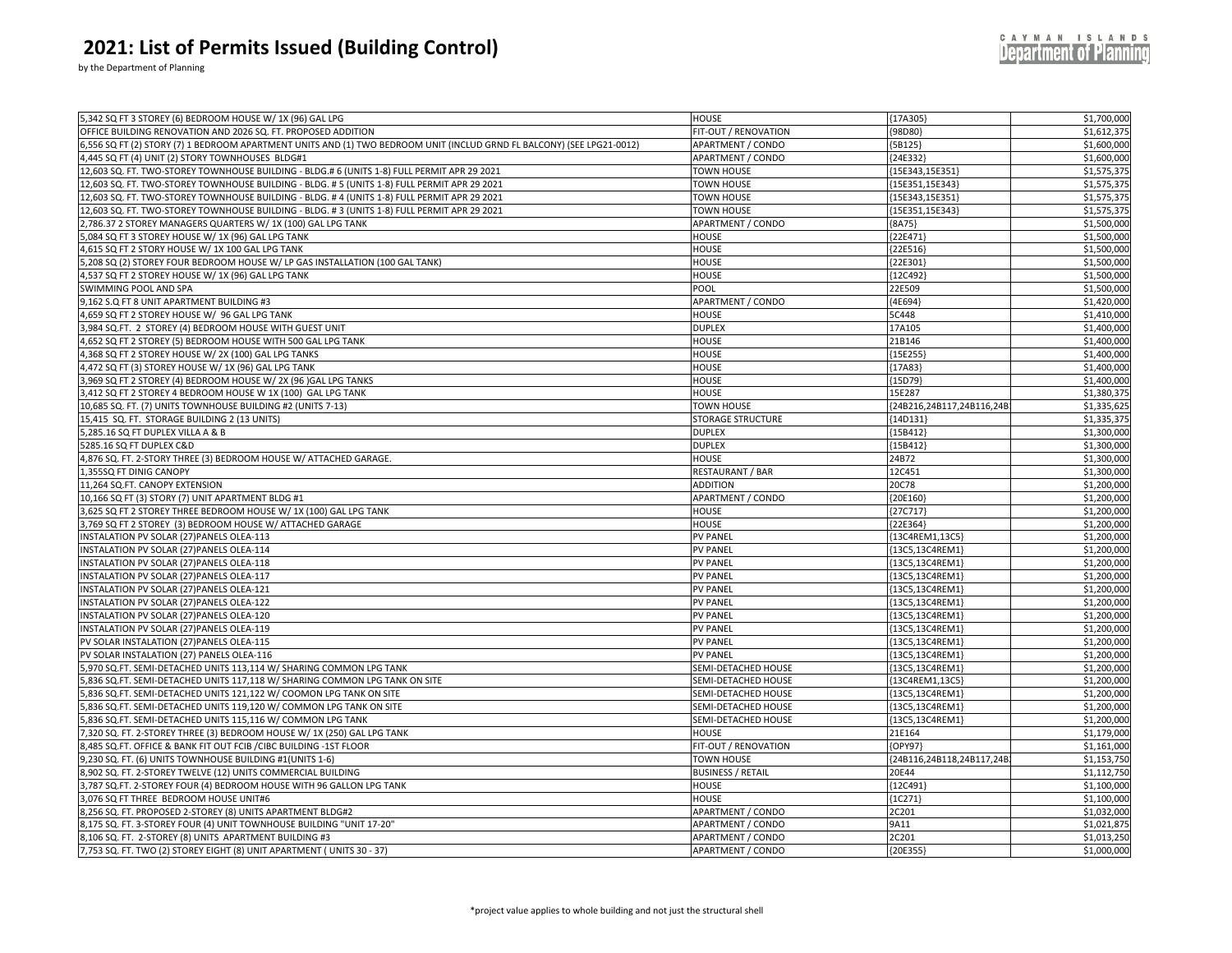by the Department of Planning

| 7,753 SQ. FT. TWO (2) STOREY EIGHT (8) UNIT APARTMENT (UNITS 14 - 21)                                          | APARTMENT / CONDO              | ${20E355}$             | \$1,000,000 |
|----------------------------------------------------------------------------------------------------------------|--------------------------------|------------------------|-------------|
| 7,753 SQ. FT. TWO (2) STOREY EIGHT (8) UNIT APARTMENT - BLDG #1 ( UNITS 1-8 )                                  | <b>APARTMENT / CONDO</b>       | ${20E355}$             | \$1,000,000 |
| 8,514 SQ FT (3) STORY 6 UNITS APARTMENT BLDG#2                                                                 | APARTMENT / CONDO              | {20E160}               | \$1,000,000 |
| .6327 SQ FT APARTMENTS; 10 UNITS - BUILDING 1 PHASE 7 W/ 2X (1,000 GAL) LPG TANKS                              | <b>APARTMENT / CONDO</b>       | {12C520}               | \$1,000,000 |
| 7,056 SQ.FT. OFFICE FITOUT (CRICKET SQUARE SIX 1ST FLOOR)                                                      | FIT-OUT / RENOVATION           | ${14C}189$             | \$1,000,000 |
| ,359 SQ FT GAS STATION W/ 2,360 SSQ.FT. CANOPY                                                                 | <b>GAS STATION</b>             | ${11D99}$              | \$1,000,000 |
| 330 SQ.FT. MRI AND CT SCAN ROOMS FIT OUT (CTMH - DR. HOSPITAL - 16A -ROOM #A37)                                | <b>HOSPITAL</b>                | {14E249REM1}           | \$1,000,000 |
| 3531 SQ.FT. THREE (3) BEDROOM HOUSE                                                                            | <b>HOUSE</b>                   | ${13B119}$             | \$1,000,000 |
| ,094 SQ FT 2 STOREY THREE BEDROOM DETACHED HOUSE#1                                                             | HOUSE                          | (1C271)                | \$1,000,000 |
| ,092 SQ FT 2 STOREY DETACHED HOUSE#2                                                                           | HOUSE                          | ${1C271}$              | \$1,000,000 |
| ,092 SQ FT 2 STOREY DETACHED HOUSE#3                                                                           | HOUSE                          | ${1C271}$              | \$1,000,000 |
| ,076 SQ FT 2 STOREY (3) THREE BEDROOM DETACHED HOUSE                                                           | <b>HOUSE</b>                   | (1C271)                | \$1,000,000 |
| ,011 SQ.FT. THREE BEDROOM HOUSE W/ 500 GAL LP GAS INSTALLATION                                                 | <b>HOUSE</b>                   | ${48C23}$              | \$1,000,000 |
| BC INTEGRATED X-RAY INSPECTION SYSTEM                                                                          | <b>OTHER</b>                   | 20B446                 | \$1,000,000 |
| 162SQ FT SATELLITE BAR                                                                                         | RESTAURANT / BAR               | 12C451                 | \$1,000,000 |
| ,114 SQ.FT 2-STOREY FOUR (4) UNIT APARTMENT BUILDING                                                           | APARTMENT / CONDO              | 25B159                 | \$995,000   |
| ,476 SQ. FT. 2-STOREY DUPLEX                                                                                   | <b>DUPLEX</b>                  | [9A829]                | \$971,400   |
| 4,866 SQ FT (2) STORY (6) UNIT APARTMENTS BLDG #B                                                              | APARTMENT / CONDO              | {49B29}                | \$950,000   |
| 10,851SQ. FT. CONVENIENCE STORE AND RESTAURANT W/ DRIVE THRU CANOPY W/1X 500 GAL LPG UNDERGROUND TANK          | <b>GAS STATION</b>             | 4D515}                 | \$947,800   |
| 3,139 SQ. FT. (3) THREE BEDROOM HOUSE WITH GARAGE                                                              | HOUSE                          | 25B611                 | \$941,700   |
| 617 SQ FT THREE BEDROOM HOUSE WITH ATTACHED GARAGE AND LP GAS INSTALLATION                                     | <b>HOUSE</b>                   | 25B662                 | \$904,250   |
| ,606.5 SQ.FT. (2) STORY (4) BEDROOM HOUSE                                                                      | <b>HOUSE</b>                   | ${9A732}$              | \$900,000   |
| 4,332 SQ FT 2 STOREY 3 BEDROOM HOUSE (W/1,152 SQ FT LOFT AS PHASE 2 SEPARATE PERMIT) ALSO 1X (96 GAL) LPG TANK | <b>HOUSE</b>                   | {17A106                | \$900,000   |
|                                                                                                                |                                |                        |             |
| ,287.60 SQ FT 2 STOREY HOUSE W/ 1X 120 GAL LPG TANK                                                            | <b>HOUSE</b>                   | 12C316                 | \$870,000   |
| 4,180 SQ FT (2) STORY (8) UNIT APARTMENTS BLDG #A                                                              | APARTMENT / CONDO              | ${49B29}$              | \$850,000   |
| .825 SQ FT THREE BEDROOM HOUSE                                                                                 | <b>HOUSE</b>                   | 66A196                 | \$850,000   |
| 8811.92 SQ.FT. 2-STORY FOUR (4) BEDROOM HOUSE W/ 1X (120) GAL LPG TANK                                         | HOUSE                          | {15E311                | \$850,000   |
| 5,288 SQ FT (2) STORY (4) UNITS TOWNHOUSE                                                                      | <b>TOWN HOUSE</b>              | ${32B4}$               | \$840,000   |
| ,498 SQ. FT. (6) UNITS COMMERCIAL BUILDING (UNITS 5 - 10) W/ 1,000 SQ FT DECK                                  | <b>BUSINESS / RETAIL</b>       | 14BG105                | \$825,000   |
| ,165 SQ. FT. DUPLEX W/ 2X (100) UNDERGROUND LPG TANKS                                                          | <b>DUPLEX</b>                  | ${8A215}$              | \$814,225   |
| ,684 SQ. FT. DUPLEX                                                                                            | <b>DUPLEX</b>                  | 59B49}                 | \$800,000   |
| ,170 SQ.FT. CHILDREN PLAYROOM AND CAFE W/LP GAS MODIFICATION (THE GROVE, BLDG A, 1ST FLOOR, UNIT 5 & 6)        | FIT-OUT / RENOVATION           | 11D105                 | \$800,000   |
| 3784 SQ FT (3) THREE BEDROOMS SINGLE STORY HOUSE WITH 120 GAL LPG TANK                                         | <b>HOUSE</b>                   | 21B59                  | \$800,000   |
| ,809 SQFT 4 BEDROOM HOUSE W/1X (96) GAL LPG TANK                                                               | <b>HOUSE</b>                   | 53A104                 | \$800,000   |
| 3789 SQ FT 4 BEDROOM SINGLE STOREY HOUSE W/ COVERED PATIO ALONG WITH 250 GAL LPG TANK                          | HOUSE                          | ${24E458}$             | \$800,000   |
| 5,134 SQ.FT (2) STORY EIGHT (8) BEDROOM HOUSE                                                                  | HOUSE                          | {57E97}                | \$766,750   |
| ,396.72 SQFT 2 STOREY FOUR BEDROOM HOUSE                                                                       | HOUSE                          | {22E453}               | \$765,000   |
| 6,068 SQ. FT. 2-STOREY TOWNHOUSE BUILDING (UNITS 5-11)                                                         | TOWN HOUSE                     | {14E676,14E293,14E294} | \$758,500   |
| 6,019 SQ. FT. 2-STOREY SIX (6) UNIT APARTMENT BUILDING "UNIT 1-6" BLDG# 1                                      | APARTMENT / CONDO              | 9A11                   | \$752,375   |
| ,700.90 SQ FT 2 STOREY (4) BEDROOM HOUSE                                                                       | <b>HOUSE</b>                   | 32B243                 | \$752,144   |
| ,994 SQ FT GARAGE (A) WITH (7 UNITS) PLUS GUARD HOUSE                                                          | APARTMENT / CONDO              | ${1C271}$              | \$750,000   |
| 707 SQ.FT. 2-STOREY FOUR (4) BEDROOM HOUSE W/ 1X (120) GAL LPG TANK                                            | HOUSE                          | 38E234                 | \$750,000   |
| 1743 THREE BEDROOM HOUSE W 1X 96 GAL LPG TANK                                                                  | <b>HOUSE</b>                   | ${37E328}$             | \$750,000   |
| ,607 S.Q FT (2) STORY (5) UNIT APARTMENTS                                                                      | APARTMENT / CONDO              | ${15C196}$             | \$725,000   |
| ,907.56 SQ FT 3 STOREY (5) BEDROOM HOUSE W/1X 96 GAL LPG TANK                                                  | HOUSE                          | ${21B143}$             | \$700,000   |
| ,597 SQ. FT. (6) UNIT TWO-STOREY TOWNHOUSE                                                                     | TOWN HOUSE                     | ${25C41}$              | \$699,625   |
| ,590 SQ. FT. 2-STOREY TOWNHOUSE (UNITS 9-14)                                                                   | <b>TOWN HOUSE</b>              | (1C138, 1C152)         | \$698,750   |
| ,590 SQ. FT. 2-STOREY TOWNHOUSE (UNITS 1-6)                                                                    | <b>TOWN HOUSE</b>              | ${1C138, 1C152}$       | \$698,750   |
|                                                                                                                |                                |                        | \$690,000   |
| 4,279 SQ.FT. OFFICE ADMINISTRATION BUILDING                                                                    | OFFICE -PROFESSIONAL / SERVICE | {20C139,20C140}        | \$680,758   |
| ,236.60 SQ. FT. DUPLEX                                                                                         | <b>DUPLEX</b>                  | 43E283                 |             |
| 3,267 SQ FT (3) THREE BEDROOM HOUSE                                                                            | HOUSE                          | 38E228                 | \$654,000   |
| 4,542 SQ FT (8) UNIT APARTMENT BLDG#4                                                                          | APARTMENT / CONDO              | ${4B281}$              | \$650,000   |
| 4,542 SQ FT (8) UNIT APARTMENT BLDG#3                                                                          | APARTMENT / CONDO              | [4B281]                | \$650,000   |
| 4,542 SQ FT (8) UNIT APARTMENT BLDG#2                                                                          | <b>APARTMENT / CONDO</b>       | ${4B281}$              | \$650,000   |
| 628 SQ FT 2 STOREY DUPLEX                                                                                      | <b>DUPLEX</b>                  | 1D733                  | \$650,000   |
| <b>BEACH HOUSE</b>                                                                                             | <b>HOUSE</b>                   | ${90A20}$              | \$650,000   |
| 3,720 SQ FT THREE BEDROOM TWO-STORY HOUSE W/ LP GAS INSTALLATION (96 GALS)X1                                   | <b>HOUSE</b>                   | ${9A662}$              | \$650,000   |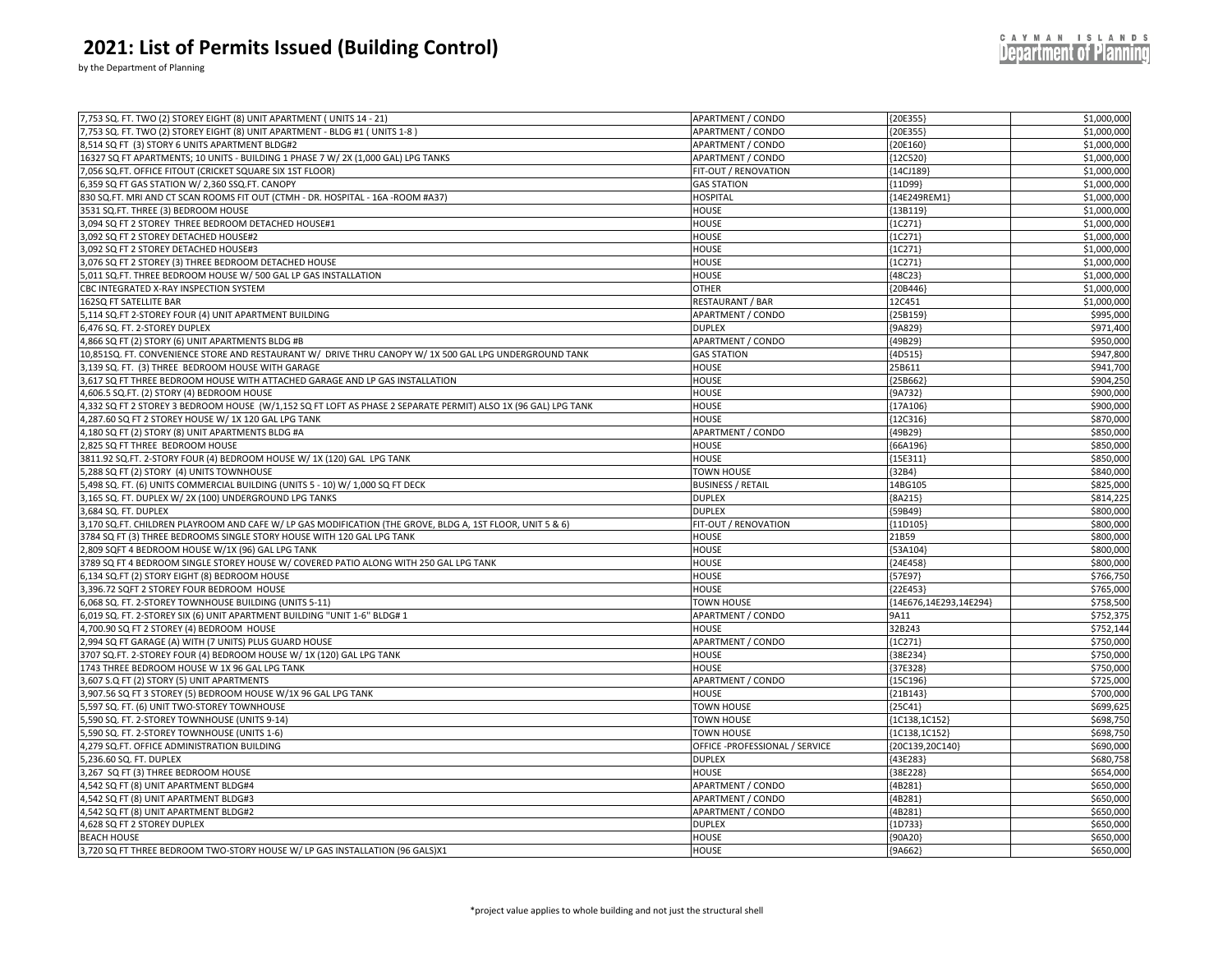| 2,882.09 SQ FT 2 STOREY (4) UNIT APARTMENTS                                                      | <b>APARTMENT / CONDO</b> | 4D179               | \$648,470 |
|--------------------------------------------------------------------------------------------------|--------------------------|---------------------|-----------|
| 5096 SQ. FT. 2-STOREY TOWNHOUSE BULDG #5 (UNITS 19-24)                                           | <b>TOWN HOUSE</b>        | ${1C138, 1C152}$    | \$637,000 |
| 5081 SQ FT (4) UNIT TWO-STOREY TOWNHOUSE                                                         | <b>TOWN HOUSE</b>        | ${25C41}$           | \$635,125 |
| 5081 SQ FT TWO-STOREY TOWNHOUSE                                                                  | <b>TOWN HOUSE</b>        | ${25C41}$           | \$635,125 |
| 3,588.27 SQ FT 2 STOREY THREE BEDOOM HOUSE                                                       | <b>HOUSE</b>             | {49A108}            | \$625.000 |
| 4,919 SQ. FT. TWO (2) STOREY FIVE (5) UNIT APARTMENT (UNITS 9 - 13)                              | APARTMENT / CONDO        | {20E355}            | \$620,000 |
| 2,806 SF 2 STORY THREE BEDROOM HOUSE W/ LP GAS INSTALLATION W/ 1X (96) GAL LPG TANK              | <b>HOUSE</b>             | ${22D244}$          | \$620,000 |
| 4,054 SQ.FT. FOUR (4) UNIT TOWNHOMES                                                             | <b>TOWN HOUSE</b>        | ${4C572}$           | \$608,100 |
| 3,040 SQ. FT. DUPLEX W / LP GAS INSTALLATION 96 GAL                                              | <b>DUPLEX</b>            | ${55A259}$          | \$608,000 |
| 3466 SQ.FT. THREE (3) BEDROOM HOUSE W/ 1X (96) GAL LPG TANK                                      | <b>HOUSE</b>             | ${5C450}$           | \$606,550 |
| 2,773 SQ FT 2 STOREY 3UNIT APARTMENT W/ 1X (250) GAL UNDERGROUND LGP TANK                        | APARTMENT / CONDO        | 22D131              | \$600,000 |
| 2,214 SQ FT DUPLEX W/ ATTACHED CARPORT                                                           | <b>DUPLEX</b>            | {48C235}            | \$600,000 |
| 2746 SQ.FT. SINGLE STOREY DUPLEX W/X2 (46) GALLONS LPG TANKS                                     | <b>DUPLEX</b>            | {25B431REM3,25B668} | \$600,000 |
| 3,994 SQ.FT. DUPLEX                                                                              | <b>DUPLEX</b>            | {22D243H56}         | \$600,000 |
| 4,637.29 SQ FT 2 STOREY (4) BEDROOM HOUSE                                                        | <b>HOUSE</b>             | {22D243H31}         | \$600,000 |
| 3.260 SQ FT 3 BEDROOM HOUSE W 1X (96) GAL LPG TANK                                               | <b>HOUSE</b>             | {28C26REM1H13}      | \$600,000 |
| 4,666.5 SQ FT 3 BEDROOM 2-STORY HOUSE W/ LPG TANK                                                | <b>HOUSE</b>             | ${33D58}$           | \$600,000 |
| <b>SWIMMING POOL</b>                                                                             | POOL                     | ${5B125}$           | \$600,000 |
| 3711 SQ.FT. DUPLEX W/ 2X 56 GAL LPG TANKS                                                        | <b>DUPLEX</b>            | 55A147              | \$595,000 |
| 3,996.50 SQ.FT. (6) UNITS ONE BEDROOM APARTMENTS                                                 | <b>APARTMENT / CONDO</b> | ${43A116}$          | \$579,493 |
| 4,500 SQ. FT. STORAGE BUILDING 1 (4) UNITS                                                       | <b>STORAGE STRUCTURE</b> | ${14D131}$          | \$562,500 |
| 2785.69 SQ FT 2 STOREY (3) BEDROOM HOUSE                                                         | <b>HOUSE</b>             | ${59A320}$          | \$557,138 |
| 2785.69 SQ FT 2 STOREY THREE BEDROOM HOUSE                                                       | <b>HOUSE</b>             | ${59A320}$          | \$557,138 |
| 2132 SQ.FT. FOUR (4) BEDROOM HOUSE                                                               | <b>HOUSE</b>             | 37A142              | \$553,000 |
| 4,400 SQ.FT. OFFICE ENSUITES (GOVERNOR SQUARE, 1ST FLOOR, SUITE 3 -107)                          | FIT-OUT / RENOVATION     | ${11D92}$           | \$550,000 |
| 3,675 SQ FT 4 BEDROOM TWO STORY HOUSE + ONE 96 GALLONS LPG TANK                                  | <b>HOUSE</b>             | {15E291}            | \$550,000 |
| 4376 SQ. FT. SINGLE STOREY (4) FOUR BEDROOM HOUSE                                                | <b>HOUSE</b>             | ${9A718}$           | \$547,000 |
| 4294 SQ. FT. (4) BEDROOM SINGLE STOREY HOUSE                                                     | <b>HOUSE</b>             | ${15E320}$          | \$540,000 |
| 3,749 SQ.FT. DUPLEX                                                                              | <b>DUPLEX</b>            | 43E309              | \$538,625 |
| 3,363 SQ FT (2) STORY 4 UNITS APARTMENTS BLDG#1                                                  | <b>APARTMENT / CONDO</b> | 74A34               | \$538,080 |
| 2741 SQ.FT. SINGLE STOREY DUPLEX                                                                 | <b>DUPLEX</b>            | 43A371              | \$535,000 |
| 4,268 SQ. FT. 2-STOREY TOWNHOUSE BLDG.#4 (UNITS 15-18)                                           | <b>TOWN HOUSE</b>        | {1C152,1C138}       | \$533,500 |
| 4,356.50 SQ FT (6) UNITS APARTMENT (BUILDING #2)                                                 | <b>APARTMENT / CONDO</b> | 53A43               | \$530,928 |
| 3,097 SQ FT DUPLEX W/ LP GAS INSTALLATION 96 GAL                                                 | <b>DUPLEX</b>            | {37E289}            | \$530,000 |
| 3,043 SQ.FT. (3) THREE BEDROOM SINGLE STORY HOUSE                                                | <b>HOUSE</b>             | ${28D348}$          | \$527,000 |
| 1,638 SQ. FT. 1-STOREY FOUR (4) UNIT APARTMENT BUILDING                                          | APARTMENT / CONDO        | ${13D311}$          | \$525,000 |
| 3,540 SQ.FT. (4) UNITS MIXED USE COMMERCIAL BUILDING (RESTAURANTS & RETAIL) W/ 1,000 SQ.FT. DECK | <b>BUSINESS / RETAIL</b> | 14BG105             | \$525.000 |
| 3,997 SQ FT DUPLEX                                                                               | <b>DUPLEX</b>            | ${25B607}$          | \$525,000 |
| 2,900 SQ.FT. OFFICE FIT OUT (2ND FLOOR)                                                          | FIT-OUT / RENOVATION     | ${20B369}$          | \$525,000 |
| 2,621.50 SQ FT FIVE (5) BEDROOM HOUSE                                                            | <b>HOUSE</b>             | ${9A831}$           | \$525,000 |
| 2,977 SQ.FT. THREE (3) BEDROOM HOUSE                                                             | <b>HOUSE</b>             | 15E52               | \$520,975 |
| 3,802 SQ FT (4) UNIT APARTMENT                                                                   | <b>APARTMENT / CONDO</b> | 25B275              | \$520,000 |

300FT. S3R SERIES SD SELF SUPPORTING TOWER FOR DEPT. OF PUBLIC SAFETY COMMUNICATIONS COMMUNICATION STRUCTURE / ANTENNA 37A184 \$520,000 3,308 SQ FT THREE BEDROOM HOUSE \$510,000 \$510,000 \$510,000 \$510,000 \$510,000 \$510,000 \$510,000 \$510,000 \$510,000 \$510,000 \$510,000 \$510,000 \$510,000 \$510,000 \$510,000 \$510,000 \$510,000 \$510,000 \$510,000 \$510,000 \$510,000 \$ 3,884.00 SQ. FT. (2) STORY FOUR BEDROOM HOUSE \$504,920 \$504,920 \$504,920 \$504,920 \$504,920 \$504,920 \$ \$504,920 2,519 SQ.FT. SINGLE STOREY DUPLEX AND 46 GALLON LPG TANK(X2) DUPLEX {43E292} \$504,000 2,432 SQ. FT. SINGLE STOREY DUPLEX WITH (2) 46 GALS LPG TANKS \$500,000 \$500,000 \$500,000 \$500,000 \$500,000 \$500,000 \$500,000 \$500,000 \$500,000 \$500,000 \$500,000 \$500,000 \$500,000 \$500,000 \$500,000 \$500,000 \$500,000 \$500,00 1,579 SQ FT DUPLEX DUPLEX {43E208} \$500,000 3,310 SQ. FT. FULL INTERIOR RENOVATION W/ 99 SQ FT FLOOR SPACE ADDED (BRITTANNIA, BUILDING, UNIT #34) FIT-OUT / RENOVATION 3500,000 8,876 SQ.FT. RETAIL/STORAGE INTERIOR FIT OUT (CAYMAN DISTRIBUTORS LTD.) \$500,000 FIT-OUT / RENOVATION {13E25} \$500,000 \$500,000 3,852 SQ.FT. APARTMENT RENOVATION (THE SOVEREIGN, 2ND FLOOR, UNIT #9) FIT-OUT / RENOVATION {12E91} \$500,000 \$500,000 2,640 SQ FT HOUSE ADDITION & MODIFICATION HOUSE {10A246} \$500,000 PHASED APRON FACILITY - PHASE 1, SLAB ONLY \$500,000 \$500,000 \$500,000 \$500,000 \$500,000 \$500,000 \$500,000 \$500,000 \$500,000 \$500,000 \$500,000 \$500,000 \$500,000 \$500,000 \$500,000 \$500,000 \$500,000 \$500,000 \$500,000 \$500,000 3,280 SQ FT (4) UNITS TOWNHOUSE SA95,000 SA95,000 SAPARTMENT / CONDO (25B575) \$495,000 2750 SQ.FT. DUPLEX DUPLEX {27D399} \$490,000 2,599.00 SQ.FT. FIVE (5) UNIT STORAGE WAREHOUSE BLDG#2 \$489,504 2434 SQ.FT. FOUR (4) BEDROOM HOUSE (LOT 11) \$487,000 \$487,000 \$487,000 \$487,000 \$487,000 \$487,000 \$487,000 \$487,000 \$487,000 \$487,000 \$5487,000 \$5487,000 \$5487,000 \$5487,000 \$5487,000 \$5487,000 \$5487,000 \$5487,000 \$5487,00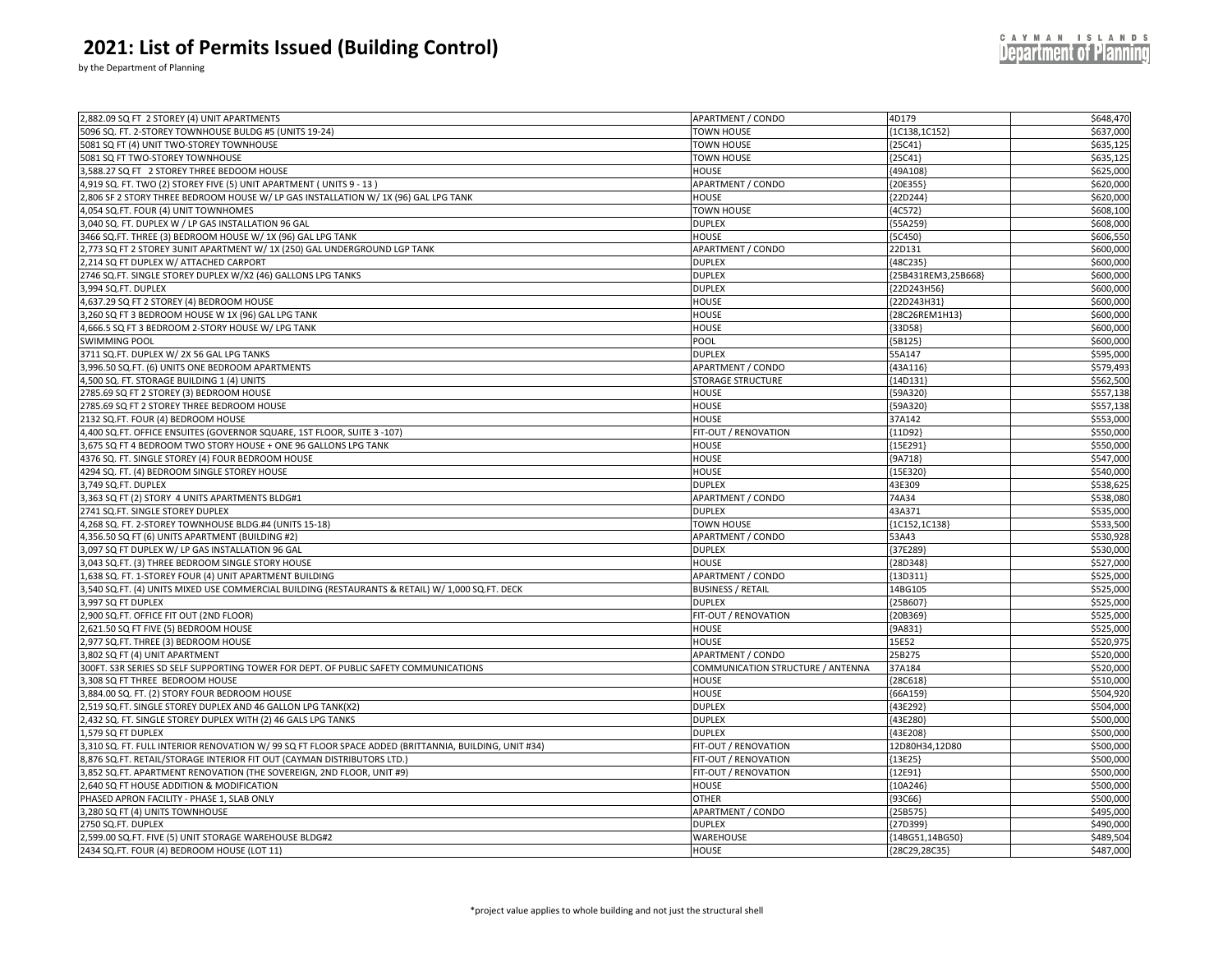| <b>2021: List of Permits Issued (Building Control)</b><br>by the Department of Planning |                          |          | CAYMAN ISLANDS<br>Department of Planning |
|-----------------------------------------------------------------------------------------|--------------------------|----------|------------------------------------------|
| 6,493 SQ FT (2) STORY (8) UNIT APARTMENT BLDG#13                                        | <b>APARTMENT / CONDO</b> | {20D172} | \$485,000                                |
| <b>12 700 CO ET 3 CTORY HOUSE FOUR REDROOM</b>                                          | LIOUCE                   | ECD2     | 0.00000                                  |

|                                                                                                             | $\frac{1}{2}$                     | 2001) 2                | <del>,,,,,,,,,,,,,,</del> |
|-------------------------------------------------------------------------------------------------------------|-----------------------------------|------------------------|---------------------------|
| 2,790 SQ FT 2 STORY HOUSE FOUR BEDROOM                                                                      | HOUSE                             | 5C23                   | \$480,000                 |
| 2,604 SQ. FT. FOUR BEDROOM HOUSE (LOT 35)                                                                   | <b>HOUSE</b>                      | ${28C29, 28C35}$       | \$469,000                 |
| 2,326 SQ. FT. SINGLE STOREY TWO BEDROOM DUPLEX                                                              | <b>DUPLEX</b>                     | ${72B231}$             | \$466,000                 |
| 2,195 SQ FT 2 STOREY DUPLEX                                                                                 | <b>DUPLEX</b>                     | 4B70REM1               | \$465,000                 |
| 3685 SQ. FT. PROPOSED FOUR (4) BEDROOM HOUSE                                                                | <b>HOUSE</b>                      | {15E281}               | \$460,625                 |
| 2,279 SQ.FT. 2-STORY THREE (3) BEDROOM HOUSE W/1X (46) GAL LPG TANK                                         | <b>HOUSE</b>                      | ${43A76}$              | \$456,000                 |
| 2996 SQ.FT (3) THREE BEDROOM DUPLEX W/ TWO 96 GALLONS LPG TANKS                                             | <b>DUPLEX</b>                     | ${27D480}$             | \$450,000                 |
| 2,659 SQ FT THREE BEDROOM HOUSE                                                                             | <b>HOUSE</b>                      | ${21B55}$              | \$450,000                 |
| 3486 SQ. FT. 2-STOREY TOWNHOUSE BUILDING (UNITS 1-4)                                                        | TOWN HOUSE                        | {14E294,14E676,14E293} | \$435,750                 |
| 3,139 SQ.FT. DUPLEX                                                                                         | <b>DUPLEX</b>                     | ${43D49}$              | \$423,765                 |
| 1,713 SQ.FT. ONE BEDROOM HOUSE                                                                              | <b>HOUSE</b>                      | 9A615                  | \$421,182                 |
| ,093 SQ.FT. SINGLE STOREY (3) BEDROOM HOUSE W 1X (46) GAL LPG TANK                                          | <b>HOUSE</b>                      | {38E605}               | \$419,000                 |
| OUTDOOR SPLASH PARK (INCLUSIVE OF 3,357.1 SQ FT SHADE STRUCTURES, PERGOLAS(980 SF), 63 SQ FT TOWEL HUT)     | POOL                              | ${11B61}$              | \$402,000                 |
| 1,113SQ FT HOUSE ADDITION AND INTERNAL RENOVATIONS                                                          | <b>ADDITION</b>                   | ${22E50}$              | \$400,000                 |
| 1,553 SQ FT ADDITION TO EXISTING CAR SHOWROOM                                                               | AUTOMOBILE SHOWROOM               | 20B258,20B418          | \$400,000                 |
| 239.64 SQ FT DUPLEX                                                                                         | <b>DUPLEX</b>                     | ${55A196}$             | \$400,000                 |
| 2090.12 SQ.FT. DUPLEX                                                                                       | <b>DUPLEX</b>                     | {14D294}               | \$400,000                 |
| .,901 SQ.FT. OFFICE FIT OUT 2ND FLOOR SAGICOR (GLOBAL HOUSE)                                                | FIT-OUT / RENOVATION              | 13EH46                 | \$400,000                 |
| 1,154 S.F. COMMERCIAL LOBBY AND WASHROOM FIT OUT ((BRITCAY HOUSE, GROUND FLOOR & SECOND FLOOR).             | FIT-OUT / RENOVATION              | ${13D418}$             | \$400,000                 |
| 1,538 SQ FT 3 BEDROOM HOUSE W/ 1 X 120 GAL LPG TANK                                                         | <b>HOUSE</b>                      | 49A37                  | \$400,000                 |
| 2064 SQ.FT. 2 BEDROOM HOUSE                                                                                 | <b>HOUSE</b>                      | ${53A218}$             | \$400,000                 |
| 1,762.74 SQ. FT.(3) THREE BEDROOM HOUSE                                                                     | <b>HOUSE</b>                      | ${37E167}$             | \$400,000                 |
| 2655 SQ.FT. TWO (2) STORY HOUSE W/ WITH 46 GALLONS LPG TANK                                                 | <b>HOUSE</b>                      | ${28C486}$             | \$398,250                 |
| ,603 SQ FT 2 STOREY DUPLEX                                                                                  | <b>DUPLEX</b>                     | 25C556                 | \$390,450                 |
| 2,439.10 SQ FT DUPLEX                                                                                       | <b>DUPLEX</b>                     | 1D604                  | \$390,240                 |
|                                                                                                             |                                   |                        | \$390,000                 |
| 1947 SQ.FT. THREE (3) BEDROOM HOUSE (LOT 14)                                                                | <b>HOUSE</b>                      | {28C29,28C35}          |                           |
| 1920 SQ.FT. TWO (2) BEDROOM SINGLE STORY HOUSE                                                              | HOUSE                             | [110A195]              | \$384,000                 |
| 2,547 SQ FT DUPLEX                                                                                          | <b>DUPLEX</b>                     | ${55A251}$             | \$382,050                 |
| 1908 SQ.FT. FOUR (4) BEDROOM HOUSE WITH 96 GLS LPG TANK (LOT 18)                                            | <b>HOUSE</b>                      | {28C35,28C29}          | \$382,000                 |
| 1,571 SQ FT GARAGE (B) WITH (3 UNITS)                                                                       | APARTMENT / CONDO                 | ${1C271}$              | \$375,000                 |
| 5,093 SQ FT (2) STORY (6) UNIT APARTMENT BLDG 12                                                            | APARTMENT / CONDO                 | ${20D172}$             | \$375,000                 |
| ,500 S. FT. CHANGE OF USE - DENTAL OFFICE (MARQUEE PLACE, 3RD FLOOR)                                        | <b>CLINIC - OUTPATIENT</b>        | 12E107                 | \$375,000                 |
| 1872 SQ FT THREE BEDROOM SINGLE STOREY HOUSE                                                                | HOUSE                             | 28C29,28C35            | \$375,000                 |
| 2,500 SQ. FT. (3) BEDROOM HOUSE WITH 96 GALLON LPG TANK                                                     | HOUSE                             | {38E101}               | \$375,000                 |
| 1046 SQ FT BUSINESS OFFICE (UNIT #5) & 4,284.40 SQ.FT. STORAGE WAREHOUSE (1- 4UNITS )TOTAL 5,330.40 SQ.FT   | WAREHOUSE                         | {19E133`               | \$375,000                 |
| 2,495.80 SQ.FT. THREE (3) BEDROOM HOUSE                                                                     | HOUSE                             | 37A147                 | \$374,370                 |
| 2,490 SQ.FT. DUPLEX                                                                                         | <b>DUPLEX</b>                     | 43A408                 | \$374,000                 |
| 2,484.60 SQ.FT. 2 STOREY 3-BEDROOM HOUSE                                                                    | <b>HOUSE</b>                      | 32D191                 | \$372,690                 |
| 2,977 SQ. FT. FOUR (4) BEDROOM HOUSE W/ 96 GALLON LPG TANK                                                  | <b>HOUSE</b>                      | 32C207                 | \$372,000                 |
| 1826 SQ.FT. FOUR (4) BEDROOM HOUSE (LOT 10)                                                                 | HOUSE                             | {28C35,28C29}          | \$370,000                 |
| ,460 SQ FT 3 BEDROOM HOUSE W/ 1X (250) GAL LPG TANK                                                         | <b>HOUSE</b>                      | ${22D243}$             | \$369,000                 |
| 2,834.50 SQ. FT. 3-BEDROOM HOUSE                                                                            | HOUSE                             | 58A121                 | \$368,485                 |
| 1800 SQFT DUPLEX W/ 2 (46) GAL LPG TANKS                                                                    | <b>DUPLEX</b>                     | 55A178                 | \$360,000                 |
| 250 SQ FT 2 STOREY 4 BEDROOM HOUSE W / 1X 96 GAL LPG TANK                                                   | <b>HOUSE</b>                      | 27D488                 | \$360,000                 |
| 1800 SQ.FT. (3) THREE BEDROOM SINGLE STOREY HOUSE                                                           | HOUSE                             | ${28C35, 28C29}$       | \$360,000                 |
| ,800 SQ FT THREE BEDROOM SINGLE STOREY HOUSE WITH 46 GALS LPG TANK (LOT 27)                                 | <b>HOUSE</b>                      | {28C35,28C29}          | \$360,000                 |
| ,056 SQ FT 4 BEDROOM SINGLE STORY HOUSE W/ 1X (46) GALS LPG TANK                                            | HOUSE                             | ${28C405}$             | \$360,000                 |
| 1,018 SQ FT GYM HOUSE ADDITION                                                                              | <b>ADDITION</b>                   | ${17A303}$             | \$350,000                 |
| 2,100 SQ FT (5) UNIT APARTMENT BUILDING                                                                     | APARTMENT / CONDO                 | {22D230}               | \$350,000                 |
| 3,520 SQ FT (4) one Bedroom Apartments                                                                      | APARTMENT / CONDO                 | ${97B86}$              | \$350,000                 |
| VISIBILITY CAMERA TOWER                                                                                     | COMMUNICATION STRUCTURE / ANTENNA | ${95B156}$             | \$350,000                 |
| 2150 SQ. FT. DUPLEX                                                                                         | <b>DUPLEX</b>                     | ${4B455}$              | \$350,000                 |
| 1,995 SQ.FT. RESTAURANT/BAR INTERIOR FITOUT W/ LP GAS MODIFICATION (CAMANA BAY, BLOCK 4C, UNIT 1D)          | FIT-OUT / RENOVATION              | {12D95BLK4}            | \$350,000                 |
| 4,389 SQ. FT. MEDICAL CLINIC FIT-OUT (GRAND PAVILLION, 1ST FLOOR, UNIT #101) (Plumbing and Electrical Only) | FIT-OUT / RENOVATION              | ${12C190}$             | \$350,000                 |
| 2,101 SQ FT 2 STOREY (3) BEDROOM HOUSE                                                                      | <b>HOUSE</b>                      | ${27D478}$             | \$350,000                 |
| 2 STORY HOME                                                                                                | <b>HOUSE</b>                      | ${96E299}$             | \$350,000                 |
|                                                                                                             |                                   |                        |                           |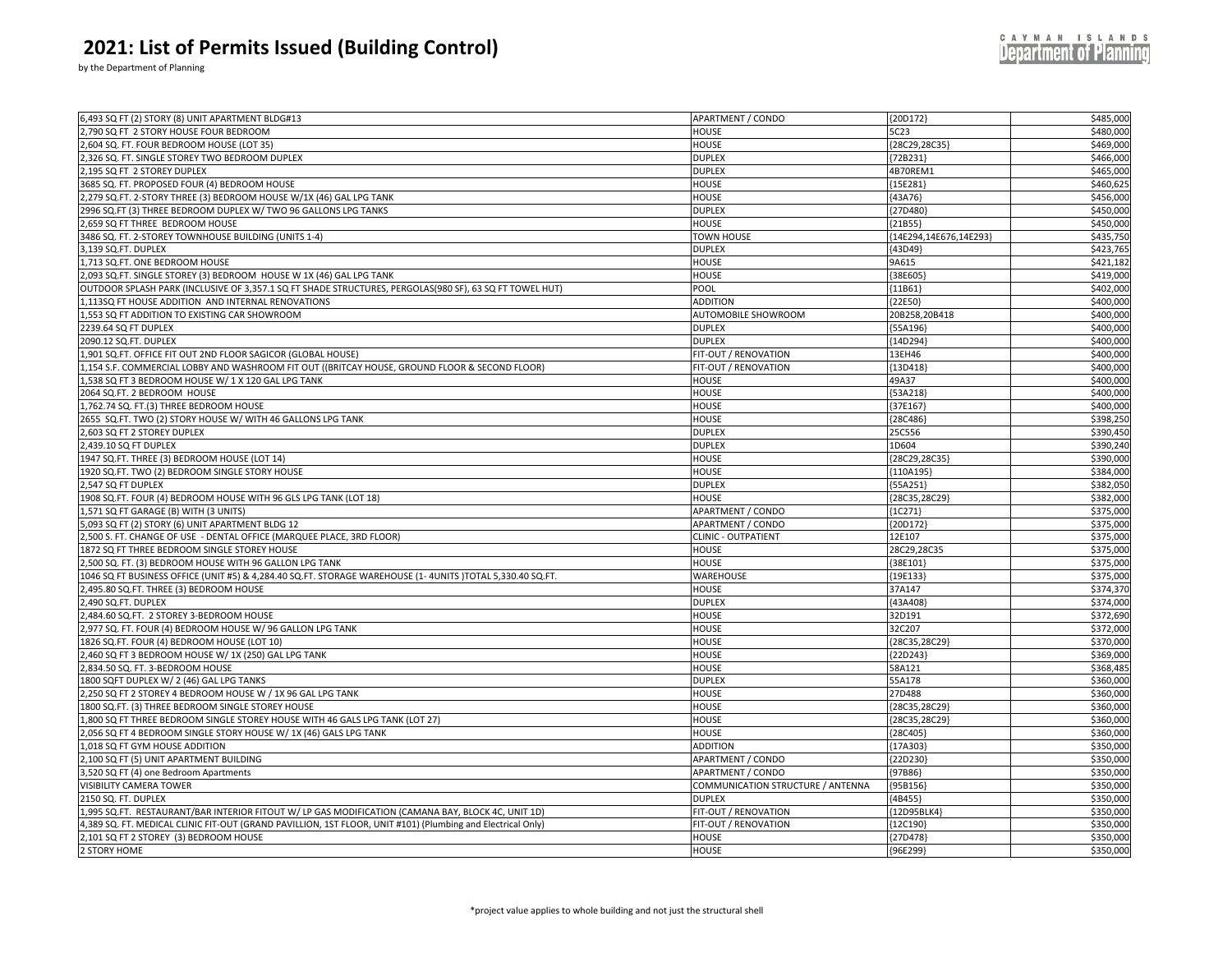by the Department of Planning

| 2436 SQ.FT. THREE (3) BEDROOM HOUSE WITH 46 GALS LPG TANK<br>\$337,000<br>HOUSE<br>${43A193}$<br>\$335,855<br>,583.50 SQ. FT. THREE -BEDROOM HOUSE<br>HOUSE<br>25B661<br>1,660 SQ FT THREE BEDROOM SINGLE STORY HOUSE (LOT 16)<br>HOUSE<br>{28C35,28C29}<br>\$332,000<br>\$330,000<br>,136.5 SQ. FT. OFFICE FIT-OUT FOR POLICE CRIME OFFICE BASE OPERATION (CROWN SQUARE,BUILDING 71B, 2ND FLOOR,UNIT B8)<br>FIT-OUT / RENOVATION<br>${14}CF205$<br>${37E309}$<br>\$330,000<br>198 SQ.FT. FOUR (4) BEDROOM HOUSE<br>HOUSE<br>\$330,000<br>,813 SQ. FT. FOUR BEDROOM SINGLE STORY HOUSE WITH 96 GALS LPG TANK (LOT 15)<br>HOUSE<br>{28C35,28C29}<br>\$329,875<br>639 SQ.FT. THREE (3) BEDROOM HOUSE<br>HOUSE<br>${25B613}$<br>,633 SQ. FT. THREE BEDROOM HOUSE<br>\$329,12<br>HOUSE<br>${25B620}$<br>\$326,336<br>,500.00 SQ.FT. FIVE (5) UNIT STORAGE WAREHOUSE BLDG#1<br>WAREHOUSE<br>{14BG51,14BG50}<br>\$325,000<br>607 SQ.FT. CHANGE OF USE FROM OFFICE TO CHEMOTHERAPY FACILITY (CAMANA BAY, BLOCK 3B, UNIT 1C)<br>HEALTH CARE FACILITY<br>{12D95BLK3}<br>\$325,000<br>1700 SQ.FT. THREE (3) BEDROOM HOUSE<br>HOUSE<br>${37E286}$<br>\$325,000<br>1700 SQ.FT. THREE (3) BEDROOM HOUSE<br>HOUSE<br>${37E316}$<br>,800 SQ. FT. THREE BEDROOM SINGLE STORY HOUSE WITH 46 GALS LPG TANK (LOT 2)<br>HOUSE<br>{28C35,28C29}<br>\$324,000<br>1583 SQ FT A (3) THREE BEDROOM SINGLE STORY HOUSE<br>HOUSE<br>\$320,000<br>{28C29,28C35}<br>1804 SQ.FT. SINGLE STOREY DUPLEX<br><b>DUPLEX</b><br>${37E272}$<br>\$316,00<br>2041 SQ.FT. 2-STOREY DUPLEX<br><b>DUPLEX</b><br>\$315,000<br>${45A62}$<br>32C342<br>\$312,500<br>,550 SQ FT THREE BEDROOM SINGLE STOREY HOUSE<br>HOUSE<br>\$310,42<br>,069.50 SQ FT (3) BEDROOM HOUSE W/ 120(GAL) LPG TANK W/ 224SQ FT CABANA<br>HOUSE<br>${22D335}$<br>529 SQ.FT. THREE (3) BEDROOM HOUSE<br>HOUSE<br>25C548<br>\$310,000<br>.529 SQ. FT. THREE (3) BEDROOM HOUSE<br>HOUSE<br>25C547<br>\$310,00<br>\$310,000<br>550 SQ. FT. (3) THREE BEDROOM SINGLE STORY HOUSE W/ 46 GAL LPG TANK<br>HOUSE<br>28C29,28C35<br>550 SQ FT (3) THREE BEDROOM SINGLE STORY HOUSE<br>HOUSE<br>28C29,28C35<br>\$310,000<br>\$310,000<br>1550 SQ.FT (3) THREE BEDROOM SINGLE STORY HOUSE WITH 96 GALS LPG TANK<br>HOUSE<br>{28C29,28C35}<br>\$310,000<br>,550 SQ FT THREE BEDROOM SINGLE STORY HOUSE (LOT 12)<br>HOUSE<br>{28C29,28C35}<br>\$310,00<br>1550 SQ FT THREE BEDROOM SINGLE STORY HOUSE (LOT 28)<br>HOUSE<br>{28C29,28C35}<br>550 SQ FT THREE BEDROOM SINGLE STORY HOUSE WITH 46 GALS LPG TANK (LOT 22)<br>HOUSE<br>{28C35,28C29}<br>\$310,000<br>\$310,000<br>,550 SQ. FT. THREE BEDROOM SINGLE STORY HOUSE (LOT 7)<br>HOUSE<br>{28C35,28C29}<br>\$310,000<br>L550 SQ FT THREE BEDROOM SINGLE STORY HOUSE WITH 96 GALS LPG TANK (LOT 9)<br>HOUSE<br>{28C29,28C35}<br>\$304,000<br>,430 SQ. FT. THREE (3) BEDROOM HOUSE W/ 96 GAL. LPG STORAGE TANK.<br>HOUSE<br>${32D255}$<br>1505 SQ.FT. TWO STOREY HOUSE ADDITION TO CREATE A DUPLEX<br>\$301,000<br>ADDITION<br>32B360<br>\$300,000<br>320 SQFT (5 UNIT) APARTMENT BLDG#1<br>APARTMENT / CONDO<br>4E647<br>,320 SQFT (5) UNIT APARTMENT BLDG#2<br>APARTMENT / CONDO<br>4E647<br>\$300,000<br>\$300,000<br>482 SQ FT DUPLEX ADDITION (1192 SQ.FT. TWO BEDROOM ADDITION TO CREATE A 2 STORY DUPLEX WITH AN ATTACHED 290 ATF CARPORT)<br><b>DUPLEX</b><br>{25C503<br>\$300,000<br>,492 SQ FT DUPLEX<br><b>DUPLEX</b><br>{43A399}<br>,629 SQ.FT. DUPLEX<br>\$300,000<br><b>DUPLEX</b><br>${38E236}$<br>,980.44 SQ.FT. OFFICE FIT-OUT (WINDJAMMER PLAZA, 2ND FLOOR, UNIT #6,7 & 8)<br>\$300,000<br>FIT-OUT / RENOVATION<br>${15B366}$<br>556 SQ.FT. GUEST HOUSE<br><b>GUEST HOUSE</b><br>12C451/3H10H19,12C451<br>\$300,000<br>650 SQ.FT. THREE (3) BEDROOM HOUSE (LOT45)<br>HOUSE<br>\$300,000<br>37E324<br>{32D167}<br>\$300,000<br>,310 SQ.FT. FOUR (4) BEDROOM HOUSE<br>HOUSE<br>,190 SQ.FT. TWO (2) BEDROOM HOUSE W/ (2) 96 GAL LP GAS INSTALLATION<br>HOUSE<br>{66A138<br>\$300,000<br>,030.93 SQ FT (2) TWO BEDROOM HOUSE<br>HOUSE<br>{27C292<br>\$300,000<br>\$300,000<br>1456 SQ.FT. (3) THREE BEDROOM SINGLE STORY HOUSE<br>HOUSE<br>${4B563}$<br>\$300,000<br>,810 SQ.FT. HOUSE RENOVATIONS AND REFORMING PORCH AREA & HOUSE ELEVATIONS<br>HOUSE<br>${7D17}$<br><b>BED 2 BATH SINGLE FAMILY HOME</b><br>HOUSE<br>\$300,000<br>${104A206}$<br>\$300,000<br>,674 SQ FT THREE BEDROOM HOUSE<br>HOUSE<br>{25C544H3}<br>\$300,000<br>969 SF LABORATORY FIT OUT (CTMH - UNIT 16B)<br>LABORATORY<br>{14E249REM1}<br>1,813 SQ FT FOUR BEDROOM HOUSE (WOOD STRUCTURE)<br>HOUSE<br>\$299,145<br>${4B318}$<br>1991 SQ.FT. TWO (2) STORY HOUSE (4) BEDROOM HOUSE<br>HOUSE<br>{27B122<br>\$298,650<br>\$297,150<br>1981 SQ FT HOUSE ADDITION TO CREATE 3 STOREY HOUSE<br>ADDITION<br>{14D395}<br>\$293,250<br>1955 SQ. FT. (3) THREE BEDROOM HOUSE<br>49C113<br>HOUSE<br>\$293,000<br>${12C451}$<br>EXPANSION OF EXISTING BAR JACK STRUCTURE (+1,045 SF NEW AREA PER SKD-100 ATTACHED), INCLUDING DEMO OF EXIST. CANOPY.<br>RESTAURANT / BAR<br>1,150 S.Q FT THREE BEDROOM HOUSE (SEE P20-0861 HOUSE DECREASE TO 1,150 SQ.FT. FROM 1,728 SQ FT).<br>HOUSE<br>${27C814}$<br>\$290,000<br>\$287,500<br>,300 SQ FT DUPLEX<br>DUPLEX<br>[43A137]<br>32D169<br>\$285,000<br>2000 SQ.FT. THREE BEDROOMS HOUSE WITH ATTACHED GARAGE<br>HOUSE<br>.956.90 SQ.FT. FOUR (4) UNIT APARTMENT BUILDING<br>\$283,751<br>APARTMENT / CONDO<br>{4B520}<br>\$283,634<br>2181.80 SQ FT DUPLEX<br><b>DUPLEX</b><br>{55A52REM3} | <b>BULK FUEL STORAGE TANKS</b> | <b>STORAGE TANK</b> | {20C140,20C139} | \$348,000 |
|--------------------------------------------------------------------------------------------------------------------------------------------------------------------------------------------------------------------------------------------------------------------------------------------------------------------------------------------------------------------------------------------------------------------------------------------------------------------------------------------------------------------------------------------------------------------------------------------------------------------------------------------------------------------------------------------------------------------------------------------------------------------------------------------------------------------------------------------------------------------------------------------------------------------------------------------------------------------------------------------------------------------------------------------------------------------------------------------------------------------------------------------------------------------------------------------------------------------------------------------------------------------------------------------------------------------------------------------------------------------------------------------------------------------------------------------------------------------------------------------------------------------------------------------------------------------------------------------------------------------------------------------------------------------------------------------------------------------------------------------------------------------------------------------------------------------------------------------------------------------------------------------------------------------------------------------------------------------------------------------------------------------------------------------------------------------------------------------------------------------------------------------------------------------------------------------------------------------------------------------------------------------------------------------------------------------------------------------------------------------------------------------------------------------------------------------------------------------------------------------------------------------------------------------------------------------------------------------------------------------------------------------------------------------------------------------------------------------------------------------------------------------------------------------------------------------------------------------------------------------------------------------------------------------------------------------------------------------------------------------------------------------------------------------------------------------------------------------------------------------------------------------------------------------------------------------------------------------------------------------------------------------------------------------------------------------------------------------------------------------------------------------------------------------------------------------------------------------------------------------------------------------------------------------------------------------------------------------------------------------------------------------------------------------------------------------------------------------------------------------------------------------------------------------------------------------------------------------------------------------------------------------------------------------------------------------------------------------------------------------------------------------------------------------------------------------------------------------------------------------------------------------------------------------------------------------------------------------------------------------------------------------------------------------------------------------------------------------------------------------------------------------------------------------------------------------------------------------------------------------------------------------------------------------------------------------------------------------------------------------------------------------------------------------------------------------------------------------------------------------------------------------------------------------------------------------------------------------------------------------------------------------------------------------------------------------------------------------------------------------------------------------------------------------------------------------------------------------------------------------------------------------------------------------------------------------------------------------------------------------------------------------------------------------------------------------------------------------------------------------------------------------------------------------------------------------------------------------------------------|--------------------------------|---------------------|-----------------|-----------|
|                                                                                                                                                                                                                                                                                                                                                                                                                                                                                                                                                                                                                                                                                                                                                                                                                                                                                                                                                                                                                                                                                                                                                                                                                                                                                                                                                                                                                                                                                                                                                                                                                                                                                                                                                                                                                                                                                                                                                                                                                                                                                                                                                                                                                                                                                                                                                                                                                                                                                                                                                                                                                                                                                                                                                                                                                                                                                                                                                                                                                                                                                                                                                                                                                                                                                                                                                                                                                                                                                                                                                                                                                                                                                                                                                                                                                                                                                                                                                                                                                                                                                                                                                                                                                                                                                                                                                                                                                                                                                                                                                                                                                                                                                                                                                                                                                                                                                                                                                                                                                                                                                                                                                                                                                                                                                                                                                                                                                                                                                      |                                |                     |                 |           |
|                                                                                                                                                                                                                                                                                                                                                                                                                                                                                                                                                                                                                                                                                                                                                                                                                                                                                                                                                                                                                                                                                                                                                                                                                                                                                                                                                                                                                                                                                                                                                                                                                                                                                                                                                                                                                                                                                                                                                                                                                                                                                                                                                                                                                                                                                                                                                                                                                                                                                                                                                                                                                                                                                                                                                                                                                                                                                                                                                                                                                                                                                                                                                                                                                                                                                                                                                                                                                                                                                                                                                                                                                                                                                                                                                                                                                                                                                                                                                                                                                                                                                                                                                                                                                                                                                                                                                                                                                                                                                                                                                                                                                                                                                                                                                                                                                                                                                                                                                                                                                                                                                                                                                                                                                                                                                                                                                                                                                                                                                      |                                |                     |                 |           |
|                                                                                                                                                                                                                                                                                                                                                                                                                                                                                                                                                                                                                                                                                                                                                                                                                                                                                                                                                                                                                                                                                                                                                                                                                                                                                                                                                                                                                                                                                                                                                                                                                                                                                                                                                                                                                                                                                                                                                                                                                                                                                                                                                                                                                                                                                                                                                                                                                                                                                                                                                                                                                                                                                                                                                                                                                                                                                                                                                                                                                                                                                                                                                                                                                                                                                                                                                                                                                                                                                                                                                                                                                                                                                                                                                                                                                                                                                                                                                                                                                                                                                                                                                                                                                                                                                                                                                                                                                                                                                                                                                                                                                                                                                                                                                                                                                                                                                                                                                                                                                                                                                                                                                                                                                                                                                                                                                                                                                                                                                      |                                |                     |                 |           |
|                                                                                                                                                                                                                                                                                                                                                                                                                                                                                                                                                                                                                                                                                                                                                                                                                                                                                                                                                                                                                                                                                                                                                                                                                                                                                                                                                                                                                                                                                                                                                                                                                                                                                                                                                                                                                                                                                                                                                                                                                                                                                                                                                                                                                                                                                                                                                                                                                                                                                                                                                                                                                                                                                                                                                                                                                                                                                                                                                                                                                                                                                                                                                                                                                                                                                                                                                                                                                                                                                                                                                                                                                                                                                                                                                                                                                                                                                                                                                                                                                                                                                                                                                                                                                                                                                                                                                                                                                                                                                                                                                                                                                                                                                                                                                                                                                                                                                                                                                                                                                                                                                                                                                                                                                                                                                                                                                                                                                                                                                      |                                |                     |                 |           |
|                                                                                                                                                                                                                                                                                                                                                                                                                                                                                                                                                                                                                                                                                                                                                                                                                                                                                                                                                                                                                                                                                                                                                                                                                                                                                                                                                                                                                                                                                                                                                                                                                                                                                                                                                                                                                                                                                                                                                                                                                                                                                                                                                                                                                                                                                                                                                                                                                                                                                                                                                                                                                                                                                                                                                                                                                                                                                                                                                                                                                                                                                                                                                                                                                                                                                                                                                                                                                                                                                                                                                                                                                                                                                                                                                                                                                                                                                                                                                                                                                                                                                                                                                                                                                                                                                                                                                                                                                                                                                                                                                                                                                                                                                                                                                                                                                                                                                                                                                                                                                                                                                                                                                                                                                                                                                                                                                                                                                                                                                      |                                |                     |                 |           |
|                                                                                                                                                                                                                                                                                                                                                                                                                                                                                                                                                                                                                                                                                                                                                                                                                                                                                                                                                                                                                                                                                                                                                                                                                                                                                                                                                                                                                                                                                                                                                                                                                                                                                                                                                                                                                                                                                                                                                                                                                                                                                                                                                                                                                                                                                                                                                                                                                                                                                                                                                                                                                                                                                                                                                                                                                                                                                                                                                                                                                                                                                                                                                                                                                                                                                                                                                                                                                                                                                                                                                                                                                                                                                                                                                                                                                                                                                                                                                                                                                                                                                                                                                                                                                                                                                                                                                                                                                                                                                                                                                                                                                                                                                                                                                                                                                                                                                                                                                                                                                                                                                                                                                                                                                                                                                                                                                                                                                                                                                      |                                |                     |                 |           |
|                                                                                                                                                                                                                                                                                                                                                                                                                                                                                                                                                                                                                                                                                                                                                                                                                                                                                                                                                                                                                                                                                                                                                                                                                                                                                                                                                                                                                                                                                                                                                                                                                                                                                                                                                                                                                                                                                                                                                                                                                                                                                                                                                                                                                                                                                                                                                                                                                                                                                                                                                                                                                                                                                                                                                                                                                                                                                                                                                                                                                                                                                                                                                                                                                                                                                                                                                                                                                                                                                                                                                                                                                                                                                                                                                                                                                                                                                                                                                                                                                                                                                                                                                                                                                                                                                                                                                                                                                                                                                                                                                                                                                                                                                                                                                                                                                                                                                                                                                                                                                                                                                                                                                                                                                                                                                                                                                                                                                                                                                      |                                |                     |                 |           |
|                                                                                                                                                                                                                                                                                                                                                                                                                                                                                                                                                                                                                                                                                                                                                                                                                                                                                                                                                                                                                                                                                                                                                                                                                                                                                                                                                                                                                                                                                                                                                                                                                                                                                                                                                                                                                                                                                                                                                                                                                                                                                                                                                                                                                                                                                                                                                                                                                                                                                                                                                                                                                                                                                                                                                                                                                                                                                                                                                                                                                                                                                                                                                                                                                                                                                                                                                                                                                                                                                                                                                                                                                                                                                                                                                                                                                                                                                                                                                                                                                                                                                                                                                                                                                                                                                                                                                                                                                                                                                                                                                                                                                                                                                                                                                                                                                                                                                                                                                                                                                                                                                                                                                                                                                                                                                                                                                                                                                                                                                      |                                |                     |                 |           |
|                                                                                                                                                                                                                                                                                                                                                                                                                                                                                                                                                                                                                                                                                                                                                                                                                                                                                                                                                                                                                                                                                                                                                                                                                                                                                                                                                                                                                                                                                                                                                                                                                                                                                                                                                                                                                                                                                                                                                                                                                                                                                                                                                                                                                                                                                                                                                                                                                                                                                                                                                                                                                                                                                                                                                                                                                                                                                                                                                                                                                                                                                                                                                                                                                                                                                                                                                                                                                                                                                                                                                                                                                                                                                                                                                                                                                                                                                                                                                                                                                                                                                                                                                                                                                                                                                                                                                                                                                                                                                                                                                                                                                                                                                                                                                                                                                                                                                                                                                                                                                                                                                                                                                                                                                                                                                                                                                                                                                                                                                      |                                |                     |                 |           |
|                                                                                                                                                                                                                                                                                                                                                                                                                                                                                                                                                                                                                                                                                                                                                                                                                                                                                                                                                                                                                                                                                                                                                                                                                                                                                                                                                                                                                                                                                                                                                                                                                                                                                                                                                                                                                                                                                                                                                                                                                                                                                                                                                                                                                                                                                                                                                                                                                                                                                                                                                                                                                                                                                                                                                                                                                                                                                                                                                                                                                                                                                                                                                                                                                                                                                                                                                                                                                                                                                                                                                                                                                                                                                                                                                                                                                                                                                                                                                                                                                                                                                                                                                                                                                                                                                                                                                                                                                                                                                                                                                                                                                                                                                                                                                                                                                                                                                                                                                                                                                                                                                                                                                                                                                                                                                                                                                                                                                                                                                      |                                |                     |                 |           |
|                                                                                                                                                                                                                                                                                                                                                                                                                                                                                                                                                                                                                                                                                                                                                                                                                                                                                                                                                                                                                                                                                                                                                                                                                                                                                                                                                                                                                                                                                                                                                                                                                                                                                                                                                                                                                                                                                                                                                                                                                                                                                                                                                                                                                                                                                                                                                                                                                                                                                                                                                                                                                                                                                                                                                                                                                                                                                                                                                                                                                                                                                                                                                                                                                                                                                                                                                                                                                                                                                                                                                                                                                                                                                                                                                                                                                                                                                                                                                                                                                                                                                                                                                                                                                                                                                                                                                                                                                                                                                                                                                                                                                                                                                                                                                                                                                                                                                                                                                                                                                                                                                                                                                                                                                                                                                                                                                                                                                                                                                      |                                |                     |                 |           |
|                                                                                                                                                                                                                                                                                                                                                                                                                                                                                                                                                                                                                                                                                                                                                                                                                                                                                                                                                                                                                                                                                                                                                                                                                                                                                                                                                                                                                                                                                                                                                                                                                                                                                                                                                                                                                                                                                                                                                                                                                                                                                                                                                                                                                                                                                                                                                                                                                                                                                                                                                                                                                                                                                                                                                                                                                                                                                                                                                                                                                                                                                                                                                                                                                                                                                                                                                                                                                                                                                                                                                                                                                                                                                                                                                                                                                                                                                                                                                                                                                                                                                                                                                                                                                                                                                                                                                                                                                                                                                                                                                                                                                                                                                                                                                                                                                                                                                                                                                                                                                                                                                                                                                                                                                                                                                                                                                                                                                                                                                      |                                |                     |                 |           |
|                                                                                                                                                                                                                                                                                                                                                                                                                                                                                                                                                                                                                                                                                                                                                                                                                                                                                                                                                                                                                                                                                                                                                                                                                                                                                                                                                                                                                                                                                                                                                                                                                                                                                                                                                                                                                                                                                                                                                                                                                                                                                                                                                                                                                                                                                                                                                                                                                                                                                                                                                                                                                                                                                                                                                                                                                                                                                                                                                                                                                                                                                                                                                                                                                                                                                                                                                                                                                                                                                                                                                                                                                                                                                                                                                                                                                                                                                                                                                                                                                                                                                                                                                                                                                                                                                                                                                                                                                                                                                                                                                                                                                                                                                                                                                                                                                                                                                                                                                                                                                                                                                                                                                                                                                                                                                                                                                                                                                                                                                      |                                |                     |                 |           |
|                                                                                                                                                                                                                                                                                                                                                                                                                                                                                                                                                                                                                                                                                                                                                                                                                                                                                                                                                                                                                                                                                                                                                                                                                                                                                                                                                                                                                                                                                                                                                                                                                                                                                                                                                                                                                                                                                                                                                                                                                                                                                                                                                                                                                                                                                                                                                                                                                                                                                                                                                                                                                                                                                                                                                                                                                                                                                                                                                                                                                                                                                                                                                                                                                                                                                                                                                                                                                                                                                                                                                                                                                                                                                                                                                                                                                                                                                                                                                                                                                                                                                                                                                                                                                                                                                                                                                                                                                                                                                                                                                                                                                                                                                                                                                                                                                                                                                                                                                                                                                                                                                                                                                                                                                                                                                                                                                                                                                                                                                      |                                |                     |                 |           |
|                                                                                                                                                                                                                                                                                                                                                                                                                                                                                                                                                                                                                                                                                                                                                                                                                                                                                                                                                                                                                                                                                                                                                                                                                                                                                                                                                                                                                                                                                                                                                                                                                                                                                                                                                                                                                                                                                                                                                                                                                                                                                                                                                                                                                                                                                                                                                                                                                                                                                                                                                                                                                                                                                                                                                                                                                                                                                                                                                                                                                                                                                                                                                                                                                                                                                                                                                                                                                                                                                                                                                                                                                                                                                                                                                                                                                                                                                                                                                                                                                                                                                                                                                                                                                                                                                                                                                                                                                                                                                                                                                                                                                                                                                                                                                                                                                                                                                                                                                                                                                                                                                                                                                                                                                                                                                                                                                                                                                                                                                      |                                |                     |                 |           |
|                                                                                                                                                                                                                                                                                                                                                                                                                                                                                                                                                                                                                                                                                                                                                                                                                                                                                                                                                                                                                                                                                                                                                                                                                                                                                                                                                                                                                                                                                                                                                                                                                                                                                                                                                                                                                                                                                                                                                                                                                                                                                                                                                                                                                                                                                                                                                                                                                                                                                                                                                                                                                                                                                                                                                                                                                                                                                                                                                                                                                                                                                                                                                                                                                                                                                                                                                                                                                                                                                                                                                                                                                                                                                                                                                                                                                                                                                                                                                                                                                                                                                                                                                                                                                                                                                                                                                                                                                                                                                                                                                                                                                                                                                                                                                                                                                                                                                                                                                                                                                                                                                                                                                                                                                                                                                                                                                                                                                                                                                      |                                |                     |                 |           |
|                                                                                                                                                                                                                                                                                                                                                                                                                                                                                                                                                                                                                                                                                                                                                                                                                                                                                                                                                                                                                                                                                                                                                                                                                                                                                                                                                                                                                                                                                                                                                                                                                                                                                                                                                                                                                                                                                                                                                                                                                                                                                                                                                                                                                                                                                                                                                                                                                                                                                                                                                                                                                                                                                                                                                                                                                                                                                                                                                                                                                                                                                                                                                                                                                                                                                                                                                                                                                                                                                                                                                                                                                                                                                                                                                                                                                                                                                                                                                                                                                                                                                                                                                                                                                                                                                                                                                                                                                                                                                                                                                                                                                                                                                                                                                                                                                                                                                                                                                                                                                                                                                                                                                                                                                                                                                                                                                                                                                                                                                      |                                |                     |                 |           |
|                                                                                                                                                                                                                                                                                                                                                                                                                                                                                                                                                                                                                                                                                                                                                                                                                                                                                                                                                                                                                                                                                                                                                                                                                                                                                                                                                                                                                                                                                                                                                                                                                                                                                                                                                                                                                                                                                                                                                                                                                                                                                                                                                                                                                                                                                                                                                                                                                                                                                                                                                                                                                                                                                                                                                                                                                                                                                                                                                                                                                                                                                                                                                                                                                                                                                                                                                                                                                                                                                                                                                                                                                                                                                                                                                                                                                                                                                                                                                                                                                                                                                                                                                                                                                                                                                                                                                                                                                                                                                                                                                                                                                                                                                                                                                                                                                                                                                                                                                                                                                                                                                                                                                                                                                                                                                                                                                                                                                                                                                      |                                |                     |                 |           |
|                                                                                                                                                                                                                                                                                                                                                                                                                                                                                                                                                                                                                                                                                                                                                                                                                                                                                                                                                                                                                                                                                                                                                                                                                                                                                                                                                                                                                                                                                                                                                                                                                                                                                                                                                                                                                                                                                                                                                                                                                                                                                                                                                                                                                                                                                                                                                                                                                                                                                                                                                                                                                                                                                                                                                                                                                                                                                                                                                                                                                                                                                                                                                                                                                                                                                                                                                                                                                                                                                                                                                                                                                                                                                                                                                                                                                                                                                                                                                                                                                                                                                                                                                                                                                                                                                                                                                                                                                                                                                                                                                                                                                                                                                                                                                                                                                                                                                                                                                                                                                                                                                                                                                                                                                                                                                                                                                                                                                                                                                      |                                |                     |                 |           |
|                                                                                                                                                                                                                                                                                                                                                                                                                                                                                                                                                                                                                                                                                                                                                                                                                                                                                                                                                                                                                                                                                                                                                                                                                                                                                                                                                                                                                                                                                                                                                                                                                                                                                                                                                                                                                                                                                                                                                                                                                                                                                                                                                                                                                                                                                                                                                                                                                                                                                                                                                                                                                                                                                                                                                                                                                                                                                                                                                                                                                                                                                                                                                                                                                                                                                                                                                                                                                                                                                                                                                                                                                                                                                                                                                                                                                                                                                                                                                                                                                                                                                                                                                                                                                                                                                                                                                                                                                                                                                                                                                                                                                                                                                                                                                                                                                                                                                                                                                                                                                                                                                                                                                                                                                                                                                                                                                                                                                                                                                      |                                |                     |                 |           |
|                                                                                                                                                                                                                                                                                                                                                                                                                                                                                                                                                                                                                                                                                                                                                                                                                                                                                                                                                                                                                                                                                                                                                                                                                                                                                                                                                                                                                                                                                                                                                                                                                                                                                                                                                                                                                                                                                                                                                                                                                                                                                                                                                                                                                                                                                                                                                                                                                                                                                                                                                                                                                                                                                                                                                                                                                                                                                                                                                                                                                                                                                                                                                                                                                                                                                                                                                                                                                                                                                                                                                                                                                                                                                                                                                                                                                                                                                                                                                                                                                                                                                                                                                                                                                                                                                                                                                                                                                                                                                                                                                                                                                                                                                                                                                                                                                                                                                                                                                                                                                                                                                                                                                                                                                                                                                                                                                                                                                                                                                      |                                |                     |                 |           |
|                                                                                                                                                                                                                                                                                                                                                                                                                                                                                                                                                                                                                                                                                                                                                                                                                                                                                                                                                                                                                                                                                                                                                                                                                                                                                                                                                                                                                                                                                                                                                                                                                                                                                                                                                                                                                                                                                                                                                                                                                                                                                                                                                                                                                                                                                                                                                                                                                                                                                                                                                                                                                                                                                                                                                                                                                                                                                                                                                                                                                                                                                                                                                                                                                                                                                                                                                                                                                                                                                                                                                                                                                                                                                                                                                                                                                                                                                                                                                                                                                                                                                                                                                                                                                                                                                                                                                                                                                                                                                                                                                                                                                                                                                                                                                                                                                                                                                                                                                                                                                                                                                                                                                                                                                                                                                                                                                                                                                                                                                      |                                |                     |                 |           |
|                                                                                                                                                                                                                                                                                                                                                                                                                                                                                                                                                                                                                                                                                                                                                                                                                                                                                                                                                                                                                                                                                                                                                                                                                                                                                                                                                                                                                                                                                                                                                                                                                                                                                                                                                                                                                                                                                                                                                                                                                                                                                                                                                                                                                                                                                                                                                                                                                                                                                                                                                                                                                                                                                                                                                                                                                                                                                                                                                                                                                                                                                                                                                                                                                                                                                                                                                                                                                                                                                                                                                                                                                                                                                                                                                                                                                                                                                                                                                                                                                                                                                                                                                                                                                                                                                                                                                                                                                                                                                                                                                                                                                                                                                                                                                                                                                                                                                                                                                                                                                                                                                                                                                                                                                                                                                                                                                                                                                                                                                      |                                |                     |                 |           |
|                                                                                                                                                                                                                                                                                                                                                                                                                                                                                                                                                                                                                                                                                                                                                                                                                                                                                                                                                                                                                                                                                                                                                                                                                                                                                                                                                                                                                                                                                                                                                                                                                                                                                                                                                                                                                                                                                                                                                                                                                                                                                                                                                                                                                                                                                                                                                                                                                                                                                                                                                                                                                                                                                                                                                                                                                                                                                                                                                                                                                                                                                                                                                                                                                                                                                                                                                                                                                                                                                                                                                                                                                                                                                                                                                                                                                                                                                                                                                                                                                                                                                                                                                                                                                                                                                                                                                                                                                                                                                                                                                                                                                                                                                                                                                                                                                                                                                                                                                                                                                                                                                                                                                                                                                                                                                                                                                                                                                                                                                      |                                |                     |                 |           |
|                                                                                                                                                                                                                                                                                                                                                                                                                                                                                                                                                                                                                                                                                                                                                                                                                                                                                                                                                                                                                                                                                                                                                                                                                                                                                                                                                                                                                                                                                                                                                                                                                                                                                                                                                                                                                                                                                                                                                                                                                                                                                                                                                                                                                                                                                                                                                                                                                                                                                                                                                                                                                                                                                                                                                                                                                                                                                                                                                                                                                                                                                                                                                                                                                                                                                                                                                                                                                                                                                                                                                                                                                                                                                                                                                                                                                                                                                                                                                                                                                                                                                                                                                                                                                                                                                                                                                                                                                                                                                                                                                                                                                                                                                                                                                                                                                                                                                                                                                                                                                                                                                                                                                                                                                                                                                                                                                                                                                                                                                      |                                |                     |                 |           |
|                                                                                                                                                                                                                                                                                                                                                                                                                                                                                                                                                                                                                                                                                                                                                                                                                                                                                                                                                                                                                                                                                                                                                                                                                                                                                                                                                                                                                                                                                                                                                                                                                                                                                                                                                                                                                                                                                                                                                                                                                                                                                                                                                                                                                                                                                                                                                                                                                                                                                                                                                                                                                                                                                                                                                                                                                                                                                                                                                                                                                                                                                                                                                                                                                                                                                                                                                                                                                                                                                                                                                                                                                                                                                                                                                                                                                                                                                                                                                                                                                                                                                                                                                                                                                                                                                                                                                                                                                                                                                                                                                                                                                                                                                                                                                                                                                                                                                                                                                                                                                                                                                                                                                                                                                                                                                                                                                                                                                                                                                      |                                |                     |                 |           |
|                                                                                                                                                                                                                                                                                                                                                                                                                                                                                                                                                                                                                                                                                                                                                                                                                                                                                                                                                                                                                                                                                                                                                                                                                                                                                                                                                                                                                                                                                                                                                                                                                                                                                                                                                                                                                                                                                                                                                                                                                                                                                                                                                                                                                                                                                                                                                                                                                                                                                                                                                                                                                                                                                                                                                                                                                                                                                                                                                                                                                                                                                                                                                                                                                                                                                                                                                                                                                                                                                                                                                                                                                                                                                                                                                                                                                                                                                                                                                                                                                                                                                                                                                                                                                                                                                                                                                                                                                                                                                                                                                                                                                                                                                                                                                                                                                                                                                                                                                                                                                                                                                                                                                                                                                                                                                                                                                                                                                                                                                      |                                |                     |                 |           |
|                                                                                                                                                                                                                                                                                                                                                                                                                                                                                                                                                                                                                                                                                                                                                                                                                                                                                                                                                                                                                                                                                                                                                                                                                                                                                                                                                                                                                                                                                                                                                                                                                                                                                                                                                                                                                                                                                                                                                                                                                                                                                                                                                                                                                                                                                                                                                                                                                                                                                                                                                                                                                                                                                                                                                                                                                                                                                                                                                                                                                                                                                                                                                                                                                                                                                                                                                                                                                                                                                                                                                                                                                                                                                                                                                                                                                                                                                                                                                                                                                                                                                                                                                                                                                                                                                                                                                                                                                                                                                                                                                                                                                                                                                                                                                                                                                                                                                                                                                                                                                                                                                                                                                                                                                                                                                                                                                                                                                                                                                      |                                |                     |                 |           |
|                                                                                                                                                                                                                                                                                                                                                                                                                                                                                                                                                                                                                                                                                                                                                                                                                                                                                                                                                                                                                                                                                                                                                                                                                                                                                                                                                                                                                                                                                                                                                                                                                                                                                                                                                                                                                                                                                                                                                                                                                                                                                                                                                                                                                                                                                                                                                                                                                                                                                                                                                                                                                                                                                                                                                                                                                                                                                                                                                                                                                                                                                                                                                                                                                                                                                                                                                                                                                                                                                                                                                                                                                                                                                                                                                                                                                                                                                                                                                                                                                                                                                                                                                                                                                                                                                                                                                                                                                                                                                                                                                                                                                                                                                                                                                                                                                                                                                                                                                                                                                                                                                                                                                                                                                                                                                                                                                                                                                                                                                      |                                |                     |                 |           |
|                                                                                                                                                                                                                                                                                                                                                                                                                                                                                                                                                                                                                                                                                                                                                                                                                                                                                                                                                                                                                                                                                                                                                                                                                                                                                                                                                                                                                                                                                                                                                                                                                                                                                                                                                                                                                                                                                                                                                                                                                                                                                                                                                                                                                                                                                                                                                                                                                                                                                                                                                                                                                                                                                                                                                                                                                                                                                                                                                                                                                                                                                                                                                                                                                                                                                                                                                                                                                                                                                                                                                                                                                                                                                                                                                                                                                                                                                                                                                                                                                                                                                                                                                                                                                                                                                                                                                                                                                                                                                                                                                                                                                                                                                                                                                                                                                                                                                                                                                                                                                                                                                                                                                                                                                                                                                                                                                                                                                                                                                      |                                |                     |                 |           |
|                                                                                                                                                                                                                                                                                                                                                                                                                                                                                                                                                                                                                                                                                                                                                                                                                                                                                                                                                                                                                                                                                                                                                                                                                                                                                                                                                                                                                                                                                                                                                                                                                                                                                                                                                                                                                                                                                                                                                                                                                                                                                                                                                                                                                                                                                                                                                                                                                                                                                                                                                                                                                                                                                                                                                                                                                                                                                                                                                                                                                                                                                                                                                                                                                                                                                                                                                                                                                                                                                                                                                                                                                                                                                                                                                                                                                                                                                                                                                                                                                                                                                                                                                                                                                                                                                                                                                                                                                                                                                                                                                                                                                                                                                                                                                                                                                                                                                                                                                                                                                                                                                                                                                                                                                                                                                                                                                                                                                                                                                      |                                |                     |                 |           |
|                                                                                                                                                                                                                                                                                                                                                                                                                                                                                                                                                                                                                                                                                                                                                                                                                                                                                                                                                                                                                                                                                                                                                                                                                                                                                                                                                                                                                                                                                                                                                                                                                                                                                                                                                                                                                                                                                                                                                                                                                                                                                                                                                                                                                                                                                                                                                                                                                                                                                                                                                                                                                                                                                                                                                                                                                                                                                                                                                                                                                                                                                                                                                                                                                                                                                                                                                                                                                                                                                                                                                                                                                                                                                                                                                                                                                                                                                                                                                                                                                                                                                                                                                                                                                                                                                                                                                                                                                                                                                                                                                                                                                                                                                                                                                                                                                                                                                                                                                                                                                                                                                                                                                                                                                                                                                                                                                                                                                                                                                      |                                |                     |                 |           |
|                                                                                                                                                                                                                                                                                                                                                                                                                                                                                                                                                                                                                                                                                                                                                                                                                                                                                                                                                                                                                                                                                                                                                                                                                                                                                                                                                                                                                                                                                                                                                                                                                                                                                                                                                                                                                                                                                                                                                                                                                                                                                                                                                                                                                                                                                                                                                                                                                                                                                                                                                                                                                                                                                                                                                                                                                                                                                                                                                                                                                                                                                                                                                                                                                                                                                                                                                                                                                                                                                                                                                                                                                                                                                                                                                                                                                                                                                                                                                                                                                                                                                                                                                                                                                                                                                                                                                                                                                                                                                                                                                                                                                                                                                                                                                                                                                                                                                                                                                                                                                                                                                                                                                                                                                                                                                                                                                                                                                                                                                      |                                |                     |                 |           |
|                                                                                                                                                                                                                                                                                                                                                                                                                                                                                                                                                                                                                                                                                                                                                                                                                                                                                                                                                                                                                                                                                                                                                                                                                                                                                                                                                                                                                                                                                                                                                                                                                                                                                                                                                                                                                                                                                                                                                                                                                                                                                                                                                                                                                                                                                                                                                                                                                                                                                                                                                                                                                                                                                                                                                                                                                                                                                                                                                                                                                                                                                                                                                                                                                                                                                                                                                                                                                                                                                                                                                                                                                                                                                                                                                                                                                                                                                                                                                                                                                                                                                                                                                                                                                                                                                                                                                                                                                                                                                                                                                                                                                                                                                                                                                                                                                                                                                                                                                                                                                                                                                                                                                                                                                                                                                                                                                                                                                                                                                      |                                |                     |                 |           |
|                                                                                                                                                                                                                                                                                                                                                                                                                                                                                                                                                                                                                                                                                                                                                                                                                                                                                                                                                                                                                                                                                                                                                                                                                                                                                                                                                                                                                                                                                                                                                                                                                                                                                                                                                                                                                                                                                                                                                                                                                                                                                                                                                                                                                                                                                                                                                                                                                                                                                                                                                                                                                                                                                                                                                                                                                                                                                                                                                                                                                                                                                                                                                                                                                                                                                                                                                                                                                                                                                                                                                                                                                                                                                                                                                                                                                                                                                                                                                                                                                                                                                                                                                                                                                                                                                                                                                                                                                                                                                                                                                                                                                                                                                                                                                                                                                                                                                                                                                                                                                                                                                                                                                                                                                                                                                                                                                                                                                                                                                      |                                |                     |                 |           |
|                                                                                                                                                                                                                                                                                                                                                                                                                                                                                                                                                                                                                                                                                                                                                                                                                                                                                                                                                                                                                                                                                                                                                                                                                                                                                                                                                                                                                                                                                                                                                                                                                                                                                                                                                                                                                                                                                                                                                                                                                                                                                                                                                                                                                                                                                                                                                                                                                                                                                                                                                                                                                                                                                                                                                                                                                                                                                                                                                                                                                                                                                                                                                                                                                                                                                                                                                                                                                                                                                                                                                                                                                                                                                                                                                                                                                                                                                                                                                                                                                                                                                                                                                                                                                                                                                                                                                                                                                                                                                                                                                                                                                                                                                                                                                                                                                                                                                                                                                                                                                                                                                                                                                                                                                                                                                                                                                                                                                                                                                      |                                |                     |                 |           |
|                                                                                                                                                                                                                                                                                                                                                                                                                                                                                                                                                                                                                                                                                                                                                                                                                                                                                                                                                                                                                                                                                                                                                                                                                                                                                                                                                                                                                                                                                                                                                                                                                                                                                                                                                                                                                                                                                                                                                                                                                                                                                                                                                                                                                                                                                                                                                                                                                                                                                                                                                                                                                                                                                                                                                                                                                                                                                                                                                                                                                                                                                                                                                                                                                                                                                                                                                                                                                                                                                                                                                                                                                                                                                                                                                                                                                                                                                                                                                                                                                                                                                                                                                                                                                                                                                                                                                                                                                                                                                                                                                                                                                                                                                                                                                                                                                                                                                                                                                                                                                                                                                                                                                                                                                                                                                                                                                                                                                                                                                      |                                |                     |                 |           |
|                                                                                                                                                                                                                                                                                                                                                                                                                                                                                                                                                                                                                                                                                                                                                                                                                                                                                                                                                                                                                                                                                                                                                                                                                                                                                                                                                                                                                                                                                                                                                                                                                                                                                                                                                                                                                                                                                                                                                                                                                                                                                                                                                                                                                                                                                                                                                                                                                                                                                                                                                                                                                                                                                                                                                                                                                                                                                                                                                                                                                                                                                                                                                                                                                                                                                                                                                                                                                                                                                                                                                                                                                                                                                                                                                                                                                                                                                                                                                                                                                                                                                                                                                                                                                                                                                                                                                                                                                                                                                                                                                                                                                                                                                                                                                                                                                                                                                                                                                                                                                                                                                                                                                                                                                                                                                                                                                                                                                                                                                      |                                |                     |                 |           |
|                                                                                                                                                                                                                                                                                                                                                                                                                                                                                                                                                                                                                                                                                                                                                                                                                                                                                                                                                                                                                                                                                                                                                                                                                                                                                                                                                                                                                                                                                                                                                                                                                                                                                                                                                                                                                                                                                                                                                                                                                                                                                                                                                                                                                                                                                                                                                                                                                                                                                                                                                                                                                                                                                                                                                                                                                                                                                                                                                                                                                                                                                                                                                                                                                                                                                                                                                                                                                                                                                                                                                                                                                                                                                                                                                                                                                                                                                                                                                                                                                                                                                                                                                                                                                                                                                                                                                                                                                                                                                                                                                                                                                                                                                                                                                                                                                                                                                                                                                                                                                                                                                                                                                                                                                                                                                                                                                                                                                                                                                      |                                |                     |                 |           |
|                                                                                                                                                                                                                                                                                                                                                                                                                                                                                                                                                                                                                                                                                                                                                                                                                                                                                                                                                                                                                                                                                                                                                                                                                                                                                                                                                                                                                                                                                                                                                                                                                                                                                                                                                                                                                                                                                                                                                                                                                                                                                                                                                                                                                                                                                                                                                                                                                                                                                                                                                                                                                                                                                                                                                                                                                                                                                                                                                                                                                                                                                                                                                                                                                                                                                                                                                                                                                                                                                                                                                                                                                                                                                                                                                                                                                                                                                                                                                                                                                                                                                                                                                                                                                                                                                                                                                                                                                                                                                                                                                                                                                                                                                                                                                                                                                                                                                                                                                                                                                                                                                                                                                                                                                                                                                                                                                                                                                                                                                      |                                |                     |                 |           |
|                                                                                                                                                                                                                                                                                                                                                                                                                                                                                                                                                                                                                                                                                                                                                                                                                                                                                                                                                                                                                                                                                                                                                                                                                                                                                                                                                                                                                                                                                                                                                                                                                                                                                                                                                                                                                                                                                                                                                                                                                                                                                                                                                                                                                                                                                                                                                                                                                                                                                                                                                                                                                                                                                                                                                                                                                                                                                                                                                                                                                                                                                                                                                                                                                                                                                                                                                                                                                                                                                                                                                                                                                                                                                                                                                                                                                                                                                                                                                                                                                                                                                                                                                                                                                                                                                                                                                                                                                                                                                                                                                                                                                                                                                                                                                                                                                                                                                                                                                                                                                                                                                                                                                                                                                                                                                                                                                                                                                                                                                      |                                |                     |                 |           |
|                                                                                                                                                                                                                                                                                                                                                                                                                                                                                                                                                                                                                                                                                                                                                                                                                                                                                                                                                                                                                                                                                                                                                                                                                                                                                                                                                                                                                                                                                                                                                                                                                                                                                                                                                                                                                                                                                                                                                                                                                                                                                                                                                                                                                                                                                                                                                                                                                                                                                                                                                                                                                                                                                                                                                                                                                                                                                                                                                                                                                                                                                                                                                                                                                                                                                                                                                                                                                                                                                                                                                                                                                                                                                                                                                                                                                                                                                                                                                                                                                                                                                                                                                                                                                                                                                                                                                                                                                                                                                                                                                                                                                                                                                                                                                                                                                                                                                                                                                                                                                                                                                                                                                                                                                                                                                                                                                                                                                                                                                      |                                |                     |                 |           |
|                                                                                                                                                                                                                                                                                                                                                                                                                                                                                                                                                                                                                                                                                                                                                                                                                                                                                                                                                                                                                                                                                                                                                                                                                                                                                                                                                                                                                                                                                                                                                                                                                                                                                                                                                                                                                                                                                                                                                                                                                                                                                                                                                                                                                                                                                                                                                                                                                                                                                                                                                                                                                                                                                                                                                                                                                                                                                                                                                                                                                                                                                                                                                                                                                                                                                                                                                                                                                                                                                                                                                                                                                                                                                                                                                                                                                                                                                                                                                                                                                                                                                                                                                                                                                                                                                                                                                                                                                                                                                                                                                                                                                                                                                                                                                                                                                                                                                                                                                                                                                                                                                                                                                                                                                                                                                                                                                                                                                                                                                      |                                |                     |                 |           |
|                                                                                                                                                                                                                                                                                                                                                                                                                                                                                                                                                                                                                                                                                                                                                                                                                                                                                                                                                                                                                                                                                                                                                                                                                                                                                                                                                                                                                                                                                                                                                                                                                                                                                                                                                                                                                                                                                                                                                                                                                                                                                                                                                                                                                                                                                                                                                                                                                                                                                                                                                                                                                                                                                                                                                                                                                                                                                                                                                                                                                                                                                                                                                                                                                                                                                                                                                                                                                                                                                                                                                                                                                                                                                                                                                                                                                                                                                                                                                                                                                                                                                                                                                                                                                                                                                                                                                                                                                                                                                                                                                                                                                                                                                                                                                                                                                                                                                                                                                                                                                                                                                                                                                                                                                                                                                                                                                                                                                                                                                      |                                |                     |                 |           |
|                                                                                                                                                                                                                                                                                                                                                                                                                                                                                                                                                                                                                                                                                                                                                                                                                                                                                                                                                                                                                                                                                                                                                                                                                                                                                                                                                                                                                                                                                                                                                                                                                                                                                                                                                                                                                                                                                                                                                                                                                                                                                                                                                                                                                                                                                                                                                                                                                                                                                                                                                                                                                                                                                                                                                                                                                                                                                                                                                                                                                                                                                                                                                                                                                                                                                                                                                                                                                                                                                                                                                                                                                                                                                                                                                                                                                                                                                                                                                                                                                                                                                                                                                                                                                                                                                                                                                                                                                                                                                                                                                                                                                                                                                                                                                                                                                                                                                                                                                                                                                                                                                                                                                                                                                                                                                                                                                                                                                                                                                      |                                |                     |                 |           |
|                                                                                                                                                                                                                                                                                                                                                                                                                                                                                                                                                                                                                                                                                                                                                                                                                                                                                                                                                                                                                                                                                                                                                                                                                                                                                                                                                                                                                                                                                                                                                                                                                                                                                                                                                                                                                                                                                                                                                                                                                                                                                                                                                                                                                                                                                                                                                                                                                                                                                                                                                                                                                                                                                                                                                                                                                                                                                                                                                                                                                                                                                                                                                                                                                                                                                                                                                                                                                                                                                                                                                                                                                                                                                                                                                                                                                                                                                                                                                                                                                                                                                                                                                                                                                                                                                                                                                                                                                                                                                                                                                                                                                                                                                                                                                                                                                                                                                                                                                                                                                                                                                                                                                                                                                                                                                                                                                                                                                                                                                      |                                |                     |                 |           |
|                                                                                                                                                                                                                                                                                                                                                                                                                                                                                                                                                                                                                                                                                                                                                                                                                                                                                                                                                                                                                                                                                                                                                                                                                                                                                                                                                                                                                                                                                                                                                                                                                                                                                                                                                                                                                                                                                                                                                                                                                                                                                                                                                                                                                                                                                                                                                                                                                                                                                                                                                                                                                                                                                                                                                                                                                                                                                                                                                                                                                                                                                                                                                                                                                                                                                                                                                                                                                                                                                                                                                                                                                                                                                                                                                                                                                                                                                                                                                                                                                                                                                                                                                                                                                                                                                                                                                                                                                                                                                                                                                                                                                                                                                                                                                                                                                                                                                                                                                                                                                                                                                                                                                                                                                                                                                                                                                                                                                                                                                      |                                |                     |                 |           |
|                                                                                                                                                                                                                                                                                                                                                                                                                                                                                                                                                                                                                                                                                                                                                                                                                                                                                                                                                                                                                                                                                                                                                                                                                                                                                                                                                                                                                                                                                                                                                                                                                                                                                                                                                                                                                                                                                                                                                                                                                                                                                                                                                                                                                                                                                                                                                                                                                                                                                                                                                                                                                                                                                                                                                                                                                                                                                                                                                                                                                                                                                                                                                                                                                                                                                                                                                                                                                                                                                                                                                                                                                                                                                                                                                                                                                                                                                                                                                                                                                                                                                                                                                                                                                                                                                                                                                                                                                                                                                                                                                                                                                                                                                                                                                                                                                                                                                                                                                                                                                                                                                                                                                                                                                                                                                                                                                                                                                                                                                      |                                |                     |                 |           |
|                                                                                                                                                                                                                                                                                                                                                                                                                                                                                                                                                                                                                                                                                                                                                                                                                                                                                                                                                                                                                                                                                                                                                                                                                                                                                                                                                                                                                                                                                                                                                                                                                                                                                                                                                                                                                                                                                                                                                                                                                                                                                                                                                                                                                                                                                                                                                                                                                                                                                                                                                                                                                                                                                                                                                                                                                                                                                                                                                                                                                                                                                                                                                                                                                                                                                                                                                                                                                                                                                                                                                                                                                                                                                                                                                                                                                                                                                                                                                                                                                                                                                                                                                                                                                                                                                                                                                                                                                                                                                                                                                                                                                                                                                                                                                                                                                                                                                                                                                                                                                                                                                                                                                                                                                                                                                                                                                                                                                                                                                      |                                |                     |                 |           |
|                                                                                                                                                                                                                                                                                                                                                                                                                                                                                                                                                                                                                                                                                                                                                                                                                                                                                                                                                                                                                                                                                                                                                                                                                                                                                                                                                                                                                                                                                                                                                                                                                                                                                                                                                                                                                                                                                                                                                                                                                                                                                                                                                                                                                                                                                                                                                                                                                                                                                                                                                                                                                                                                                                                                                                                                                                                                                                                                                                                                                                                                                                                                                                                                                                                                                                                                                                                                                                                                                                                                                                                                                                                                                                                                                                                                                                                                                                                                                                                                                                                                                                                                                                                                                                                                                                                                                                                                                                                                                                                                                                                                                                                                                                                                                                                                                                                                                                                                                                                                                                                                                                                                                                                                                                                                                                                                                                                                                                                                                      |                                |                     |                 |           |
|                                                                                                                                                                                                                                                                                                                                                                                                                                                                                                                                                                                                                                                                                                                                                                                                                                                                                                                                                                                                                                                                                                                                                                                                                                                                                                                                                                                                                                                                                                                                                                                                                                                                                                                                                                                                                                                                                                                                                                                                                                                                                                                                                                                                                                                                                                                                                                                                                                                                                                                                                                                                                                                                                                                                                                                                                                                                                                                                                                                                                                                                                                                                                                                                                                                                                                                                                                                                                                                                                                                                                                                                                                                                                                                                                                                                                                                                                                                                                                                                                                                                                                                                                                                                                                                                                                                                                                                                                                                                                                                                                                                                                                                                                                                                                                                                                                                                                                                                                                                                                                                                                                                                                                                                                                                                                                                                                                                                                                                                                      |                                |                     |                 |           |
|                                                                                                                                                                                                                                                                                                                                                                                                                                                                                                                                                                                                                                                                                                                                                                                                                                                                                                                                                                                                                                                                                                                                                                                                                                                                                                                                                                                                                                                                                                                                                                                                                                                                                                                                                                                                                                                                                                                                                                                                                                                                                                                                                                                                                                                                                                                                                                                                                                                                                                                                                                                                                                                                                                                                                                                                                                                                                                                                                                                                                                                                                                                                                                                                                                                                                                                                                                                                                                                                                                                                                                                                                                                                                                                                                                                                                                                                                                                                                                                                                                                                                                                                                                                                                                                                                                                                                                                                                                                                                                                                                                                                                                                                                                                                                                                                                                                                                                                                                                                                                                                                                                                                                                                                                                                                                                                                                                                                                                                                                      |                                |                     |                 |           |
|                                                                                                                                                                                                                                                                                                                                                                                                                                                                                                                                                                                                                                                                                                                                                                                                                                                                                                                                                                                                                                                                                                                                                                                                                                                                                                                                                                                                                                                                                                                                                                                                                                                                                                                                                                                                                                                                                                                                                                                                                                                                                                                                                                                                                                                                                                                                                                                                                                                                                                                                                                                                                                                                                                                                                                                                                                                                                                                                                                                                                                                                                                                                                                                                                                                                                                                                                                                                                                                                                                                                                                                                                                                                                                                                                                                                                                                                                                                                                                                                                                                                                                                                                                                                                                                                                                                                                                                                                                                                                                                                                                                                                                                                                                                                                                                                                                                                                                                                                                                                                                                                                                                                                                                                                                                                                                                                                                                                                                                                                      |                                |                     |                 |           |
|                                                                                                                                                                                                                                                                                                                                                                                                                                                                                                                                                                                                                                                                                                                                                                                                                                                                                                                                                                                                                                                                                                                                                                                                                                                                                                                                                                                                                                                                                                                                                                                                                                                                                                                                                                                                                                                                                                                                                                                                                                                                                                                                                                                                                                                                                                                                                                                                                                                                                                                                                                                                                                                                                                                                                                                                                                                                                                                                                                                                                                                                                                                                                                                                                                                                                                                                                                                                                                                                                                                                                                                                                                                                                                                                                                                                                                                                                                                                                                                                                                                                                                                                                                                                                                                                                                                                                                                                                                                                                                                                                                                                                                                                                                                                                                                                                                                                                                                                                                                                                                                                                                                                                                                                                                                                                                                                                                                                                                                                                      |                                |                     |                 |           |
|                                                                                                                                                                                                                                                                                                                                                                                                                                                                                                                                                                                                                                                                                                                                                                                                                                                                                                                                                                                                                                                                                                                                                                                                                                                                                                                                                                                                                                                                                                                                                                                                                                                                                                                                                                                                                                                                                                                                                                                                                                                                                                                                                                                                                                                                                                                                                                                                                                                                                                                                                                                                                                                                                                                                                                                                                                                                                                                                                                                                                                                                                                                                                                                                                                                                                                                                                                                                                                                                                                                                                                                                                                                                                                                                                                                                                                                                                                                                                                                                                                                                                                                                                                                                                                                                                                                                                                                                                                                                                                                                                                                                                                                                                                                                                                                                                                                                                                                                                                                                                                                                                                                                                                                                                                                                                                                                                                                                                                                                                      |                                |                     |                 |           |
|                                                                                                                                                                                                                                                                                                                                                                                                                                                                                                                                                                                                                                                                                                                                                                                                                                                                                                                                                                                                                                                                                                                                                                                                                                                                                                                                                                                                                                                                                                                                                                                                                                                                                                                                                                                                                                                                                                                                                                                                                                                                                                                                                                                                                                                                                                                                                                                                                                                                                                                                                                                                                                                                                                                                                                                                                                                                                                                                                                                                                                                                                                                                                                                                                                                                                                                                                                                                                                                                                                                                                                                                                                                                                                                                                                                                                                                                                                                                                                                                                                                                                                                                                                                                                                                                                                                                                                                                                                                                                                                                                                                                                                                                                                                                                                                                                                                                                                                                                                                                                                                                                                                                                                                                                                                                                                                                                                                                                                                                                      |                                |                     |                 |           |
|                                                                                                                                                                                                                                                                                                                                                                                                                                                                                                                                                                                                                                                                                                                                                                                                                                                                                                                                                                                                                                                                                                                                                                                                                                                                                                                                                                                                                                                                                                                                                                                                                                                                                                                                                                                                                                                                                                                                                                                                                                                                                                                                                                                                                                                                                                                                                                                                                                                                                                                                                                                                                                                                                                                                                                                                                                                                                                                                                                                                                                                                                                                                                                                                                                                                                                                                                                                                                                                                                                                                                                                                                                                                                                                                                                                                                                                                                                                                                                                                                                                                                                                                                                                                                                                                                                                                                                                                                                                                                                                                                                                                                                                                                                                                                                                                                                                                                                                                                                                                                                                                                                                                                                                                                                                                                                                                                                                                                                                                                      |                                |                     |                 |           |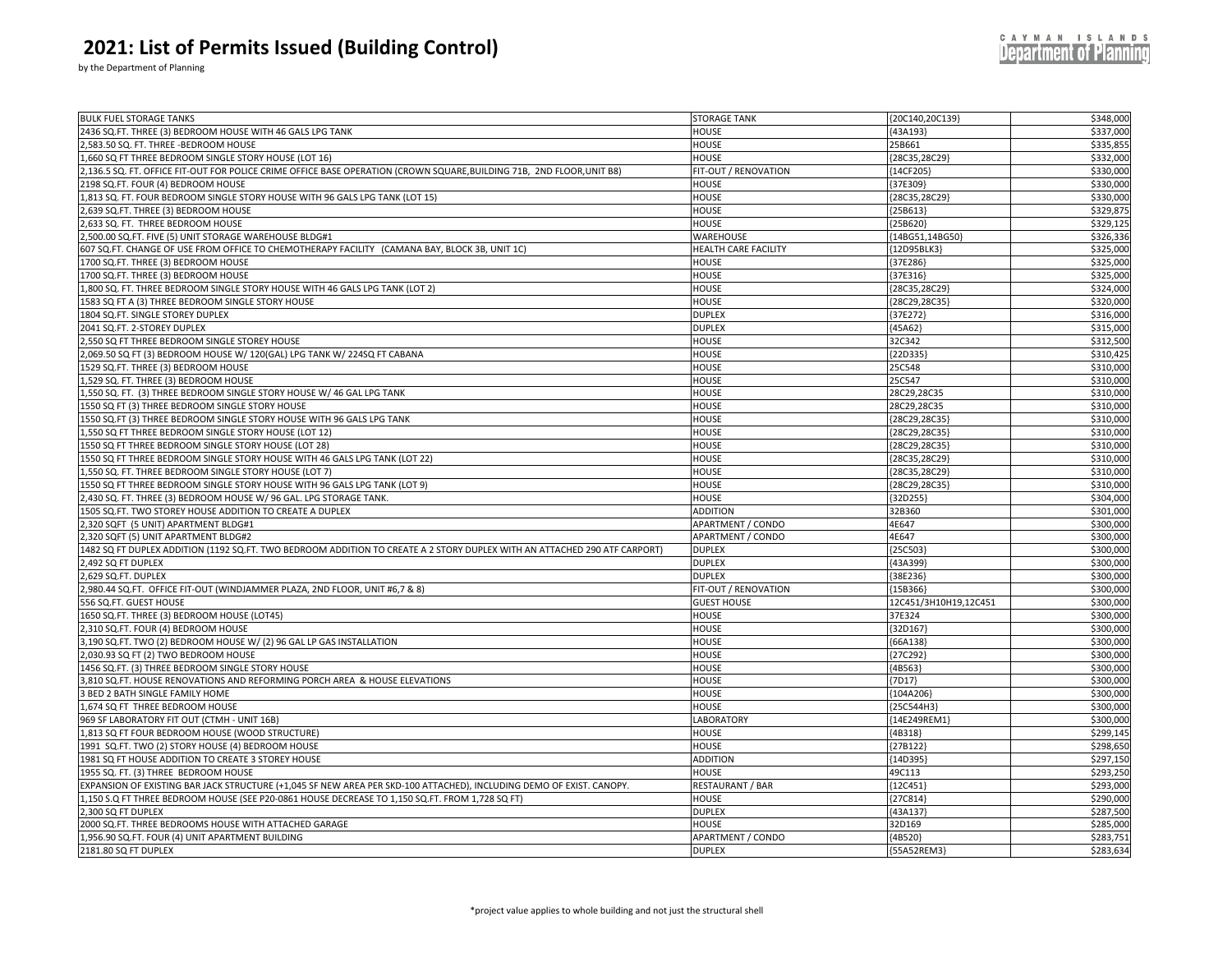by the Department of Planning

| 1,422 SINGLE STOREY THREE BEDROOM HOUSE                                                    | <b>HOUSE</b>               | ${4E737}$              | \$280,000 |
|--------------------------------------------------------------------------------------------|----------------------------|------------------------|-----------|
| 1,955 SQ.FT. THREE (3) BEDROOM HOUSE                                                       | HOUSE                      | $[28C442]$             | \$280,000 |
| 1546.04 SINGLE STOREY CLASSROOM                                                            | SCHOOL - PRIMARY           | ${20D5}$               | \$280,000 |
| 2,067 SQ.FT. WORKSHOP BUILDING                                                             | <b>WORKSHOP</b>            | 20C140,20C139}         | \$280,000 |
| 1,859 SQ.FT. DUPLEX                                                                        | <b>DUPLEX</b>              | ${27D447}$             | \$278,850 |
| 1,853 SQ. FT. DUPLEX W/ 1X (96) GAL LPG TANK                                               | <b>DUPLEX</b>              | {38E202}               | \$278,000 |
| 1,847 SQ.FT.2-STOREY THREE (3) BEDROOM HOUSE (I)                                           | HOUSE                      | 32E63)                 | \$277,050 |
| 1,847 SQ.FT.2-STOREY THREE (3) BEDROOM HOUSE (H)                                           | <b>HOUSE</b>               | ${32E63}$              | \$277,050 |
| 1529 SQ.FT. THREE (3) BEDROOM HOUSE (H2)                                                   | HOUSE                      | {25C547                | \$276,000 |
| 1,980 SQ.FT. MEDICAL CHIROPRACTIC OFFICE(GOVERNOR'S SQUARE, BLOCK #3, UNIT 109 & 110)      | FIT-OUT / RENOVATION       | ${11D92}$              | \$275,000 |
| 1892 SQ.FT. THREE (3) BEDROOM HOUSE                                                        | <b>HOUSE</b>               | 37E301                 | \$275,000 |
| 1883 SQ.FT. THREE (3) BEDROOM HOUSE                                                        | HOUSE                      | 32E128                 | \$275,000 |
| 1,981 SQ FT RESIDENTIAL HOME                                                               | <b>HOUSE</b>               | ${104A250}$            | \$273,000 |
| 2,504.50 SQ.FT. DUPLEX                                                                     | <b>DUPLEX</b>              | 28B314)                | \$267,08  |
|                                                                                            |                            |                        |           |
| 2128 SQ. FT. (2) STORY (2) UNITS OFFICE / RETAIL BUILDING #3                               | <b>BUSINESS / RETAIL</b>   | {14E293,14E676,14E294} | \$266,000 |
| 2,121 SQ FT OFFICE FIT OUT APPLEBY (TOWER) (1ST AND 4TH FLOOR)                             | FIT-OUT / RENOVATION       | OPY188                 | \$265,125 |
| 1,768 SQ. FT. ADDITION TO CREATE A DUPLEX                                                  | <b>DUPLEX</b>              | 59A221                 | \$265,000 |
| 1,586 SQ FT (2) TWO BEDROOM HOUSE                                                          | <b>HOUSE</b>               | ${37E312}$             | \$265,000 |
| 2112 SQ. FT. 2-STOREY GARAGE WITH GUESTROOM                                                | HOUSE                      | 21E161                 | \$264,000 |
| 1,319 SQ. FT. TWO (2) BEDROOM HOUSE WITH LPG TANK; 46 GALLONS. (HOUSE #5)                  | <b>HOUSE</b>               | ${48C283}$             | \$264,000 |
| 2,100 SQ FT CABANA WITH BATHROOM AND EQUIPMENT ROOM                                        | <b>ANCILLARY STRUCTURE</b> | $[21C163]$             | \$262,500 |
| 2,098 SQ. FT 2-STOREY ADDITION TO CREATE A DUPLEX                                          | <b>DUPLEX</b>              | {37E186}               | \$262,250 |
| 1750 SQ.FT. SINGLE STOREY DUPLEX                                                           | <b>DUPLEX</b>              | ${43A354}$             | \$261,900 |
| 2,093 SQ FT ADDITION PLUS MODIFICATION TO FLOOR PLAN FOR EXISTING HOUSE.                   | HOUSE                      | ${11C94}$              | \$261,62  |
| 1,622 SQ FT (3) THREE BEDROOM HOUSE                                                        | <b>HOUSE</b>               | $[71A182]$             | \$260,000 |
| 1725.15 SQ.FT. FOUR (4) BEDROOM HOUSE                                                      | <b>HOUSE</b>               | {59A320LOT58}          | \$258,750 |
| 1725.15 SQ.FT. FOUR (4) BEDROOM HOUSE                                                      | HOUSE                      | 59A320                 | \$258,750 |
| 1,734.30 SQ FT FOUR (4) BEDROOM SINGLE STORY HOUSE                                         | <b>HOUSE</b>               | {43A72}                | \$258,540 |
| 1,484 SQ.FT. THREE (3) BEDROOM HOUSE (LOT 5)                                               | HOUSE                      | 37E282                 | \$254,000 |
| 1484 SQ.FT. THREE (3) BEDROOM HOUSE                                                        | HOUSE                      | {37E283}               | \$254,000 |
| 1484 SQ.FT. THREE (3) BEDROOM HOUSE                                                        | <b>HOUSE</b>               | 37E327                 | \$254,000 |
| 1,264 SQ. FT. THREE BEDROOM SINGLE STORY HOUSE WITH 46 GALS LPG TANK                       | HOUSE                      | 74A149                 | \$253,000 |
| 1,260 SQ.FT. PUBLIC OFFICE FIT OUT (UNITS, 3 & 4, JACQUES SCOTT MARKET PLACE, BUILDING #1) | FIT-OUT / RENOVATION       | ${5C412}$              | \$252,040 |
| 1,174 SQ.FT HOUSE ADDITION                                                                 | <b>ADDITION</b>            | 21E143                 | \$252,000 |
| 1,258 SQ FT DETACHED 2 STOREY POOL HOUSE WITH GYM ROOM                                     | HOUSE                      | 21E143                 | \$252,000 |
| 1,775 SQ FT 2 BEDROOM HOUSE W/ TRELLIS                                                     | HOUSE                      | 53A127                 | \$251,400 |
| APARTMENTS BLDG (3 UNITS) - REBUILD                                                        | APARTMENT / CONDO          | 20D206                 | \$250,000 |
| 1,673 SQ FT THREE BEDROOM HOUSE                                                            | <b>DUPLEX</b>              | {99A322}               | \$250,000 |
| 2,671 SQ FT 2 STOREY (4) BEDROOM HOUSE                                                     | <b>HOUSE</b>               | 27D208                 | \$250,000 |
| 2,375 THREE (3) THREE BEDROOM HOUSE                                                        | HOUSE                      | 28C411                 | \$250,000 |
| 1106 SQ.FT. ONE (1) BEDROOM HOUSE                                                          | <b>HOUSE</b>               | [53A132]               | \$250,000 |
| 1375 SQ.FT. TWO (2) BEDROOM HOUSE                                                          | HOUSE                      | ${27B34}$              | \$250,000 |
| 1,641 SQ FT (3) THREE BEDROOM HOUSE                                                        | HOUSE                      | ${55A219}$             | \$250,000 |
| 86.10 SQ FT STORAGE ADDITION, ATF DOUBLE GARAGE AND INTERNAL RENOVATION                    | HOUSE                      | ${9A433}$              | \$250,000 |
| 495 SQ FT CABANA                                                                           | PAVILION / GAZEBO / CABANA | ${8A75}$               | \$250,000 |
| 1223 SQ.FT. THREE (3) BEDROOM HOUSE LOT 5C                                                 | <b>HOUSE</b>               | 27E280                 | \$245,000 |
| 1225 SQ FT THREE (3) BEDROOM SINGLE STORY HOUSE W/ LP HGAS INSTALLATION 46 GAL             | HOUSE                      | 55A228                 | \$245,000 |
| 1223 SQ.FT. THREE (3) BEDROOM HOUSE LOT 5D                                                 | HOUSE                      | 27E280                 | \$245,000 |
| 1,223 SQ. FT. THREE (3) BEDROOM HOUSE (LOT 5B)                                             | HOUSE                      | 27E280                 | \$245,000 |
| 1,358.32 SQFT (2) BEDROOM HOUSE WITH PARKING BELOW                                         | HOUSE                      | ${55A122}$             | \$245,000 |
| 1,075 SQFT, TWO BEDROOM SINGLE STORY HOUSE                                                 | HOUSE                      | ${31A104}$             | \$241,87  |
| 1,484 SQ FT THREE BEDROOM HOUSE                                                            | HOUSE                      | 38E617                 | \$240,000 |
| 1200 SQ FT. TWO (2) BEDROOM SINGLE STORY HOUSE W/ 1X (46) GALS LPG TANK HOUSE#2            | <b>HOUSE</b>               | ${28C171}$             | \$240,000 |
| 1200 SQ FT. TWO (2) BEDROOM SINGLE STORY HOUSE W/ 1X (46) GALS LPG TANK HOOUSE#3           | HOUSE                      | ${28C171}$             | \$240,000 |
| 1,525 SQ FT (2) TWO BEDROOM HOUSE BLDG#2                                                   | HOUSE                      | ${4C621}$              | \$236,375 |
| 1449 SQ.FT. THREE (3) BEDROOM HOUSE                                                        | HOUSE                      | 37E333                 | \$235,000 |
| 1,419 SQ. FT. DUPLEX                                                                       | <b>DUPLEX</b>              | $[28B352]$             | \$234,135 |
|                                                                                            |                            |                        |           |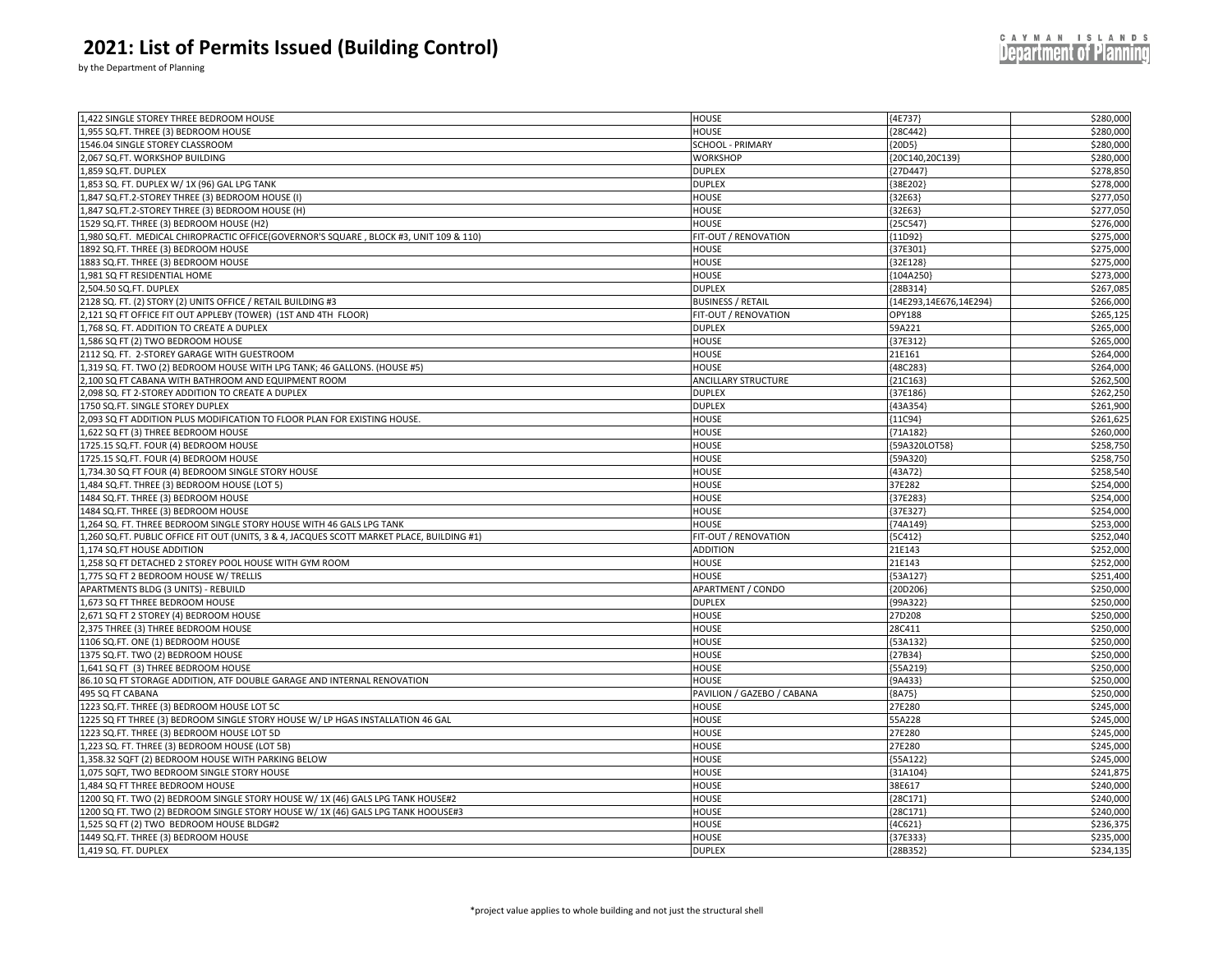by the Department of Planning

| 1,522 SQ. FT PROPOSED 1-STOREY (3) BEDROOM HOUSE W/ 1X 120 (GAL) LPG TANK          | <b>HOUSE</b>                   | [38B279]         | \$232,800 |
|------------------------------------------------------------------------------------|--------------------------------|------------------|-----------|
| 1,718 SQ. FT. THREE BEDROOM HOUSE                                                  | HOUSE                          | [27D492]         | \$232,000 |
| 1405 SQ.FT. DUPLEX W/ 2X (96) GAL LPG TANK                                         | <b>DUPLEX</b>                  | ${9A796}$        | \$231,825 |
|                                                                                    |                                | 37A132           |           |
| 1,535 SQ. FT. (2) TWO BEDROOM SINGLE STORY HOUSE W/ 96 GAL LPG TANK                | HOUSE                          |                  | \$230,250 |
| 1,311.21 S.Q. FT DUPLEX                                                            | <b>DUPLEX</b>                  | 28B135           | \$230,000 |
| 664 SF/2 STORY GARAGE WITH A HELPERS QUARTERS W/ LP GAS INSTALLATION               | GARAGE                         | 22E516           | \$230,000 |
| 1149 SQ.FT. (3) THREE BEDROOM SINGLE STORY HOUSE LOT 27                            | <b>HOUSE</b>                   | ${4E747}$        | \$230,000 |
| 1,149 SQ.FT. (3) THREE BEDROOM SINGLE STORY HOUSE LOT 10                           | <b>HOUSE</b>                   | ${4E733}$        | \$230,000 |
| 1,142 SQ FT TWO BEDROOM HOUSE                                                      | HOUSE                          | ${1D135}$        | \$230,000 |
| 1,529 SQ.FT. THREE (3) BEDROOM SINGLE STORY HOUSE                                  | HOUSE                          | ${25C547}$       | \$229,400 |
| 1,263.7 SQ. FT. BAR INTERIOR FIT OUT (CAMANA BAY, BLOCK 4C, UNIT 1F)               | FIT-OUT / RENOVATION           | 12D95BLK4        | \$225,000 |
| <b>DWELLING HOUSE</b>                                                              | <b>HOUSE</b>                   | {109A161         | \$225,000 |
| 2,572 SQ. FT. THREE BEDROOM HOUSE                                                  | HOUSE                          | ${43E199}$       | \$225,000 |
| 1,668 SQ.FT. THREE BEDROOM HOUSE                                                   | HOUSE                          | [48C259]         | \$225,000 |
| 1500 SQ.FT. THREE (3) BEDROOM HOUSE WITH ONE 96 GAL LPG TANK                       | <b>HOUSE</b>                   | [72B233]         | \$225,000 |
| 1,499 SQ.FT. THREE (3) BEDROOM HOUSE                                               | HOUSE                          | [59B18]          | \$224,900 |
| 1790 SQ.FT. THREE (3) BEDROOM HOUSE                                                | <b>HOUSE</b>                   | 28D289LOT A      | \$223,750 |
| 1790 SQ.FT. THREE (3) BEDROOM HOUSE                                                | HOUSE                          | 28D289LOT B      | \$223,750 |
| 1,480 SQ. FT. FOUR BEDROOM SINGLE STORY HOUSE                                      | HOUSE                          | ${32B430}$       | \$222,000 |
| 1,604 SQ FT DUPLEX                                                                 | <b>DUPLEX</b>                  | 48C70            | \$220,000 |
| 1149 SQ.FT THREE (3) BEDROOM HOUSE                                                 | HOUSE                          | 4E748            | \$220,000 |
| 1149 SQ.FT THREE (3) BEDROOM HOUSE                                                 | <b>HOUSE</b>                   | ${4E745}$        | \$220,000 |
| 1,728 SQ. FT. 2-STOREY DUPLEX (UNITS 7-8)                                          | <b>DUPLEX</b>                  | ${1C138, 1C152}$ | \$216,000 |
| 3,080.57 SQ.FT. SCHOOL INTERIOR FIT-OUT (ADMIN AREA)                               | FIT-OUT / RENOVATION           | [15B49]          | \$215,000 |
| 1,425 SQ. FT. THREE (3) BEDROOM HOUSE                                              | <b>HOUSE</b>                   | {59A175LOT2}     | \$214,000 |
| 1704 SQ. FT. 2-STOREY CLUBHOUSE / GYM / OFFICE                                     | APARTMENT / CONDO              | 9A11             | \$213,000 |
| 1,175.70 S.F. HOUSE ADDITION AND RENOVATION                                        | <b>ADDITION</b>                | 24D30            | \$210,000 |
| 1,662 SQ FT (3) THREE BEDROOM HOUSE                                                | HOUSE                          | [38C214]         | \$208,000 |
| 1,365 SQ. FT. THREE (3) BEDROOM HOUSE                                              | <b>HOUSE</b>                   | {59A175LOT3}     | \$205,000 |
| 1,360 SQ. FT. THREE BEDROOM HOUSE                                                  | HOUSE                          |                  | \$204,000 |
|                                                                                    |                                | {25B575H36}      |           |
| 1336 SQ.FT. (3) THREE BEDROOM SINGLE STORY HOUSE                                   | HOUSE                          | {49A99}          | \$202,400 |
| 1,008 SQ. FT. TWO (2) BEDROOM HOUSE W/ 46 GAL. LPG TANK                            | <b>HOUSE</b>                   | {38D112}         | \$202,000 |
| 678 SQ FT 2 STOREY ANCILLARY STRUCTURE W/ 1X (96) GAL LPG TANK                     | <b>ANCILLARY STRUCTURE</b>     | ${17A34}$        | \$200,000 |
| 1,023 SQ.FT. FURNITURE STORE FIT OUT (THE GROVE, BUILDING C, 1ST FLOOR, UNIT #C23) | FIT-OUT / RENOVATION           | 11D105           | \$200,000 |
| 1490.38 SQ.FT. THREE (3) BEDROOM HOUSE                                             | <b>HOUSE</b>                   | 27C108           | \$200,000 |
| 2 BEDROOM HOME                                                                     | HOUSE                          | 96E413           | \$200,000 |
| 2 BEDROOM HOME                                                                     | HOUSE                          | ${99A349}$       | \$200,000 |
| 1,849 SQ FT TWO BEDROOM HOUSE                                                      | HOUSE                          | ${53A124}$       | \$200,000 |
| 436 SQ FT DUPLEX ADDITION AND PORCH ENCLOSURE                                      | HOUSE                          | {22D317H9H4}     | \$200,000 |
| 1,452.82 SQ FT (2) STOREY WAREHOUSE OFFICE BUILDING                                | OFFICE -PROFESSIONAL / SERVICE | ${19A8}$         | \$200,000 |
| <b>SWIMMING POOL</b>                                                               | POOL                           | {12C519,12C472}  | \$200,000 |
| PV SOLAR INSTALLATION (245) PANELS 98KW                                            | <b>PV PANEL</b>                | ${OPY49}$        | \$200,000 |
| 1,576 SQ. FT. ONE-STOREY THREE BEDROOM HOUSE                                       | HOUSE                          | ${43A398}$       | \$197,000 |
| 2 BEDROOM DWELLING HOUSE                                                           | HOUSE                          | 96E494           | \$196,308 |
| 1,308 SQ. FT. THREE BEDROOM HOUSE                                                  | <b>HOUSE</b>                   | {25B575H44}      | \$196,200 |
| 1,268 SQ.FT ONE (1) BEDROOM HOUSE                                                  | HOUSE                          | ${71A115}$       | \$191,000 |
| 1,527 SQ. FT. THREE BEDROOM HOUSE                                                  | HOUSE                          | {25B575H39}      | \$190,87  |
| 1,293 SQ.FT. CHANGE OF USE MERCANTILE TO PHYSIOTHERAPY CLINIC (JIL LTD., UNIT#2)   | <b>CLINIC - OUTPATIENT</b>     | 14BG102          | \$190,500 |
| 1,134 SQ.FT. DUPLEX                                                                | <b>DUPLEX</b>                  | 1D619            | \$190,000 |
| 1100 SQ.FT. TWO BEDROOM HOUSE                                                      | HOUSE                          | ${27C631}$       | \$190,000 |
| 1,716 SQ.FT. THREE (3) BEDROOM HOUSE W/ 1X (96) GAL LPG TANK                       | <b>HOUSE</b>                   | {37E133}         | \$185,350 |
| 3 BEDROOM HOME                                                                     | HOUSE                          | ${99A347}$       | \$185,000 |
| 1360 SQ. FT. THREE BEDROOM HOUSE                                                   | <b>HOUSE</b>                   | {25B575H38}      | \$185,000 |
| 1140 SQ FT DUPLEX W/ 2X (46) GAL LPG TANKS                                         | <b>DUPLEX</b>                  | [28C543]         | \$180,000 |
| 2,400 SQ.FT. BOAT HOUSE                                                            | <b>BOAT STORAGE</b>            | ${49A115}$       | \$175,000 |
| 1,200 SQ FT TWO BEDROOM HOUSE                                                      | <b>HOUSE</b>                   | ${1D67}$         | \$175,000 |
| 1,290 SQ FT THREE BEDROOM HOUSE                                                    | HOUSE                          | ${96E354}$       | \$175,000 |
|                                                                                    |                                |                  |           |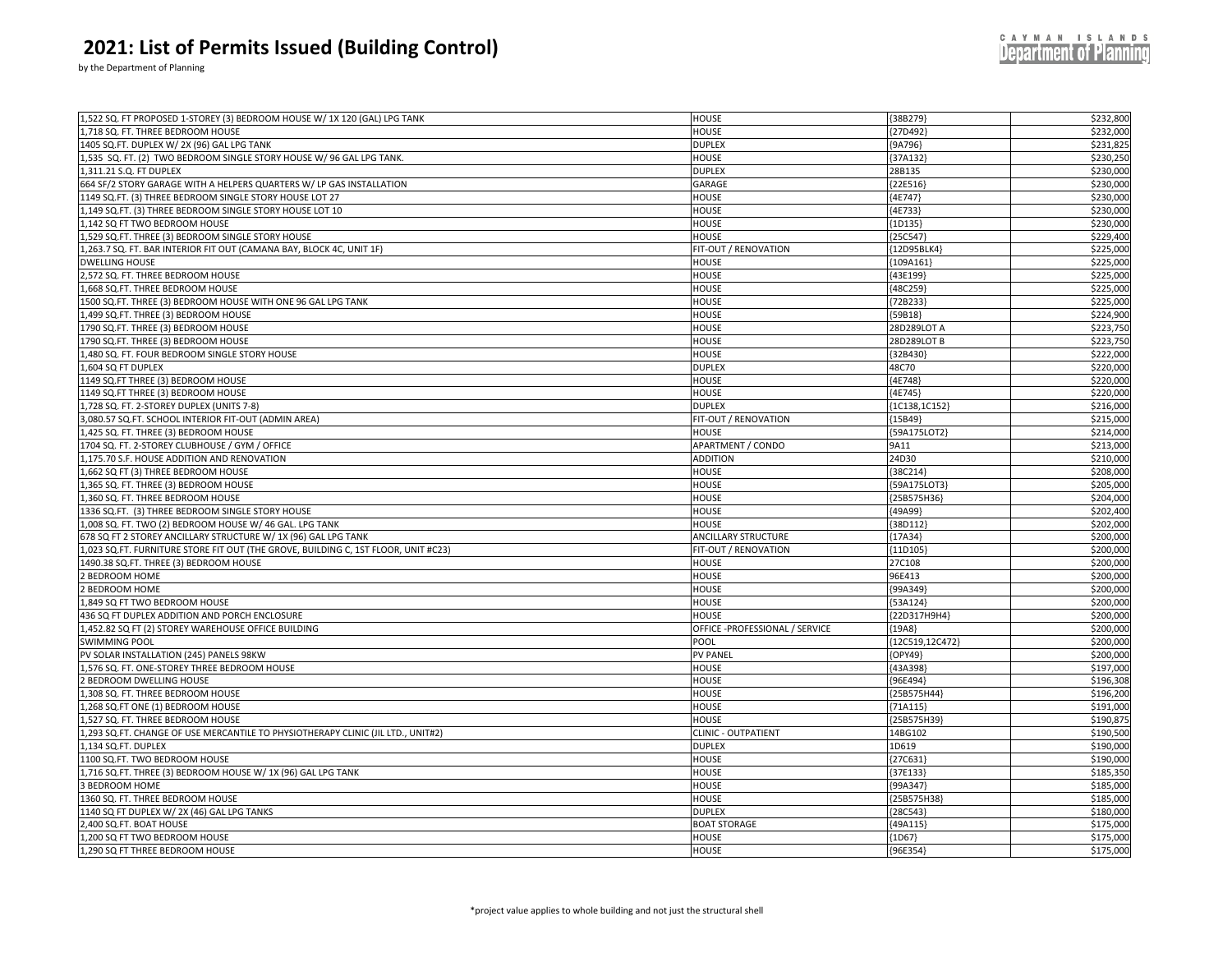by the Department of Planning

| 1163 SQ.FT. ADDITION TO HOUSE                                                           | <b>ADDITION</b>                        | 27D291           | \$174,000 |
|-----------------------------------------------------------------------------------------|----------------------------------------|------------------|-----------|
| 1,120 SQ FT TWO BEDROOM HOUSE                                                           | HOUSE                                  | 43A347           | \$173,600 |
| 1149 SQ.FT THREE BEDROOM HOUSE                                                          | HOUSE                                  | [4E729]          | \$173,000 |
| 1,192 SQ.FT. TWO (2) BEDROOM HOUSE                                                      | <b>HOUSE</b>                           | [4B710]          | \$172,840 |
| 1,020 SQ.FT. RETAIL FIT OUT (THE GROVE, BUILDING A, UNIT #2)                            | FIT-OUT / RENOVATION                   | 11D105           | \$170,000 |
| 1117 SQ FT DETACHED GARAGE                                                              | GARAGE                                 | $[28C543]$       | \$170,000 |
| <b>SWIMMING POOL</b>                                                                    | POOL                                   | [8A75]           | \$170,000 |
| A 1115 SQFT ATF MODIFICATION TO CREATE A DUPLEX                                         | <b>DUPLEX</b>                          | ${38C210}$       | \$168,000 |
| 823 SQ.FT. ADDITION TO CREATE A DUPLEX W/ LP GAS INSTALLATION (46 GAL)                  | <b>DUPLEX</b>                          | {25C354}         | \$165,000 |
| 824 SQ.FT. SINGLE STORY (1) BEDROOM HOUSE WITH 46 GALS LPG TANK                         | <b>HOUSE</b>                           | ${45A47}$        | \$165,000 |
| 1364 SQ.FT. FOUR (4) BEDROOM HOUSE                                                      |                                        | [108D131         | \$165,000 |
| 2 BEDROOM HOUSE                                                                         | <b>HOUSE</b><br><b>HOUSE</b>           | ${106D67}$       | \$165,000 |
| 1310 SQ. FT. ADDITION TO HOUSE TO CREATE 5 BEDROOMS HOUSE                               | HOUSE                                  | ${15B210}$       | \$163,750 |
|                                                                                         | <b>HOUSE</b>                           | ${72B155}$       | \$162,975 |
| RENOVATION TO EXISTING HOUSE (INTERNAL AND ROOF CHANGE) 2,417 SQ FT EXISTING            |                                        |                  |           |
| 1162.60 SQ.FT. 2-STOREY ADDITION TO HOUSE                                               | <b>ADDITION</b>                        | 27D325LOT69      | \$162,764 |
| 2,000 SQ.FT. OFFICE FITOUT (PLAZA VENEZIA, BUILDING B, UNIT #11 & 12)                   | FIT-OUT / RENOVATION                   | 14C338           | \$160,000 |
| 1,512 SQ.FT. ONE BEDROOM HOUSE W/ ATTACHED GARAGE                                       | <b>HOUSE</b>                           | 32D244           | \$160,000 |
| 2 Bedroom House                                                                         | <b>HOUSE</b>                           | ${96E461}$       | \$160,000 |
| 1,200 SQ FT THREE BEDROOM HOUSE W/ TRELLIS                                              | <b>HOUSE</b>                           | [43E336]         | \$158,000 |
| 1,200 SQ FT THREE BEDROOM HOUSE W/ TRELLIS                                              | <b>HOUSE</b>                           | ${43E336}$       | \$158,000 |
| 416 SQ FT STUDIO                                                                        | <b>ANCILLARY STRUCTURE</b>             | ${48E95}$        | \$156,000 |
| <b>FIVE BEDROOM HOUSE</b>                                                               | <b>HOUSE</b>                           | ${1C234}$        | \$155,250 |
| 970 SQ.FT. OFFICE FIT OUT (CENTURY YARD, 4TH FLOOR SUITE B1)                            | FIT-OUT / RENOVATION                   | {14CJ183}        | \$155,000 |
| 2743 SQ. FT. PROPOSED OFFICE BUILDING FIT-OUT                                           | FIT-OUT / RENOVATION                   | (98D4REM2,98D80) | \$154,563 |
| 2743SQ. FT. PROPOSED OFFICE BUILDING FITOUT                                             | FIT-OUT / RENOVATION                   | {98D4REM2,98D80} | \$154,563 |
| 2743SQ. FT. PROPOSED OFFICE BUILDING FITOUT                                             | FIT-OUT / RENOVATION                   | {98D4REM2,98D80} | \$154,563 |
| 1,008 SQ FT TWO BEDROOM SINGLE STOREY HOUSE                                             | <b>HOUSE</b>                           | 38B117           | \$151,000 |
| 650 SQ FT CANTILEVERED DECK                                                             | <b>DECK</b>                            | ${28E81}$        | \$150,000 |
| 2,633.35 SQ FT ADDITION TO CREATE 2 STOREY DUPLEX                                       | <b>DUPLEX</b>                          | 25C521           | \$150,000 |
| 1200 SQ.FT. ADDITION TO CREATE A DUPLEX                                                 | <b>DUPLEX</b>                          | ${32B309}$       | \$150,000 |
| 1372 SQ FT DUPLEX BLDG#2                                                                | <b>DUPLEX</b>                          | $\{1D521\}$      | \$150,000 |
| 1,950 SQ.FT RETAIL STORE FIT OUT(HARBOUR WALK, UNIT #R108)                              | FIT-OUT / RENOVATION                   | 22E445           | \$150,000 |
| 528 SQ FT DETACHED GARAGE                                                               | GARAGE                                 | {9A542}          | \$150,000 |
| <b>GUEST COTTAGE</b>                                                                    | HOUSE                                  | 82A62            | \$150,000 |
| 449 SQ.FT ONE BEDROOM HOUSE                                                             | <b>HOUSE</b>                           | 32C123           | \$150,000 |
| 811.11 SQ FT ONE BEDROOM HOOUSE                                                         | HOUSE                                  | [66A67]          | \$150,000 |
| 741 SQ.FT. ONE (1) BEDROOM HOUSE                                                        | <b>HOUSE</b>                           | [38D97]          | \$150,000 |
| 311 SQ FT ADDITION (ELEVATOR SHAFT AND GAZEBO)                                          | <b>HOUSE</b>                           | ${17A321}$       | \$150,000 |
| 1500SQFT 3 BED 2 BATH RESIDENTIAL HOME                                                  | HOUSE                                  | [109A183         | \$150,000 |
| 1800 SQ.FT (3) THREE BEDROOM HOUSE                                                      | <b>HOUSE</b>                           | ${43A391}$       | \$150,000 |
| 1,169 SQ FT (2) BEDROOM HOUSE                                                           | <b>HOUSE</b>                           | ${49A53}$        | \$150,000 |
| 1,000 SQ FT 2 BEDROOM HOUSE                                                             | HOUSE                                  | [101A63]         | \$150,000 |
| 2,696 SQ.FT. FIRE DAMAGE THREE BEDROOMHOUSE (RECONSTRUCTION OF INTERIOR WALLS AND ROOF) | <b>HOUSE</b>                           | ${28C267}$       | \$150,000 |
| 468.69 SQ FT OUTDOOR KITCHEN W/ LP GAS, POWDER ROOM & POOL EQUIPMENT                    | OUTDOOR KITCHEN / BBQ AREA / FOOD PREP | ${17A84}$        | \$150,000 |
| 279 SQ.FT. GAZEBO                                                                       | PAVILION / GAZEBO / CABANA             | [13B119]         | \$150,000 |
| THREE BEDROOM HOUSE 8 (2,297.18 SQ FT)                                                  | <b>HOUSE</b>                           | $[32C256]$       | \$148,858 |
| THREE BEDROOM HOUSE 9 (2,242.00 SQ FT)                                                  | HOUSE                                  | [32C256]         | \$145,500 |
| 1,419.50 SQ.FT. RETAIL FIT OUT(MONACO TOWERS, GROUND FLOOR, UNIT B)                     | FIT-OUT / RENOVATION                   | (OPY159)         | \$140,000 |
| 987 SQ FT TWO BEDROOM HOUSE W/ TRELLIS                                                  | HOUSE                                  | [43E336]         | \$136,000 |
| 987 SQ FT TWO BEDROOM HOUSE W/ TRELLIS                                                  | <b>HOUSE</b>                           | ${43E336}$       | \$136,000 |
| 900 SQ. FT. ADDITION TO EXISTING HOUSE                                                  | <b>ADDITION</b>                        | [27E149]         | \$135,000 |
| THREE BEDROOM HOUSE 6 (2,067.00 SQ FT)                                                  | HOUSE                                  | $[32C256]$       | \$134,300 |
| 667 SQ. FT. HOUSE ADDITION                                                              | <b>ADDITION</b>                        | ${38E97}$        | \$134,000 |
| THREE BEDROOM HOUSE 7 (2,028.25 SQ FT)                                                  | HOUSE                                  | [32C256]         | \$131,800 |
| 1593 SQ.FT. ADDITION TO CREATE DUPLEX                                                   | <b>DUPLEX</b>                          | [25C498]         | \$130,000 |
| 1,335.78 SQ.FT. RETAIL STORE FIT OUT (THE GROVE, BUILDING C, 1ST FLOOR, UNIT #21C)      | FIT-OUT / RENOVATION                   | 11D105           | \$130,000 |
| 844 SQ FT DETACHED GARAGE                                                               | GARAGE                                 | [83A19]          | \$130,000 |
|                                                                                         |                                        |                  |           |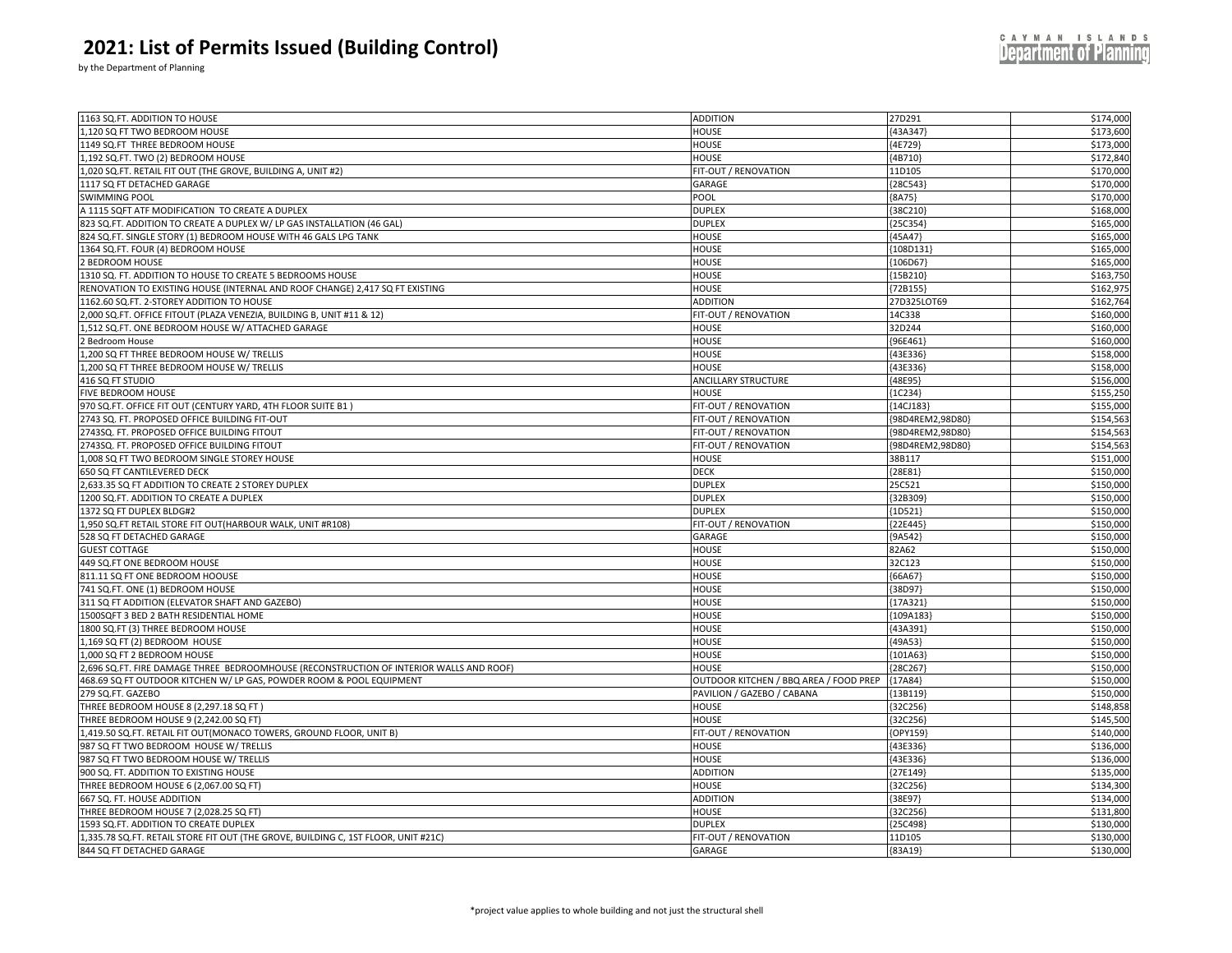by the Department of Planning

| 1,033 SQ.FT. (2) TWO BEDROOM HOUSE                                                                                   | HOUSE                      | 32C57             | \$129,000 |
|----------------------------------------------------------------------------------------------------------------------|----------------------------|-------------------|-----------|
| THREE BEDROOM HOUSE                                                                                                  | HOUSE                      | ${71A122}$        | \$128,600 |
| 862.30 SQ FT ADDITION TO CREATE A DUPLEX                                                                             | ADDITION                   | {32B493}          | \$127,565 |
| THREE BEDROOM HOUSE 10 (1,920 SQ FT)                                                                                 | HOUSE                      | ${32C256}$        | \$124,800 |
| ,685 SQ.FT. THREE (3) BEDROOM HOUSE                                                                                  | <b>HOUSE</b>               | ${28C602}$        | \$123,600 |
| 988 SQ FT SINGLE STOREY (2) BEDROOM HOUSE                                                                            | HOUSE                      | 48C72             | \$123,500 |
| 984 SQ. FT. TWO (2) BEDROOMS HOUSE                                                                                   | HOUSE                      | {25C540H1}        | \$123,000 |
| ,045 SQ.FT. PROPOSED 3-BEDROOM HOUSE                                                                                 | HOUSE                      | {43D176REM2LOT43} | \$122,375 |
| 1045 SQ. FT. THREE BEDROOM HOUSE                                                                                     | <b>HOUSE</b>               | {43D176REM242}    | \$122,375 |
| 1045 SQ. FT. THREE BEDROOM HOUSE                                                                                     | HOUSE                      | {43D176REM2LOT44} | \$122,375 |
| 1045 SQ. FT. THREE BEDROOM HOUSE                                                                                     | HOUSE                      | {43D176REM2LOT45} | \$122,37  |
| <b>GENERATOR - PROPANE</b>                                                                                           | <b>GENERATOR -PROPANE</b>  | 12C472            | \$120,000 |
| 799 SQ FT (1) BEDROOM DETACHED INLAW SUITE (SHARING LPG TANK 250 GAL UNDERGROUND TANK - WITH MAIN RESIDENCE)         | <b>GUEST HOUSE</b>         | {22D243H30}       | \$119,850 |
| TWO BEDROOM HOUSE                                                                                                    | <b>GUEST HOUSE</b>         | {4E338}           | \$119,167 |
| 1,209 SQ. FT. THREE BEDROOM HOUSE                                                                                    | HOUSE                      | ${74A87}$         | \$114,85  |
| 1,445 S/F PREVIOUS HOUSE 1,282 S/F ATF ADDITION TO HOUSE TO CREATE DUPLEX TOTAL 2,727 SQ.FT.                         | <b>DUPLEX</b>              | ${38E31}$         | \$114,300 |
| 750 SQ.FT. ONE (1) BEDROOM HOUSE                                                                                     | <b>HOUSE</b>               | ${4D367}$         | \$113,000 |
|                                                                                                                      |                            |                   | \$112,000 |
| 560 SQ.FT. ONE (1) BEDROOM HOUSE                                                                                     | HOUSE                      | 22D10             |           |
| 895.20 SQ. FT TWO BEDROOM HOUSE                                                                                      | <b>HOUSE</b>               | {72B228           | \$111,900 |
| 1,668 SQ FT BOUTIQUE                                                                                                 | <b>BUSINESS / RETAIL</b>   | ${81A46}$         | \$110,000 |
| 726 SQ.FT. ONE (1) BEDROOM SINGLE STORY HOUSE                                                                        | HOUSE                      | ${4B624}$         | \$109,000 |
| 703 SQ FT ONE BEDROOM RESIDENCE                                                                                      | <b>HOUSE</b>               | ${101E71}$        | \$108,965 |
| 1,826 SQ FT (2)TWO BEDROOM HOUSE                                                                                     | HOUSE                      | ${9A840}$         | \$105,000 |
| 691 SQ. FT. ADDITION TO CREATE A DUPLEX                                                                              | <b>DUPLEX</b>              | 4E776}            | \$103,650 |
| 710 SQ FT TWO BEDROOM HOUSE                                                                                          | HOUSE                      | 49B212            | \$102,950 |
| 365.30 SQ FT ATF HOUSE ADDITION                                                                                      | <b>HOUSE</b>               | ${32E61}$         | \$102,058 |
| 1070 SQ FT FIRE PUMP ROOM AND FIRE CISTERN                                                                           | <b>ANCILLARY STRUCTURE</b> | 12C443,12C444     | \$100,000 |
| 970 SQ.FT. CHANGE OF USE FROM COMMERCIAL OFFICE TO COFFEE SHOP (MONACO TOWERS,UNIT A)                                | CAFE / COFFEE SHOP         | {OPY159}          | \$100,000 |
| 2,037 SQ.FT CLINIC FITOUT, THE GROVE, GROUND FLOOR, BUILDING C, UNIT C16 & 17)                                       | CLINIC - OUTPATIENT        | ${11D105}$        | \$100,000 |
| <b>DOCK</b>                                                                                                          | <b>DOCK</b>                | ${12C520}$        | \$100,000 |
| DOCK, BOAT SLIP & LIFT                                                                                               | <b>DOCK</b>                | {17A235           | \$100,000 |
| 3,357 SQ FT DUPLEX                                                                                                   | <b>DUPLEX</b>              | ${27C402}$        | \$100,000 |
| 699 SQ FT ADDITION TO CREATE A DUPLEX WITH A 230 SQFT TRELLIS & A 46 GALS LPG TANKS                                  | <b>DUPLEX</b>              | ${4C607}$         | \$100,000 |
| l,203 SQ.FT. VETERINARIAN CLINIC FIT-OUT " MIDTOWN PLAZA, GROUND FLOOR, UNIT 1" (EXPANSION RENOVATION -SEE B18-0494) | FIT-OUT / RENOVATION       | 14D282            | \$100,000 |
| 4,350 SQ.FT. BUILDING WAREHOUSE #1 FIT OUT (CAYMAN DISTRIBUTORS LTD.)                                                | FIT-OUT / RENOVATION       | ${13E25}$         | \$100,000 |
| .,587SQ.FT. RESTAURANT FITOUT "THE GROVE, BLDG. B GROUND FLOOR , UNIT #12)                                           | FIT-OUT / RENOVATION       | {11D105           | \$100,000 |
| 288 SQ.FT. GROCERY STORE FIT OUT                                                                                     | FIT-OUT / RENOVATION       | ${4D217}$         | \$100,000 |
| 7,870 SQ.FT. OFFICE FIT-OUT (WINDWARD 3, 5TH FLOOR)                                                                  | FIT-OUT / RENOVATION       | ${11D113}$        | \$100,000 |
| 271.97SQ FT FUEL DISPENSING TANK FOR CONCRETE DELIVERY FLEET                                                         | <b>FUEL STORAGE TANK</b>   | 13D458,19E187     | \$100,000 |
| <b>UGST REPLACEMENT</b>                                                                                              | <b>FUEL STORAGE TANK</b>   | ${44B28}$         | \$100,000 |
| 537 SQ FT DETACHED GARAGE                                                                                            | GARAGE                     | ${10A286}$        | \$100,000 |
| 230KW DIESEL GENERATOR                                                                                               | <b>GAS STATION</b>         | ${4D515}$         | \$100,000 |
| 750 KVA DIESEL GENERATOR                                                                                             | <b>GENERATOR - DIESEL</b>  | {14E249REM1}      | \$100,000 |
| 453 SQFT VERANDAH ADDED TO EXISTING HOUSE                                                                            | HOUSE                      | ${15D166}$        | \$100,000 |
| 626 SF HOUSE ADDITION (MASTER BEDROOM, BATHROOM & STORAGE)                                                           | HOUSE                      | {59B28}           | \$100,000 |
| 542 SQ FT ATF 2 BEDROOM HOUSE                                                                                        | HOUSE                      | ${4D412}$         | \$100,000 |
| ORCH ENCLOSURE AND 366 SQ.FT. DECK ADDITION                                                                          | HOUSE                      | {17A90LOT8}       | \$100,000 |
| 201 SQ.FT. CABANA W/ LP GAS INSTALLATION                                                                             | PAVILION / GAZEBO / CABANA | 12C451            | \$100,000 |
| 459 SQ.FT CABANA                                                                                                     | PAVILION / GAZEBO / CABANA | {32B230           | \$100,000 |
| <b>SWIMMING POOL</b>                                                                                                 | POOL                       | 21B146            | \$100,000 |
| SWIMMING POOL                                                                                                        | POOL                       | 3D155H6           | \$100,000 |
| SWIMMING POOL AND SPA                                                                                                | POOL                       | 12C451            | \$100,000 |
| SWIMMING POOL & SPA                                                                                                  | POOL                       | ${13B119}$        | \$100,000 |
| <b>SWIMMING POOL</b>                                                                                                 | POOL                       | {10A286           | \$100,000 |
| <b>SWIMMING POOL</b>                                                                                                 | POOL                       | 22E453            | \$100,000 |
| <b>SWIMMING POOL</b>                                                                                                 | POOL                       | {22E516           | \$100,000 |
| SWIMMING POOL                                                                                                        | POOL                       | ${17A84}$         | \$100,000 |
|                                                                                                                      |                            |                   |           |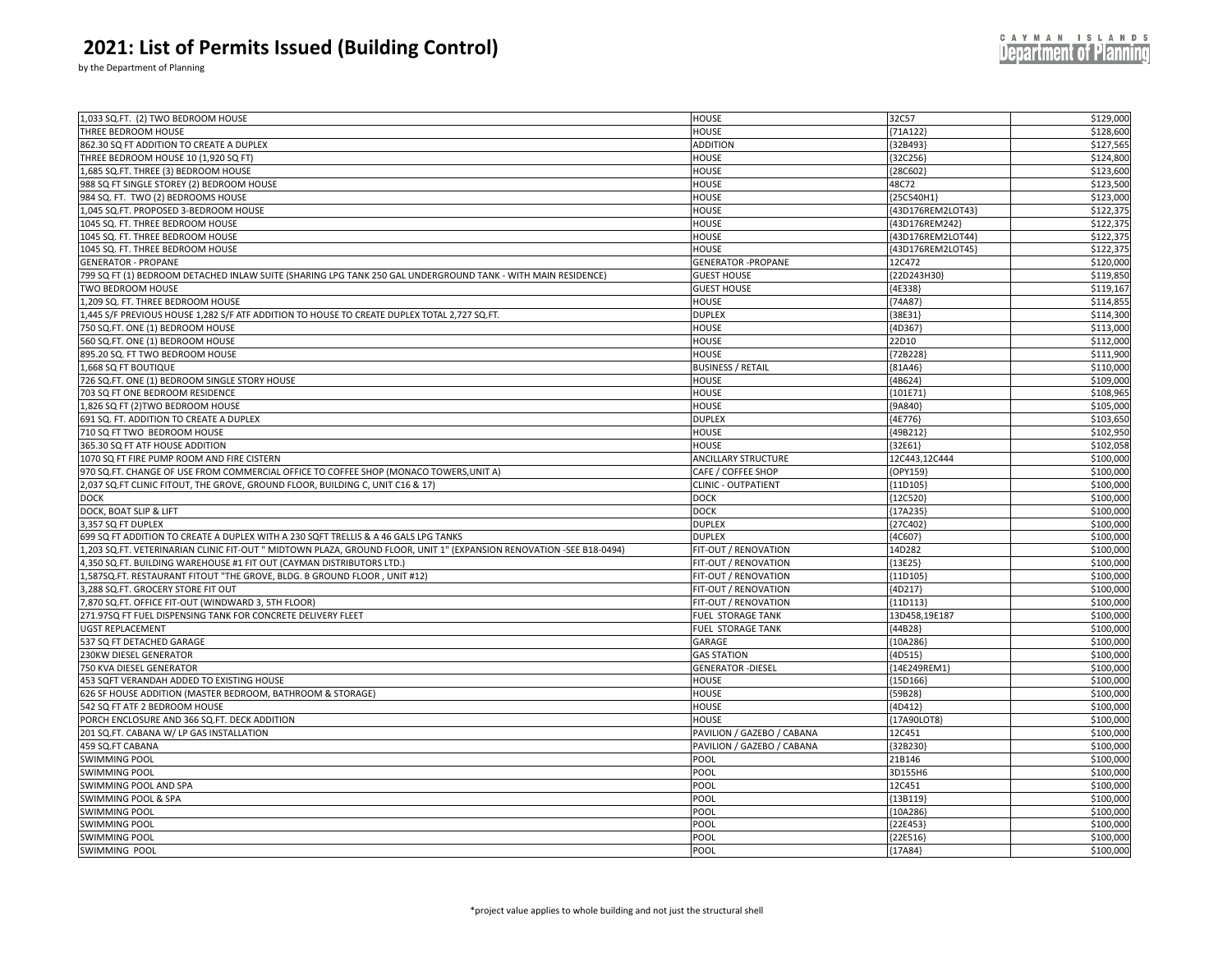by the Department of Planning

| SWIMMING POOL WITH HOT TUB<br>POOL<br>${39E75}$<br>\$100,000<br><b>NEW FOUNDATION FOR TANKS</b><br>SITE WORKS<br>\$100,000<br>15B404,15B384<br>\$100,000<br>7,300 SQ.FT. CHANGE OF USE - FROM RETAIL TO STORAGE (THE GREENERY)<br>STORAGE STRUCTURE<br>12C213<br>55A165<br>\$99,000<br>TWO BEDROOM HOUSE<br><b>HOUSE</b><br>\$95,000<br>778 SQ.FT. ATF ADDITION TO CREATE A DUPLEX<br><b>DUPLEX</b><br>27C493<br>\$95,000<br>DIESEL GENERATOR (500 KW/625KVA)<br><b>GENERATOR - DIESEL</b><br>${15B48}$<br>\$94,000<br>850 SQ FT ADDITION<br><b>ADDITION</b><br>{92A131<br>\$90,000<br>621 SQ FT HOUSE TO CREATE A DUPLEX<br><b>DUPLEX</b><br>${25C497}$<br>1,040 SQ.FT. ONE BEDROOM HOUSE W/ 2X LPG TANKS<br>HOUSE<br>${4C278}$<br>\$90,000<br>\$90,000<br>PROPOSED SWIMMING POOL<br>9A11<br>POOL<br>\$90,000<br>SWIMMING POOL<br>POOL<br>${17A163}$<br>\$89,000<br>ATF 443 SQ. FT. ONE BEDROOM HOUSE<br>HOUSE<br>${38B263}$<br>661.30 SQ.FT. ADDITION TO HOUSE<br>\$85,969<br><b>ADDITION</b><br>1D633<br>\$85,000<br>422 SQ.FT. ATF PORCH ADDITION<br><b>ADDITION</b><br>${32B483}$<br>\$85,000<br>INSTALLATION OF 48KW MOBILE DIESEL GENERATOR<br><b>GENERATOR - DIESEL</b><br>${12C27}$<br>\$85,000<br>INSTALLATION OF 300KW DIESEL GENERATOR<br><b>GENERATOR - DIESEL</b><br>[12C27]<br>\$85,000<br>SWMMING POOL AND SPA<br><b>POOL</b><br>${15E336I}$<br>\$84,82<br>565.50 SQ.FT. ADDITION TO HOUSE<br>28B317<br><b>ADDITION</b><br>\$82,850<br>ATF - 2,862 SQ. FT. DUPLEX (482 sq.ft. ADDITION TO CREATE A DUPLEX)<br><b>DUPLEX</b><br>28C297<br>\$80,000<br>288 SQ.FT. POOL AND FIRE PUMP ROOM<br><b>ANCILLARY STRUCTURE</b><br>[5C438]<br>\$80,000<br>994 SQ.FT. BIKE SHOP FITOUT (THE GROVE, BLDG A, 1ST FLOOR, UNIT #3)<br>FIT-OUT / RENOVATION<br>{11D100<br>\$80,000<br>201.33 SQ.FT. REST ROOM FIT OUT, RENOVATING EXISTING BATH ROOM<br>FIT-OUT / RENOVATION<br>${20B374}$<br>\$80,000<br>100KW DIESEL MOBILE GENERATOR<br><b>GENERATOR - DIESEL</b><br>${12C516}$<br>\$80,000<br>253 SQ.FT. HOUSE ADDITION AND 170 SQ.FT. TRELLIS PORCH<br><b>HOUSE</b><br>{15D64H22<br>\$80,000<br>165 SQ FT HOUSE ADDITION<br><b>HOUSE</b><br>${15D64H23}$<br>\$80,000<br>SWIMMING POOL<br>POOL<br>${15E255}$<br>\$80,000<br>POOL<br><b>HOT TUB</b><br>[8A75}<br>\$80,000<br>SWIMMING POOL & POOL DECK<br>POOL<br>{1C138,1C152,1C278}<br>\$80,000<br><b>SWIMMING POOL</b><br>POOL<br>{22E382}<br>\$80,000<br><b>SWIMMING POOL</b><br>POOL<br>${15D79}$<br>POOL<br>{13D331<br>\$80,000<br><b>SWIMMING POOL</b><br>\$80,000<br>603 SQ.FT. CHANGE OF USE FROM "RESIDENTIAL TO RESTAURANT'<br>RESTAURANT / BAR<br>14C20<br>\$79,000<br>38E626<br>628 SQ FT HOUSE ADDITION (BEDROOM, BATHROOM, FAMILY ROOM W/ ATF PATIO)<br><b>ADDITION</b><br>\$78,000<br>INSTALLATION OF 37KW, 1 PHASE GENERATOR DIESEL<br><b>GENERATOR - DIESEL</b><br>{59A267}<br>\$75,000<br>ATF - 1,913.50 SQ.FT. OPTICAL OFFICE & RETAIL FIT OUT (ANDERSON SQUARE, 1ST FLOOR, UNIT 105)<br><b>BUSINESS / RETAIL</b><br>${14BH138}$<br>\$75,000<br>592.49 SF ADDITION TO CREATE A DUPLEX.<br><b>DUPLEX</b><br>25C479<br>\$75,000<br><b>EMERGENCY DIESEL GENERATOR (255 US GALLONS)</b><br><b>GENERATOR - DIESEL</b><br>{20C140,20C139}<br>\$75,000<br>600 SQ.FT. PROPOSED GYM<br>GYMNASIUM<br>25B575<br>\$75,000<br>574 SQFT DETACHED ONE BEDROOM HOUSE UNIT #1<br><b>HOUSE</b><br>${75A142}$<br>\$75,000<br>374 SQ.FT. ADDITION TO EXISTING HOME<br><b>HOUSE</b><br>${25C199}$<br>\$75,000<br>INTERNAL RENOVATION TO KITCHEN AND NEW WINDOWS, UPDATED ELECTRICAL WORKS (EXISITNG HOUSE 2,567 SQ FT)<br>HOUSE<br>${13B40}$<br>22E513<br>\$75,000<br>KNIFE EDGE CONCRETE POOL<br>POOL<br>\$75,000<br><b>SWIMMING POOL</b><br>21E143<br>POOL<br>\$75,000<br>POOL<br>SWIMMING POOL<br>${53A104}$<br>\$75,000<br>POOL<br>SWIMMING POOL (HOUSE)<br>{15E229}<br>\$75,000<br>SWIMMING POOL<br>POOL<br>{53A132<br>\$75,000<br>SWIMMING POOL AND SPA<br>POOL<br>${3D155}$<br>\$75,000<br><b>SWIMMING POOL</b><br>POOL<br>${45A50}$<br>\$75,000<br><b>SWIMMING POOL</b><br>POOL<br>${15E280}$<br>\$75,000<br>924 SQ.FT. CHANGE OF USE:- FROM EDUCATIONAL FACILITY TO TAKE-OUT RESTAURANT W/ LP GAS (SPINNAKER SQUARE, #191A, UNIT #2)<br>RESTAURANT / BAR<br>${23C95}$<br>\$70,000<br>466.66 SQ.FT. ADDITION TO HOUSE<br><b>ADDITION</b><br>74A108<br>\$70,000<br>501 SQ FT DETACHED GARAGE<br><b>ADDITION</b><br>${27C389}$<br>\$70,000<br>36KWHZ LPG GENERATOR W/ 1X (250) GAL LPG TANK<br>HOUSE<br>[9A542]<br>\$70,000<br>735 SQ FT (2) TWO BEDROOM HOUSE (CHANGE OF USE FROM RESIDENTIAL GARAGE)<br><b>HOUSE</b><br>[28B182]<br>\$70,000<br>SWIMMING POOL<br>POOL<br>5C448<br>\$70,000<br><b>SWIMMING POOL</b><br>POOL<br>${32B230}$ | <b>SWIMMING POOL</b> | POOL | ${15D170}$ | \$100,000 |
|----------------------------------------------------------------------------------------------------------------------------------------------------------------------------------------------------------------------------------------------------------------------------------------------------------------------------------------------------------------------------------------------------------------------------------------------------------------------------------------------------------------------------------------------------------------------------------------------------------------------------------------------------------------------------------------------------------------------------------------------------------------------------------------------------------------------------------------------------------------------------------------------------------------------------------------------------------------------------------------------------------------------------------------------------------------------------------------------------------------------------------------------------------------------------------------------------------------------------------------------------------------------------------------------------------------------------------------------------------------------------------------------------------------------------------------------------------------------------------------------------------------------------------------------------------------------------------------------------------------------------------------------------------------------------------------------------------------------------------------------------------------------------------------------------------------------------------------------------------------------------------------------------------------------------------------------------------------------------------------------------------------------------------------------------------------------------------------------------------------------------------------------------------------------------------------------------------------------------------------------------------------------------------------------------------------------------------------------------------------------------------------------------------------------------------------------------------------------------------------------------------------------------------------------------------------------------------------------------------------------------------------------------------------------------------------------------------------------------------------------------------------------------------------------------------------------------------------------------------------------------------------------------------------------------------------------------------------------------------------------------------------------------------------------------------------------------------------------------------------------------------------------------------------------------------------------------------------------------------------------------------------------------------------------------------------------------------------------------------------------------------------------------------------------------------------------------------------------------------------------------------------------------------------------------------------------------------------------------------------------------------------------------------------------------------------------------------------------------------------------------------------------------------------------------------------------------------------------------------------------------------------------------------------------------------------------------------------------------------------------------------------------------------------------------------------------------------------------------------------------------------------------------------------------------------------------------------------------------------------------------------------------------------------------------------------------------------------------------------------------------------------------------------------------------------------------------------------------------------------------------------------------------------------------------------------------------------------------------------------------------------------------------------------------------------------------------|----------------------|------|------------|-----------|
|                                                                                                                                                                                                                                                                                                                                                                                                                                                                                                                                                                                                                                                                                                                                                                                                                                                                                                                                                                                                                                                                                                                                                                                                                                                                                                                                                                                                                                                                                                                                                                                                                                                                                                                                                                                                                                                                                                                                                                                                                                                                                                                                                                                                                                                                                                                                                                                                                                                                                                                                                                                                                                                                                                                                                                                                                                                                                                                                                                                                                                                                                                                                                                                                                                                                                                                                                                                                                                                                                                                                                                                                                                                                                                                                                                                                                                                                                                                                                                                                                                                                                                                                                                                                                                                                                                                                                                                                                                                                                                                                                                                                                                                                                                    |                      |      |            |           |
|                                                                                                                                                                                                                                                                                                                                                                                                                                                                                                                                                                                                                                                                                                                                                                                                                                                                                                                                                                                                                                                                                                                                                                                                                                                                                                                                                                                                                                                                                                                                                                                                                                                                                                                                                                                                                                                                                                                                                                                                                                                                                                                                                                                                                                                                                                                                                                                                                                                                                                                                                                                                                                                                                                                                                                                                                                                                                                                                                                                                                                                                                                                                                                                                                                                                                                                                                                                                                                                                                                                                                                                                                                                                                                                                                                                                                                                                                                                                                                                                                                                                                                                                                                                                                                                                                                                                                                                                                                                                                                                                                                                                                                                                                                    |                      |      |            |           |
|                                                                                                                                                                                                                                                                                                                                                                                                                                                                                                                                                                                                                                                                                                                                                                                                                                                                                                                                                                                                                                                                                                                                                                                                                                                                                                                                                                                                                                                                                                                                                                                                                                                                                                                                                                                                                                                                                                                                                                                                                                                                                                                                                                                                                                                                                                                                                                                                                                                                                                                                                                                                                                                                                                                                                                                                                                                                                                                                                                                                                                                                                                                                                                                                                                                                                                                                                                                                                                                                                                                                                                                                                                                                                                                                                                                                                                                                                                                                                                                                                                                                                                                                                                                                                                                                                                                                                                                                                                                                                                                                                                                                                                                                                                    |                      |      |            |           |
|                                                                                                                                                                                                                                                                                                                                                                                                                                                                                                                                                                                                                                                                                                                                                                                                                                                                                                                                                                                                                                                                                                                                                                                                                                                                                                                                                                                                                                                                                                                                                                                                                                                                                                                                                                                                                                                                                                                                                                                                                                                                                                                                                                                                                                                                                                                                                                                                                                                                                                                                                                                                                                                                                                                                                                                                                                                                                                                                                                                                                                                                                                                                                                                                                                                                                                                                                                                                                                                                                                                                                                                                                                                                                                                                                                                                                                                                                                                                                                                                                                                                                                                                                                                                                                                                                                                                                                                                                                                                                                                                                                                                                                                                                                    |                      |      |            |           |
|                                                                                                                                                                                                                                                                                                                                                                                                                                                                                                                                                                                                                                                                                                                                                                                                                                                                                                                                                                                                                                                                                                                                                                                                                                                                                                                                                                                                                                                                                                                                                                                                                                                                                                                                                                                                                                                                                                                                                                                                                                                                                                                                                                                                                                                                                                                                                                                                                                                                                                                                                                                                                                                                                                                                                                                                                                                                                                                                                                                                                                                                                                                                                                                                                                                                                                                                                                                                                                                                                                                                                                                                                                                                                                                                                                                                                                                                                                                                                                                                                                                                                                                                                                                                                                                                                                                                                                                                                                                                                                                                                                                                                                                                                                    |                      |      |            |           |
|                                                                                                                                                                                                                                                                                                                                                                                                                                                                                                                                                                                                                                                                                                                                                                                                                                                                                                                                                                                                                                                                                                                                                                                                                                                                                                                                                                                                                                                                                                                                                                                                                                                                                                                                                                                                                                                                                                                                                                                                                                                                                                                                                                                                                                                                                                                                                                                                                                                                                                                                                                                                                                                                                                                                                                                                                                                                                                                                                                                                                                                                                                                                                                                                                                                                                                                                                                                                                                                                                                                                                                                                                                                                                                                                                                                                                                                                                                                                                                                                                                                                                                                                                                                                                                                                                                                                                                                                                                                                                                                                                                                                                                                                                                    |                      |      |            |           |
|                                                                                                                                                                                                                                                                                                                                                                                                                                                                                                                                                                                                                                                                                                                                                                                                                                                                                                                                                                                                                                                                                                                                                                                                                                                                                                                                                                                                                                                                                                                                                                                                                                                                                                                                                                                                                                                                                                                                                                                                                                                                                                                                                                                                                                                                                                                                                                                                                                                                                                                                                                                                                                                                                                                                                                                                                                                                                                                                                                                                                                                                                                                                                                                                                                                                                                                                                                                                                                                                                                                                                                                                                                                                                                                                                                                                                                                                                                                                                                                                                                                                                                                                                                                                                                                                                                                                                                                                                                                                                                                                                                                                                                                                                                    |                      |      |            |           |
|                                                                                                                                                                                                                                                                                                                                                                                                                                                                                                                                                                                                                                                                                                                                                                                                                                                                                                                                                                                                                                                                                                                                                                                                                                                                                                                                                                                                                                                                                                                                                                                                                                                                                                                                                                                                                                                                                                                                                                                                                                                                                                                                                                                                                                                                                                                                                                                                                                                                                                                                                                                                                                                                                                                                                                                                                                                                                                                                                                                                                                                                                                                                                                                                                                                                                                                                                                                                                                                                                                                                                                                                                                                                                                                                                                                                                                                                                                                                                                                                                                                                                                                                                                                                                                                                                                                                                                                                                                                                                                                                                                                                                                                                                                    |                      |      |            |           |
|                                                                                                                                                                                                                                                                                                                                                                                                                                                                                                                                                                                                                                                                                                                                                                                                                                                                                                                                                                                                                                                                                                                                                                                                                                                                                                                                                                                                                                                                                                                                                                                                                                                                                                                                                                                                                                                                                                                                                                                                                                                                                                                                                                                                                                                                                                                                                                                                                                                                                                                                                                                                                                                                                                                                                                                                                                                                                                                                                                                                                                                                                                                                                                                                                                                                                                                                                                                                                                                                                                                                                                                                                                                                                                                                                                                                                                                                                                                                                                                                                                                                                                                                                                                                                                                                                                                                                                                                                                                                                                                                                                                                                                                                                                    |                      |      |            |           |
|                                                                                                                                                                                                                                                                                                                                                                                                                                                                                                                                                                                                                                                                                                                                                                                                                                                                                                                                                                                                                                                                                                                                                                                                                                                                                                                                                                                                                                                                                                                                                                                                                                                                                                                                                                                                                                                                                                                                                                                                                                                                                                                                                                                                                                                                                                                                                                                                                                                                                                                                                                                                                                                                                                                                                                                                                                                                                                                                                                                                                                                                                                                                                                                                                                                                                                                                                                                                                                                                                                                                                                                                                                                                                                                                                                                                                                                                                                                                                                                                                                                                                                                                                                                                                                                                                                                                                                                                                                                                                                                                                                                                                                                                                                    |                      |      |            |           |
|                                                                                                                                                                                                                                                                                                                                                                                                                                                                                                                                                                                                                                                                                                                                                                                                                                                                                                                                                                                                                                                                                                                                                                                                                                                                                                                                                                                                                                                                                                                                                                                                                                                                                                                                                                                                                                                                                                                                                                                                                                                                                                                                                                                                                                                                                                                                                                                                                                                                                                                                                                                                                                                                                                                                                                                                                                                                                                                                                                                                                                                                                                                                                                                                                                                                                                                                                                                                                                                                                                                                                                                                                                                                                                                                                                                                                                                                                                                                                                                                                                                                                                                                                                                                                                                                                                                                                                                                                                                                                                                                                                                                                                                                                                    |                      |      |            |           |
|                                                                                                                                                                                                                                                                                                                                                                                                                                                                                                                                                                                                                                                                                                                                                                                                                                                                                                                                                                                                                                                                                                                                                                                                                                                                                                                                                                                                                                                                                                                                                                                                                                                                                                                                                                                                                                                                                                                                                                                                                                                                                                                                                                                                                                                                                                                                                                                                                                                                                                                                                                                                                                                                                                                                                                                                                                                                                                                                                                                                                                                                                                                                                                                                                                                                                                                                                                                                                                                                                                                                                                                                                                                                                                                                                                                                                                                                                                                                                                                                                                                                                                                                                                                                                                                                                                                                                                                                                                                                                                                                                                                                                                                                                                    |                      |      |            |           |
|                                                                                                                                                                                                                                                                                                                                                                                                                                                                                                                                                                                                                                                                                                                                                                                                                                                                                                                                                                                                                                                                                                                                                                                                                                                                                                                                                                                                                                                                                                                                                                                                                                                                                                                                                                                                                                                                                                                                                                                                                                                                                                                                                                                                                                                                                                                                                                                                                                                                                                                                                                                                                                                                                                                                                                                                                                                                                                                                                                                                                                                                                                                                                                                                                                                                                                                                                                                                                                                                                                                                                                                                                                                                                                                                                                                                                                                                                                                                                                                                                                                                                                                                                                                                                                                                                                                                                                                                                                                                                                                                                                                                                                                                                                    |                      |      |            |           |
|                                                                                                                                                                                                                                                                                                                                                                                                                                                                                                                                                                                                                                                                                                                                                                                                                                                                                                                                                                                                                                                                                                                                                                                                                                                                                                                                                                                                                                                                                                                                                                                                                                                                                                                                                                                                                                                                                                                                                                                                                                                                                                                                                                                                                                                                                                                                                                                                                                                                                                                                                                                                                                                                                                                                                                                                                                                                                                                                                                                                                                                                                                                                                                                                                                                                                                                                                                                                                                                                                                                                                                                                                                                                                                                                                                                                                                                                                                                                                                                                                                                                                                                                                                                                                                                                                                                                                                                                                                                                                                                                                                                                                                                                                                    |                      |      |            |           |
|                                                                                                                                                                                                                                                                                                                                                                                                                                                                                                                                                                                                                                                                                                                                                                                                                                                                                                                                                                                                                                                                                                                                                                                                                                                                                                                                                                                                                                                                                                                                                                                                                                                                                                                                                                                                                                                                                                                                                                                                                                                                                                                                                                                                                                                                                                                                                                                                                                                                                                                                                                                                                                                                                                                                                                                                                                                                                                                                                                                                                                                                                                                                                                                                                                                                                                                                                                                                                                                                                                                                                                                                                                                                                                                                                                                                                                                                                                                                                                                                                                                                                                                                                                                                                                                                                                                                                                                                                                                                                                                                                                                                                                                                                                    |                      |      |            |           |
|                                                                                                                                                                                                                                                                                                                                                                                                                                                                                                                                                                                                                                                                                                                                                                                                                                                                                                                                                                                                                                                                                                                                                                                                                                                                                                                                                                                                                                                                                                                                                                                                                                                                                                                                                                                                                                                                                                                                                                                                                                                                                                                                                                                                                                                                                                                                                                                                                                                                                                                                                                                                                                                                                                                                                                                                                                                                                                                                                                                                                                                                                                                                                                                                                                                                                                                                                                                                                                                                                                                                                                                                                                                                                                                                                                                                                                                                                                                                                                                                                                                                                                                                                                                                                                                                                                                                                                                                                                                                                                                                                                                                                                                                                                    |                      |      |            |           |
|                                                                                                                                                                                                                                                                                                                                                                                                                                                                                                                                                                                                                                                                                                                                                                                                                                                                                                                                                                                                                                                                                                                                                                                                                                                                                                                                                                                                                                                                                                                                                                                                                                                                                                                                                                                                                                                                                                                                                                                                                                                                                                                                                                                                                                                                                                                                                                                                                                                                                                                                                                                                                                                                                                                                                                                                                                                                                                                                                                                                                                                                                                                                                                                                                                                                                                                                                                                                                                                                                                                                                                                                                                                                                                                                                                                                                                                                                                                                                                                                                                                                                                                                                                                                                                                                                                                                                                                                                                                                                                                                                                                                                                                                                                    |                      |      |            |           |
|                                                                                                                                                                                                                                                                                                                                                                                                                                                                                                                                                                                                                                                                                                                                                                                                                                                                                                                                                                                                                                                                                                                                                                                                                                                                                                                                                                                                                                                                                                                                                                                                                                                                                                                                                                                                                                                                                                                                                                                                                                                                                                                                                                                                                                                                                                                                                                                                                                                                                                                                                                                                                                                                                                                                                                                                                                                                                                                                                                                                                                                                                                                                                                                                                                                                                                                                                                                                                                                                                                                                                                                                                                                                                                                                                                                                                                                                                                                                                                                                                                                                                                                                                                                                                                                                                                                                                                                                                                                                                                                                                                                                                                                                                                    |                      |      |            |           |
|                                                                                                                                                                                                                                                                                                                                                                                                                                                                                                                                                                                                                                                                                                                                                                                                                                                                                                                                                                                                                                                                                                                                                                                                                                                                                                                                                                                                                                                                                                                                                                                                                                                                                                                                                                                                                                                                                                                                                                                                                                                                                                                                                                                                                                                                                                                                                                                                                                                                                                                                                                                                                                                                                                                                                                                                                                                                                                                                                                                                                                                                                                                                                                                                                                                                                                                                                                                                                                                                                                                                                                                                                                                                                                                                                                                                                                                                                                                                                                                                                                                                                                                                                                                                                                                                                                                                                                                                                                                                                                                                                                                                                                                                                                    |                      |      |            |           |
|                                                                                                                                                                                                                                                                                                                                                                                                                                                                                                                                                                                                                                                                                                                                                                                                                                                                                                                                                                                                                                                                                                                                                                                                                                                                                                                                                                                                                                                                                                                                                                                                                                                                                                                                                                                                                                                                                                                                                                                                                                                                                                                                                                                                                                                                                                                                                                                                                                                                                                                                                                                                                                                                                                                                                                                                                                                                                                                                                                                                                                                                                                                                                                                                                                                                                                                                                                                                                                                                                                                                                                                                                                                                                                                                                                                                                                                                                                                                                                                                                                                                                                                                                                                                                                                                                                                                                                                                                                                                                                                                                                                                                                                                                                    |                      |      |            |           |
|                                                                                                                                                                                                                                                                                                                                                                                                                                                                                                                                                                                                                                                                                                                                                                                                                                                                                                                                                                                                                                                                                                                                                                                                                                                                                                                                                                                                                                                                                                                                                                                                                                                                                                                                                                                                                                                                                                                                                                                                                                                                                                                                                                                                                                                                                                                                                                                                                                                                                                                                                                                                                                                                                                                                                                                                                                                                                                                                                                                                                                                                                                                                                                                                                                                                                                                                                                                                                                                                                                                                                                                                                                                                                                                                                                                                                                                                                                                                                                                                                                                                                                                                                                                                                                                                                                                                                                                                                                                                                                                                                                                                                                                                                                    |                      |      |            |           |
|                                                                                                                                                                                                                                                                                                                                                                                                                                                                                                                                                                                                                                                                                                                                                                                                                                                                                                                                                                                                                                                                                                                                                                                                                                                                                                                                                                                                                                                                                                                                                                                                                                                                                                                                                                                                                                                                                                                                                                                                                                                                                                                                                                                                                                                                                                                                                                                                                                                                                                                                                                                                                                                                                                                                                                                                                                                                                                                                                                                                                                                                                                                                                                                                                                                                                                                                                                                                                                                                                                                                                                                                                                                                                                                                                                                                                                                                                                                                                                                                                                                                                                                                                                                                                                                                                                                                                                                                                                                                                                                                                                                                                                                                                                    |                      |      |            |           |
|                                                                                                                                                                                                                                                                                                                                                                                                                                                                                                                                                                                                                                                                                                                                                                                                                                                                                                                                                                                                                                                                                                                                                                                                                                                                                                                                                                                                                                                                                                                                                                                                                                                                                                                                                                                                                                                                                                                                                                                                                                                                                                                                                                                                                                                                                                                                                                                                                                                                                                                                                                                                                                                                                                                                                                                                                                                                                                                                                                                                                                                                                                                                                                                                                                                                                                                                                                                                                                                                                                                                                                                                                                                                                                                                                                                                                                                                                                                                                                                                                                                                                                                                                                                                                                                                                                                                                                                                                                                                                                                                                                                                                                                                                                    |                      |      |            |           |
|                                                                                                                                                                                                                                                                                                                                                                                                                                                                                                                                                                                                                                                                                                                                                                                                                                                                                                                                                                                                                                                                                                                                                                                                                                                                                                                                                                                                                                                                                                                                                                                                                                                                                                                                                                                                                                                                                                                                                                                                                                                                                                                                                                                                                                                                                                                                                                                                                                                                                                                                                                                                                                                                                                                                                                                                                                                                                                                                                                                                                                                                                                                                                                                                                                                                                                                                                                                                                                                                                                                                                                                                                                                                                                                                                                                                                                                                                                                                                                                                                                                                                                                                                                                                                                                                                                                                                                                                                                                                                                                                                                                                                                                                                                    |                      |      |            |           |
|                                                                                                                                                                                                                                                                                                                                                                                                                                                                                                                                                                                                                                                                                                                                                                                                                                                                                                                                                                                                                                                                                                                                                                                                                                                                                                                                                                                                                                                                                                                                                                                                                                                                                                                                                                                                                                                                                                                                                                                                                                                                                                                                                                                                                                                                                                                                                                                                                                                                                                                                                                                                                                                                                                                                                                                                                                                                                                                                                                                                                                                                                                                                                                                                                                                                                                                                                                                                                                                                                                                                                                                                                                                                                                                                                                                                                                                                                                                                                                                                                                                                                                                                                                                                                                                                                                                                                                                                                                                                                                                                                                                                                                                                                                    |                      |      |            |           |
|                                                                                                                                                                                                                                                                                                                                                                                                                                                                                                                                                                                                                                                                                                                                                                                                                                                                                                                                                                                                                                                                                                                                                                                                                                                                                                                                                                                                                                                                                                                                                                                                                                                                                                                                                                                                                                                                                                                                                                                                                                                                                                                                                                                                                                                                                                                                                                                                                                                                                                                                                                                                                                                                                                                                                                                                                                                                                                                                                                                                                                                                                                                                                                                                                                                                                                                                                                                                                                                                                                                                                                                                                                                                                                                                                                                                                                                                                                                                                                                                                                                                                                                                                                                                                                                                                                                                                                                                                                                                                                                                                                                                                                                                                                    |                      |      |            |           |
|                                                                                                                                                                                                                                                                                                                                                                                                                                                                                                                                                                                                                                                                                                                                                                                                                                                                                                                                                                                                                                                                                                                                                                                                                                                                                                                                                                                                                                                                                                                                                                                                                                                                                                                                                                                                                                                                                                                                                                                                                                                                                                                                                                                                                                                                                                                                                                                                                                                                                                                                                                                                                                                                                                                                                                                                                                                                                                                                                                                                                                                                                                                                                                                                                                                                                                                                                                                                                                                                                                                                                                                                                                                                                                                                                                                                                                                                                                                                                                                                                                                                                                                                                                                                                                                                                                                                                                                                                                                                                                                                                                                                                                                                                                    |                      |      |            |           |
|                                                                                                                                                                                                                                                                                                                                                                                                                                                                                                                                                                                                                                                                                                                                                                                                                                                                                                                                                                                                                                                                                                                                                                                                                                                                                                                                                                                                                                                                                                                                                                                                                                                                                                                                                                                                                                                                                                                                                                                                                                                                                                                                                                                                                                                                                                                                                                                                                                                                                                                                                                                                                                                                                                                                                                                                                                                                                                                                                                                                                                                                                                                                                                                                                                                                                                                                                                                                                                                                                                                                                                                                                                                                                                                                                                                                                                                                                                                                                                                                                                                                                                                                                                                                                                                                                                                                                                                                                                                                                                                                                                                                                                                                                                    |                      |      |            |           |
|                                                                                                                                                                                                                                                                                                                                                                                                                                                                                                                                                                                                                                                                                                                                                                                                                                                                                                                                                                                                                                                                                                                                                                                                                                                                                                                                                                                                                                                                                                                                                                                                                                                                                                                                                                                                                                                                                                                                                                                                                                                                                                                                                                                                                                                                                                                                                                                                                                                                                                                                                                                                                                                                                                                                                                                                                                                                                                                                                                                                                                                                                                                                                                                                                                                                                                                                                                                                                                                                                                                                                                                                                                                                                                                                                                                                                                                                                                                                                                                                                                                                                                                                                                                                                                                                                                                                                                                                                                                                                                                                                                                                                                                                                                    |                      |      |            |           |
|                                                                                                                                                                                                                                                                                                                                                                                                                                                                                                                                                                                                                                                                                                                                                                                                                                                                                                                                                                                                                                                                                                                                                                                                                                                                                                                                                                                                                                                                                                                                                                                                                                                                                                                                                                                                                                                                                                                                                                                                                                                                                                                                                                                                                                                                                                                                                                                                                                                                                                                                                                                                                                                                                                                                                                                                                                                                                                                                                                                                                                                                                                                                                                                                                                                                                                                                                                                                                                                                                                                                                                                                                                                                                                                                                                                                                                                                                                                                                                                                                                                                                                                                                                                                                                                                                                                                                                                                                                                                                                                                                                                                                                                                                                    |                      |      |            |           |
|                                                                                                                                                                                                                                                                                                                                                                                                                                                                                                                                                                                                                                                                                                                                                                                                                                                                                                                                                                                                                                                                                                                                                                                                                                                                                                                                                                                                                                                                                                                                                                                                                                                                                                                                                                                                                                                                                                                                                                                                                                                                                                                                                                                                                                                                                                                                                                                                                                                                                                                                                                                                                                                                                                                                                                                                                                                                                                                                                                                                                                                                                                                                                                                                                                                                                                                                                                                                                                                                                                                                                                                                                                                                                                                                                                                                                                                                                                                                                                                                                                                                                                                                                                                                                                                                                                                                                                                                                                                                                                                                                                                                                                                                                                    |                      |      |            |           |
|                                                                                                                                                                                                                                                                                                                                                                                                                                                                                                                                                                                                                                                                                                                                                                                                                                                                                                                                                                                                                                                                                                                                                                                                                                                                                                                                                                                                                                                                                                                                                                                                                                                                                                                                                                                                                                                                                                                                                                                                                                                                                                                                                                                                                                                                                                                                                                                                                                                                                                                                                                                                                                                                                                                                                                                                                                                                                                                                                                                                                                                                                                                                                                                                                                                                                                                                                                                                                                                                                                                                                                                                                                                                                                                                                                                                                                                                                                                                                                                                                                                                                                                                                                                                                                                                                                                                                                                                                                                                                                                                                                                                                                                                                                    |                      |      |            |           |
|                                                                                                                                                                                                                                                                                                                                                                                                                                                                                                                                                                                                                                                                                                                                                                                                                                                                                                                                                                                                                                                                                                                                                                                                                                                                                                                                                                                                                                                                                                                                                                                                                                                                                                                                                                                                                                                                                                                                                                                                                                                                                                                                                                                                                                                                                                                                                                                                                                                                                                                                                                                                                                                                                                                                                                                                                                                                                                                                                                                                                                                                                                                                                                                                                                                                                                                                                                                                                                                                                                                                                                                                                                                                                                                                                                                                                                                                                                                                                                                                                                                                                                                                                                                                                                                                                                                                                                                                                                                                                                                                                                                                                                                                                                    |                      |      |            |           |
|                                                                                                                                                                                                                                                                                                                                                                                                                                                                                                                                                                                                                                                                                                                                                                                                                                                                                                                                                                                                                                                                                                                                                                                                                                                                                                                                                                                                                                                                                                                                                                                                                                                                                                                                                                                                                                                                                                                                                                                                                                                                                                                                                                                                                                                                                                                                                                                                                                                                                                                                                                                                                                                                                                                                                                                                                                                                                                                                                                                                                                                                                                                                                                                                                                                                                                                                                                                                                                                                                                                                                                                                                                                                                                                                                                                                                                                                                                                                                                                                                                                                                                                                                                                                                                                                                                                                                                                                                                                                                                                                                                                                                                                                                                    |                      |      |            |           |
|                                                                                                                                                                                                                                                                                                                                                                                                                                                                                                                                                                                                                                                                                                                                                                                                                                                                                                                                                                                                                                                                                                                                                                                                                                                                                                                                                                                                                                                                                                                                                                                                                                                                                                                                                                                                                                                                                                                                                                                                                                                                                                                                                                                                                                                                                                                                                                                                                                                                                                                                                                                                                                                                                                                                                                                                                                                                                                                                                                                                                                                                                                                                                                                                                                                                                                                                                                                                                                                                                                                                                                                                                                                                                                                                                                                                                                                                                                                                                                                                                                                                                                                                                                                                                                                                                                                                                                                                                                                                                                                                                                                                                                                                                                    |                      |      |            |           |
|                                                                                                                                                                                                                                                                                                                                                                                                                                                                                                                                                                                                                                                                                                                                                                                                                                                                                                                                                                                                                                                                                                                                                                                                                                                                                                                                                                                                                                                                                                                                                                                                                                                                                                                                                                                                                                                                                                                                                                                                                                                                                                                                                                                                                                                                                                                                                                                                                                                                                                                                                                                                                                                                                                                                                                                                                                                                                                                                                                                                                                                                                                                                                                                                                                                                                                                                                                                                                                                                                                                                                                                                                                                                                                                                                                                                                                                                                                                                                                                                                                                                                                                                                                                                                                                                                                                                                                                                                                                                                                                                                                                                                                                                                                    |                      |      |            |           |
|                                                                                                                                                                                                                                                                                                                                                                                                                                                                                                                                                                                                                                                                                                                                                                                                                                                                                                                                                                                                                                                                                                                                                                                                                                                                                                                                                                                                                                                                                                                                                                                                                                                                                                                                                                                                                                                                                                                                                                                                                                                                                                                                                                                                                                                                                                                                                                                                                                                                                                                                                                                                                                                                                                                                                                                                                                                                                                                                                                                                                                                                                                                                                                                                                                                                                                                                                                                                                                                                                                                                                                                                                                                                                                                                                                                                                                                                                                                                                                                                                                                                                                                                                                                                                                                                                                                                                                                                                                                                                                                                                                                                                                                                                                    |                      |      |            |           |
|                                                                                                                                                                                                                                                                                                                                                                                                                                                                                                                                                                                                                                                                                                                                                                                                                                                                                                                                                                                                                                                                                                                                                                                                                                                                                                                                                                                                                                                                                                                                                                                                                                                                                                                                                                                                                                                                                                                                                                                                                                                                                                                                                                                                                                                                                                                                                                                                                                                                                                                                                                                                                                                                                                                                                                                                                                                                                                                                                                                                                                                                                                                                                                                                                                                                                                                                                                                                                                                                                                                                                                                                                                                                                                                                                                                                                                                                                                                                                                                                                                                                                                                                                                                                                                                                                                                                                                                                                                                                                                                                                                                                                                                                                                    |                      |      |            |           |
|                                                                                                                                                                                                                                                                                                                                                                                                                                                                                                                                                                                                                                                                                                                                                                                                                                                                                                                                                                                                                                                                                                                                                                                                                                                                                                                                                                                                                                                                                                                                                                                                                                                                                                                                                                                                                                                                                                                                                                                                                                                                                                                                                                                                                                                                                                                                                                                                                                                                                                                                                                                                                                                                                                                                                                                                                                                                                                                                                                                                                                                                                                                                                                                                                                                                                                                                                                                                                                                                                                                                                                                                                                                                                                                                                                                                                                                                                                                                                                                                                                                                                                                                                                                                                                                                                                                                                                                                                                                                                                                                                                                                                                                                                                    |                      |      |            |           |
|                                                                                                                                                                                                                                                                                                                                                                                                                                                                                                                                                                                                                                                                                                                                                                                                                                                                                                                                                                                                                                                                                                                                                                                                                                                                                                                                                                                                                                                                                                                                                                                                                                                                                                                                                                                                                                                                                                                                                                                                                                                                                                                                                                                                                                                                                                                                                                                                                                                                                                                                                                                                                                                                                                                                                                                                                                                                                                                                                                                                                                                                                                                                                                                                                                                                                                                                                                                                                                                                                                                                                                                                                                                                                                                                                                                                                                                                                                                                                                                                                                                                                                                                                                                                                                                                                                                                                                                                                                                                                                                                                                                                                                                                                                    |                      |      |            |           |
|                                                                                                                                                                                                                                                                                                                                                                                                                                                                                                                                                                                                                                                                                                                                                                                                                                                                                                                                                                                                                                                                                                                                                                                                                                                                                                                                                                                                                                                                                                                                                                                                                                                                                                                                                                                                                                                                                                                                                                                                                                                                                                                                                                                                                                                                                                                                                                                                                                                                                                                                                                                                                                                                                                                                                                                                                                                                                                                                                                                                                                                                                                                                                                                                                                                                                                                                                                                                                                                                                                                                                                                                                                                                                                                                                                                                                                                                                                                                                                                                                                                                                                                                                                                                                                                                                                                                                                                                                                                                                                                                                                                                                                                                                                    |                      |      |            |           |
|                                                                                                                                                                                                                                                                                                                                                                                                                                                                                                                                                                                                                                                                                                                                                                                                                                                                                                                                                                                                                                                                                                                                                                                                                                                                                                                                                                                                                                                                                                                                                                                                                                                                                                                                                                                                                                                                                                                                                                                                                                                                                                                                                                                                                                                                                                                                                                                                                                                                                                                                                                                                                                                                                                                                                                                                                                                                                                                                                                                                                                                                                                                                                                                                                                                                                                                                                                                                                                                                                                                                                                                                                                                                                                                                                                                                                                                                                                                                                                                                                                                                                                                                                                                                                                                                                                                                                                                                                                                                                                                                                                                                                                                                                                    |                      |      |            |           |
|                                                                                                                                                                                                                                                                                                                                                                                                                                                                                                                                                                                                                                                                                                                                                                                                                                                                                                                                                                                                                                                                                                                                                                                                                                                                                                                                                                                                                                                                                                                                                                                                                                                                                                                                                                                                                                                                                                                                                                                                                                                                                                                                                                                                                                                                                                                                                                                                                                                                                                                                                                                                                                                                                                                                                                                                                                                                                                                                                                                                                                                                                                                                                                                                                                                                                                                                                                                                                                                                                                                                                                                                                                                                                                                                                                                                                                                                                                                                                                                                                                                                                                                                                                                                                                                                                                                                                                                                                                                                                                                                                                                                                                                                                                    |                      |      |            |           |
|                                                                                                                                                                                                                                                                                                                                                                                                                                                                                                                                                                                                                                                                                                                                                                                                                                                                                                                                                                                                                                                                                                                                                                                                                                                                                                                                                                                                                                                                                                                                                                                                                                                                                                                                                                                                                                                                                                                                                                                                                                                                                                                                                                                                                                                                                                                                                                                                                                                                                                                                                                                                                                                                                                                                                                                                                                                                                                                                                                                                                                                                                                                                                                                                                                                                                                                                                                                                                                                                                                                                                                                                                                                                                                                                                                                                                                                                                                                                                                                                                                                                                                                                                                                                                                                                                                                                                                                                                                                                                                                                                                                                                                                                                                    |                      |      |            |           |
|                                                                                                                                                                                                                                                                                                                                                                                                                                                                                                                                                                                                                                                                                                                                                                                                                                                                                                                                                                                                                                                                                                                                                                                                                                                                                                                                                                                                                                                                                                                                                                                                                                                                                                                                                                                                                                                                                                                                                                                                                                                                                                                                                                                                                                                                                                                                                                                                                                                                                                                                                                                                                                                                                                                                                                                                                                                                                                                                                                                                                                                                                                                                                                                                                                                                                                                                                                                                                                                                                                                                                                                                                                                                                                                                                                                                                                                                                                                                                                                                                                                                                                                                                                                                                                                                                                                                                                                                                                                                                                                                                                                                                                                                                                    |                      |      |            |           |
|                                                                                                                                                                                                                                                                                                                                                                                                                                                                                                                                                                                                                                                                                                                                                                                                                                                                                                                                                                                                                                                                                                                                                                                                                                                                                                                                                                                                                                                                                                                                                                                                                                                                                                                                                                                                                                                                                                                                                                                                                                                                                                                                                                                                                                                                                                                                                                                                                                                                                                                                                                                                                                                                                                                                                                                                                                                                                                                                                                                                                                                                                                                                                                                                                                                                                                                                                                                                                                                                                                                                                                                                                                                                                                                                                                                                                                                                                                                                                                                                                                                                                                                                                                                                                                                                                                                                                                                                                                                                                                                                                                                                                                                                                                    |                      |      |            |           |
|                                                                                                                                                                                                                                                                                                                                                                                                                                                                                                                                                                                                                                                                                                                                                                                                                                                                                                                                                                                                                                                                                                                                                                                                                                                                                                                                                                                                                                                                                                                                                                                                                                                                                                                                                                                                                                                                                                                                                                                                                                                                                                                                                                                                                                                                                                                                                                                                                                                                                                                                                                                                                                                                                                                                                                                                                                                                                                                                                                                                                                                                                                                                                                                                                                                                                                                                                                                                                                                                                                                                                                                                                                                                                                                                                                                                                                                                                                                                                                                                                                                                                                                                                                                                                                                                                                                                                                                                                                                                                                                                                                                                                                                                                                    |                      |      |            |           |
|                                                                                                                                                                                                                                                                                                                                                                                                                                                                                                                                                                                                                                                                                                                                                                                                                                                                                                                                                                                                                                                                                                                                                                                                                                                                                                                                                                                                                                                                                                                                                                                                                                                                                                                                                                                                                                                                                                                                                                                                                                                                                                                                                                                                                                                                                                                                                                                                                                                                                                                                                                                                                                                                                                                                                                                                                                                                                                                                                                                                                                                                                                                                                                                                                                                                                                                                                                                                                                                                                                                                                                                                                                                                                                                                                                                                                                                                                                                                                                                                                                                                                                                                                                                                                                                                                                                                                                                                                                                                                                                                                                                                                                                                                                    |                      |      |            |           |
|                                                                                                                                                                                                                                                                                                                                                                                                                                                                                                                                                                                                                                                                                                                                                                                                                                                                                                                                                                                                                                                                                                                                                                                                                                                                                                                                                                                                                                                                                                                                                                                                                                                                                                                                                                                                                                                                                                                                                                                                                                                                                                                                                                                                                                                                                                                                                                                                                                                                                                                                                                                                                                                                                                                                                                                                                                                                                                                                                                                                                                                                                                                                                                                                                                                                                                                                                                                                                                                                                                                                                                                                                                                                                                                                                                                                                                                                                                                                                                                                                                                                                                                                                                                                                                                                                                                                                                                                                                                                                                                                                                                                                                                                                                    |                      |      |            |           |
|                                                                                                                                                                                                                                                                                                                                                                                                                                                                                                                                                                                                                                                                                                                                                                                                                                                                                                                                                                                                                                                                                                                                                                                                                                                                                                                                                                                                                                                                                                                                                                                                                                                                                                                                                                                                                                                                                                                                                                                                                                                                                                                                                                                                                                                                                                                                                                                                                                                                                                                                                                                                                                                                                                                                                                                                                                                                                                                                                                                                                                                                                                                                                                                                                                                                                                                                                                                                                                                                                                                                                                                                                                                                                                                                                                                                                                                                                                                                                                                                                                                                                                                                                                                                                                                                                                                                                                                                                                                                                                                                                                                                                                                                                                    |                      |      |            |           |
|                                                                                                                                                                                                                                                                                                                                                                                                                                                                                                                                                                                                                                                                                                                                                                                                                                                                                                                                                                                                                                                                                                                                                                                                                                                                                                                                                                                                                                                                                                                                                                                                                                                                                                                                                                                                                                                                                                                                                                                                                                                                                                                                                                                                                                                                                                                                                                                                                                                                                                                                                                                                                                                                                                                                                                                                                                                                                                                                                                                                                                                                                                                                                                                                                                                                                                                                                                                                                                                                                                                                                                                                                                                                                                                                                                                                                                                                                                                                                                                                                                                                                                                                                                                                                                                                                                                                                                                                                                                                                                                                                                                                                                                                                                    |                      |      |            |           |
|                                                                                                                                                                                                                                                                                                                                                                                                                                                                                                                                                                                                                                                                                                                                                                                                                                                                                                                                                                                                                                                                                                                                                                                                                                                                                                                                                                                                                                                                                                                                                                                                                                                                                                                                                                                                                                                                                                                                                                                                                                                                                                                                                                                                                                                                                                                                                                                                                                                                                                                                                                                                                                                                                                                                                                                                                                                                                                                                                                                                                                                                                                                                                                                                                                                                                                                                                                                                                                                                                                                                                                                                                                                                                                                                                                                                                                                                                                                                                                                                                                                                                                                                                                                                                                                                                                                                                                                                                                                                                                                                                                                                                                                                                                    |                      |      |            |           |
|                                                                                                                                                                                                                                                                                                                                                                                                                                                                                                                                                                                                                                                                                                                                                                                                                                                                                                                                                                                                                                                                                                                                                                                                                                                                                                                                                                                                                                                                                                                                                                                                                                                                                                                                                                                                                                                                                                                                                                                                                                                                                                                                                                                                                                                                                                                                                                                                                                                                                                                                                                                                                                                                                                                                                                                                                                                                                                                                                                                                                                                                                                                                                                                                                                                                                                                                                                                                                                                                                                                                                                                                                                                                                                                                                                                                                                                                                                                                                                                                                                                                                                                                                                                                                                                                                                                                                                                                                                                                                                                                                                                                                                                                                                    |                      |      |            |           |
|                                                                                                                                                                                                                                                                                                                                                                                                                                                                                                                                                                                                                                                                                                                                                                                                                                                                                                                                                                                                                                                                                                                                                                                                                                                                                                                                                                                                                                                                                                                                                                                                                                                                                                                                                                                                                                                                                                                                                                                                                                                                                                                                                                                                                                                                                                                                                                                                                                                                                                                                                                                                                                                                                                                                                                                                                                                                                                                                                                                                                                                                                                                                                                                                                                                                                                                                                                                                                                                                                                                                                                                                                                                                                                                                                                                                                                                                                                                                                                                                                                                                                                                                                                                                                                                                                                                                                                                                                                                                                                                                                                                                                                                                                                    |                      |      |            |           |
|                                                                                                                                                                                                                                                                                                                                                                                                                                                                                                                                                                                                                                                                                                                                                                                                                                                                                                                                                                                                                                                                                                                                                                                                                                                                                                                                                                                                                                                                                                                                                                                                                                                                                                                                                                                                                                                                                                                                                                                                                                                                                                                                                                                                                                                                                                                                                                                                                                                                                                                                                                                                                                                                                                                                                                                                                                                                                                                                                                                                                                                                                                                                                                                                                                                                                                                                                                                                                                                                                                                                                                                                                                                                                                                                                                                                                                                                                                                                                                                                                                                                                                                                                                                                                                                                                                                                                                                                                                                                                                                                                                                                                                                                                                    |                      |      |            |           |
|                                                                                                                                                                                                                                                                                                                                                                                                                                                                                                                                                                                                                                                                                                                                                                                                                                                                                                                                                                                                                                                                                                                                                                                                                                                                                                                                                                                                                                                                                                                                                                                                                                                                                                                                                                                                                                                                                                                                                                                                                                                                                                                                                                                                                                                                                                                                                                                                                                                                                                                                                                                                                                                                                                                                                                                                                                                                                                                                                                                                                                                                                                                                                                                                                                                                                                                                                                                                                                                                                                                                                                                                                                                                                                                                                                                                                                                                                                                                                                                                                                                                                                                                                                                                                                                                                                                                                                                                                                                                                                                                                                                                                                                                                                    |                      |      |            |           |
|                                                                                                                                                                                                                                                                                                                                                                                                                                                                                                                                                                                                                                                                                                                                                                                                                                                                                                                                                                                                                                                                                                                                                                                                                                                                                                                                                                                                                                                                                                                                                                                                                                                                                                                                                                                                                                                                                                                                                                                                                                                                                                                                                                                                                                                                                                                                                                                                                                                                                                                                                                                                                                                                                                                                                                                                                                                                                                                                                                                                                                                                                                                                                                                                                                                                                                                                                                                                                                                                                                                                                                                                                                                                                                                                                                                                                                                                                                                                                                                                                                                                                                                                                                                                                                                                                                                                                                                                                                                                                                                                                                                                                                                                                                    |                      |      |            |           |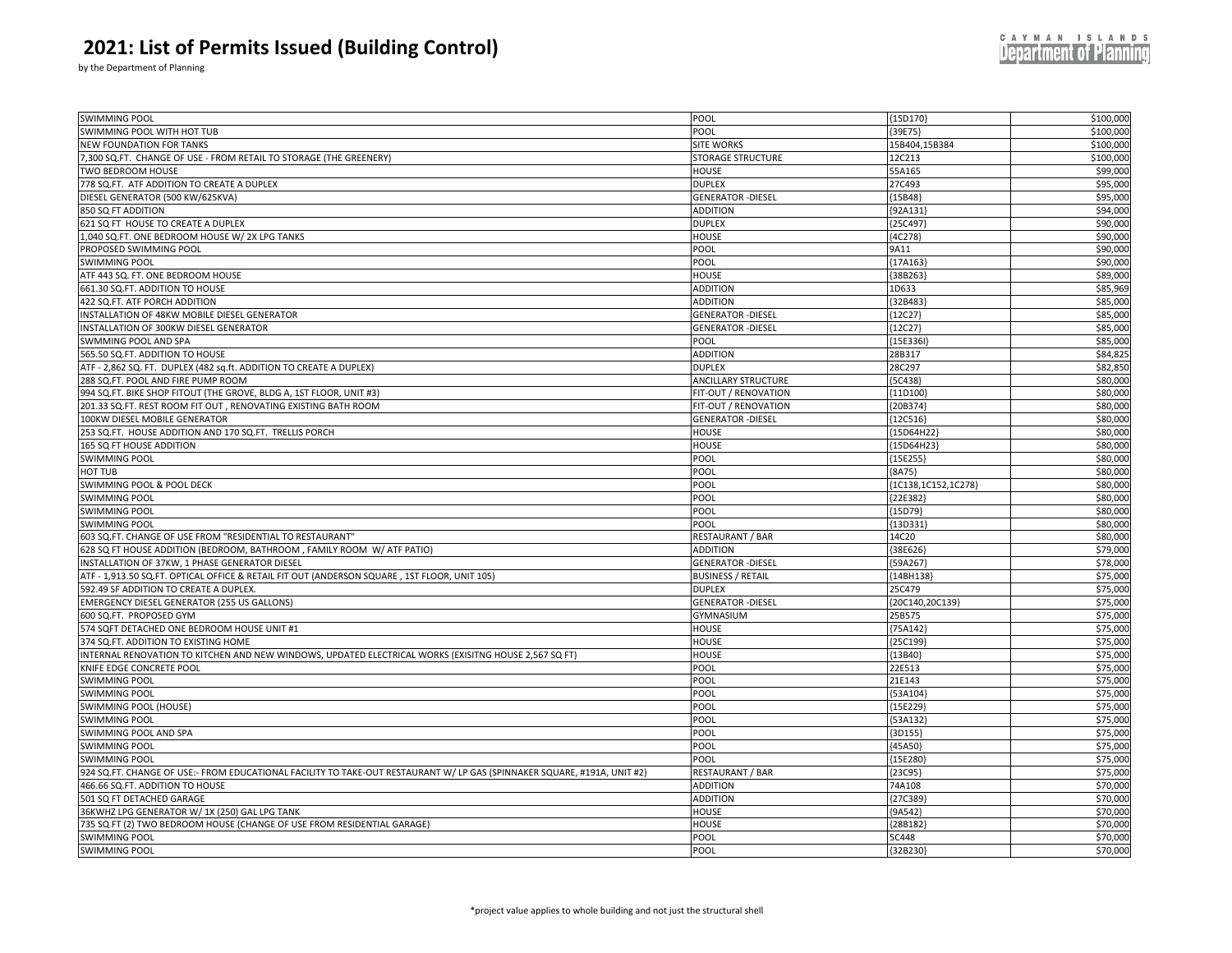by the Department of Planning

| SWIMMING POOL                                                                                             | POOL                                                     | ${5C390}$                 | \$70,000 |
|-----------------------------------------------------------------------------------------------------------|----------------------------------------------------------|---------------------------|----------|
| <b>SWIMMING POOL</b>                                                                                      | POOL                                                     | 12C492                    | \$70,000 |
| PV SOLAR INSTALLATION - 76 MODULES. (6) TESLA POWERWALL INSTALLATION TO BRING PANEL OFF-GRID AT RESIDENCE | PV PANEL                                                 | 12C138                    | \$70,000 |
| 343 SQ.FT. SINGLE STOREY ADDITON TO HOUSE W/ 39 SQ.FT. DECK                                               | <b>ADDITION</b>                                          | 32B374                    | \$69,000 |
| 457 SQ.FT. GARAGE & PORCH ADDITION                                                                        | <b>ADDITION</b>                                          | 32B310                    | \$69,000 |
| 544 SQ. FT. ONE-BEDROOM HOUSE                                                                             | HOUSE                                                    | 32B393                    | \$68,000 |
| 128 SQ FT HOUSE ADDITION AND RENOVATIONS                                                                  | HOUSE                                                    | 4D354}                    | \$68,000 |
| POOL                                                                                                      | POOL                                                     | ${15D84}$                 | \$68,000 |
| 540 SQ FT HOUSE ADDITION (DOUBLE GARAGE)                                                                  | GARAGE                                                   | 59A149                    | \$67,500 |
| 712 SQ FT HOUSE ADDITION                                                                                  | <b>ADDITION</b>                                          | 1D686                     | \$65,000 |
| <b>ADDITION TO HOUSE</b>                                                                                  | <b>ADDITION</b>                                          | 96E274                    | \$65,000 |
| <b>SWIMMING POOL</b>                                                                                      | POOL                                                     | 15E330                    | \$63,000 |
| <b>SWIMMING POOL</b>                                                                                      | POOL                                                     | {15E282}                  | \$63,00  |
| 495 SQ.FT. CHANGE OF USE (FROM GARAGE TO HOUSE)                                                           | HOUSE                                                    | 40A129                    | \$61,87  |
| 338.67 SQ.FT ADDITION TO CREATE A BEDROOM, MODIFICATION TO CHANGE BACK PATIO TO A BEDROOM                 | HOUSE                                                    | 32E106                    | \$61,000 |
| 484 SQ FT DETACHED TRELLIS                                                                                | TRELLIS                                                  | 15E320                    | \$60,500 |
| <b>SWIMMING POOL</b>                                                                                      | APARTMENT / CONDO                                        | 24E332                    | \$60,000 |
| 609.4 SQ FT SINGLE STOREY (1) BEDROOM HOUSE                                                               | HOUSE                                                    | [56B83]                   | \$60,000 |
| 285 SQ.FT POOL HOUSE                                                                                      |                                                          | 53A132                    | \$60,000 |
|                                                                                                           | PAVILION / GAZEBO / CABANA<br>PAVILION / GAZEBO / CABANA | [45A62]                   | \$60,000 |
| 100 SQ FT 3X (3) BEACH CABANAS (100 SQ.FT. EACH)                                                          |                                                          |                           |          |
| <b>SWIMMING POOL</b>                                                                                      | POOL                                                     | 21E162                    | \$60,000 |
| <b>SWIMMING POOL</b>                                                                                      | POOL                                                     | 10A172<br>22E321          | \$60,000 |
| SWIMMING POOL                                                                                             | POOL<br>POOL                                             | 17A105                    | \$60,000 |
| POOL                                                                                                      | POOL                                                     |                           | \$60,000 |
| <b>SWIMMING POOL</b>                                                                                      |                                                          | {25B613                   | \$60,000 |
| SWIMMING POOL                                                                                             | POOL                                                     | ${22E342}$                | \$60,000 |
| <b>SWIMMING POOL</b>                                                                                      | POOL                                                     | [5C450]                   | \$60,000 |
| <b>SWIMMING POOL</b>                                                                                      | POOL                                                     | ${40A52}$                 | \$60,000 |
| <b>SWIMMING POOL</b>                                                                                      | POOL                                                     | ${49C51}$                 | \$60,000 |
| <b>SWIMMING POOL</b>                                                                                      | POOL                                                     | 22E348                    | \$60,000 |
| <b>SWIMMING POOL</b>                                                                                      | POOL                                                     | ${25C41}$                 | \$60,000 |
| <b>SWIMMING POOL</b>                                                                                      | POOL                                                     | 33B139                    | \$60,000 |
| <b>SWIMMING POOL</b>                                                                                      | POOL                                                     | ${61A48}$                 | \$60,000 |
| LAP POOL FOR TOWNHOUSES                                                                                   | POOL                                                     | $[21C163]$                | \$60,000 |
| <b>SWIMMING POOL</b>                                                                                      | POOL                                                     | {24B116,24B117,24B118,24E | \$60,000 |
| <b>SWIMMING POOL</b>                                                                                      | POOL                                                     | ${25C341}$                | \$60,000 |
| <b>SWIMMING POOL</b>                                                                                      | POOL                                                     | ${5C438}$                 | \$60,000 |
| RESORT POOL FOR TOWNHOUSES (BIG)                                                                          | POOL                                                     | {21C163                   | \$60,000 |
| <b>SWIMMING POOL</b>                                                                                      | POOL                                                     | 15E281                    | \$60,000 |
| <b>SWIMMING POOL</b>                                                                                      | POOL                                                     | ${9A718}$                 | \$60,00  |
| <b>INFINITY SWIMMING POOL</b>                                                                             | POOL                                                     | 15E295                    | \$60,000 |
| <b>SWIMMING POOL</b>                                                                                      | POOL                                                     | 22E510                    | \$60,000 |
| <b>SWIMMING POOL</b>                                                                                      | POOL                                                     | ${15D64H6}$               | \$60,000 |
| <b>SWIMMING POOL</b>                                                                                      | POOL                                                     | ${15E320}$                | \$60,000 |
| <b>SWIMMING POOL</b>                                                                                      | POOL                                                     | ${48C23}$                 | \$60,000 |
| 379.30 SQFT HOUSE STORAGE ADDITION                                                                        | <b>ADDITION</b>                                          | 38E611                    | \$58,79  |
| SWIMMING POOL AND POOL DECK ADDITION                                                                      | <b>DUPLEX</b>                                            | 57A137                    | \$58,50  |
| 450 SQ. FT. GENERATOR HOUSE                                                                               | <b>ANCILLARY STRUCTURE</b>                               | [14D131]                  | \$56,250 |
| 272 SQ.FT. ATF SCREENED PATIO ADDITION                                                                    | <b>ADDITION</b>                                          | 32B282                    | \$55,000 |
| 1196 SQ FT CHANGE OF USE (RETAIL TO MEDICAL, PASADORA PLACE, BLDG 94A, UNIT #6)                           | OFFICE - MEDICAL                                         | 14D406H6                  | \$55,000 |
| SWIMMING POOL                                                                                             | POOL                                                     | 28D293                    | \$55,000 |
| SWIMMING POOL & POOL PUMP ROOM                                                                            | POOL                                                     | [68A120]                  | \$55,000 |
| SWIMMING POOL & SPA                                                                                       | POOL                                                     | {28C26REM1H13}            | \$55,000 |
| PV SOLAR INSTALLATION - 55 PANELS                                                                         | <b>PV PANEL</b>                                          | 12C4513H10H9              | \$55,000 |
| <b>ADDITION</b>                                                                                           | <b>ADDITION</b>                                          | 101A102                   | \$50,000 |
| ADDITION OF 2 BEDROOMS                                                                                    | <b>ADDITION</b>                                          | 101E43                    | \$50,000 |
| 240 SQ FT HOUSE ADDITION AND RENOVATIONS TO (EXISITNG 2,683 SQ FT RESIDENCE)                              | <b>ADDITION</b>                                          | [11C296]                  | \$50,000 |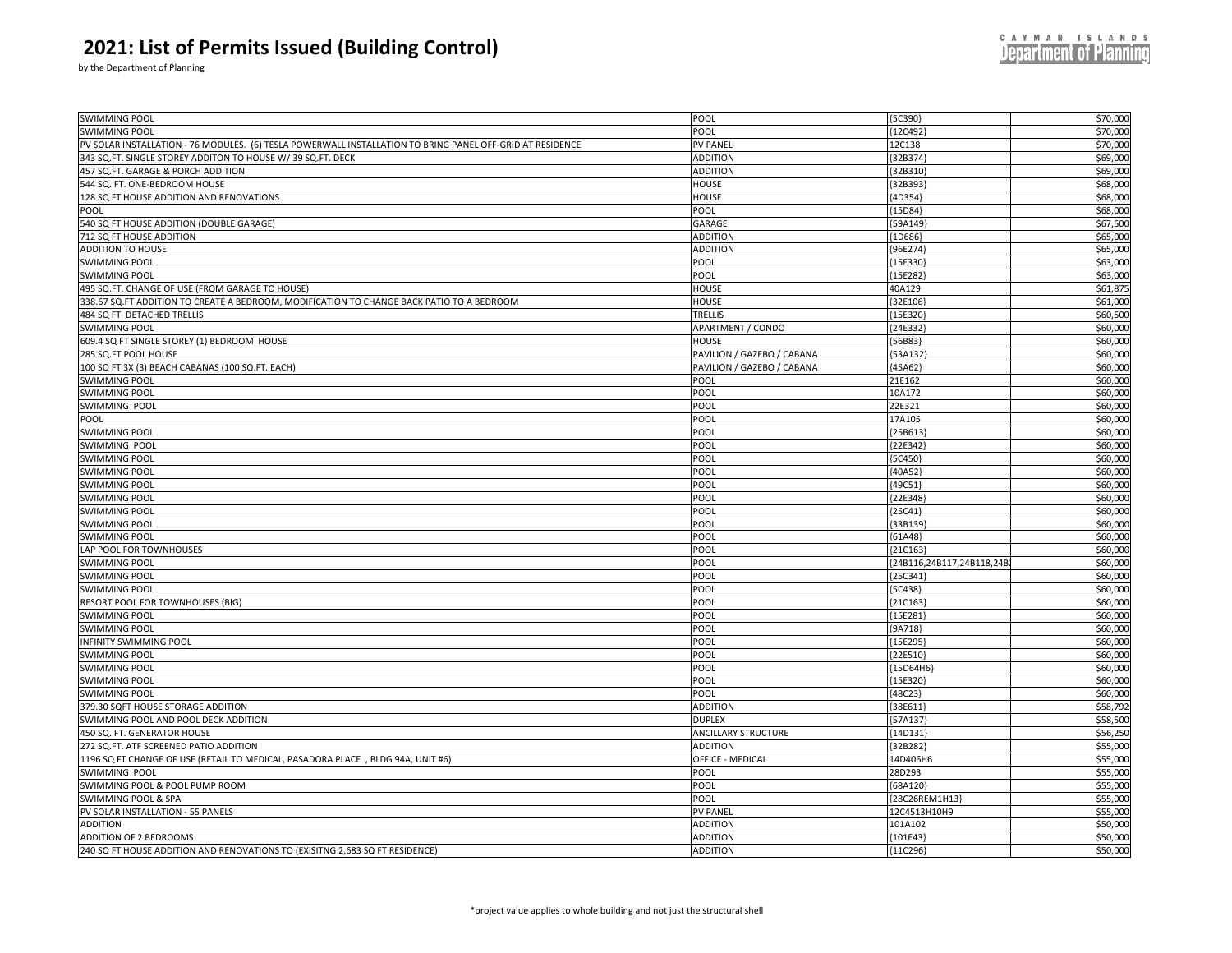by the Department of Planning

| 1X (1,000) GAL LPG TANK FOR ENTIRE SITE<br>[5B125]<br>\$50,000<br>APARTMENT / CONDO<br>469.50 SQ FT HAMAM BUILDING H WITH BLDG#G HOT AND COLD POOL ALONG WITH OUTDOOR SHOWERS AND HIDDEN POOL<br><b>BUSINESS / RETAIL</b><br>12C443,12C444<br>\$50,000<br>1,474 CHANGE OF USE HOUSE TO DUPLEX<br>[72C76]<br>\$50,000<br><b>DUPLEX</b><br>ATF - 4,203 SQ.FT.CHANGE OF USE FROM HOUSE TO DUPLEX W/ 96 GAL LP GAS<br><b>DUPLEX</b><br>${24E654}$<br>\$50,000<br>698 SQ.FT. MEDICAL OFFICE FIT-OUT (SAVANNAH PLAZA, BUILDING B, UNIT 6)<br>${28C419}$<br>\$50,000<br>FIT-OUT / RENOVATION<br>1,146 SQ.FT. DOCTORS OFFICE SUITES FIT OUT (BAYSHORE MALL, UNIT A3)<br>FIT-OUT / RENOVATION<br>${14BH165}$<br>\$50,000<br>900 SQ.FT. OFFICE FITOUT (CRICKET SQUARE SIX BLDG. 2ND FLOOR)<br>FIT-OUT / RENOVATION<br>\$50,000<br>{14CJ189}<br>\$50,000<br>460 SQ.FT. STORAGE UNIT FIT-OUT FOR MEDICAL USE(CORPORATE PLAZA, UNIT #5)<br>FIT-OUT / RENOVATION<br>"13D421UNIT 5"}<br>PROPANE GENERATOR<br><b>GENERATOR -PROPANE</b><br>${48E95}$<br>\$50,000<br>GENERATOR WITH FUEL STORAGE TANK FOR FIRE PUMP<br><b>GENERATOR - PROPANE</b><br>${12C520}$<br>\$50,000<br>532 SQ FT PORCH ADDITION AND GARAGE CONVERSION TO ROOMS<br>\$50,000<br>HOUSE<br>{48C103<br><b>SWIMMING POOL</b><br>POOL<br>15B128<br>\$50,000<br><b>SWIMMING POOL</b><br>POOL<br>38E86<br>\$50,000<br><b>SWIMMING POOL</b><br>POOL<br>28E126<br>\$50,000<br>POOL<br>43A76<br>SWIMMING POOL<br>\$50,000<br>{27C717<br>\$50,000<br><b>SWIMMING POOL</b><br>POOL<br>POOL<br>${15E333}$<br>\$50,000<br><b>SWIMMING POOL</b><br><b>SWIMMING POOL</b><br>POOL<br>{17A305}<br>\$50,000<br><b>SWIMMING POOL</b><br>POOL<br>${32E124}$<br>\$50,000<br>\$50,000<br><b>SWIMMING POOL</b><br>POOL<br>${17A83}$<br>POOL<br>${23C185}$<br>\$50,000<br>SWIMMING POOL<br>POOL<br>{17A279}<br>SWIMMING POOL (BIG PORTION) POOL#1<br>\$50,000<br><b>SWIMMING POOL</b><br>POOL<br>${15E268}$<br>\$50,000<br>POOL<br>\$50,000<br>{5C172}<br>POOL<br>{20D172}<br>POOL<br>[22E390]<br>POOL<br>\$50,000<br>${28C486}$<br>POOL<br>{22D317H7H1}<br>POOL<br>\$50,000<br>{22D317H7H3}<br><b>PV PANEL</b><br>13B113<br>\$50,000<br>{28D129}<br>\$50,000<br><b>PV PANEL</b><br><b>PV PANEL</b><br>${17A37}$<br>\$50,000<br>RESTAURANT / BAR<br>${14BG97}$<br>\$50,000<br>SHED<br>${21C134}$<br><b>TRELLIS</b><br>15E287<br>\$50,000<br><b>ADDITION</b><br>{4C508}<br>\$49,400<br>\$48,625<br>PAVILION / GAZEBO / CABANA<br>33B139<br>{33B107<br>\$46,920<br>GARAGE<br><b>DOCK</b><br>${9A395}$<br>HOUSE<br>{33B139}<br>\$45,000<br>${55A170}$<br>HOUSE<br>\$45,000<br>POOL<br>43E309<br>\$45,000<br>POOL<br>\$45,000<br>${25B617}$<br>SWIMMING POOL<br>POOL<br>${22D244}$<br>\$45,000<br><b>SWIMMING POOL</b><br>POOL<br>${27C783}$<br>\$45,000<br>375.00 SQ. FT. STORAGE BUILDING<br>STORAGE STRUCTURE<br>${57A26}$<br>\$45,000<br>PAVILION / GAZEBO / CABANA<br>${68A120}$<br>\$44,000<br>ATF- 400 SQ.FT. ONE (1) BEDROOM HOUSE<br>HOUSE<br>${4C620}$<br>\$42,000<br>273 SQ.FT. STORAGE SHED WITH 287 SQ FT DECK<br>SHED<br>[13B209]<br>\$42,000<br><b>SWIMMING POOL</b><br>POOL<br>${24E285}$<br>\$41,000<br>418 SQ FT. HOUSE ADDITION<br><b>ADDITION</b><br>{28E162}<br>\$40,000<br>255.13 SQ.FT. ADDITION TO HOUSE<br><b>ADDITION</b><br>[4C61]<br>\$40,000 |                                                                                                                   |                            |           | \$50,000 |
|---------------------------------------------------------------------------------------------------------------------------------------------------------------------------------------------------------------------------------------------------------------------------------------------------------------------------------------------------------------------------------------------------------------------------------------------------------------------------------------------------------------------------------------------------------------------------------------------------------------------------------------------------------------------------------------------------------------------------------------------------------------------------------------------------------------------------------------------------------------------------------------------------------------------------------------------------------------------------------------------------------------------------------------------------------------------------------------------------------------------------------------------------------------------------------------------------------------------------------------------------------------------------------------------------------------------------------------------------------------------------------------------------------------------------------------------------------------------------------------------------------------------------------------------------------------------------------------------------------------------------------------------------------------------------------------------------------------------------------------------------------------------------------------------------------------------------------------------------------------------------------------------------------------------------------------------------------------------------------------------------------------------------------------------------------------------------------------------------------------------------------------------------------------------------------------------------------------------------------------------------------------------------------------------------------------------------------------------------------------------------------------------------------------------------------------------------------------------------------------------------------------------------------------------------------------------------------------------------------------------------------------------------------------------------------------------------------------------------------------------------------------------------------------------------------------------------------------------------------------------------------------------------------------------------------------------------------------------------------------------------------------------------------------------------------------------------------------------------------------------------------------------------------------------------------------------------------------------------------------------------------------------------------------------------|-------------------------------------------------------------------------------------------------------------------|----------------------------|-----------|----------|
|                                                                                                                                                                                                                                                                                                                                                                                                                                                                                                                                                                                                                                                                                                                                                                                                                                                                                                                                                                                                                                                                                                                                                                                                                                                                                                                                                                                                                                                                                                                                                                                                                                                                                                                                                                                                                                                                                                                                                                                                                                                                                                                                                                                                                                                                                                                                                                                                                                                                                                                                                                                                                                                                                                                                                                                                                                                                                                                                                                                                                                                                                                                                                                                                                                                                                                   | 205.44 SQ.FT. GAZEBO/CABANA                                                                                       | <b>ANCILLARY STRUCTURE</b> | ${48E95}$ |          |
|                                                                                                                                                                                                                                                                                                                                                                                                                                                                                                                                                                                                                                                                                                                                                                                                                                                                                                                                                                                                                                                                                                                                                                                                                                                                                                                                                                                                                                                                                                                                                                                                                                                                                                                                                                                                                                                                                                                                                                                                                                                                                                                                                                                                                                                                                                                                                                                                                                                                                                                                                                                                                                                                                                                                                                                                                                                                                                                                                                                                                                                                                                                                                                                                                                                                                                   |                                                                                                                   |                            |           |          |
|                                                                                                                                                                                                                                                                                                                                                                                                                                                                                                                                                                                                                                                                                                                                                                                                                                                                                                                                                                                                                                                                                                                                                                                                                                                                                                                                                                                                                                                                                                                                                                                                                                                                                                                                                                                                                                                                                                                                                                                                                                                                                                                                                                                                                                                                                                                                                                                                                                                                                                                                                                                                                                                                                                                                                                                                                                                                                                                                                                                                                                                                                                                                                                                                                                                                                                   |                                                                                                                   |                            |           |          |
|                                                                                                                                                                                                                                                                                                                                                                                                                                                                                                                                                                                                                                                                                                                                                                                                                                                                                                                                                                                                                                                                                                                                                                                                                                                                                                                                                                                                                                                                                                                                                                                                                                                                                                                                                                                                                                                                                                                                                                                                                                                                                                                                                                                                                                                                                                                                                                                                                                                                                                                                                                                                                                                                                                                                                                                                                                                                                                                                                                                                                                                                                                                                                                                                                                                                                                   |                                                                                                                   |                            |           |          |
|                                                                                                                                                                                                                                                                                                                                                                                                                                                                                                                                                                                                                                                                                                                                                                                                                                                                                                                                                                                                                                                                                                                                                                                                                                                                                                                                                                                                                                                                                                                                                                                                                                                                                                                                                                                                                                                                                                                                                                                                                                                                                                                                                                                                                                                                                                                                                                                                                                                                                                                                                                                                                                                                                                                                                                                                                                                                                                                                                                                                                                                                                                                                                                                                                                                                                                   |                                                                                                                   |                            |           |          |
|                                                                                                                                                                                                                                                                                                                                                                                                                                                                                                                                                                                                                                                                                                                                                                                                                                                                                                                                                                                                                                                                                                                                                                                                                                                                                                                                                                                                                                                                                                                                                                                                                                                                                                                                                                                                                                                                                                                                                                                                                                                                                                                                                                                                                                                                                                                                                                                                                                                                                                                                                                                                                                                                                                                                                                                                                                                                                                                                                                                                                                                                                                                                                                                                                                                                                                   |                                                                                                                   |                            |           |          |
|                                                                                                                                                                                                                                                                                                                                                                                                                                                                                                                                                                                                                                                                                                                                                                                                                                                                                                                                                                                                                                                                                                                                                                                                                                                                                                                                                                                                                                                                                                                                                                                                                                                                                                                                                                                                                                                                                                                                                                                                                                                                                                                                                                                                                                                                                                                                                                                                                                                                                                                                                                                                                                                                                                                                                                                                                                                                                                                                                                                                                                                                                                                                                                                                                                                                                                   |                                                                                                                   |                            |           |          |
|                                                                                                                                                                                                                                                                                                                                                                                                                                                                                                                                                                                                                                                                                                                                                                                                                                                                                                                                                                                                                                                                                                                                                                                                                                                                                                                                                                                                                                                                                                                                                                                                                                                                                                                                                                                                                                                                                                                                                                                                                                                                                                                                                                                                                                                                                                                                                                                                                                                                                                                                                                                                                                                                                                                                                                                                                                                                                                                                                                                                                                                                                                                                                                                                                                                                                                   |                                                                                                                   |                            |           |          |
|                                                                                                                                                                                                                                                                                                                                                                                                                                                                                                                                                                                                                                                                                                                                                                                                                                                                                                                                                                                                                                                                                                                                                                                                                                                                                                                                                                                                                                                                                                                                                                                                                                                                                                                                                                                                                                                                                                                                                                                                                                                                                                                                                                                                                                                                                                                                                                                                                                                                                                                                                                                                                                                                                                                                                                                                                                                                                                                                                                                                                                                                                                                                                                                                                                                                                                   |                                                                                                                   |                            |           |          |
|                                                                                                                                                                                                                                                                                                                                                                                                                                                                                                                                                                                                                                                                                                                                                                                                                                                                                                                                                                                                                                                                                                                                                                                                                                                                                                                                                                                                                                                                                                                                                                                                                                                                                                                                                                                                                                                                                                                                                                                                                                                                                                                                                                                                                                                                                                                                                                                                                                                                                                                                                                                                                                                                                                                                                                                                                                                                                                                                                                                                                                                                                                                                                                                                                                                                                                   |                                                                                                                   |                            |           |          |
|                                                                                                                                                                                                                                                                                                                                                                                                                                                                                                                                                                                                                                                                                                                                                                                                                                                                                                                                                                                                                                                                                                                                                                                                                                                                                                                                                                                                                                                                                                                                                                                                                                                                                                                                                                                                                                                                                                                                                                                                                                                                                                                                                                                                                                                                                                                                                                                                                                                                                                                                                                                                                                                                                                                                                                                                                                                                                                                                                                                                                                                                                                                                                                                                                                                                                                   |                                                                                                                   |                            |           |          |
|                                                                                                                                                                                                                                                                                                                                                                                                                                                                                                                                                                                                                                                                                                                                                                                                                                                                                                                                                                                                                                                                                                                                                                                                                                                                                                                                                                                                                                                                                                                                                                                                                                                                                                                                                                                                                                                                                                                                                                                                                                                                                                                                                                                                                                                                                                                                                                                                                                                                                                                                                                                                                                                                                                                                                                                                                                                                                                                                                                                                                                                                                                                                                                                                                                                                                                   |                                                                                                                   |                            |           |          |
|                                                                                                                                                                                                                                                                                                                                                                                                                                                                                                                                                                                                                                                                                                                                                                                                                                                                                                                                                                                                                                                                                                                                                                                                                                                                                                                                                                                                                                                                                                                                                                                                                                                                                                                                                                                                                                                                                                                                                                                                                                                                                                                                                                                                                                                                                                                                                                                                                                                                                                                                                                                                                                                                                                                                                                                                                                                                                                                                                                                                                                                                                                                                                                                                                                                                                                   |                                                                                                                   |                            |           |          |
|                                                                                                                                                                                                                                                                                                                                                                                                                                                                                                                                                                                                                                                                                                                                                                                                                                                                                                                                                                                                                                                                                                                                                                                                                                                                                                                                                                                                                                                                                                                                                                                                                                                                                                                                                                                                                                                                                                                                                                                                                                                                                                                                                                                                                                                                                                                                                                                                                                                                                                                                                                                                                                                                                                                                                                                                                                                                                                                                                                                                                                                                                                                                                                                                                                                                                                   |                                                                                                                   |                            |           |          |
|                                                                                                                                                                                                                                                                                                                                                                                                                                                                                                                                                                                                                                                                                                                                                                                                                                                                                                                                                                                                                                                                                                                                                                                                                                                                                                                                                                                                                                                                                                                                                                                                                                                                                                                                                                                                                                                                                                                                                                                                                                                                                                                                                                                                                                                                                                                                                                                                                                                                                                                                                                                                                                                                                                                                                                                                                                                                                                                                                                                                                                                                                                                                                                                                                                                                                                   |                                                                                                                   |                            |           |          |
|                                                                                                                                                                                                                                                                                                                                                                                                                                                                                                                                                                                                                                                                                                                                                                                                                                                                                                                                                                                                                                                                                                                                                                                                                                                                                                                                                                                                                                                                                                                                                                                                                                                                                                                                                                                                                                                                                                                                                                                                                                                                                                                                                                                                                                                                                                                                                                                                                                                                                                                                                                                                                                                                                                                                                                                                                                                                                                                                                                                                                                                                                                                                                                                                                                                                                                   |                                                                                                                   |                            |           |          |
|                                                                                                                                                                                                                                                                                                                                                                                                                                                                                                                                                                                                                                                                                                                                                                                                                                                                                                                                                                                                                                                                                                                                                                                                                                                                                                                                                                                                                                                                                                                                                                                                                                                                                                                                                                                                                                                                                                                                                                                                                                                                                                                                                                                                                                                                                                                                                                                                                                                                                                                                                                                                                                                                                                                                                                                                                                                                                                                                                                                                                                                                                                                                                                                                                                                                                                   |                                                                                                                   |                            |           |          |
|                                                                                                                                                                                                                                                                                                                                                                                                                                                                                                                                                                                                                                                                                                                                                                                                                                                                                                                                                                                                                                                                                                                                                                                                                                                                                                                                                                                                                                                                                                                                                                                                                                                                                                                                                                                                                                                                                                                                                                                                                                                                                                                                                                                                                                                                                                                                                                                                                                                                                                                                                                                                                                                                                                                                                                                                                                                                                                                                                                                                                                                                                                                                                                                                                                                                                                   |                                                                                                                   |                            |           |          |
|                                                                                                                                                                                                                                                                                                                                                                                                                                                                                                                                                                                                                                                                                                                                                                                                                                                                                                                                                                                                                                                                                                                                                                                                                                                                                                                                                                                                                                                                                                                                                                                                                                                                                                                                                                                                                                                                                                                                                                                                                                                                                                                                                                                                                                                                                                                                                                                                                                                                                                                                                                                                                                                                                                                                                                                                                                                                                                                                                                                                                                                                                                                                                                                                                                                                                                   |                                                                                                                   |                            |           |          |
|                                                                                                                                                                                                                                                                                                                                                                                                                                                                                                                                                                                                                                                                                                                                                                                                                                                                                                                                                                                                                                                                                                                                                                                                                                                                                                                                                                                                                                                                                                                                                                                                                                                                                                                                                                                                                                                                                                                                                                                                                                                                                                                                                                                                                                                                                                                                                                                                                                                                                                                                                                                                                                                                                                                                                                                                                                                                                                                                                                                                                                                                                                                                                                                                                                                                                                   |                                                                                                                   |                            |           |          |
|                                                                                                                                                                                                                                                                                                                                                                                                                                                                                                                                                                                                                                                                                                                                                                                                                                                                                                                                                                                                                                                                                                                                                                                                                                                                                                                                                                                                                                                                                                                                                                                                                                                                                                                                                                                                                                                                                                                                                                                                                                                                                                                                                                                                                                                                                                                                                                                                                                                                                                                                                                                                                                                                                                                                                                                                                                                                                                                                                                                                                                                                                                                                                                                                                                                                                                   |                                                                                                                   |                            |           |          |
|                                                                                                                                                                                                                                                                                                                                                                                                                                                                                                                                                                                                                                                                                                                                                                                                                                                                                                                                                                                                                                                                                                                                                                                                                                                                                                                                                                                                                                                                                                                                                                                                                                                                                                                                                                                                                                                                                                                                                                                                                                                                                                                                                                                                                                                                                                                                                                                                                                                                                                                                                                                                                                                                                                                                                                                                                                                                                                                                                                                                                                                                                                                                                                                                                                                                                                   |                                                                                                                   |                            |           |          |
|                                                                                                                                                                                                                                                                                                                                                                                                                                                                                                                                                                                                                                                                                                                                                                                                                                                                                                                                                                                                                                                                                                                                                                                                                                                                                                                                                                                                                                                                                                                                                                                                                                                                                                                                                                                                                                                                                                                                                                                                                                                                                                                                                                                                                                                                                                                                                                                                                                                                                                                                                                                                                                                                                                                                                                                                                                                                                                                                                                                                                                                                                                                                                                                                                                                                                                   |                                                                                                                   |                            |           |          |
|                                                                                                                                                                                                                                                                                                                                                                                                                                                                                                                                                                                                                                                                                                                                                                                                                                                                                                                                                                                                                                                                                                                                                                                                                                                                                                                                                                                                                                                                                                                                                                                                                                                                                                                                                                                                                                                                                                                                                                                                                                                                                                                                                                                                                                                                                                                                                                                                                                                                                                                                                                                                                                                                                                                                                                                                                                                                                                                                                                                                                                                                                                                                                                                                                                                                                                   |                                                                                                                   |                            |           |          |
|                                                                                                                                                                                                                                                                                                                                                                                                                                                                                                                                                                                                                                                                                                                                                                                                                                                                                                                                                                                                                                                                                                                                                                                                                                                                                                                                                                                                                                                                                                                                                                                                                                                                                                                                                                                                                                                                                                                                                                                                                                                                                                                                                                                                                                                                                                                                                                                                                                                                                                                                                                                                                                                                                                                                                                                                                                                                                                                                                                                                                                                                                                                                                                                                                                                                                                   | SWIMMING POOL AND SPA                                                                                             |                            |           |          |
|                                                                                                                                                                                                                                                                                                                                                                                                                                                                                                                                                                                                                                                                                                                                                                                                                                                                                                                                                                                                                                                                                                                                                                                                                                                                                                                                                                                                                                                                                                                                                                                                                                                                                                                                                                                                                                                                                                                                                                                                                                                                                                                                                                                                                                                                                                                                                                                                                                                                                                                                                                                                                                                                                                                                                                                                                                                                                                                                                                                                                                                                                                                                                                                                                                                                                                   | SWIMMING POOL #2                                                                                                  |                            |           | \$50,000 |
|                                                                                                                                                                                                                                                                                                                                                                                                                                                                                                                                                                                                                                                                                                                                                                                                                                                                                                                                                                                                                                                                                                                                                                                                                                                                                                                                                                                                                                                                                                                                                                                                                                                                                                                                                                                                                                                                                                                                                                                                                                                                                                                                                                                                                                                                                                                                                                                                                                                                                                                                                                                                                                                                                                                                                                                                                                                                                                                                                                                                                                                                                                                                                                                                                                                                                                   | POOL WITH INFINITY EDGE                                                                                           |                            |           | \$50,000 |
|                                                                                                                                                                                                                                                                                                                                                                                                                                                                                                                                                                                                                                                                                                                                                                                                                                                                                                                                                                                                                                                                                                                                                                                                                                                                                                                                                                                                                                                                                                                                                                                                                                                                                                                                                                                                                                                                                                                                                                                                                                                                                                                                                                                                                                                                                                                                                                                                                                                                                                                                                                                                                                                                                                                                                                                                                                                                                                                                                                                                                                                                                                                                                                                                                                                                                                   | <b>SWIMMING POOL</b>                                                                                              |                            |           |          |
|                                                                                                                                                                                                                                                                                                                                                                                                                                                                                                                                                                                                                                                                                                                                                                                                                                                                                                                                                                                                                                                                                                                                                                                                                                                                                                                                                                                                                                                                                                                                                                                                                                                                                                                                                                                                                                                                                                                                                                                                                                                                                                                                                                                                                                                                                                                                                                                                                                                                                                                                                                                                                                                                                                                                                                                                                                                                                                                                                                                                                                                                                                                                                                                                                                                                                                   | <b>SWIMMING POOL</b>                                                                                              |                            |           | \$50,000 |
|                                                                                                                                                                                                                                                                                                                                                                                                                                                                                                                                                                                                                                                                                                                                                                                                                                                                                                                                                                                                                                                                                                                                                                                                                                                                                                                                                                                                                                                                                                                                                                                                                                                                                                                                                                                                                                                                                                                                                                                                                                                                                                                                                                                                                                                                                                                                                                                                                                                                                                                                                                                                                                                                                                                                                                                                                                                                                                                                                                                                                                                                                                                                                                                                                                                                                                   | <b>SWIMMING POOL</b>                                                                                              |                            |           |          |
|                                                                                                                                                                                                                                                                                                                                                                                                                                                                                                                                                                                                                                                                                                                                                                                                                                                                                                                                                                                                                                                                                                                                                                                                                                                                                                                                                                                                                                                                                                                                                                                                                                                                                                                                                                                                                                                                                                                                                                                                                                                                                                                                                                                                                                                                                                                                                                                                                                                                                                                                                                                                                                                                                                                                                                                                                                                                                                                                                                                                                                                                                                                                                                                                                                                                                                   | INSTALLATION OF 36-390 WATTS SOLAR PANELS WITH POWER OPTIMIZER, 1 TESLA GATEWAY & 2 TESLA POWERWALL               |                            |           |          |
|                                                                                                                                                                                                                                                                                                                                                                                                                                                                                                                                                                                                                                                                                                                                                                                                                                                                                                                                                                                                                                                                                                                                                                                                                                                                                                                                                                                                                                                                                                                                                                                                                                                                                                                                                                                                                                                                                                                                                                                                                                                                                                                                                                                                                                                                                                                                                                                                                                                                                                                                                                                                                                                                                                                                                                                                                                                                                                                                                                                                                                                                                                                                                                                                                                                                                                   | INSTALLATION OF 42 SOLAR PANELS & POWER OPTIMIZERS, 2 TESLA BATTERIES, 1 STRING INVERTER AND 1 TESLA GATEWAY      |                            |           |          |
|                                                                                                                                                                                                                                                                                                                                                                                                                                                                                                                                                                                                                                                                                                                                                                                                                                                                                                                                                                                                                                                                                                                                                                                                                                                                                                                                                                                                                                                                                                                                                                                                                                                                                                                                                                                                                                                                                                                                                                                                                                                                                                                                                                                                                                                                                                                                                                                                                                                                                                                                                                                                                                                                                                                                                                                                                                                                                                                                                                                                                                                                                                                                                                                                                                                                                                   | INSTALLATION OF 47-370 W SOLAR PANEL, 1-11.4 KW STRING INVERTER, 1 TESLA GATEWAT AND 2 POWERWALL FOR 100% BACK UP |                            |           |          |
|                                                                                                                                                                                                                                                                                                                                                                                                                                                                                                                                                                                                                                                                                                                                                                                                                                                                                                                                                                                                                                                                                                                                                                                                                                                                                                                                                                                                                                                                                                                                                                                                                                                                                                                                                                                                                                                                                                                                                                                                                                                                                                                                                                                                                                                                                                                                                                                                                                                                                                                                                                                                                                                                                                                                                                                                                                                                                                                                                                                                                                                                                                                                                                                                                                                                                                   | 423 SQ.FT. CHANGE OF USE:-TAKE OUT RESTAURANT W/ LP GAS INSTALLATION (100 GALLONS)(OLD CAYMAN AUTO RENTALS)       |                            |           |          |
|                                                                                                                                                                                                                                                                                                                                                                                                                                                                                                                                                                                                                                                                                                                                                                                                                                                                                                                                                                                                                                                                                                                                                                                                                                                                                                                                                                                                                                                                                                                                                                                                                                                                                                                                                                                                                                                                                                                                                                                                                                                                                                                                                                                                                                                                                                                                                                                                                                                                                                                                                                                                                                                                                                                                                                                                                                                                                                                                                                                                                                                                                                                                                                                                                                                                                                   | 325 SQ FT MAINTENANCE SHED                                                                                        |                            |           | \$50,000 |
|                                                                                                                                                                                                                                                                                                                                                                                                                                                                                                                                                                                                                                                                                                                                                                                                                                                                                                                                                                                                                                                                                                                                                                                                                                                                                                                                                                                                                                                                                                                                                                                                                                                                                                                                                                                                                                                                                                                                                                                                                                                                                                                                                                                                                                                                                                                                                                                                                                                                                                                                                                                                                                                                                                                                                                                                                                                                                                                                                                                                                                                                                                                                                                                                                                                                                                   | 269 SQ. FT. TRELLIS CAR PORT                                                                                      |                            |           |          |
|                                                                                                                                                                                                                                                                                                                                                                                                                                                                                                                                                                                                                                                                                                                                                                                                                                                                                                                                                                                                                                                                                                                                                                                                                                                                                                                                                                                                                                                                                                                                                                                                                                                                                                                                                                                                                                                                                                                                                                                                                                                                                                                                                                                                                                                                                                                                                                                                                                                                                                                                                                                                                                                                                                                                                                                                                                                                                                                                                                                                                                                                                                                                                                                                                                                                                                   | 380.00 SQ.FT. GARAGE ADDITION TO HOUSE                                                                            |                            |           |          |
|                                                                                                                                                                                                                                                                                                                                                                                                                                                                                                                                                                                                                                                                                                                                                                                                                                                                                                                                                                                                                                                                                                                                                                                                                                                                                                                                                                                                                                                                                                                                                                                                                                                                                                                                                                                                                                                                                                                                                                                                                                                                                                                                                                                                                                                                                                                                                                                                                                                                                                                                                                                                                                                                                                                                                                                                                                                                                                                                                                                                                                                                                                                                                                                                                                                                                                   | 389 SQ. FT. CABANA (OUTDOOR KITCHEN W/ BATHROOM & PUMP ROOM)                                                      |                            |           |          |
|                                                                                                                                                                                                                                                                                                                                                                                                                                                                                                                                                                                                                                                                                                                                                                                                                                                                                                                                                                                                                                                                                                                                                                                                                                                                                                                                                                                                                                                                                                                                                                                                                                                                                                                                                                                                                                                                                                                                                                                                                                                                                                                                                                                                                                                                                                                                                                                                                                                                                                                                                                                                                                                                                                                                                                                                                                                                                                                                                                                                                                                                                                                                                                                                                                                                                                   | 391 SQ.FT. DETACHED GARAGE                                                                                        |                            |           |          |
|                                                                                                                                                                                                                                                                                                                                                                                                                                                                                                                                                                                                                                                                                                                                                                                                                                                                                                                                                                                                                                                                                                                                                                                                                                                                                                                                                                                                                                                                                                                                                                                                                                                                                                                                                                                                                                                                                                                                                                                                                                                                                                                                                                                                                                                                                                                                                                                                                                                                                                                                                                                                                                                                                                                                                                                                                                                                                                                                                                                                                                                                                                                                                                                                                                                                                                   | WOODEN DOCK                                                                                                       |                            |           | \$45,000 |
|                                                                                                                                                                                                                                                                                                                                                                                                                                                                                                                                                                                                                                                                                                                                                                                                                                                                                                                                                                                                                                                                                                                                                                                                                                                                                                                                                                                                                                                                                                                                                                                                                                                                                                                                                                                                                                                                                                                                                                                                                                                                                                                                                                                                                                                                                                                                                                                                                                                                                                                                                                                                                                                                                                                                                                                                                                                                                                                                                                                                                                                                                                                                                                                                                                                                                                   | 360 SQ. FT. CARPORT                                                                                               |                            |           |          |
|                                                                                                                                                                                                                                                                                                                                                                                                                                                                                                                                                                                                                                                                                                                                                                                                                                                                                                                                                                                                                                                                                                                                                                                                                                                                                                                                                                                                                                                                                                                                                                                                                                                                                                                                                                                                                                                                                                                                                                                                                                                                                                                                                                                                                                                                                                                                                                                                                                                                                                                                                                                                                                                                                                                                                                                                                                                                                                                                                                                                                                                                                                                                                                                                                                                                                                   | 1,894 SQ FT SINGLE STOREY (3) THREE BEDROOM HOUSE                                                                 |                            |           |          |
|                                                                                                                                                                                                                                                                                                                                                                                                                                                                                                                                                                                                                                                                                                                                                                                                                                                                                                                                                                                                                                                                                                                                                                                                                                                                                                                                                                                                                                                                                                                                                                                                                                                                                                                                                                                                                                                                                                                                                                                                                                                                                                                                                                                                                                                                                                                                                                                                                                                                                                                                                                                                                                                                                                                                                                                                                                                                                                                                                                                                                                                                                                                                                                                                                                                                                                   | POOL                                                                                                              |                            |           |          |
|                                                                                                                                                                                                                                                                                                                                                                                                                                                                                                                                                                                                                                                                                                                                                                                                                                                                                                                                                                                                                                                                                                                                                                                                                                                                                                                                                                                                                                                                                                                                                                                                                                                                                                                                                                                                                                                                                                                                                                                                                                                                                                                                                                                                                                                                                                                                                                                                                                                                                                                                                                                                                                                                                                                                                                                                                                                                                                                                                                                                                                                                                                                                                                                                                                                                                                   | POOL                                                                                                              |                            |           |          |
|                                                                                                                                                                                                                                                                                                                                                                                                                                                                                                                                                                                                                                                                                                                                                                                                                                                                                                                                                                                                                                                                                                                                                                                                                                                                                                                                                                                                                                                                                                                                                                                                                                                                                                                                                                                                                                                                                                                                                                                                                                                                                                                                                                                                                                                                                                                                                                                                                                                                                                                                                                                                                                                                                                                                                                                                                                                                                                                                                                                                                                                                                                                                                                                                                                                                                                   |                                                                                                                   |                            |           |          |
|                                                                                                                                                                                                                                                                                                                                                                                                                                                                                                                                                                                                                                                                                                                                                                                                                                                                                                                                                                                                                                                                                                                                                                                                                                                                                                                                                                                                                                                                                                                                                                                                                                                                                                                                                                                                                                                                                                                                                                                                                                                                                                                                                                                                                                                                                                                                                                                                                                                                                                                                                                                                                                                                                                                                                                                                                                                                                                                                                                                                                                                                                                                                                                                                                                                                                                   |                                                                                                                   |                            |           |          |
|                                                                                                                                                                                                                                                                                                                                                                                                                                                                                                                                                                                                                                                                                                                                                                                                                                                                                                                                                                                                                                                                                                                                                                                                                                                                                                                                                                                                                                                                                                                                                                                                                                                                                                                                                                                                                                                                                                                                                                                                                                                                                                                                                                                                                                                                                                                                                                                                                                                                                                                                                                                                                                                                                                                                                                                                                                                                                                                                                                                                                                                                                                                                                                                                                                                                                                   |                                                                                                                   |                            |           |          |
|                                                                                                                                                                                                                                                                                                                                                                                                                                                                                                                                                                                                                                                                                                                                                                                                                                                                                                                                                                                                                                                                                                                                                                                                                                                                                                                                                                                                                                                                                                                                                                                                                                                                                                                                                                                                                                                                                                                                                                                                                                                                                                                                                                                                                                                                                                                                                                                                                                                                                                                                                                                                                                                                                                                                                                                                                                                                                                                                                                                                                                                                                                                                                                                                                                                                                                   | 196 SQ.FT. CABANA                                                                                                 |                            |           |          |
|                                                                                                                                                                                                                                                                                                                                                                                                                                                                                                                                                                                                                                                                                                                                                                                                                                                                                                                                                                                                                                                                                                                                                                                                                                                                                                                                                                                                                                                                                                                                                                                                                                                                                                                                                                                                                                                                                                                                                                                                                                                                                                                                                                                                                                                                                                                                                                                                                                                                                                                                                                                                                                                                                                                                                                                                                                                                                                                                                                                                                                                                                                                                                                                                                                                                                                   |                                                                                                                   |                            |           |          |
|                                                                                                                                                                                                                                                                                                                                                                                                                                                                                                                                                                                                                                                                                                                                                                                                                                                                                                                                                                                                                                                                                                                                                                                                                                                                                                                                                                                                                                                                                                                                                                                                                                                                                                                                                                                                                                                                                                                                                                                                                                                                                                                                                                                                                                                                                                                                                                                                                                                                                                                                                                                                                                                                                                                                                                                                                                                                                                                                                                                                                                                                                                                                                                                                                                                                                                   |                                                                                                                   |                            |           |          |
|                                                                                                                                                                                                                                                                                                                                                                                                                                                                                                                                                                                                                                                                                                                                                                                                                                                                                                                                                                                                                                                                                                                                                                                                                                                                                                                                                                                                                                                                                                                                                                                                                                                                                                                                                                                                                                                                                                                                                                                                                                                                                                                                                                                                                                                                                                                                                                                                                                                                                                                                                                                                                                                                                                                                                                                                                                                                                                                                                                                                                                                                                                                                                                                                                                                                                                   |                                                                                                                   |                            |           |          |
|                                                                                                                                                                                                                                                                                                                                                                                                                                                                                                                                                                                                                                                                                                                                                                                                                                                                                                                                                                                                                                                                                                                                                                                                                                                                                                                                                                                                                                                                                                                                                                                                                                                                                                                                                                                                                                                                                                                                                                                                                                                                                                                                                                                                                                                                                                                                                                                                                                                                                                                                                                                                                                                                                                                                                                                                                                                                                                                                                                                                                                                                                                                                                                                                                                                                                                   |                                                                                                                   |                            |           |          |
|                                                                                                                                                                                                                                                                                                                                                                                                                                                                                                                                                                                                                                                                                                                                                                                                                                                                                                                                                                                                                                                                                                                                                                                                                                                                                                                                                                                                                                                                                                                                                                                                                                                                                                                                                                                                                                                                                                                                                                                                                                                                                                                                                                                                                                                                                                                                                                                                                                                                                                                                                                                                                                                                                                                                                                                                                                                                                                                                                                                                                                                                                                                                                                                                                                                                                                   |                                                                                                                   |                            |           |          |
|                                                                                                                                                                                                                                                                                                                                                                                                                                                                                                                                                                                                                                                                                                                                                                                                                                                                                                                                                                                                                                                                                                                                                                                                                                                                                                                                                                                                                                                                                                                                                                                                                                                                                                                                                                                                                                                                                                                                                                                                                                                                                                                                                                                                                                                                                                                                                                                                                                                                                                                                                                                                                                                                                                                                                                                                                                                                                                                                                                                                                                                                                                                                                                                                                                                                                                   | 8,160 SQ FT DUPLEX (INCLU OF TWO GAZEBO 260 SQ FT EACH)                                                           | <b>DUPLEX</b>              | ${10A80}$ | \$40,000 |

CAYMAN ISLANDS **Department of Planning** 

8,480 SQ FT DUPLEX (INCLU OF TWO GAZEBO 318 SQ FT EACH) \$40,000 \$40,000 \$40,000 \$40,000 \$40,000 \$40,000 \$50,000 775 SQ.FT. PHARMACY FIT OUT, PALM GROVES, GROUND FLOOR, UNIT#101 FIT-OUT / RENOVATION {14D65} {14D65} \$40,000 1,447 SQ.FT. APARTMENT FIT OUT UNIT A1 (FOSTERS ORCHID VILLAGE A-1) \$40,000 FIT-OUT / RENOVATION {15C251} \$40,000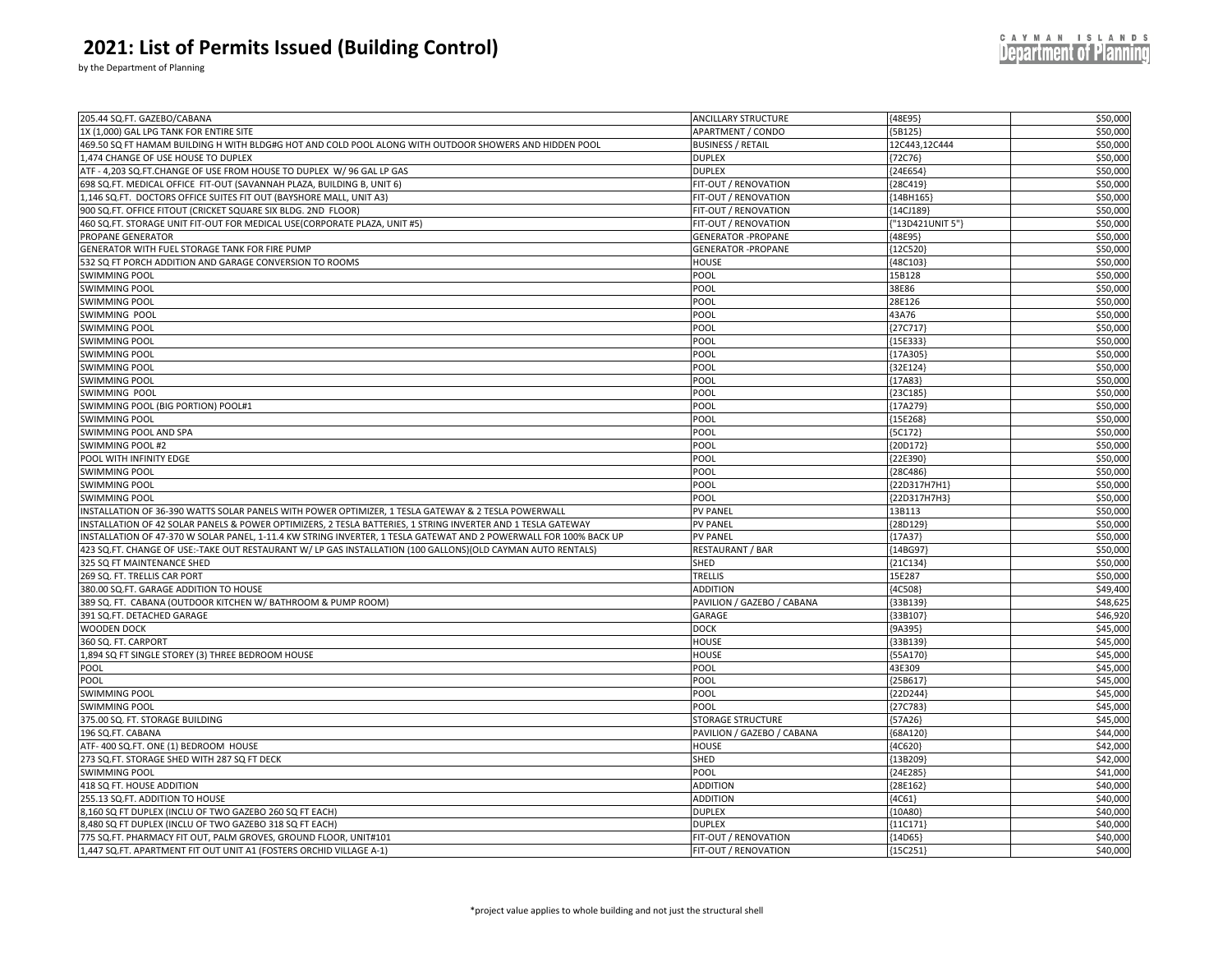by the Department of Planning

| 390 SQ FT CONVERT EXISTING PORCH TO BEDROOM<br>75A202<br>\$40,000<br>HOUSE<br>\$40,000<br><b>SWIMMING POOL</b><br>HOUSE<br>{22E471}<br>\$40,000<br>ATF SWIMMING POOL<br>POOL<br>27C493<br>22E288<br>\$40,000<br>POOL<br>POOL<br>\$40,000<br>HOT TUB<br>POOL<br>43E309<br>\$40,000<br>SWIMMING POOL<br>POOL<br>12C491<br>\$40,000<br>SWIMMING POOL FOR APARTMENTS<br>POOL<br>{28B109<br>\$40,000<br>SWIMMING POOL AND POOL DECK 9313 SF<br>POOL<br>{28E162<br>\$40,000<br>17'0" W X 8'6" L SWIMMING POOL<br>POOL<br>{110A195}<br>\$40,000<br>SWIMMING POOL VILLA A<br><b>POOL</b><br>${10A80}$<br>\$40,000<br><b>SWIMMING POOL</b><br>POOL<br>{28B200<br>\$40,000<br>SWIMMING POOL VILLA D<br>POOL<br>${15B412}$<br>SWIMMING POOL VILLA C<br>POOL<br>\$40,000<br>{15B412}<br>POOL<br>\$40,000<br><b>SWIMMING POOL</b><br>{25B662<br>\$40,000<br><b>SWIMMING POOL</b><br>POOL<br>55A222<br>\$40,000<br><b>SWIMMING POOL</b><br>POOL<br>21B143<br>\$40,000<br>POOL<br>POOL<br>{20E355<br>POOL<br>\$40,000<br>SWIMMING POOL VILLA B<br>${10A80}$<br>\$40,000<br><b>SWIMMING POOL</b><br>POOL<br>{22E301<br>\$40,000<br>SWIMMING POOL AND HOT TUB VILLA B<br>POOL<br>${11C171}$<br>\$40,000<br>SWIMMING POOL VILLA A<br>POOL<br>${11C171}$<br>\$40,000<br><b>SWIMMING POOL</b><br>POOL<br>${15C191}$<br>\$40,000<br>PV SOLAR INSTALLATION (40) MODULES BLDG#L18<br><b>PV PANEL</b><br>{22E466,22E468}<br>PV SOLAR INSTALLATION (39) PANELS<br><b>PV PANEL</b><br>${22E242}$<br>\$40,000<br>\$40,000<br>169 SQ FT STORAGE SHED<br>SHED<br>55A228<br>\$40,000<br>327.46 SQ.FT. INDUSTRIAL BUILDING<br><b>WORKSHOP</b><br>{13D453<br>\$39,250<br>314 SQ.FT. X2 CABANAS (157 Q FT EACH)<br><b>ANCILLARY STRUCTURE</b><br>21E163<br>\$39,000<br>NSTALLATION PV SOLAR (39 PANELS)<br><b>PV PANEL</b><br>17A61<br>\$38,750<br>310 SQ.FT. CABANA<br><b>ANCILLARY STRUCTURE</b><br>{22E382<br>\$38,000<br>PV SOLAR INSTALLATION (42) PANELS<br><b>PV PANEL</b><br>22E389<br>\$38,000<br>NSTALLATION PV SOLAR (38 PANELS)<br><b>PV PANEL</b><br>{32D262<br><b>PV PANEL</b><br>\$38,000<br>PV SOLAR INSTALLATION (47) PANELS<br>{10A246<br>\$38,000<br>PV SOLAR INSTALLATION (38 PANELS)<br><b>PV PANEL</b><br>${74A97}$<br><b>PV PANEL</b><br>\$38,000<br>NSTALLATION PV SOLAR (38 PANELS)<br>${4E654}$<br>PV SOLAR AND ENERGY STORAGE INSTALLATION (38 PANELS AND 3 BATTERIES)<br>\$38,000<br><b>PV PANEL</b><br>{23C199<br>PV SOLAR INSTALLATION (38 PANELS)<br><b>PV PANEL</b><br>\$38,000<br><b>27C855</b><br><b>PV PANEL</b><br>\$38,000<br>SOLAR SYSTEM (38 PANELS) UNIT B<br>${11C332}$<br>\$38,000<br>PV SOLAR INSTALLATION (38) PV MODULES & (2) TESLA BATTERIES AND A SERVICE ENTRANCE DISCONNECT<br><b>PV PANEI</b><br>${15D82}$<br>\$38,000<br>NSTALLATION OF 38 PV MODULES AND 3 TESLA BATTERIES<br><b>PV PANEL</b><br>28D331<br>\$38,000<br>PV SOLAR TRELLIS W/ (42) PANELS<br><b>PV PANEL</b><br>${32D62}$<br>NSTALLATION PV SOLAR (78) PANELS (BUILDING #4)<br>\$37,000<br><b>PV PANEL</b><br>4B281<br>\$37,000<br>NSTALLATION PV SOLAR (78) PANELS FOR BUILDING #2<br><b>PV PANEL</b><br>4B281<br>NSTALLATION PV SOLAR (78) PANELS (BUILDING #3)<br>\$37,000<br><b>PV PANEL</b><br>4B281<br>\$37,000<br>NSTALLATION PV SOLAR (42) PANELS (NORTH AND SOUTH PERGOLA)<br><b>PV PANEL</b><br>${33B22}$<br>320 SQ.FT. HOUSE ADDITION (GARAGE)<br><b>ADDITION</b><br>${25C326}$<br>\$36,000<br>\$36,000<br>240 SF. GAZEBO/CABANA<br>HOUSE<br>${24E626}$<br>196 SQ FT CABANA<br>PAVILION / GAZEBO / CABANA<br>{27C783)<br>\$36,000<br>\$36,000<br>NSTALLATION OF (36) PV SOLAR MODULES<br><b>PV PANEL</b><br>${32C433}$<br>\$36,000<br>NSTALLATION OF (36) PV MODULES, A SERVICE ENTRANCE DISCONNECT, AND A TESLA GATEWAY FOR FUTURE BATTERY BACKUP<br><b>PV PANEL</b><br>{22D243H38}<br>PV SOLAR INSTALLATION (36 PANELES)<br><b>PV PANEL</b><br>${64A17}$<br>\$36,000<br>\$36,000<br>NSTALLATION OF (36) PV MODULES<br><b>PV PANEL</b><br>{31A104<br>\$36,000<br>PV SOLAR INSTALLATION AND ESS (36 PANELS)<br><b>PV PANEL</b><br>${4C414}$<br>\$36,000<br>233 SQ.FT AFTER-THE-FACT STORAGE SHED<br><b>STORAGE STRUCTURE</b><br>${13E86}$<br>\$35,000<br>450 SQ FT UTILITY SHED<br><b>ANCILLARY STRUCTURE</b><br>24E458<br>\$35,000<br>862.5 SQ FT STEEL STRUCTURE LUMBER RACK<br><b>ANCILLARY STRUCTURE</b><br>${96E93}$<br>1,619 SQ.FT. NEW SHOE AND CLOTHES STORE FIT OUT (CAMANA BAY, BLOCK 4, UNIT 4C-1E)<br>FIT-OUT / RENOVATION<br>\$35,000<br>{12D95BLK4} |                                                                                       |                           |            |          |
|---------------------------------------------------------------------------------------------------------------------------------------------------------------------------------------------------------------------------------------------------------------------------------------------------------------------------------------------------------------------------------------------------------------------------------------------------------------------------------------------------------------------------------------------------------------------------------------------------------------------------------------------------------------------------------------------------------------------------------------------------------------------------------------------------------------------------------------------------------------------------------------------------------------------------------------------------------------------------------------------------------------------------------------------------------------------------------------------------------------------------------------------------------------------------------------------------------------------------------------------------------------------------------------------------------------------------------------------------------------------------------------------------------------------------------------------------------------------------------------------------------------------------------------------------------------------------------------------------------------------------------------------------------------------------------------------------------------------------------------------------------------------------------------------------------------------------------------------------------------------------------------------------------------------------------------------------------------------------------------------------------------------------------------------------------------------------------------------------------------------------------------------------------------------------------------------------------------------------------------------------------------------------------------------------------------------------------------------------------------------------------------------------------------------------------------------------------------------------------------------------------------------------------------------------------------------------------------------------------------------------------------------------------------------------------------------------------------------------------------------------------------------------------------------------------------------------------------------------------------------------------------------------------------------------------------------------------------------------------------------------------------------------------------------------------------------------------------------------------------------------------------------------------------------------------------------------------------------------------------------------------------------------------------------------------------------------------------------------------------------------------------------------------------------------------------------------------------------------------------------------------------------------------------------------------------------------------------------------------------------------------------------------------------------------------------------------------------------------------------------------------------------------------------------------------------------------------------------------------------------------------------------------------------------------------------------------------------------------------------------------------------------------------------------------------------------------------------------------------------------------------------------------------------------------------------------------------------------------------------------------------------------------------------------------------------------------------------------------------------------------------------------------------------------------------------------------------------|---------------------------------------------------------------------------------------|---------------------------|------------|----------|
|                                                                                                                                                                                                                                                                                                                                                                                                                                                                                                                                                                                                                                                                                                                                                                                                                                                                                                                                                                                                                                                                                                                                                                                                                                                                                                                                                                                                                                                                                                                                                                                                                                                                                                                                                                                                                                                                                                                                                                                                                                                                                                                                                                                                                                                                                                                                                                                                                                                                                                                                                                                                                                                                                                                                                                                                                                                                                                                                                                                                                                                                                                                                                                                                                                                                                                                                                                                                                                                                                                                                                                                                                                                                                                                                                                                                                                                                                                                                                                                                                                                                                                                                                                                                                                                                                                                                                                                                                                                               | INSTALLATION OF 24KW PROPANE GENERATOR RESIDENTIAL TYPE WITH 2 NOS. 125 GAL LPG TANKS | <b>GENERATOR -PROPANE</b> | ${75A240}$ | \$40,000 |
|                                                                                                                                                                                                                                                                                                                                                                                                                                                                                                                                                                                                                                                                                                                                                                                                                                                                                                                                                                                                                                                                                                                                                                                                                                                                                                                                                                                                                                                                                                                                                                                                                                                                                                                                                                                                                                                                                                                                                                                                                                                                                                                                                                                                                                                                                                                                                                                                                                                                                                                                                                                                                                                                                                                                                                                                                                                                                                                                                                                                                                                                                                                                                                                                                                                                                                                                                                                                                                                                                                                                                                                                                                                                                                                                                                                                                                                                                                                                                                                                                                                                                                                                                                                                                                                                                                                                                                                                                                                               |                                                                                       |                           |            |          |
|                                                                                                                                                                                                                                                                                                                                                                                                                                                                                                                                                                                                                                                                                                                                                                                                                                                                                                                                                                                                                                                                                                                                                                                                                                                                                                                                                                                                                                                                                                                                                                                                                                                                                                                                                                                                                                                                                                                                                                                                                                                                                                                                                                                                                                                                                                                                                                                                                                                                                                                                                                                                                                                                                                                                                                                                                                                                                                                                                                                                                                                                                                                                                                                                                                                                                                                                                                                                                                                                                                                                                                                                                                                                                                                                                                                                                                                                                                                                                                                                                                                                                                                                                                                                                                                                                                                                                                                                                                                               |                                                                                       |                           |            |          |
|                                                                                                                                                                                                                                                                                                                                                                                                                                                                                                                                                                                                                                                                                                                                                                                                                                                                                                                                                                                                                                                                                                                                                                                                                                                                                                                                                                                                                                                                                                                                                                                                                                                                                                                                                                                                                                                                                                                                                                                                                                                                                                                                                                                                                                                                                                                                                                                                                                                                                                                                                                                                                                                                                                                                                                                                                                                                                                                                                                                                                                                                                                                                                                                                                                                                                                                                                                                                                                                                                                                                                                                                                                                                                                                                                                                                                                                                                                                                                                                                                                                                                                                                                                                                                                                                                                                                                                                                                                                               |                                                                                       |                           |            |          |
|                                                                                                                                                                                                                                                                                                                                                                                                                                                                                                                                                                                                                                                                                                                                                                                                                                                                                                                                                                                                                                                                                                                                                                                                                                                                                                                                                                                                                                                                                                                                                                                                                                                                                                                                                                                                                                                                                                                                                                                                                                                                                                                                                                                                                                                                                                                                                                                                                                                                                                                                                                                                                                                                                                                                                                                                                                                                                                                                                                                                                                                                                                                                                                                                                                                                                                                                                                                                                                                                                                                                                                                                                                                                                                                                                                                                                                                                                                                                                                                                                                                                                                                                                                                                                                                                                                                                                                                                                                                               |                                                                                       |                           |            |          |
|                                                                                                                                                                                                                                                                                                                                                                                                                                                                                                                                                                                                                                                                                                                                                                                                                                                                                                                                                                                                                                                                                                                                                                                                                                                                                                                                                                                                                                                                                                                                                                                                                                                                                                                                                                                                                                                                                                                                                                                                                                                                                                                                                                                                                                                                                                                                                                                                                                                                                                                                                                                                                                                                                                                                                                                                                                                                                                                                                                                                                                                                                                                                                                                                                                                                                                                                                                                                                                                                                                                                                                                                                                                                                                                                                                                                                                                                                                                                                                                                                                                                                                                                                                                                                                                                                                                                                                                                                                                               |                                                                                       |                           |            |          |
|                                                                                                                                                                                                                                                                                                                                                                                                                                                                                                                                                                                                                                                                                                                                                                                                                                                                                                                                                                                                                                                                                                                                                                                                                                                                                                                                                                                                                                                                                                                                                                                                                                                                                                                                                                                                                                                                                                                                                                                                                                                                                                                                                                                                                                                                                                                                                                                                                                                                                                                                                                                                                                                                                                                                                                                                                                                                                                                                                                                                                                                                                                                                                                                                                                                                                                                                                                                                                                                                                                                                                                                                                                                                                                                                                                                                                                                                                                                                                                                                                                                                                                                                                                                                                                                                                                                                                                                                                                                               |                                                                                       |                           |            |          |
|                                                                                                                                                                                                                                                                                                                                                                                                                                                                                                                                                                                                                                                                                                                                                                                                                                                                                                                                                                                                                                                                                                                                                                                                                                                                                                                                                                                                                                                                                                                                                                                                                                                                                                                                                                                                                                                                                                                                                                                                                                                                                                                                                                                                                                                                                                                                                                                                                                                                                                                                                                                                                                                                                                                                                                                                                                                                                                                                                                                                                                                                                                                                                                                                                                                                                                                                                                                                                                                                                                                                                                                                                                                                                                                                                                                                                                                                                                                                                                                                                                                                                                                                                                                                                                                                                                                                                                                                                                                               |                                                                                       |                           |            |          |
|                                                                                                                                                                                                                                                                                                                                                                                                                                                                                                                                                                                                                                                                                                                                                                                                                                                                                                                                                                                                                                                                                                                                                                                                                                                                                                                                                                                                                                                                                                                                                                                                                                                                                                                                                                                                                                                                                                                                                                                                                                                                                                                                                                                                                                                                                                                                                                                                                                                                                                                                                                                                                                                                                                                                                                                                                                                                                                                                                                                                                                                                                                                                                                                                                                                                                                                                                                                                                                                                                                                                                                                                                                                                                                                                                                                                                                                                                                                                                                                                                                                                                                                                                                                                                                                                                                                                                                                                                                                               |                                                                                       |                           |            |          |
|                                                                                                                                                                                                                                                                                                                                                                                                                                                                                                                                                                                                                                                                                                                                                                                                                                                                                                                                                                                                                                                                                                                                                                                                                                                                                                                                                                                                                                                                                                                                                                                                                                                                                                                                                                                                                                                                                                                                                                                                                                                                                                                                                                                                                                                                                                                                                                                                                                                                                                                                                                                                                                                                                                                                                                                                                                                                                                                                                                                                                                                                                                                                                                                                                                                                                                                                                                                                                                                                                                                                                                                                                                                                                                                                                                                                                                                                                                                                                                                                                                                                                                                                                                                                                                                                                                                                                                                                                                                               |                                                                                       |                           |            |          |
|                                                                                                                                                                                                                                                                                                                                                                                                                                                                                                                                                                                                                                                                                                                                                                                                                                                                                                                                                                                                                                                                                                                                                                                                                                                                                                                                                                                                                                                                                                                                                                                                                                                                                                                                                                                                                                                                                                                                                                                                                                                                                                                                                                                                                                                                                                                                                                                                                                                                                                                                                                                                                                                                                                                                                                                                                                                                                                                                                                                                                                                                                                                                                                                                                                                                                                                                                                                                                                                                                                                                                                                                                                                                                                                                                                                                                                                                                                                                                                                                                                                                                                                                                                                                                                                                                                                                                                                                                                                               |                                                                                       |                           |            |          |
|                                                                                                                                                                                                                                                                                                                                                                                                                                                                                                                                                                                                                                                                                                                                                                                                                                                                                                                                                                                                                                                                                                                                                                                                                                                                                                                                                                                                                                                                                                                                                                                                                                                                                                                                                                                                                                                                                                                                                                                                                                                                                                                                                                                                                                                                                                                                                                                                                                                                                                                                                                                                                                                                                                                                                                                                                                                                                                                                                                                                                                                                                                                                                                                                                                                                                                                                                                                                                                                                                                                                                                                                                                                                                                                                                                                                                                                                                                                                                                                                                                                                                                                                                                                                                                                                                                                                                                                                                                                               |                                                                                       |                           |            |          |
|                                                                                                                                                                                                                                                                                                                                                                                                                                                                                                                                                                                                                                                                                                                                                                                                                                                                                                                                                                                                                                                                                                                                                                                                                                                                                                                                                                                                                                                                                                                                                                                                                                                                                                                                                                                                                                                                                                                                                                                                                                                                                                                                                                                                                                                                                                                                                                                                                                                                                                                                                                                                                                                                                                                                                                                                                                                                                                                                                                                                                                                                                                                                                                                                                                                                                                                                                                                                                                                                                                                                                                                                                                                                                                                                                                                                                                                                                                                                                                                                                                                                                                                                                                                                                                                                                                                                                                                                                                                               |                                                                                       |                           |            |          |
|                                                                                                                                                                                                                                                                                                                                                                                                                                                                                                                                                                                                                                                                                                                                                                                                                                                                                                                                                                                                                                                                                                                                                                                                                                                                                                                                                                                                                                                                                                                                                                                                                                                                                                                                                                                                                                                                                                                                                                                                                                                                                                                                                                                                                                                                                                                                                                                                                                                                                                                                                                                                                                                                                                                                                                                                                                                                                                                                                                                                                                                                                                                                                                                                                                                                                                                                                                                                                                                                                                                                                                                                                                                                                                                                                                                                                                                                                                                                                                                                                                                                                                                                                                                                                                                                                                                                                                                                                                                               |                                                                                       |                           |            |          |
|                                                                                                                                                                                                                                                                                                                                                                                                                                                                                                                                                                                                                                                                                                                                                                                                                                                                                                                                                                                                                                                                                                                                                                                                                                                                                                                                                                                                                                                                                                                                                                                                                                                                                                                                                                                                                                                                                                                                                                                                                                                                                                                                                                                                                                                                                                                                                                                                                                                                                                                                                                                                                                                                                                                                                                                                                                                                                                                                                                                                                                                                                                                                                                                                                                                                                                                                                                                                                                                                                                                                                                                                                                                                                                                                                                                                                                                                                                                                                                                                                                                                                                                                                                                                                                                                                                                                                                                                                                                               |                                                                                       |                           |            |          |
|                                                                                                                                                                                                                                                                                                                                                                                                                                                                                                                                                                                                                                                                                                                                                                                                                                                                                                                                                                                                                                                                                                                                                                                                                                                                                                                                                                                                                                                                                                                                                                                                                                                                                                                                                                                                                                                                                                                                                                                                                                                                                                                                                                                                                                                                                                                                                                                                                                                                                                                                                                                                                                                                                                                                                                                                                                                                                                                                                                                                                                                                                                                                                                                                                                                                                                                                                                                                                                                                                                                                                                                                                                                                                                                                                                                                                                                                                                                                                                                                                                                                                                                                                                                                                                                                                                                                                                                                                                                               |                                                                                       |                           |            |          |
|                                                                                                                                                                                                                                                                                                                                                                                                                                                                                                                                                                                                                                                                                                                                                                                                                                                                                                                                                                                                                                                                                                                                                                                                                                                                                                                                                                                                                                                                                                                                                                                                                                                                                                                                                                                                                                                                                                                                                                                                                                                                                                                                                                                                                                                                                                                                                                                                                                                                                                                                                                                                                                                                                                                                                                                                                                                                                                                                                                                                                                                                                                                                                                                                                                                                                                                                                                                                                                                                                                                                                                                                                                                                                                                                                                                                                                                                                                                                                                                                                                                                                                                                                                                                                                                                                                                                                                                                                                                               |                                                                                       |                           |            |          |
|                                                                                                                                                                                                                                                                                                                                                                                                                                                                                                                                                                                                                                                                                                                                                                                                                                                                                                                                                                                                                                                                                                                                                                                                                                                                                                                                                                                                                                                                                                                                                                                                                                                                                                                                                                                                                                                                                                                                                                                                                                                                                                                                                                                                                                                                                                                                                                                                                                                                                                                                                                                                                                                                                                                                                                                                                                                                                                                                                                                                                                                                                                                                                                                                                                                                                                                                                                                                                                                                                                                                                                                                                                                                                                                                                                                                                                                                                                                                                                                                                                                                                                                                                                                                                                                                                                                                                                                                                                                               |                                                                                       |                           |            |          |
|                                                                                                                                                                                                                                                                                                                                                                                                                                                                                                                                                                                                                                                                                                                                                                                                                                                                                                                                                                                                                                                                                                                                                                                                                                                                                                                                                                                                                                                                                                                                                                                                                                                                                                                                                                                                                                                                                                                                                                                                                                                                                                                                                                                                                                                                                                                                                                                                                                                                                                                                                                                                                                                                                                                                                                                                                                                                                                                                                                                                                                                                                                                                                                                                                                                                                                                                                                                                                                                                                                                                                                                                                                                                                                                                                                                                                                                                                                                                                                                                                                                                                                                                                                                                                                                                                                                                                                                                                                                               |                                                                                       |                           |            |          |
|                                                                                                                                                                                                                                                                                                                                                                                                                                                                                                                                                                                                                                                                                                                                                                                                                                                                                                                                                                                                                                                                                                                                                                                                                                                                                                                                                                                                                                                                                                                                                                                                                                                                                                                                                                                                                                                                                                                                                                                                                                                                                                                                                                                                                                                                                                                                                                                                                                                                                                                                                                                                                                                                                                                                                                                                                                                                                                                                                                                                                                                                                                                                                                                                                                                                                                                                                                                                                                                                                                                                                                                                                                                                                                                                                                                                                                                                                                                                                                                                                                                                                                                                                                                                                                                                                                                                                                                                                                                               |                                                                                       |                           |            |          |
|                                                                                                                                                                                                                                                                                                                                                                                                                                                                                                                                                                                                                                                                                                                                                                                                                                                                                                                                                                                                                                                                                                                                                                                                                                                                                                                                                                                                                                                                                                                                                                                                                                                                                                                                                                                                                                                                                                                                                                                                                                                                                                                                                                                                                                                                                                                                                                                                                                                                                                                                                                                                                                                                                                                                                                                                                                                                                                                                                                                                                                                                                                                                                                                                                                                                                                                                                                                                                                                                                                                                                                                                                                                                                                                                                                                                                                                                                                                                                                                                                                                                                                                                                                                                                                                                                                                                                                                                                                                               |                                                                                       |                           |            |          |
|                                                                                                                                                                                                                                                                                                                                                                                                                                                                                                                                                                                                                                                                                                                                                                                                                                                                                                                                                                                                                                                                                                                                                                                                                                                                                                                                                                                                                                                                                                                                                                                                                                                                                                                                                                                                                                                                                                                                                                                                                                                                                                                                                                                                                                                                                                                                                                                                                                                                                                                                                                                                                                                                                                                                                                                                                                                                                                                                                                                                                                                                                                                                                                                                                                                                                                                                                                                                                                                                                                                                                                                                                                                                                                                                                                                                                                                                                                                                                                                                                                                                                                                                                                                                                                                                                                                                                                                                                                                               |                                                                                       |                           |            |          |
|                                                                                                                                                                                                                                                                                                                                                                                                                                                                                                                                                                                                                                                                                                                                                                                                                                                                                                                                                                                                                                                                                                                                                                                                                                                                                                                                                                                                                                                                                                                                                                                                                                                                                                                                                                                                                                                                                                                                                                                                                                                                                                                                                                                                                                                                                                                                                                                                                                                                                                                                                                                                                                                                                                                                                                                                                                                                                                                                                                                                                                                                                                                                                                                                                                                                                                                                                                                                                                                                                                                                                                                                                                                                                                                                                                                                                                                                                                                                                                                                                                                                                                                                                                                                                                                                                                                                                                                                                                                               |                                                                                       |                           |            |          |
|                                                                                                                                                                                                                                                                                                                                                                                                                                                                                                                                                                                                                                                                                                                                                                                                                                                                                                                                                                                                                                                                                                                                                                                                                                                                                                                                                                                                                                                                                                                                                                                                                                                                                                                                                                                                                                                                                                                                                                                                                                                                                                                                                                                                                                                                                                                                                                                                                                                                                                                                                                                                                                                                                                                                                                                                                                                                                                                                                                                                                                                                                                                                                                                                                                                                                                                                                                                                                                                                                                                                                                                                                                                                                                                                                                                                                                                                                                                                                                                                                                                                                                                                                                                                                                                                                                                                                                                                                                                               |                                                                                       |                           |            |          |
|                                                                                                                                                                                                                                                                                                                                                                                                                                                                                                                                                                                                                                                                                                                                                                                                                                                                                                                                                                                                                                                                                                                                                                                                                                                                                                                                                                                                                                                                                                                                                                                                                                                                                                                                                                                                                                                                                                                                                                                                                                                                                                                                                                                                                                                                                                                                                                                                                                                                                                                                                                                                                                                                                                                                                                                                                                                                                                                                                                                                                                                                                                                                                                                                                                                                                                                                                                                                                                                                                                                                                                                                                                                                                                                                                                                                                                                                                                                                                                                                                                                                                                                                                                                                                                                                                                                                                                                                                                                               |                                                                                       |                           |            |          |
|                                                                                                                                                                                                                                                                                                                                                                                                                                                                                                                                                                                                                                                                                                                                                                                                                                                                                                                                                                                                                                                                                                                                                                                                                                                                                                                                                                                                                                                                                                                                                                                                                                                                                                                                                                                                                                                                                                                                                                                                                                                                                                                                                                                                                                                                                                                                                                                                                                                                                                                                                                                                                                                                                                                                                                                                                                                                                                                                                                                                                                                                                                                                                                                                                                                                                                                                                                                                                                                                                                                                                                                                                                                                                                                                                                                                                                                                                                                                                                                                                                                                                                                                                                                                                                                                                                                                                                                                                                                               |                                                                                       |                           |            |          |
|                                                                                                                                                                                                                                                                                                                                                                                                                                                                                                                                                                                                                                                                                                                                                                                                                                                                                                                                                                                                                                                                                                                                                                                                                                                                                                                                                                                                                                                                                                                                                                                                                                                                                                                                                                                                                                                                                                                                                                                                                                                                                                                                                                                                                                                                                                                                                                                                                                                                                                                                                                                                                                                                                                                                                                                                                                                                                                                                                                                                                                                                                                                                                                                                                                                                                                                                                                                                                                                                                                                                                                                                                                                                                                                                                                                                                                                                                                                                                                                                                                                                                                                                                                                                                                                                                                                                                                                                                                                               |                                                                                       |                           |            |          |
|                                                                                                                                                                                                                                                                                                                                                                                                                                                                                                                                                                                                                                                                                                                                                                                                                                                                                                                                                                                                                                                                                                                                                                                                                                                                                                                                                                                                                                                                                                                                                                                                                                                                                                                                                                                                                                                                                                                                                                                                                                                                                                                                                                                                                                                                                                                                                                                                                                                                                                                                                                                                                                                                                                                                                                                                                                                                                                                                                                                                                                                                                                                                                                                                                                                                                                                                                                                                                                                                                                                                                                                                                                                                                                                                                                                                                                                                                                                                                                                                                                                                                                                                                                                                                                                                                                                                                                                                                                                               |                                                                                       |                           |            |          |
|                                                                                                                                                                                                                                                                                                                                                                                                                                                                                                                                                                                                                                                                                                                                                                                                                                                                                                                                                                                                                                                                                                                                                                                                                                                                                                                                                                                                                                                                                                                                                                                                                                                                                                                                                                                                                                                                                                                                                                                                                                                                                                                                                                                                                                                                                                                                                                                                                                                                                                                                                                                                                                                                                                                                                                                                                                                                                                                                                                                                                                                                                                                                                                                                                                                                                                                                                                                                                                                                                                                                                                                                                                                                                                                                                                                                                                                                                                                                                                                                                                                                                                                                                                                                                                                                                                                                                                                                                                                               |                                                                                       |                           |            |          |
|                                                                                                                                                                                                                                                                                                                                                                                                                                                                                                                                                                                                                                                                                                                                                                                                                                                                                                                                                                                                                                                                                                                                                                                                                                                                                                                                                                                                                                                                                                                                                                                                                                                                                                                                                                                                                                                                                                                                                                                                                                                                                                                                                                                                                                                                                                                                                                                                                                                                                                                                                                                                                                                                                                                                                                                                                                                                                                                                                                                                                                                                                                                                                                                                                                                                                                                                                                                                                                                                                                                                                                                                                                                                                                                                                                                                                                                                                                                                                                                                                                                                                                                                                                                                                                                                                                                                                                                                                                                               |                                                                                       |                           |            |          |
|                                                                                                                                                                                                                                                                                                                                                                                                                                                                                                                                                                                                                                                                                                                                                                                                                                                                                                                                                                                                                                                                                                                                                                                                                                                                                                                                                                                                                                                                                                                                                                                                                                                                                                                                                                                                                                                                                                                                                                                                                                                                                                                                                                                                                                                                                                                                                                                                                                                                                                                                                                                                                                                                                                                                                                                                                                                                                                                                                                                                                                                                                                                                                                                                                                                                                                                                                                                                                                                                                                                                                                                                                                                                                                                                                                                                                                                                                                                                                                                                                                                                                                                                                                                                                                                                                                                                                                                                                                                               |                                                                                       |                           |            |          |
|                                                                                                                                                                                                                                                                                                                                                                                                                                                                                                                                                                                                                                                                                                                                                                                                                                                                                                                                                                                                                                                                                                                                                                                                                                                                                                                                                                                                                                                                                                                                                                                                                                                                                                                                                                                                                                                                                                                                                                                                                                                                                                                                                                                                                                                                                                                                                                                                                                                                                                                                                                                                                                                                                                                                                                                                                                                                                                                                                                                                                                                                                                                                                                                                                                                                                                                                                                                                                                                                                                                                                                                                                                                                                                                                                                                                                                                                                                                                                                                                                                                                                                                                                                                                                                                                                                                                                                                                                                                               |                                                                                       |                           |            |          |
|                                                                                                                                                                                                                                                                                                                                                                                                                                                                                                                                                                                                                                                                                                                                                                                                                                                                                                                                                                                                                                                                                                                                                                                                                                                                                                                                                                                                                                                                                                                                                                                                                                                                                                                                                                                                                                                                                                                                                                                                                                                                                                                                                                                                                                                                                                                                                                                                                                                                                                                                                                                                                                                                                                                                                                                                                                                                                                                                                                                                                                                                                                                                                                                                                                                                                                                                                                                                                                                                                                                                                                                                                                                                                                                                                                                                                                                                                                                                                                                                                                                                                                                                                                                                                                                                                                                                                                                                                                                               |                                                                                       |                           |            |          |
|                                                                                                                                                                                                                                                                                                                                                                                                                                                                                                                                                                                                                                                                                                                                                                                                                                                                                                                                                                                                                                                                                                                                                                                                                                                                                                                                                                                                                                                                                                                                                                                                                                                                                                                                                                                                                                                                                                                                                                                                                                                                                                                                                                                                                                                                                                                                                                                                                                                                                                                                                                                                                                                                                                                                                                                                                                                                                                                                                                                                                                                                                                                                                                                                                                                                                                                                                                                                                                                                                                                                                                                                                                                                                                                                                                                                                                                                                                                                                                                                                                                                                                                                                                                                                                                                                                                                                                                                                                                               |                                                                                       |                           |            |          |
|                                                                                                                                                                                                                                                                                                                                                                                                                                                                                                                                                                                                                                                                                                                                                                                                                                                                                                                                                                                                                                                                                                                                                                                                                                                                                                                                                                                                                                                                                                                                                                                                                                                                                                                                                                                                                                                                                                                                                                                                                                                                                                                                                                                                                                                                                                                                                                                                                                                                                                                                                                                                                                                                                                                                                                                                                                                                                                                                                                                                                                                                                                                                                                                                                                                                                                                                                                                                                                                                                                                                                                                                                                                                                                                                                                                                                                                                                                                                                                                                                                                                                                                                                                                                                                                                                                                                                                                                                                                               |                                                                                       |                           |            |          |
|                                                                                                                                                                                                                                                                                                                                                                                                                                                                                                                                                                                                                                                                                                                                                                                                                                                                                                                                                                                                                                                                                                                                                                                                                                                                                                                                                                                                                                                                                                                                                                                                                                                                                                                                                                                                                                                                                                                                                                                                                                                                                                                                                                                                                                                                                                                                                                                                                                                                                                                                                                                                                                                                                                                                                                                                                                                                                                                                                                                                                                                                                                                                                                                                                                                                                                                                                                                                                                                                                                                                                                                                                                                                                                                                                                                                                                                                                                                                                                                                                                                                                                                                                                                                                                                                                                                                                                                                                                                               |                                                                                       |                           |            |          |
|                                                                                                                                                                                                                                                                                                                                                                                                                                                                                                                                                                                                                                                                                                                                                                                                                                                                                                                                                                                                                                                                                                                                                                                                                                                                                                                                                                                                                                                                                                                                                                                                                                                                                                                                                                                                                                                                                                                                                                                                                                                                                                                                                                                                                                                                                                                                                                                                                                                                                                                                                                                                                                                                                                                                                                                                                                                                                                                                                                                                                                                                                                                                                                                                                                                                                                                                                                                                                                                                                                                                                                                                                                                                                                                                                                                                                                                                                                                                                                                                                                                                                                                                                                                                                                                                                                                                                                                                                                                               |                                                                                       |                           |            |          |
|                                                                                                                                                                                                                                                                                                                                                                                                                                                                                                                                                                                                                                                                                                                                                                                                                                                                                                                                                                                                                                                                                                                                                                                                                                                                                                                                                                                                                                                                                                                                                                                                                                                                                                                                                                                                                                                                                                                                                                                                                                                                                                                                                                                                                                                                                                                                                                                                                                                                                                                                                                                                                                                                                                                                                                                                                                                                                                                                                                                                                                                                                                                                                                                                                                                                                                                                                                                                                                                                                                                                                                                                                                                                                                                                                                                                                                                                                                                                                                                                                                                                                                                                                                                                                                                                                                                                                                                                                                                               |                                                                                       |                           |            |          |
|                                                                                                                                                                                                                                                                                                                                                                                                                                                                                                                                                                                                                                                                                                                                                                                                                                                                                                                                                                                                                                                                                                                                                                                                                                                                                                                                                                                                                                                                                                                                                                                                                                                                                                                                                                                                                                                                                                                                                                                                                                                                                                                                                                                                                                                                                                                                                                                                                                                                                                                                                                                                                                                                                                                                                                                                                                                                                                                                                                                                                                                                                                                                                                                                                                                                                                                                                                                                                                                                                                                                                                                                                                                                                                                                                                                                                                                                                                                                                                                                                                                                                                                                                                                                                                                                                                                                                                                                                                                               |                                                                                       |                           |            |          |
|                                                                                                                                                                                                                                                                                                                                                                                                                                                                                                                                                                                                                                                                                                                                                                                                                                                                                                                                                                                                                                                                                                                                                                                                                                                                                                                                                                                                                                                                                                                                                                                                                                                                                                                                                                                                                                                                                                                                                                                                                                                                                                                                                                                                                                                                                                                                                                                                                                                                                                                                                                                                                                                                                                                                                                                                                                                                                                                                                                                                                                                                                                                                                                                                                                                                                                                                                                                                                                                                                                                                                                                                                                                                                                                                                                                                                                                                                                                                                                                                                                                                                                                                                                                                                                                                                                                                                                                                                                                               |                                                                                       |                           |            |          |
|                                                                                                                                                                                                                                                                                                                                                                                                                                                                                                                                                                                                                                                                                                                                                                                                                                                                                                                                                                                                                                                                                                                                                                                                                                                                                                                                                                                                                                                                                                                                                                                                                                                                                                                                                                                                                                                                                                                                                                                                                                                                                                                                                                                                                                                                                                                                                                                                                                                                                                                                                                                                                                                                                                                                                                                                                                                                                                                                                                                                                                                                                                                                                                                                                                                                                                                                                                                                                                                                                                                                                                                                                                                                                                                                                                                                                                                                                                                                                                                                                                                                                                                                                                                                                                                                                                                                                                                                                                                               |                                                                                       |                           |            |          |
|                                                                                                                                                                                                                                                                                                                                                                                                                                                                                                                                                                                                                                                                                                                                                                                                                                                                                                                                                                                                                                                                                                                                                                                                                                                                                                                                                                                                                                                                                                                                                                                                                                                                                                                                                                                                                                                                                                                                                                                                                                                                                                                                                                                                                                                                                                                                                                                                                                                                                                                                                                                                                                                                                                                                                                                                                                                                                                                                                                                                                                                                                                                                                                                                                                                                                                                                                                                                                                                                                                                                                                                                                                                                                                                                                                                                                                                                                                                                                                                                                                                                                                                                                                                                                                                                                                                                                                                                                                                               |                                                                                       |                           |            |          |
|                                                                                                                                                                                                                                                                                                                                                                                                                                                                                                                                                                                                                                                                                                                                                                                                                                                                                                                                                                                                                                                                                                                                                                                                                                                                                                                                                                                                                                                                                                                                                                                                                                                                                                                                                                                                                                                                                                                                                                                                                                                                                                                                                                                                                                                                                                                                                                                                                                                                                                                                                                                                                                                                                                                                                                                                                                                                                                                                                                                                                                                                                                                                                                                                                                                                                                                                                                                                                                                                                                                                                                                                                                                                                                                                                                                                                                                                                                                                                                                                                                                                                                                                                                                                                                                                                                                                                                                                                                                               |                                                                                       |                           |            |          |
|                                                                                                                                                                                                                                                                                                                                                                                                                                                                                                                                                                                                                                                                                                                                                                                                                                                                                                                                                                                                                                                                                                                                                                                                                                                                                                                                                                                                                                                                                                                                                                                                                                                                                                                                                                                                                                                                                                                                                                                                                                                                                                                                                                                                                                                                                                                                                                                                                                                                                                                                                                                                                                                                                                                                                                                                                                                                                                                                                                                                                                                                                                                                                                                                                                                                                                                                                                                                                                                                                                                                                                                                                                                                                                                                                                                                                                                                                                                                                                                                                                                                                                                                                                                                                                                                                                                                                                                                                                                               |                                                                                       |                           |            |          |
|                                                                                                                                                                                                                                                                                                                                                                                                                                                                                                                                                                                                                                                                                                                                                                                                                                                                                                                                                                                                                                                                                                                                                                                                                                                                                                                                                                                                                                                                                                                                                                                                                                                                                                                                                                                                                                                                                                                                                                                                                                                                                                                                                                                                                                                                                                                                                                                                                                                                                                                                                                                                                                                                                                                                                                                                                                                                                                                                                                                                                                                                                                                                                                                                                                                                                                                                                                                                                                                                                                                                                                                                                                                                                                                                                                                                                                                                                                                                                                                                                                                                                                                                                                                                                                                                                                                                                                                                                                                               |                                                                                       |                           |            |          |
|                                                                                                                                                                                                                                                                                                                                                                                                                                                                                                                                                                                                                                                                                                                                                                                                                                                                                                                                                                                                                                                                                                                                                                                                                                                                                                                                                                                                                                                                                                                                                                                                                                                                                                                                                                                                                                                                                                                                                                                                                                                                                                                                                                                                                                                                                                                                                                                                                                                                                                                                                                                                                                                                                                                                                                                                                                                                                                                                                                                                                                                                                                                                                                                                                                                                                                                                                                                                                                                                                                                                                                                                                                                                                                                                                                                                                                                                                                                                                                                                                                                                                                                                                                                                                                                                                                                                                                                                                                                               |                                                                                       |                           |            |          |
|                                                                                                                                                                                                                                                                                                                                                                                                                                                                                                                                                                                                                                                                                                                                                                                                                                                                                                                                                                                                                                                                                                                                                                                                                                                                                                                                                                                                                                                                                                                                                                                                                                                                                                                                                                                                                                                                                                                                                                                                                                                                                                                                                                                                                                                                                                                                                                                                                                                                                                                                                                                                                                                                                                                                                                                                                                                                                                                                                                                                                                                                                                                                                                                                                                                                                                                                                                                                                                                                                                                                                                                                                                                                                                                                                                                                                                                                                                                                                                                                                                                                                                                                                                                                                                                                                                                                                                                                                                                               |                                                                                       |                           |            |          |
|                                                                                                                                                                                                                                                                                                                                                                                                                                                                                                                                                                                                                                                                                                                                                                                                                                                                                                                                                                                                                                                                                                                                                                                                                                                                                                                                                                                                                                                                                                                                                                                                                                                                                                                                                                                                                                                                                                                                                                                                                                                                                                                                                                                                                                                                                                                                                                                                                                                                                                                                                                                                                                                                                                                                                                                                                                                                                                                                                                                                                                                                                                                                                                                                                                                                                                                                                                                                                                                                                                                                                                                                                                                                                                                                                                                                                                                                                                                                                                                                                                                                                                                                                                                                                                                                                                                                                                                                                                                               |                                                                                       |                           |            |          |
|                                                                                                                                                                                                                                                                                                                                                                                                                                                                                                                                                                                                                                                                                                                                                                                                                                                                                                                                                                                                                                                                                                                                                                                                                                                                                                                                                                                                                                                                                                                                                                                                                                                                                                                                                                                                                                                                                                                                                                                                                                                                                                                                                                                                                                                                                                                                                                                                                                                                                                                                                                                                                                                                                                                                                                                                                                                                                                                                                                                                                                                                                                                                                                                                                                                                                                                                                                                                                                                                                                                                                                                                                                                                                                                                                                                                                                                                                                                                                                                                                                                                                                                                                                                                                                                                                                                                                                                                                                                               |                                                                                       |                           |            |          |
|                                                                                                                                                                                                                                                                                                                                                                                                                                                                                                                                                                                                                                                                                                                                                                                                                                                                                                                                                                                                                                                                                                                                                                                                                                                                                                                                                                                                                                                                                                                                                                                                                                                                                                                                                                                                                                                                                                                                                                                                                                                                                                                                                                                                                                                                                                                                                                                                                                                                                                                                                                                                                                                                                                                                                                                                                                                                                                                                                                                                                                                                                                                                                                                                                                                                                                                                                                                                                                                                                                                                                                                                                                                                                                                                                                                                                                                                                                                                                                                                                                                                                                                                                                                                                                                                                                                                                                                                                                                               |                                                                                       |                           |            |          |
|                                                                                                                                                                                                                                                                                                                                                                                                                                                                                                                                                                                                                                                                                                                                                                                                                                                                                                                                                                                                                                                                                                                                                                                                                                                                                                                                                                                                                                                                                                                                                                                                                                                                                                                                                                                                                                                                                                                                                                                                                                                                                                                                                                                                                                                                                                                                                                                                                                                                                                                                                                                                                                                                                                                                                                                                                                                                                                                                                                                                                                                                                                                                                                                                                                                                                                                                                                                                                                                                                                                                                                                                                                                                                                                                                                                                                                                                                                                                                                                                                                                                                                                                                                                                                                                                                                                                                                                                                                                               |                                                                                       |                           |            |          |
|                                                                                                                                                                                                                                                                                                                                                                                                                                                                                                                                                                                                                                                                                                                                                                                                                                                                                                                                                                                                                                                                                                                                                                                                                                                                                                                                                                                                                                                                                                                                                                                                                                                                                                                                                                                                                                                                                                                                                                                                                                                                                                                                                                                                                                                                                                                                                                                                                                                                                                                                                                                                                                                                                                                                                                                                                                                                                                                                                                                                                                                                                                                                                                                                                                                                                                                                                                                                                                                                                                                                                                                                                                                                                                                                                                                                                                                                                                                                                                                                                                                                                                                                                                                                                                                                                                                                                                                                                                                               |                                                                                       |                           |            |          |
|                                                                                                                                                                                                                                                                                                                                                                                                                                                                                                                                                                                                                                                                                                                                                                                                                                                                                                                                                                                                                                                                                                                                                                                                                                                                                                                                                                                                                                                                                                                                                                                                                                                                                                                                                                                                                                                                                                                                                                                                                                                                                                                                                                                                                                                                                                                                                                                                                                                                                                                                                                                                                                                                                                                                                                                                                                                                                                                                                                                                                                                                                                                                                                                                                                                                                                                                                                                                                                                                                                                                                                                                                                                                                                                                                                                                                                                                                                                                                                                                                                                                                                                                                                                                                                                                                                                                                                                                                                                               |                                                                                       |                           |            |          |
|                                                                                                                                                                                                                                                                                                                                                                                                                                                                                                                                                                                                                                                                                                                                                                                                                                                                                                                                                                                                                                                                                                                                                                                                                                                                                                                                                                                                                                                                                                                                                                                                                                                                                                                                                                                                                                                                                                                                                                                                                                                                                                                                                                                                                                                                                                                                                                                                                                                                                                                                                                                                                                                                                                                                                                                                                                                                                                                                                                                                                                                                                                                                                                                                                                                                                                                                                                                                                                                                                                                                                                                                                                                                                                                                                                                                                                                                                                                                                                                                                                                                                                                                                                                                                                                                                                                                                                                                                                                               |                                                                                       |                           |            |          |
|                                                                                                                                                                                                                                                                                                                                                                                                                                                                                                                                                                                                                                                                                                                                                                                                                                                                                                                                                                                                                                                                                                                                                                                                                                                                                                                                                                                                                                                                                                                                                                                                                                                                                                                                                                                                                                                                                                                                                                                                                                                                                                                                                                                                                                                                                                                                                                                                                                                                                                                                                                                                                                                                                                                                                                                                                                                                                                                                                                                                                                                                                                                                                                                                                                                                                                                                                                                                                                                                                                                                                                                                                                                                                                                                                                                                                                                                                                                                                                                                                                                                                                                                                                                                                                                                                                                                                                                                                                                               |                                                                                       |                           |            |          |
|                                                                                                                                                                                                                                                                                                                                                                                                                                                                                                                                                                                                                                                                                                                                                                                                                                                                                                                                                                                                                                                                                                                                                                                                                                                                                                                                                                                                                                                                                                                                                                                                                                                                                                                                                                                                                                                                                                                                                                                                                                                                                                                                                                                                                                                                                                                                                                                                                                                                                                                                                                                                                                                                                                                                                                                                                                                                                                                                                                                                                                                                                                                                                                                                                                                                                                                                                                                                                                                                                                                                                                                                                                                                                                                                                                                                                                                                                                                                                                                                                                                                                                                                                                                                                                                                                                                                                                                                                                                               |                                                                                       |                           |            |          |
|                                                                                                                                                                                                                                                                                                                                                                                                                                                                                                                                                                                                                                                                                                                                                                                                                                                                                                                                                                                                                                                                                                                                                                                                                                                                                                                                                                                                                                                                                                                                                                                                                                                                                                                                                                                                                                                                                                                                                                                                                                                                                                                                                                                                                                                                                                                                                                                                                                                                                                                                                                                                                                                                                                                                                                                                                                                                                                                                                                                                                                                                                                                                                                                                                                                                                                                                                                                                                                                                                                                                                                                                                                                                                                                                                                                                                                                                                                                                                                                                                                                                                                                                                                                                                                                                                                                                                                                                                                                               |                                                                                       |                           |            |          |
|                                                                                                                                                                                                                                                                                                                                                                                                                                                                                                                                                                                                                                                                                                                                                                                                                                                                                                                                                                                                                                                                                                                                                                                                                                                                                                                                                                                                                                                                                                                                                                                                                                                                                                                                                                                                                                                                                                                                                                                                                                                                                                                                                                                                                                                                                                                                                                                                                                                                                                                                                                                                                                                                                                                                                                                                                                                                                                                                                                                                                                                                                                                                                                                                                                                                                                                                                                                                                                                                                                                                                                                                                                                                                                                                                                                                                                                                                                                                                                                                                                                                                                                                                                                                                                                                                                                                                                                                                                                               |                                                                                       |                           |            |          |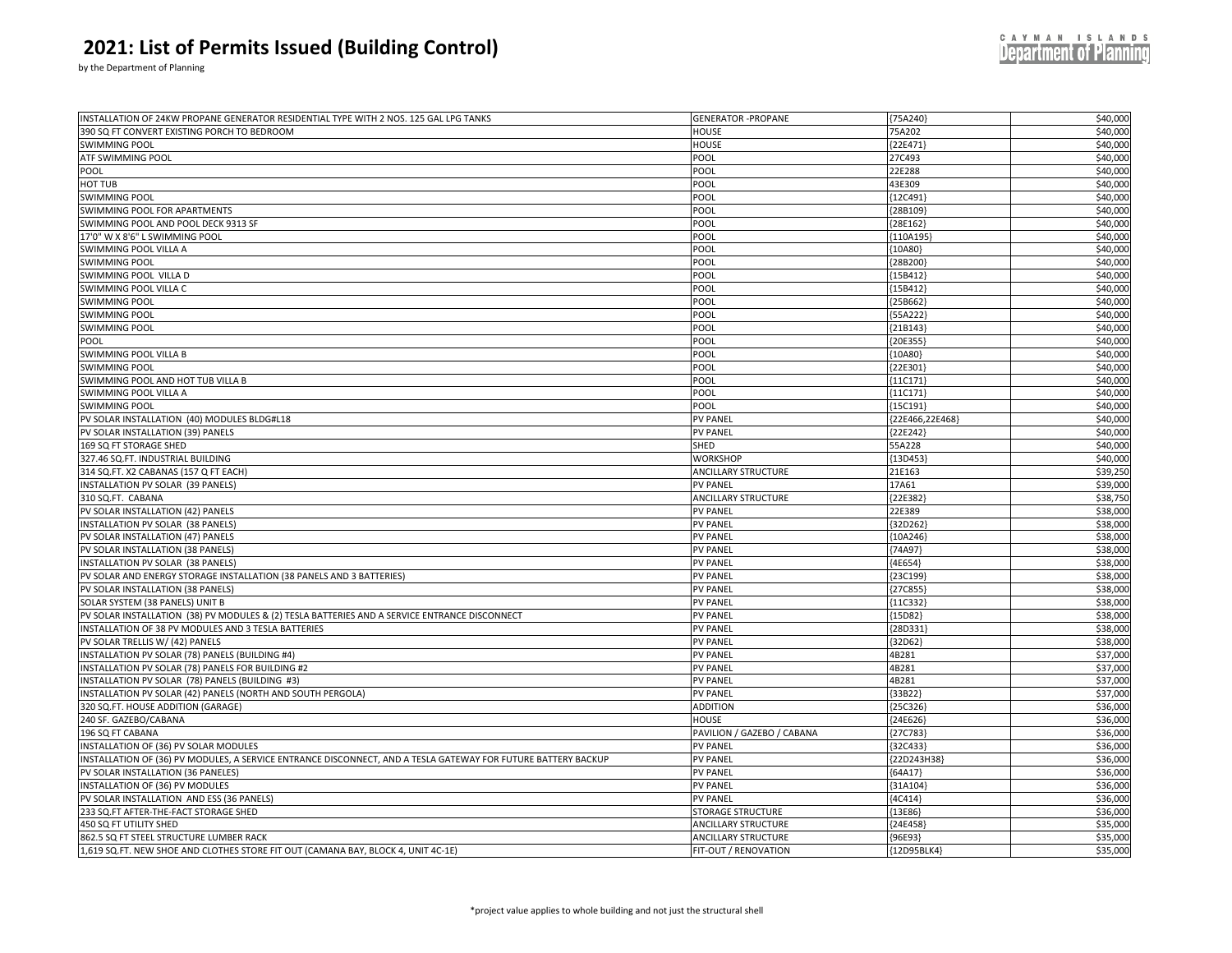by the Department of Planning

| 384 SQ.FT. GYM / STORAGE STRUCTURE                                                        | <b>HOUSE</b>                       | ${49A53}$   | \$35,000             |  |
|-------------------------------------------------------------------------------------------|------------------------------------|-------------|----------------------|--|
| <b>SWIMMING POOL</b>                                                                      | POOL                               | ${11C196}$  | \$35,000             |  |
| <b>SWIMMING POOL VILLA B</b>                                                              | POOL                               | {15B412}    | \$35,000             |  |
| SWIMMING POOL VILLA A                                                                     | POOL                               | {15B412}    | \$35,000             |  |
| 720 SQ.FT ADDITION OF TRELLIS                                                             | TRELLIS                            | 9A638       | \$35,000             |  |
| 232 FT.SQ CABANA                                                                          | <b>ANCILLARY STRUCTURE</b>         | 24B72       | \$34,000             |  |
| <b>SWIMMING POOL</b>                                                                      | POOL                               | 24B72       | \$34,000             |  |
| 220 SQ. FT. CABANA                                                                        | PAVILION / GAZEBO / CABANA         | 43A76       | \$33,000             |  |
| INSTALLATION PV SOLAR (32) PANELS                                                         | <b>PV PANEL</b>                    | ${43A275}$  | \$32,000             |  |
| 250 SQ. FT. ADDITION TO HOUSE                                                             | <b>HOUSE</b>                       | {27E148}    | \$31,250             |  |
|                                                                                           |                                    |             |                      |  |
| PV SOLAR INSTALLATION (31 PANELS)                                                         | <b>PV PANEL</b>                    | 12D50       | \$31,000<br>\$31,000 |  |
| INSTALLATION PV SOLAR (31 PANELS)                                                         | <b>PV PANEL</b>                    | {15E122}    |                      |  |
| 388 SQ FT HOUSE PATIO EXTENSION                                                           | <b>ADDITION</b>                    | ${25C341}$  | \$30,000             |  |
| 131.75 SQ.FT. GAZEBO TO POOL DECK                                                         | <b>ANCILLARY STRUCTURE</b>         | 33B118      | \$30,000             |  |
| 320 SQFT PRIVATE WOODEN DOCK                                                              | <b>DOCK</b>                        | 22D131      | \$30,000             |  |
| 99 SQ FT ADDITION OF TWO EXISTING DOCKS INTO ONE LARGER ACCESSIBLE DOCK                   | <b>DOCK</b>                        | ${12C315}$  | \$30,000             |  |
| 612 SQ. FT. OFFICE INTERIOR FIT OUT (REGATTA OFFICE PARK WINDWARD, 3RD FLOOR, UNIT #1531) | FIT-OUT / RENOVATION               | ${11D113}$  | \$30,000             |  |
| MODIFICATION TO FLOOR AND ELEVATION LAYOUT TO ENCLOSE EXISTING BALCONIES                  | FIT-OUT / RENOVATION               | {15D159H3}  | \$30,000             |  |
| 378 SQ FT DETACHED GARAGE                                                                 | GARAGE                             | {25C341     | \$30,000             |  |
| <b>SWIMMING POOL</b>                                                                      | POOL                               | 28B317      | \$30,000             |  |
| KAILANI PLUNGE POOL 104                                                                   | POOL                               | 13E175      | \$30,000             |  |
| OLEA-UNIT 220 POOI                                                                        | POOL                               | ${13C5}$    | \$30,000             |  |
| OLEA-UNIT 216 POOL                                                                        | POOL                               | ${13C5}$    | \$30,000             |  |
| SWIMMING POOL (AFTER THE FACT)                                                            | POOL                               | ${59B28}$   | \$30,000             |  |
| <b>SWIMMING POOL</b>                                                                      | POOL                               | {25C204     | \$30,000             |  |
| <b>SWIMMING POOL UNIT 2B</b>                                                              | POOL                               | {24E653     | \$30,000             |  |
| SWIMMING POOL UNIT 2A                                                                     | POOL                               | {24E653     | \$30,000             |  |
| <b>SWIMMING POOL</b>                                                                      | POOL                               | {22E280}    | \$30,000             |  |
| <b>SWIMMING POOL</b>                                                                      | POOL                               | {17A106     | \$30,000             |  |
| <b>SWIMMING POOL</b>                                                                      | POOL                               | {22D243     | \$30,000             |  |
| PV SOLAR INSTALLATION (36 MODULES)                                                        | <b>PV PANEL</b>                    | 28e215      | \$30,000             |  |
| PV SOLAR INSTALLATION (31) MODULES                                                        | PV PANEL                           | ${9A568}$   | \$30,000             |  |
| INSTALLATION PV SOLAR (31) PANELS                                                         | <b>PV PANEL</b>                    | {13B183}    | \$30,000             |  |
| PV SOLAR INSTALLATION (30 PANELS)                                                         | <b>PV PANEL</b>                    | ${10A118}$  | \$30,000             |  |
| 144 SQ.FT. SHED                                                                           | SHED                               | {38E605}    | \$29,000             |  |
| PV SOLAR INSTALLATION (28) PANELS                                                         | <b>PV PANEL</b>                    | {25C409)    | \$28,000             |  |
| 341 SQ.FT. DETACHED TRELLIS/CANOPY                                                        | HOUSE                              | {25B613     | \$27,280             |  |
| <b>SWIMMING POOL</b>                                                                      | POOL                               | ${55A158}$  | \$27,000             |  |
| 176 SQ FT (ATF) SHED                                                                      | SHED                               | {55A158     | \$27,000             |  |
| 211 SQ FT (ATF) TRELLIS                                                                   | TRELLIS                            | ${55A158}$  | \$27,000             |  |
| 261 SQ FT HOUSE ADDITION (BEDROOM & BATHROOM)                                             | HOUSE                              | ${72B165}$  | \$26,000             |  |
| 160 SQ.FT. PUBLIC RESTROOM FACILITY                                                       | <b>ANCILLARY STRUCTURE</b>         | 13D304      | \$25,000             |  |
| 335 SQ FT SHED                                                                            | <b>ANCILLARY STRUCTURE</b>         | ${48C235}$  | \$25,000             |  |
| 240 S FT RESIDENTIAL DOCK                                                                 | <b>DOCK</b>                        | ${9A602}$   | \$25,000             |  |
| 147 SQ FT DOCK                                                                            | <b>DOCK</b>                        | {17A305     | \$25,000             |  |
| RESIDENTIAL DOCK                                                                          | DOCK                               | ${17A279}$  | \$25,000             |  |
| 73.50 SQ. FT OPEN DECK                                                                    | HOUSE                              | 52B39       | \$25,000             |  |
| AFTER THE FACT MODIFICATION TO FLOOR LAYOUT                                               | HOUSE                              | 3.90E+09    | \$25,000             |  |
| 206 SQ.FT. MODIFICATION TO FLOOR LAYOUT (GARAGE CONVERSION TO A HOME OFFICE)              | HOUSE                              | {4E280}     | \$25,000             |  |
| 410 SQ FT CARPORT                                                                         | HOUSE                              | ${17A106}$  | \$25,000             |  |
| 160 SQ.FT. CABANA                                                                         | PAVILION / GAZEBO / CABANA         | ${5C450}$   | \$25,000             |  |
| 191 SQ FT POOL HOUSE                                                                      |                                    |             | \$25,000             |  |
| <b>POOL</b>                                                                               | PAVILION / GAZEBO / CABANA<br>POOL | ${17A106}$  | \$25,000             |  |
|                                                                                           |                                    | ${22E364}$  |                      |  |
| <b>SWIMMING POOL</b>                                                                      | POOL                               | ${25B649}$  | \$25,000             |  |
| RESIDENTIAL FIBERGLASS SWIMMING POOL                                                      | POOL                               | ${110A136}$ | \$25,000             |  |
| PV SOLAR INSTALLATION (40) PANELS                                                         | <b>PV PANEL</b>                    | 12C422      | \$25,000             |  |
| INSTALLATION PV SOLAR (14) PANELS                                                         | <b>PV PANEL</b>                    | 33E145      | \$25,000             |  |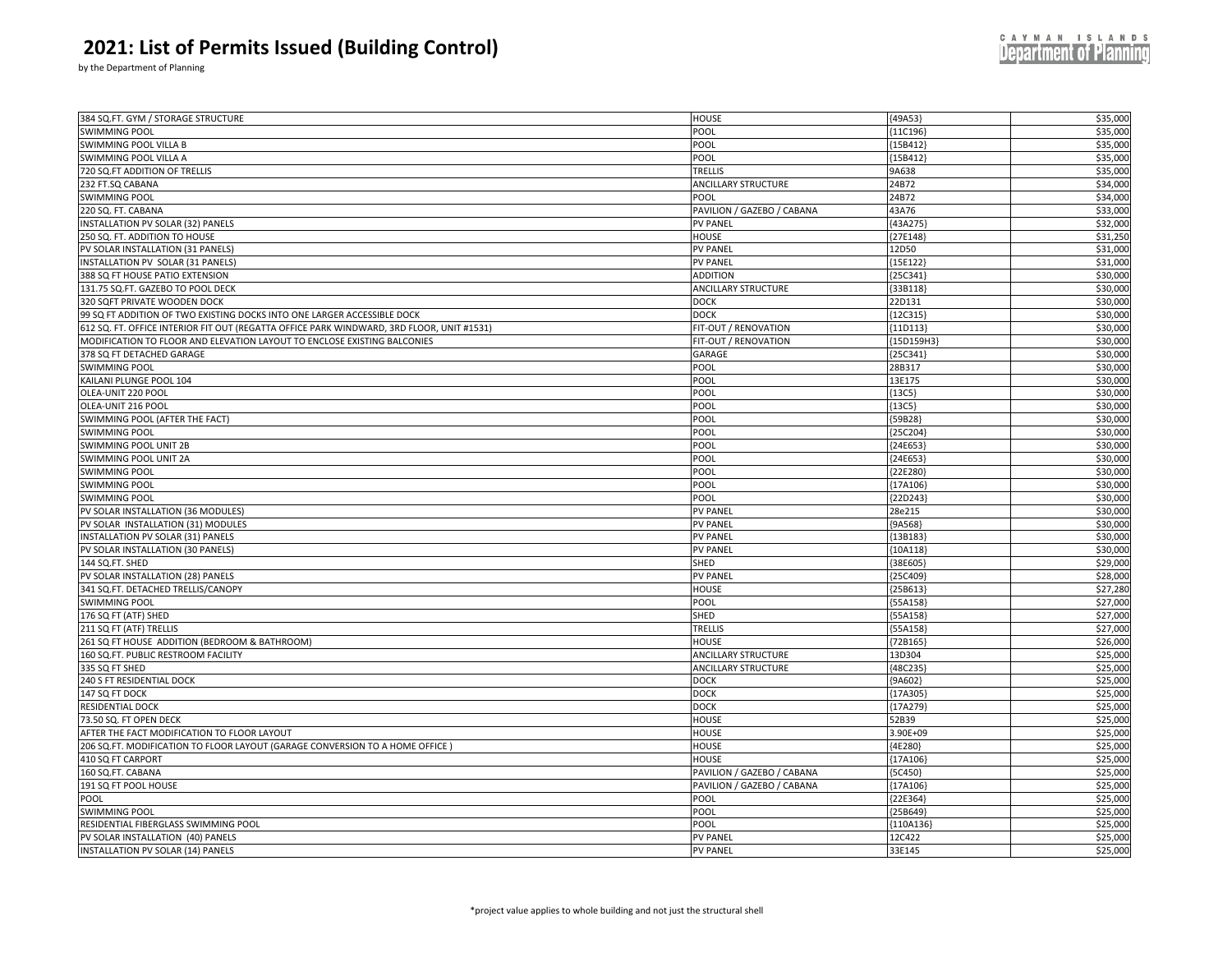| <b>Department of Planning</b> |
|-------------------------------|
|                               |
|                               |

CAYMAN ISLANDS

| INSTALLATION PV SOLAR (27) PANELS                                                                                       | <b>PV PANEL</b>                        | ${22E310}$               | \$25,000             |
|-------------------------------------------------------------------------------------------------------------------------|----------------------------------------|--------------------------|----------------------|
| 196 SQ. FT. CABANA                                                                                                      | APARTMENT / CONDO                      | [24E332]                 | \$24,500             |
| 196 SQ FT CABANA                                                                                                        | PAVILION / GAZEBO / CABANA             | $[25C41]$                | \$24,500             |
|                                                                                                                         | <b>GREEN HOUSE</b>                     |                          |                      |
| 159 SQ.FT. GREENHOUSE<br>192 SQ. FT. HYDROGEN GENERATOR HOUSE                                                           | OFFICE -PROFESSIONAL / SERVICE         | [13B209]<br>[20E356]     | \$24,000<br>\$24,000 |
|                                                                                                                         |                                        |                          | \$24,000             |
| INSTALLATION OF A SOLAR ARRAY (24 PANELS) AND 2 TESLA BATTERIES FOR UNIT#3 (COCONUT BLDG)                               | <b>PV PANEL</b>                        | ${5C438}$                |                      |
| 155 SQ.FT. TRELLIS / INTERIOR RENOVATION OF EXISTING HOUSE 2 - INTERIOR WALLS REVISED, SECOND KITCHEN ADDED, DECK ADDED | <b>HOUSE</b><br><b>PV PANEL</b>        | 72C70<br>{9A789          | \$22,000<br>\$22,000 |
| INSTALLATION PV SOLAR (36) PANELS                                                                                       |                                        |                          |                      |
| 144.00 SQ.FT. GARDEN PERGOLA                                                                                            | PAVILION / GAZEBO / CABANA             | [109B70]                 | \$21,600             |
| ADDITION TO ART DISPLAY AREA                                                                                            | OFFICE -PROFESSIONAL / SERVICE         | 74A43                    | \$20,948             |
| 108 SQ FT CABANA                                                                                                        | <b>ANCILLARY STRUCTURE</b>             | 10A286                   | \$20,000             |
| 400 SQ. FT. CABANA                                                                                                      | <b>ANCILLARY STRUCTURE</b>             | [20E355]                 | \$20,000             |
| STRUCTURAL REMEDIATION TO WALLS AND BEAMS ONLY                                                                          | <b>COURT BUILDING</b>                  | [OPY69]                  | \$20,000             |
| 2,400 SQ.FT. MISCELLANEOUS STORAGE FIT OUT(MONACO TOWERS, UNIT D)                                                       | FIT-OUT / RENOVATION                   | OPY159                   | \$20,000             |
| PROPOSED (180) KW DIESEL GENERATOR                                                                                      | <b>GENERATOR - DIESEL</b>              | 14D131                   | \$20,000             |
| 22KW PROPANE GENERATOR                                                                                                  | <b>GENERATOR - PROPANE</b>             | ${9A747}$                | \$20,000             |
| ADDITION OF 246 SQ FT. TO EXISTING COTTAGE                                                                              | HOUSE                                  | 106C87                   | \$20,000             |
| 60 KW PROPANE GENERATOR W/1X (1000) GAL LPG TANK                                                                        | OFFICE -PROFESSIONAL / SERVICE         | [20E356]                 | \$20,000             |
| 156 SQ FT GAZEBO W/ OUTDOOR KITCHEN                                                                                     | OUTDOOR KITCHEN / BBQ AREA / FOOD PREP | {22E471                  | \$20,000             |
| 230 SQ.FT. DETACHED CABANA                                                                                              | PAVILION / GAZEBO / CABANA             | 12C491                   | \$20,000             |
| 167 SQ.FT. CABANA                                                                                                       | PAVILION / GAZEBO / CABANA             | [28B109]                 | \$20,000             |
| 173 SQ FT CABANA                                                                                                        | PAVILION / GAZEBO / CABANA             | [12D105]                 | \$20,000             |
| SWIMMING POOL UNIT 113                                                                                                  | POOL                                   | {13C5,13C4REM1}          | \$20,000             |
| SWIMMING POOL UNIT 114                                                                                                  | POOL                                   | {13C4REM1,13C5}          | \$20,000             |
| SWIMMING POOL UNIT 118                                                                                                  | POOL                                   | {13C4REM1,13C5}          | \$20,000             |
| SWIMMING POOL UNIT 119                                                                                                  | POOL                                   | {13C4REM1,13C5}          | \$20,000             |
| SWIMMING POOL UNIT 115                                                                                                  | POOL                                   | [13C5, 13C4REM1]         | \$20,000             |
| PV SOLAR INSTALLATION (20 PANELS) UNIT#5                                                                                | <b>PV PANEL</b>                        | 4C608                    | \$20,000             |
| PV SOLAR INSTALLATION (20 PANELS) FOR UNIT #128                                                                         | <b>PV PANEL</b>                        | 21B123                   | \$20,000             |
| INSTALLATION PV SOLAR (36) PANELS                                                                                       | <b>PV PANEL</b>                        | 9A549                    | \$20,000             |
| INSTALLATION PV SOLAR (12 PANELS) BLDG#K14                                                                              | <b>PV PANEL</b>                        | {22E465}                 | \$20,000             |
| INSTALLATION PV SOLAR (12 PANELS) BLDG#K15                                                                              | <b>PV PANEL</b>                        | [22E465]                 | \$20,000             |
| INSTALLATION PV SOLAR (22) PANELS                                                                                       | <b>PV PANEL</b>                        | {15C107}                 | \$20,000             |
| INSTALLATION PV SOLAR (21) PANELS                                                                                       | <b>PV PANEL</b>                        | 24E285                   | \$20,000             |
| INSTALLATION PV SOLAR (22) PANELS                                                                                       | <b>PV PANEL</b>                        | [15E245]                 | \$20,000             |
| PV SOLAR INSTALLATION (40) PANELS                                                                                       | <b>PV PANEL</b>                        | {15D64H20}               | \$20,000             |
| PV SOLAR INSTALLATION (20 PANELS)                                                                                       | <b>PV PANEL</b>                        | [4C285]                  | \$20,000             |
| PV SOLAR INSTALLATION GRID TIED ROOF TOP 36 PANELS                                                                      | <b>PV PANEL</b>                        | ${9A777}$                | \$20,000             |
| INSTALLATION PV SOLAR (25) PANELS                                                                                       | <b>PV PANEL</b>                        | [4B458]                  | \$20,000             |
| INSTALATION PV SOLAR (40) PANEL ROOFTOP GRID TIED                                                                       | <b>PV PANEL</b>                        | ${9A747}$                | \$20,000             |
| INSTALLATION PV SOLAR (20) PANELS                                                                                       | <b>PV PANEL</b>                        | $[15E264]$               | \$20,000             |
| 108 SQ FT SHED                                                                                                          | SHED                                   | [15D79]                  | \$20,000             |
| INSTALLATION PV SOLAR (33) PANELS                                                                                       | <b>PV PANEL</b>                        | ${69A141}$               | \$19,000             |
| 144 SQ. FT. PROPOSED CABANA                                                                                             | <b>ANCILLARY STRUCTURE</b>             | 24B216,24B117,24B116,24B | \$18,000             |
| ONE (1) FREE-STANDING LED SIGN                                                                                          | FUEL STORAGE TANK                      | {20C140,20C139}          | \$18,000             |
| PV SOLAR INSTALLATION (24) PANELS                                                                                       | <b>PV PANEL</b>                        | ${17A306}$               | \$18,000             |
| 89 SQ.FT. SHED                                                                                                          | SHED                                   | [32B483]                 | \$18,000             |
| 140 SQ. FT GAZEBO                                                                                                       | <b>ANCILLARY STRUCTURE</b>             | ${25B613}$               | \$17,500             |
| OLEA PV UNIT 221 - 16 PANELS                                                                                            | <b>PV PANEL</b>                        | {13C5,13C4REM1}          | \$16,000             |
| OLEA PV UNIT 220 - 16 PANELS                                                                                            | <b>PV PANEL</b>                        | [13C5, 13C4REM1]         | \$16,000             |
| OLEA PV UNIT 219 - 16 PANELS                                                                                            | <b>PV PANEL</b>                        | {13C5,13C4REM1}          | \$16,000             |
| OLEA PV UNIT 218 - 16 PANELS                                                                                            | PV PANEL                               | [13C5, 13C4REM1]         | \$16,000             |
| OLEA PV UNIT 217 - 16 PANELS                                                                                            | <b>PV PANEL</b>                        | {13C5,13C4REM1}          | \$16,000             |
| OLEA PV UNIT 216 - 16 PANELS                                                                                            | <b>PV PANEL</b>                        | [13C5, 13C4REM1]         | \$16,000             |
| OLEA PV UNIT 215 - 16 PANELS                                                                                            | <b>PV PANEL</b>                        | [13C4REM1,13C5]          | \$16,000             |
| 225 SQ. FT. ADDITION (MAID QUATERS)                                                                                     | <b>ADDITION</b>                        | 15C309                   | \$15,700             |
| 520 SQ FT HOUSE ADDITION (PATIO)                                                                                        | <b>ADDITION</b>                        | 27E139                   | \$15,000             |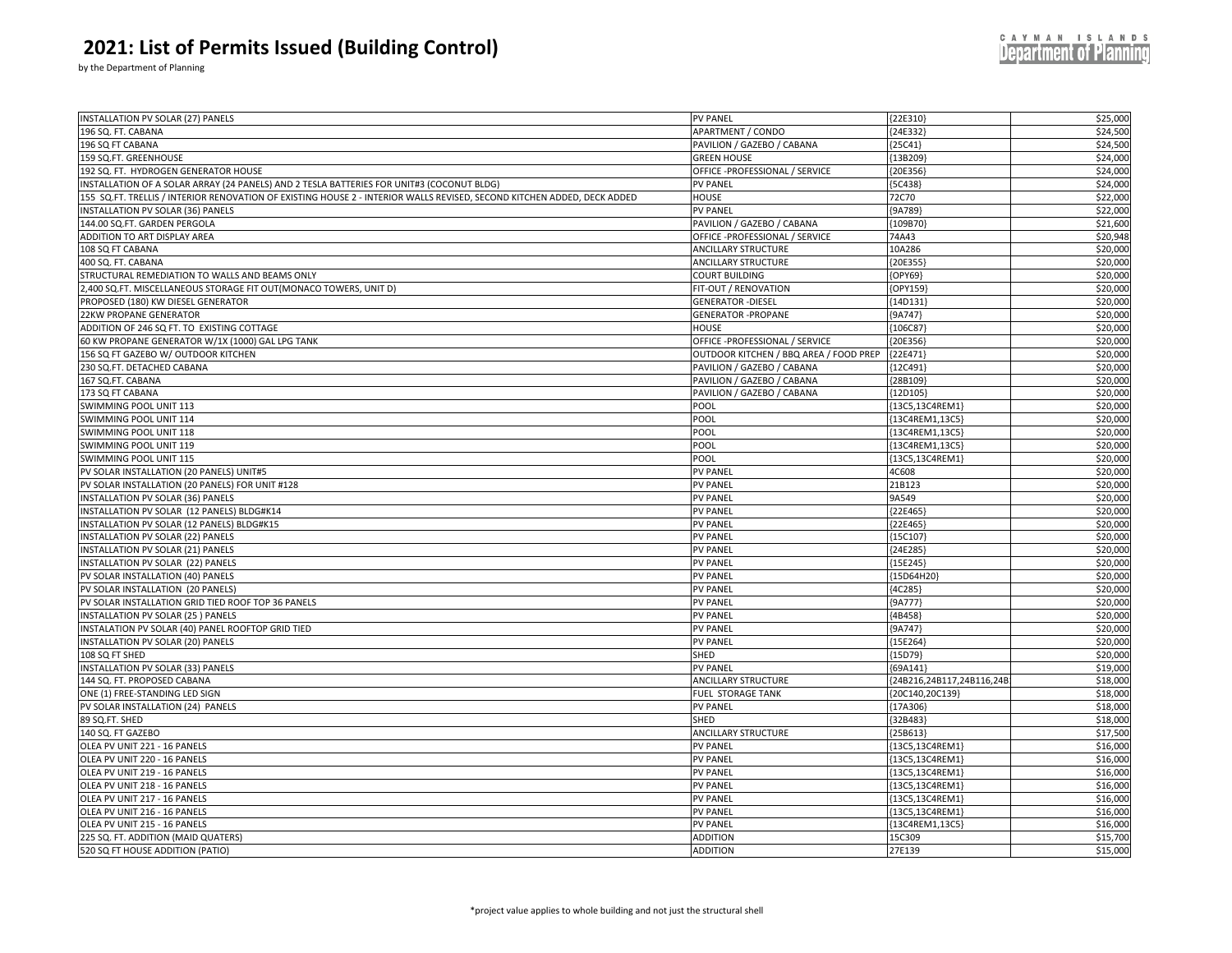by the Department of Planning

|  |  |  | CAYMAN ISLANDS                |  |  |  |
|--|--|--|-------------------------------|--|--|--|
|  |  |  | <b>Department of Planning</b> |  |  |  |
|  |  |  |                               |  |  |  |

| 400 SQ.FT. ADDITION TO HOUSE                                                                             | <b>ADDITION</b>             | ${32B300}$         | \$15,000 |  |
|----------------------------------------------------------------------------------------------------------|-----------------------------|--------------------|----------|--|
| 57.75 SQ FT BATHROOOM ADDITION TO DETACHED GARAGE                                                        | <b>ADDITION</b>             | (45A50)            | \$15,000 |  |
| 1,844 SQ FT AMENITY BUILDING INCLUDING/ 2X DETACHED ANCILLARY TRELLIS                                    | ANCILLARY STRUCTURE         | ${12C520}$         | \$15,000 |  |
| 115.00 SQ FT POOL GAZEBO                                                                                 | <b>ANCILLARY STRUCTURE</b>  | ${45A50}$          | \$15,000 |  |
| 1,313 SQ.FT. CHANGE OF USE RETAIL TO HEALTH CARE FACILITY (THE STRAND, GROUND FLOOR, UNIT #11)           | <b>CLINIC - OUTPATIENT</b>  | ${12C350}$         | \$15,000 |  |
| 120 SQ FT BOAT DOCK                                                                                      | <b>DOCK</b>                 | {17A90H13}         | \$15,000 |  |
| 426 SQ FT HOUSE INTERIOR RENOVATION                                                                      | FIT-OUT / RENOVATION        | [4B289]            | \$15,000 |  |
| 50 KW DIESEL GENERATOR                                                                                   | <b>GENERATOR</b>            | [38B290]           | \$15,000 |  |
| 24KW PROPANE GENERATOR W / 1X 500 GAL LPG TANK                                                           | <b>GENERATOR -PROPANE</b>   | 22E338             | \$15,000 |  |
| 1000 GALLON UNDERGROUND TANK #3 (SERVING BUILDING #5 AND #6)                                             | LIQUID PETROLEUM GAS SYSTEM | {15E344            | \$15,000 |  |
| 1,000 GALLON UNDERGROUND TANK #2 (SERVING BLDG. #3 AND #4)                                               | LIQUID PETROLEUM GAS SYSTEM | {15E344}           | \$15,000 |  |
| SPA                                                                                                      | POOL                        | ${15D166}$         | \$15,000 |  |
| INSTALLATION PV SOLAR (24) PANELS                                                                        | <b>PV PANEL</b>             | 28D133             | \$15,000 |  |
| PV SOLAR INSTALLATION (15 PANELS)                                                                        | <b>PV PANEL</b>             | 27C415             | \$15,000 |  |
| 281.42 SQ FT (2) ATF TRELLIS STRUCTURES AND 117.33 SQ.FT.PATIO COVER                                     | TRELLIS                     | {22E296            | \$15,000 |  |
| 22KW DIESEL GENERATOR                                                                                    | <b>GENERATOR - DIESEL</b>   | 25C326             | \$14,000 |  |
| INSTALLATION OF 22KW PROPANE GENERATOR AND TRANSFER SWITCH W 1X 100 GAL LPG TANK                         | <b>GENERATOR - PROPANE</b>  | 38B404             | \$14,000 |  |
| INSTALLATION OF 22KW PROPANE GENERATOR AND TRANSFER SWITCH W/ 1X 100 GAL LPG TANK                        | <b>GENERATOR -PROPANE</b>   | (9A472)            | \$14,000 |  |
| 105 SQ.FT. HOUSE ADDITION                                                                                | <b>ADDITION</b>             | 49B226             | \$13,000 |  |
| PV SYSTEM 5KW (SEE MAIN PERMIT B19-0562)                                                                 | <b>PV PANEL</b>             | 12C520             | \$12,500 |  |
|                                                                                                          | <b>PV PANEL</b>             |                    | \$12,500 |  |
| INSTALLATION PV SOLAR (14) PANELS<br>PV SOLAR INSTALLATION (14) PANELS                                   | <b>PV PANEL</b>             | 55A102             | \$12,500 |  |
|                                                                                                          |                             | {38B403            |          |  |
| PV SOLAR INSTALLATION(14) PANELS UNIT #7                                                                 | <b>PV PANEL</b>             | ${11D121}$         | \$12,500 |  |
| PV SOLAR INSTALLATION (14) PANELS FOR UNIT#2                                                             | <b>PV PANEL</b>             | 4E493              | \$12,500 |  |
| 214 SQ.FT. ATF GAZEBO                                                                                    | <b>ANCILLARY STRUCTURE</b>  | 27C493             | \$12,000 |  |
| <b>30KW PROPANE GENERATOR</b>                                                                            | <b>ANCILLARY STRUCTURE</b>  | [12C315]           | \$12,000 |  |
| <b>20KW PROPANE GENERATOR</b>                                                                            | <b>GENERATOR - PROPANE</b>  | [28C26REM1H13]     | \$12,000 |  |
| 500 GALLON LPG ABOVE GROUND BBQ CYLINDER REFILL STATION                                                  | <b>LPG STORAGE TANK</b>     | ${22E117}$         | \$12,000 |  |
| <b>SWIMMING POOL</b>                                                                                     | POOL                        | ${9A739}$          | \$12,000 |  |
| PV SOLAR INSTALLATION (20 SOLAR PANELS)                                                                  | <b>PV PANEL</b>             | ${15C66}$          | \$12,000 |  |
| 89 SQ. FT. AFTER-THE-FACT LAUNDRY AREA                                                                   | <b>DUPLEX</b>               | ${24E654}$         | \$11,125 |  |
| PV SOLAR INSTALLATION (11 MODULES)                                                                       | <b>PV PANEL</b>             | [54D45]            | \$11,000 |  |
| 212 SQ.FT. AFTER THE FACT STORAGE SHED                                                                   | SHED                        | {20D395}           | \$11,000 |  |
| 1,161 SQ. FT. THREE BEDROOM HOUSE                                                                        | <b>HOUSE</b>                | [13E62]            | \$10,500 |  |
| 203.50 SF GAZEBO                                                                                         | <b>ANCILLARY STRUCTURE</b>  | {15C191            | \$10,000 |  |
| SPLITTING / PARTITIONING EXISTING BASEMENT (1685 SQ FT ) INTO (33) STORAGE UNITS FOR BUILDING C BASEMENT | <b>BUSINESS / RETAIL</b>    | ${11D105}$         | \$10,000 |  |
| 393.36 SQ FT CARPORT                                                                                     | GARAGE                      | [27C18]            | \$10,000 |  |
| 50 GALLONS LPG GENERATOR                                                                                 | <b>GENERATOR - DIESEL</b>   | ${5C374}$          | \$10,000 |  |
| 17KW PROPANE GENERATOR                                                                                   | <b>GENERATOR - PROPANE</b>  | 61A48              | \$10,000 |  |
| 503 SF ONE BEDROOM HOUSE                                                                                 | HOUSE                       | 49C82}             | \$10,000 |  |
| TANK #1 - LP GAS INSTALLATION (500 GAL) (SERVING BUILDING #2)                                            | LIQUID PETROLEUM GAS SYSTEM | ${15E343, 15E351}$ | \$10,000 |  |
| 500GAL SUBTERRANEAN LPG TANK (Decreased tank size to 250 GAL lpg tank jun 8)                             | LIQUID PETROLEUM GAS SYSTEM | ${11D105}$         | \$10,000 |  |
| 500 GAL LPG TANK UNDERGROUND SUBTERRANEAN (BUILDING D) (Decreased tank size to 250 GAL lpg tank jun 8)   | LIQUID PETROLEUM GAS SYSTEM | ${11D105}$         | \$10,000 |  |
| TWO CABANAS (81 SQ FT EACH) CABANA#1 AND CABANA#2                                                        | PAVILION / GAZEBO / CABANA  | [22E364]           | \$10,000 |  |
| 183 SQ FT POOLSIDE CABANA                                                                                | PAVILION / GAZEBO / CABANA  | ${5C172}$          | \$10,000 |  |
| 200 SQ FT CARPORT TRELLIS                                                                                | PAVILION / GAZEBO / CABANA  | {22E401            | \$10,000 |  |
| 130 SQ FT SHADE HOUSE                                                                                    | PAVILION / GAZEBO / CABANA  | [12D105]           | \$10,000 |  |
| POOL UNIT #9                                                                                             | POOL                        | 8A129              | \$10,000 |  |
| <b>SWIMMING POOL</b>                                                                                     | POOL                        | [108D32            | \$10,000 |  |
| <b>SWIMMING POOL</b>                                                                                     | POOL                        | [10A246]           | \$10,000 |  |
| HOT TUB/JACUZZI                                                                                          | POOL                        | 15E295             | \$10,000 |  |
| PV SOLAR INSTALLATION (14 PANELS)                                                                        | <b>PV PANEL</b>             | ${4C605}$          | \$10,000 |  |
| PV SOLAR INSTALLATION (14) PANELS 5KW                                                                    | <b>PV PANEL</b>             | 25C529             | \$10,000 |  |
| INSTALLATION PV SOLAR SYSTEM 5KW (14) PANELS                                                             | <b>PV PANEL</b>             | {32B476            | \$10,000 |  |
| 100 SQ.FT SHED                                                                                           | SHED                        | ${27B122}$         | \$10,000 |  |
| 1,223 SQ FT STORAGE SPACES (THE GREENERY)                                                                | <b>STORAGE STRUCTURE</b>    | 12C213             | \$10,000 |  |
| <b>STORAGE BLDG</b>                                                                                      | <b>STORAGE STRUCTURE</b>    | {108D32}           | \$10,000 |  |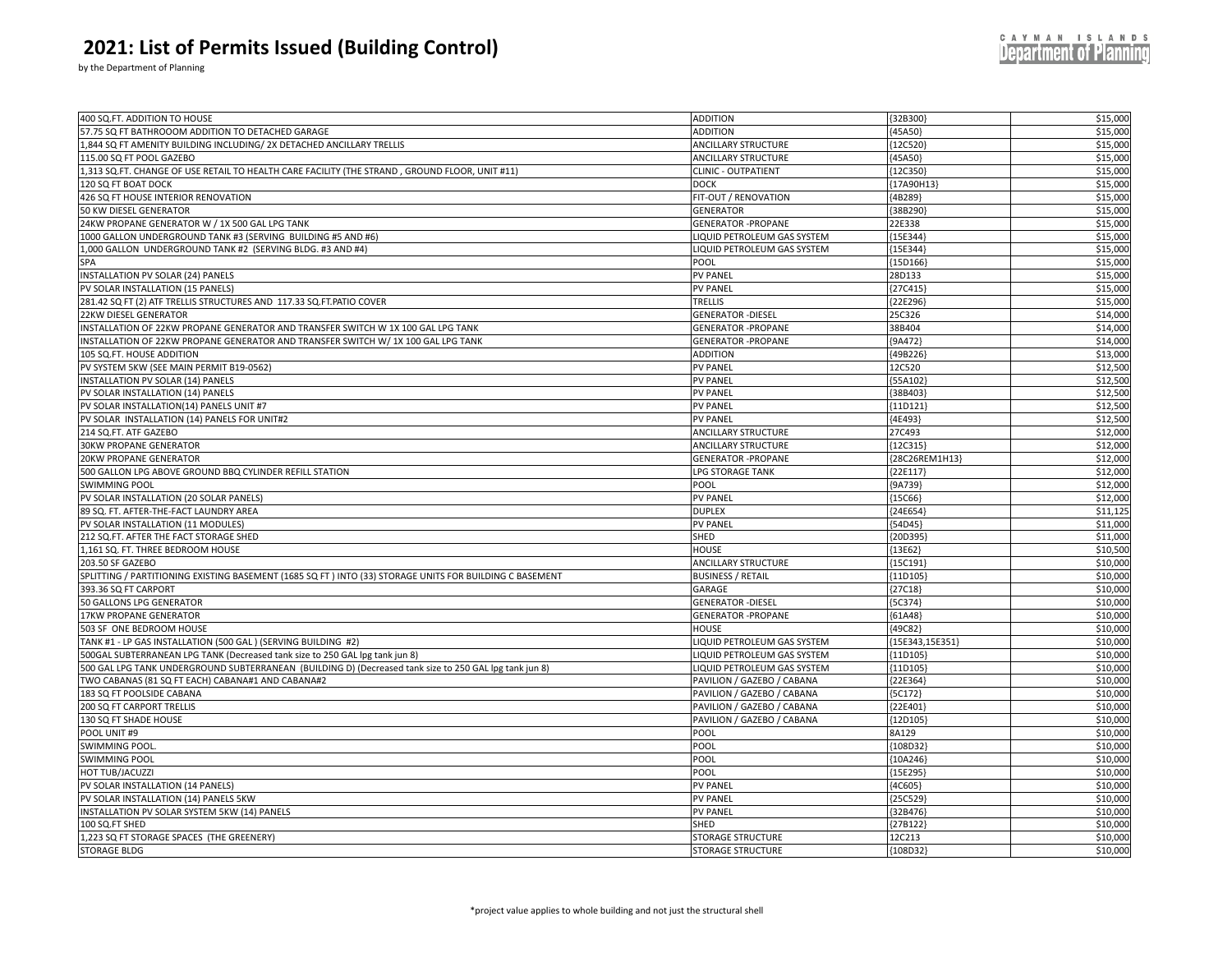by the Department of Planning

| ${7C2}$<br>\$10,000<br>1,356 SQ FT CARPORT TRELLIS<br><b>TRELLIS</b><br>\$9,500<br>144 SQ. FT. CABANA<br><b>ANCILLARY STRUCTURE</b><br>${1C138, 1C152}$<br>\$8,000<br>498 SQ FT OPEN CANOPY<br><b>ANCILLARY STRUCTURE</b><br>${14C355}$<br>\$8,000<br><b>ANCILLARY STRUCTURE</b><br>{9A17REM1}<br>229 SQ FT AFTER THE FACT COVERED PORCH<br>\$8,000<br>455 SQ FT DETACHED GARAGE<br>GARAGE<br>${8A215}$<br>\$8,000<br>144 SQ.FT. STORAGE SHED<br>SHED<br>${38E626}$<br>\$8,000<br>CONCRETE SPA<br>55A158<br>SPA / WELLNESS<br>\$8,000<br>100 SQ. FT. DETACHED TRELLIS/CANOPY<br>TRELLIS<br>${25B620}$<br>129 SQ.FT. ADDITION / RENOVATIONS<br>\$7,800<br>HOUSE<br>72C70<br>22KW LPG GENERATOR WITH 500 GAL LPG TANK<br>${9A547}$<br>\$7,000<br><b>GENERATOR -PROPANE</b><br>\$6,500<br>INSTALLATION PV SOLAR (15) PANELS WITH 1 TESLA POWERWALL PHASE#2<br>12C520<br><b>PV PANEL</b><br>\$6,000<br>264 SQFT COVERED BALCONY ADDITION FOR UNIT H2<br><b>ADDITION</b><br>20D437<br>400 SQ FT POTTING SHED<br>${53A127}$<br>\$6,000<br>SHED<br>\$5,000<br><b>ANCILLARY STRUCTURE</b><br>82A62<br>CABANA<br>${22E471}$<br>\$5,000<br>96 SQ FT TRELLIS<br><b>ANCILLARY STRUCTURE</b><br>\$5,000<br>SPLITTING / PARTITIONING EXISTING BASEMENT (1,115 SQ FT) INTO (5) STORAGE UNITS FOR BUILDING D BASEMENT<br><b>BUSINESS / RETAIL</b><br>${11D105}$<br>\$5,000<br>1,430 SQ FT RESTURANT AND BAR (INTERNAL MODIFICATION)<br>FIT-OUT / RENOVATION<br>5C412<br>16KW PROPANE GENERATOR W 1X 120 GAL LPG TANK<br>4C533<br>\$5,000<br><b>GENERATOR - PROPANE</b><br>\$5,000<br>PROPANE GENERATOR<br><b>GENERATOR - PROPANE</b><br>{1D669}<br>\$5,000<br>14C20<br>100 GALLON PROPANE TANK, ABOVE GROUND<br>LIQUID PETROLEUM GAS SYSTEM<br>\$5,000<br>LPG FOR 2 STOREY HOUSE<br>LIQUID PETROLEUM GAS SYSTEM<br>{90A20}<br>\$5,000<br><b>SEA WALL</b><br><b>SEA WALL</b><br>${7D4}$<br>\$5,000<br>(4) ILLUMINATED SIGNS<br><b>SITE WORKS</b><br>${14CRAB}$<br>\$3,800<br>636 SQ.FT. MEDICAL OFFICE AREA FIT OUT, NEW TREATMENT AREA (PASADORA PLACE, GROUND FLOOR, BLDG 94C, UNIT 37)<br>FIT-OUT / RENOVATION<br>14D406<br><b>TRELLIS</b><br>{20D395}<br>\$3,500<br>87 SQFT AFTER THE FACT PERGOLA (TRELLIS)<br>\$2,500<br>INSTALLATION (120) GAL LPG TANK UNIT #4 (FOR TANKLESS WATER HEATER, DRYER, BBQ AND RANGE)<br>LIQUID PETROLEUM GAS SYSTEM<br>${22D298}$<br>\$2,000<br>525 SQFT TRELLIS ADDITION<br>HOUSE<br>28D133<br>\$1,500<br>ELECTRICAL METER FOR BOAT DOCK<br><b>DOCK</b><br>${24B192}$<br>\$550<br>4,333 SQ FT (1) STORY (4) UNIT APARTMENTS<br>APARTMENT / CONDO<br>${28C548}$<br>\$100<br>2,001 SF BUILDOUTDENTAL / AESTETICS (CHANGE OF USE RETAIL TO MEDICAL) (CARIBBEAN PLAZA, 2ND FLOOR, UNIT 27C)<br>CLINIC - OUTPATIENT<br>12C427<br>3,095.56 SQ FT 2 STOREY 3 BEDROOM HOUSE W/ 1X (120) GAL LPG TANK<br><b>HOUSE</b><br>\$50<br>{28C26REM1H20}<br>\$1<br>631 SQ FT ADDITION PLUS MODIFICATION WORKS ON BLDG#6<br>SCHOOL - HIGH<br>${15B388}$<br>\$1<br>2,144.63 SQ FT GROUND FLOOR FIT OUT/RENOVATION AND 1,972.38 SQ FT 2ND FLOOR ADDITION<br>${5B260}$<br>SCHOOL - HIGH<br>\$0<br>7,360 SQ. FT. 2-STOREY (4) UNITS APARTMENTS BLDG#1<br>APARTMENT / CONDO<br>2C201<br>\$0<br>1,142 SQ.FT. ATF FIT OUT (REGATTA OFFICE PARK, WINDWARD 3, 4TH FLOOR, UNIT 420)<br>FIT-OUT / RENOVATION<br>11D113<br>\$0<br>403 SQ.FT. ATF FIT OUT (REGATTA OFFICE PARK, WINDWARD 3, 2ND FLOOR, UNIT 230)<br>11D113<br>FIT-OUT / RENOVATION<br>\$0<br>1,093 SQ.FT. ATF FIT OUT (REGATTA OFFICE PARK, WINDWARD 3, 2ND FLOOR UNIT 210B)<br>FIT-OUT / RENOVATION<br>11D113<br>\$0<br>11D113<br>1,341 SQ.FT. ATF FIT OUT (REGATTA OFFICE PARK, WINDWARD 3, 2ND FLOOR UNIT 210)<br>FIT-OUT / RENOVATION<br>\$0<br>1,299 SQ.FT. OFFICE FIT OUT (MIDTOWN PLAZA, 2ND FLOOR, UNIT #10)<br>FIT-OUT / RENOVATION<br>{14D281,14D282}<br>\$0<br>964 SQ.FT. OFFICE/LOUNGE FIT OUT (THE GROVES, BUILDING A, UNIT #4, 1ST FLOOR)<br>FIT-OUT / RENOVATION<br>${11D105}$<br>\$0<br>(ATF) 856 SQ OFFICE FIT OUT (CENTENNIAL TOWERS, 3RD FLOOR, UNIT #302)<br>FIT-OUT / RENOVATION<br>${5B284}$<br>\$0<br>40-60KW DIESEL GENERATOR<br><b>GENERATOR - DIESEL</b><br>${22E527}$<br>\$0<br>END OF LIFE VEHICLE (ELV) SERVICING FACILITY AT DEH LANDFILL (SUB PERMIT E21-0136)<br>LANDFILL<br>${13D431}$<br>\$0<br>400 KW/500KVA, 480/277V 3PH DIESEL GENERATOR 3 OF 3, SHARED U/G TANK & FUEL SUPPLY-PIPING SYSTEM [REFER TO DETAILS ON G21-0028]<br>OFFICE -PROFESSIONAL / SERVICE<br>12D95,12E116<br>\$0<br>400 KW/500KVA, 480/277V 3PH DIESEL GENERATOR 2 OF 3, SHARED U/G TANK & FUEL SUPPLY-PIPING SYSTEM [REFER TO DETAILS ON G21-0028]<br>OFFICE -PROFESSIONAL / SERVICE<br>12E116,12D95<br>\$0<br>400 KW/500KVA, 480/277V 3PH DIESEL GENERATOR 1 OF 3, SHARED U/G TANK & FUEL SUPPLY-PIPING SYSTEM<br>OFFICE -PROFESSIONAL / SERVICE<br>12D95,12E116<br>\$0<br>CONSTRUCTION SITE ENABLING - TEMPORARY ELECTRICAL SERVICES<br>TEMPORARY STRUCTURE<br>{11B94,11B70,11B91}<br>22E288<br>POOL PUMP HOUSE<br><b>ADDITION</b><br>366 SQ.FT. STORAGE ROOM<br><b>ADDITION</b><br>${1D245}$<br>REMOVAL OF WOODEN STRUCTURES AND DERELICT VEHICLES<br><b>ANCILLARY STRUCTURE</b><br>13EH166<br>${9A544}$<br>290SQ FT CABANA W/ BATH AND STORAGE<br><b>ANCILLARY STRUCTURE</b><br>${57E56}$<br>1,250 SQ FT COMPOSTING BUILDING<br><b>ANCILLARY STRUCTURE</b><br>6,390 SQ. FT. 2-STOREY (4) UNITS APARTMENT BLDG#4<br>APARTMENT / CONDO<br>2C201<br>APARTMENT / CONDO<br>5B301<br><b>DIESEL GENERATOR</b><br>9,009.08 SQ FT (2) STORY (6) UNIT APARTMENT BLDG. A<br>APARTMENT / CONDO<br>${68A120}$<br>ADDITIONAL AREA OF 360.10 SF ADDED TO WALKWAY<br>APARTMENT / CONDO<br>${12C204}$<br>3,670.57 SQ ATF (4) UNITS APARTMENTS RENOVATIONS<br>APARTMENT / CONDO<br>${4E547}$ |  |  |
|-----------------------------------------------------------------------------------------------------------------------------------------------------------------------------------------------------------------------------------------------------------------------------------------------------------------------------------------------------------------------------------------------------------------------------------------------------------------------------------------------------------------------------------------------------------------------------------------------------------------------------------------------------------------------------------------------------------------------------------------------------------------------------------------------------------------------------------------------------------------------------------------------------------------------------------------------------------------------------------------------------------------------------------------------------------------------------------------------------------------------------------------------------------------------------------------------------------------------------------------------------------------------------------------------------------------------------------------------------------------------------------------------------------------------------------------------------------------------------------------------------------------------------------------------------------------------------------------------------------------------------------------------------------------------------------------------------------------------------------------------------------------------------------------------------------------------------------------------------------------------------------------------------------------------------------------------------------------------------------------------------------------------------------------------------------------------------------------------------------------------------------------------------------------------------------------------------------------------------------------------------------------------------------------------------------------------------------------------------------------------------------------------------------------------------------------------------------------------------------------------------------------------------------------------------------------------------------------------------------------------------------------------------------------------------------------------------------------------------------------------------------------------------------------------------------------------------------------------------------------------------------------------------------------------------------------------------------------------------------------------------------------------------------------------------------------------------------------------------------------------------------------------------------------------------------------------------------------------------------------------------------------------------------------------------------------------------------------------------------------------------------------------------------------------------------------------------------------------------------------------------------------------------------------------------------------------------------------------------------------------------------------------------------------------------------------------------------------------------------------------------------------------------------------------------------------------------------------------------------------------------------------------------------------------------------------------------------------------------------------------------------------------------------------------------------------------------------------------------------------------------------------------------------------------------------------------------------------------------------------------------------------------------------------------------------------------------------------------------------------------------------------------------------------------------------------------------------------------------------------------------------------------------------------------------------------------------------------------------------------------------------------------------------------------------------------------------------------------------------------------------------------------------------------------------------------------------------------------------------------------------------------------------------------------------------------------------------------------------------------------------------------------------------------------------------------------------------------------------------------------------------------------------------------------------------------------------------------------------------------------------------------------------------------------------------------------------------------------------------------------------------------------------------------------------------------------------------------------------------------------------------------------------------------------------------------------------------------------------------------------------------------------------------------------------------------------------------------------------------------------|--|--|
|                                                                                                                                                                                                                                                                                                                                                                                                                                                                                                                                                                                                                                                                                                                                                                                                                                                                                                                                                                                                                                                                                                                                                                                                                                                                                                                                                                                                                                                                                                                                                                                                                                                                                                                                                                                                                                                                                                                                                                                                                                                                                                                                                                                                                                                                                                                                                                                                                                                                                                                                                                                                                                                                                                                                                                                                                                                                                                                                                                                                                                                                                                                                                                                                                                                                                                                                                                                                                                                                                                                                                                                                                                                                                                                                                                                                                                                                                                                                                                                                                                                                                                                                                                                                                                                                                                                                                                                                                                                                                                                                                                                                                                                                                                                                                                                                                                                                                                                                                                                                                                                                                                                                                                                                                                                                                                                                                                                                                                                                                                                                                                                                                                                                                                                                               |  |  |
|                                                                                                                                                                                                                                                                                                                                                                                                                                                                                                                                                                                                                                                                                                                                                                                                                                                                                                                                                                                                                                                                                                                                                                                                                                                                                                                                                                                                                                                                                                                                                                                                                                                                                                                                                                                                                                                                                                                                                                                                                                                                                                                                                                                                                                                                                                                                                                                                                                                                                                                                                                                                                                                                                                                                                                                                                                                                                                                                                                                                                                                                                                                                                                                                                                                                                                                                                                                                                                                                                                                                                                                                                                                                                                                                                                                                                                                                                                                                                                                                                                                                                                                                                                                                                                                                                                                                                                                                                                                                                                                                                                                                                                                                                                                                                                                                                                                                                                                                                                                                                                                                                                                                                                                                                                                                                                                                                                                                                                                                                                                                                                                                                                                                                                                                               |  |  |
|                                                                                                                                                                                                                                                                                                                                                                                                                                                                                                                                                                                                                                                                                                                                                                                                                                                                                                                                                                                                                                                                                                                                                                                                                                                                                                                                                                                                                                                                                                                                                                                                                                                                                                                                                                                                                                                                                                                                                                                                                                                                                                                                                                                                                                                                                                                                                                                                                                                                                                                                                                                                                                                                                                                                                                                                                                                                                                                                                                                                                                                                                                                                                                                                                                                                                                                                                                                                                                                                                                                                                                                                                                                                                                                                                                                                                                                                                                                                                                                                                                                                                                                                                                                                                                                                                                                                                                                                                                                                                                                                                                                                                                                                                                                                                                                                                                                                                                                                                                                                                                                                                                                                                                                                                                                                                                                                                                                                                                                                                                                                                                                                                                                                                                                                               |  |  |
|                                                                                                                                                                                                                                                                                                                                                                                                                                                                                                                                                                                                                                                                                                                                                                                                                                                                                                                                                                                                                                                                                                                                                                                                                                                                                                                                                                                                                                                                                                                                                                                                                                                                                                                                                                                                                                                                                                                                                                                                                                                                                                                                                                                                                                                                                                                                                                                                                                                                                                                                                                                                                                                                                                                                                                                                                                                                                                                                                                                                                                                                                                                                                                                                                                                                                                                                                                                                                                                                                                                                                                                                                                                                                                                                                                                                                                                                                                                                                                                                                                                                                                                                                                                                                                                                                                                                                                                                                                                                                                                                                                                                                                                                                                                                                                                                                                                                                                                                                                                                                                                                                                                                                                                                                                                                                                                                                                                                                                                                                                                                                                                                                                                                                                                                               |  |  |
|                                                                                                                                                                                                                                                                                                                                                                                                                                                                                                                                                                                                                                                                                                                                                                                                                                                                                                                                                                                                                                                                                                                                                                                                                                                                                                                                                                                                                                                                                                                                                                                                                                                                                                                                                                                                                                                                                                                                                                                                                                                                                                                                                                                                                                                                                                                                                                                                                                                                                                                                                                                                                                                                                                                                                                                                                                                                                                                                                                                                                                                                                                                                                                                                                                                                                                                                                                                                                                                                                                                                                                                                                                                                                                                                                                                                                                                                                                                                                                                                                                                                                                                                                                                                                                                                                                                                                                                                                                                                                                                                                                                                                                                                                                                                                                                                                                                                                                                                                                                                                                                                                                                                                                                                                                                                                                                                                                                                                                                                                                                                                                                                                                                                                                                                               |  |  |
|                                                                                                                                                                                                                                                                                                                                                                                                                                                                                                                                                                                                                                                                                                                                                                                                                                                                                                                                                                                                                                                                                                                                                                                                                                                                                                                                                                                                                                                                                                                                                                                                                                                                                                                                                                                                                                                                                                                                                                                                                                                                                                                                                                                                                                                                                                                                                                                                                                                                                                                                                                                                                                                                                                                                                                                                                                                                                                                                                                                                                                                                                                                                                                                                                                                                                                                                                                                                                                                                                                                                                                                                                                                                                                                                                                                                                                                                                                                                                                                                                                                                                                                                                                                                                                                                                                                                                                                                                                                                                                                                                                                                                                                                                                                                                                                                                                                                                                                                                                                                                                                                                                                                                                                                                                                                                                                                                                                                                                                                                                                                                                                                                                                                                                                                               |  |  |
|                                                                                                                                                                                                                                                                                                                                                                                                                                                                                                                                                                                                                                                                                                                                                                                                                                                                                                                                                                                                                                                                                                                                                                                                                                                                                                                                                                                                                                                                                                                                                                                                                                                                                                                                                                                                                                                                                                                                                                                                                                                                                                                                                                                                                                                                                                                                                                                                                                                                                                                                                                                                                                                                                                                                                                                                                                                                                                                                                                                                                                                                                                                                                                                                                                                                                                                                                                                                                                                                                                                                                                                                                                                                                                                                                                                                                                                                                                                                                                                                                                                                                                                                                                                                                                                                                                                                                                                                                                                                                                                                                                                                                                                                                                                                                                                                                                                                                                                                                                                                                                                                                                                                                                                                                                                                                                                                                                                                                                                                                                                                                                                                                                                                                                                                               |  |  |
|                                                                                                                                                                                                                                                                                                                                                                                                                                                                                                                                                                                                                                                                                                                                                                                                                                                                                                                                                                                                                                                                                                                                                                                                                                                                                                                                                                                                                                                                                                                                                                                                                                                                                                                                                                                                                                                                                                                                                                                                                                                                                                                                                                                                                                                                                                                                                                                                                                                                                                                                                                                                                                                                                                                                                                                                                                                                                                                                                                                                                                                                                                                                                                                                                                                                                                                                                                                                                                                                                                                                                                                                                                                                                                                                                                                                                                                                                                                                                                                                                                                                                                                                                                                                                                                                                                                                                                                                                                                                                                                                                                                                                                                                                                                                                                                                                                                                                                                                                                                                                                                                                                                                                                                                                                                                                                                                                                                                                                                                                                                                                                                                                                                                                                                                               |  |  |
|                                                                                                                                                                                                                                                                                                                                                                                                                                                                                                                                                                                                                                                                                                                                                                                                                                                                                                                                                                                                                                                                                                                                                                                                                                                                                                                                                                                                                                                                                                                                                                                                                                                                                                                                                                                                                                                                                                                                                                                                                                                                                                                                                                                                                                                                                                                                                                                                                                                                                                                                                                                                                                                                                                                                                                                                                                                                                                                                                                                                                                                                                                                                                                                                                                                                                                                                                                                                                                                                                                                                                                                                                                                                                                                                                                                                                                                                                                                                                                                                                                                                                                                                                                                                                                                                                                                                                                                                                                                                                                                                                                                                                                                                                                                                                                                                                                                                                                                                                                                                                                                                                                                                                                                                                                                                                                                                                                                                                                                                                                                                                                                                                                                                                                                                               |  |  |
|                                                                                                                                                                                                                                                                                                                                                                                                                                                                                                                                                                                                                                                                                                                                                                                                                                                                                                                                                                                                                                                                                                                                                                                                                                                                                                                                                                                                                                                                                                                                                                                                                                                                                                                                                                                                                                                                                                                                                                                                                                                                                                                                                                                                                                                                                                                                                                                                                                                                                                                                                                                                                                                                                                                                                                                                                                                                                                                                                                                                                                                                                                                                                                                                                                                                                                                                                                                                                                                                                                                                                                                                                                                                                                                                                                                                                                                                                                                                                                                                                                                                                                                                                                                                                                                                                                                                                                                                                                                                                                                                                                                                                                                                                                                                                                                                                                                                                                                                                                                                                                                                                                                                                                                                                                                                                                                                                                                                                                                                                                                                                                                                                                                                                                                                               |  |  |
|                                                                                                                                                                                                                                                                                                                                                                                                                                                                                                                                                                                                                                                                                                                                                                                                                                                                                                                                                                                                                                                                                                                                                                                                                                                                                                                                                                                                                                                                                                                                                                                                                                                                                                                                                                                                                                                                                                                                                                                                                                                                                                                                                                                                                                                                                                                                                                                                                                                                                                                                                                                                                                                                                                                                                                                                                                                                                                                                                                                                                                                                                                                                                                                                                                                                                                                                                                                                                                                                                                                                                                                                                                                                                                                                                                                                                                                                                                                                                                                                                                                                                                                                                                                                                                                                                                                                                                                                                                                                                                                                                                                                                                                                                                                                                                                                                                                                                                                                                                                                                                                                                                                                                                                                                                                                                                                                                                                                                                                                                                                                                                                                                                                                                                                                               |  |  |
|                                                                                                                                                                                                                                                                                                                                                                                                                                                                                                                                                                                                                                                                                                                                                                                                                                                                                                                                                                                                                                                                                                                                                                                                                                                                                                                                                                                                                                                                                                                                                                                                                                                                                                                                                                                                                                                                                                                                                                                                                                                                                                                                                                                                                                                                                                                                                                                                                                                                                                                                                                                                                                                                                                                                                                                                                                                                                                                                                                                                                                                                                                                                                                                                                                                                                                                                                                                                                                                                                                                                                                                                                                                                                                                                                                                                                                                                                                                                                                                                                                                                                                                                                                                                                                                                                                                                                                                                                                                                                                                                                                                                                                                                                                                                                                                                                                                                                                                                                                                                                                                                                                                                                                                                                                                                                                                                                                                                                                                                                                                                                                                                                                                                                                                                               |  |  |
|                                                                                                                                                                                                                                                                                                                                                                                                                                                                                                                                                                                                                                                                                                                                                                                                                                                                                                                                                                                                                                                                                                                                                                                                                                                                                                                                                                                                                                                                                                                                                                                                                                                                                                                                                                                                                                                                                                                                                                                                                                                                                                                                                                                                                                                                                                                                                                                                                                                                                                                                                                                                                                                                                                                                                                                                                                                                                                                                                                                                                                                                                                                                                                                                                                                                                                                                                                                                                                                                                                                                                                                                                                                                                                                                                                                                                                                                                                                                                                                                                                                                                                                                                                                                                                                                                                                                                                                                                                                                                                                                                                                                                                                                                                                                                                                                                                                                                                                                                                                                                                                                                                                                                                                                                                                                                                                                                                                                                                                                                                                                                                                                                                                                                                                                               |  |  |
|                                                                                                                                                                                                                                                                                                                                                                                                                                                                                                                                                                                                                                                                                                                                                                                                                                                                                                                                                                                                                                                                                                                                                                                                                                                                                                                                                                                                                                                                                                                                                                                                                                                                                                                                                                                                                                                                                                                                                                                                                                                                                                                                                                                                                                                                                                                                                                                                                                                                                                                                                                                                                                                                                                                                                                                                                                                                                                                                                                                                                                                                                                                                                                                                                                                                                                                                                                                                                                                                                                                                                                                                                                                                                                                                                                                                                                                                                                                                                                                                                                                                                                                                                                                                                                                                                                                                                                                                                                                                                                                                                                                                                                                                                                                                                                                                                                                                                                                                                                                                                                                                                                                                                                                                                                                                                                                                                                                                                                                                                                                                                                                                                                                                                                                                               |  |  |
|                                                                                                                                                                                                                                                                                                                                                                                                                                                                                                                                                                                                                                                                                                                                                                                                                                                                                                                                                                                                                                                                                                                                                                                                                                                                                                                                                                                                                                                                                                                                                                                                                                                                                                                                                                                                                                                                                                                                                                                                                                                                                                                                                                                                                                                                                                                                                                                                                                                                                                                                                                                                                                                                                                                                                                                                                                                                                                                                                                                                                                                                                                                                                                                                                                                                                                                                                                                                                                                                                                                                                                                                                                                                                                                                                                                                                                                                                                                                                                                                                                                                                                                                                                                                                                                                                                                                                                                                                                                                                                                                                                                                                                                                                                                                                                                                                                                                                                                                                                                                                                                                                                                                                                                                                                                                                                                                                                                                                                                                                                                                                                                                                                                                                                                                               |  |  |
|                                                                                                                                                                                                                                                                                                                                                                                                                                                                                                                                                                                                                                                                                                                                                                                                                                                                                                                                                                                                                                                                                                                                                                                                                                                                                                                                                                                                                                                                                                                                                                                                                                                                                                                                                                                                                                                                                                                                                                                                                                                                                                                                                                                                                                                                                                                                                                                                                                                                                                                                                                                                                                                                                                                                                                                                                                                                                                                                                                                                                                                                                                                                                                                                                                                                                                                                                                                                                                                                                                                                                                                                                                                                                                                                                                                                                                                                                                                                                                                                                                                                                                                                                                                                                                                                                                                                                                                                                                                                                                                                                                                                                                                                                                                                                                                                                                                                                                                                                                                                                                                                                                                                                                                                                                                                                                                                                                                                                                                                                                                                                                                                                                                                                                                                               |  |  |
|                                                                                                                                                                                                                                                                                                                                                                                                                                                                                                                                                                                                                                                                                                                                                                                                                                                                                                                                                                                                                                                                                                                                                                                                                                                                                                                                                                                                                                                                                                                                                                                                                                                                                                                                                                                                                                                                                                                                                                                                                                                                                                                                                                                                                                                                                                                                                                                                                                                                                                                                                                                                                                                                                                                                                                                                                                                                                                                                                                                                                                                                                                                                                                                                                                                                                                                                                                                                                                                                                                                                                                                                                                                                                                                                                                                                                                                                                                                                                                                                                                                                                                                                                                                                                                                                                                                                                                                                                                                                                                                                                                                                                                                                                                                                                                                                                                                                                                                                                                                                                                                                                                                                                                                                                                                                                                                                                                                                                                                                                                                                                                                                                                                                                                                                               |  |  |
|                                                                                                                                                                                                                                                                                                                                                                                                                                                                                                                                                                                                                                                                                                                                                                                                                                                                                                                                                                                                                                                                                                                                                                                                                                                                                                                                                                                                                                                                                                                                                                                                                                                                                                                                                                                                                                                                                                                                                                                                                                                                                                                                                                                                                                                                                                                                                                                                                                                                                                                                                                                                                                                                                                                                                                                                                                                                                                                                                                                                                                                                                                                                                                                                                                                                                                                                                                                                                                                                                                                                                                                                                                                                                                                                                                                                                                                                                                                                                                                                                                                                                                                                                                                                                                                                                                                                                                                                                                                                                                                                                                                                                                                                                                                                                                                                                                                                                                                                                                                                                                                                                                                                                                                                                                                                                                                                                                                                                                                                                                                                                                                                                                                                                                                                               |  |  |
|                                                                                                                                                                                                                                                                                                                                                                                                                                                                                                                                                                                                                                                                                                                                                                                                                                                                                                                                                                                                                                                                                                                                                                                                                                                                                                                                                                                                                                                                                                                                                                                                                                                                                                                                                                                                                                                                                                                                                                                                                                                                                                                                                                                                                                                                                                                                                                                                                                                                                                                                                                                                                                                                                                                                                                                                                                                                                                                                                                                                                                                                                                                                                                                                                                                                                                                                                                                                                                                                                                                                                                                                                                                                                                                                                                                                                                                                                                                                                                                                                                                                                                                                                                                                                                                                                                                                                                                                                                                                                                                                                                                                                                                                                                                                                                                                                                                                                                                                                                                                                                                                                                                                                                                                                                                                                                                                                                                                                                                                                                                                                                                                                                                                                                                                               |  |  |
|                                                                                                                                                                                                                                                                                                                                                                                                                                                                                                                                                                                                                                                                                                                                                                                                                                                                                                                                                                                                                                                                                                                                                                                                                                                                                                                                                                                                                                                                                                                                                                                                                                                                                                                                                                                                                                                                                                                                                                                                                                                                                                                                                                                                                                                                                                                                                                                                                                                                                                                                                                                                                                                                                                                                                                                                                                                                                                                                                                                                                                                                                                                                                                                                                                                                                                                                                                                                                                                                                                                                                                                                                                                                                                                                                                                                                                                                                                                                                                                                                                                                                                                                                                                                                                                                                                                                                                                                                                                                                                                                                                                                                                                                                                                                                                                                                                                                                                                                                                                                                                                                                                                                                                                                                                                                                                                                                                                                                                                                                                                                                                                                                                                                                                                                               |  |  |
|                                                                                                                                                                                                                                                                                                                                                                                                                                                                                                                                                                                                                                                                                                                                                                                                                                                                                                                                                                                                                                                                                                                                                                                                                                                                                                                                                                                                                                                                                                                                                                                                                                                                                                                                                                                                                                                                                                                                                                                                                                                                                                                                                                                                                                                                                                                                                                                                                                                                                                                                                                                                                                                                                                                                                                                                                                                                                                                                                                                                                                                                                                                                                                                                                                                                                                                                                                                                                                                                                                                                                                                                                                                                                                                                                                                                                                                                                                                                                                                                                                                                                                                                                                                                                                                                                                                                                                                                                                                                                                                                                                                                                                                                                                                                                                                                                                                                                                                                                                                                                                                                                                                                                                                                                                                                                                                                                                                                                                                                                                                                                                                                                                                                                                                                               |  |  |
|                                                                                                                                                                                                                                                                                                                                                                                                                                                                                                                                                                                                                                                                                                                                                                                                                                                                                                                                                                                                                                                                                                                                                                                                                                                                                                                                                                                                                                                                                                                                                                                                                                                                                                                                                                                                                                                                                                                                                                                                                                                                                                                                                                                                                                                                                                                                                                                                                                                                                                                                                                                                                                                                                                                                                                                                                                                                                                                                                                                                                                                                                                                                                                                                                                                                                                                                                                                                                                                                                                                                                                                                                                                                                                                                                                                                                                                                                                                                                                                                                                                                                                                                                                                                                                                                                                                                                                                                                                                                                                                                                                                                                                                                                                                                                                                                                                                                                                                                                                                                                                                                                                                                                                                                                                                                                                                                                                                                                                                                                                                                                                                                                                                                                                                                               |  |  |
|                                                                                                                                                                                                                                                                                                                                                                                                                                                                                                                                                                                                                                                                                                                                                                                                                                                                                                                                                                                                                                                                                                                                                                                                                                                                                                                                                                                                                                                                                                                                                                                                                                                                                                                                                                                                                                                                                                                                                                                                                                                                                                                                                                                                                                                                                                                                                                                                                                                                                                                                                                                                                                                                                                                                                                                                                                                                                                                                                                                                                                                                                                                                                                                                                                                                                                                                                                                                                                                                                                                                                                                                                                                                                                                                                                                                                                                                                                                                                                                                                                                                                                                                                                                                                                                                                                                                                                                                                                                                                                                                                                                                                                                                                                                                                                                                                                                                                                                                                                                                                                                                                                                                                                                                                                                                                                                                                                                                                                                                                                                                                                                                                                                                                                                                               |  |  |
|                                                                                                                                                                                                                                                                                                                                                                                                                                                                                                                                                                                                                                                                                                                                                                                                                                                                                                                                                                                                                                                                                                                                                                                                                                                                                                                                                                                                                                                                                                                                                                                                                                                                                                                                                                                                                                                                                                                                                                                                                                                                                                                                                                                                                                                                                                                                                                                                                                                                                                                                                                                                                                                                                                                                                                                                                                                                                                                                                                                                                                                                                                                                                                                                                                                                                                                                                                                                                                                                                                                                                                                                                                                                                                                                                                                                                                                                                                                                                                                                                                                                                                                                                                                                                                                                                                                                                                                                                                                                                                                                                                                                                                                                                                                                                                                                                                                                                                                                                                                                                                                                                                                                                                                                                                                                                                                                                                                                                                                                                                                                                                                                                                                                                                                                               |  |  |
|                                                                                                                                                                                                                                                                                                                                                                                                                                                                                                                                                                                                                                                                                                                                                                                                                                                                                                                                                                                                                                                                                                                                                                                                                                                                                                                                                                                                                                                                                                                                                                                                                                                                                                                                                                                                                                                                                                                                                                                                                                                                                                                                                                                                                                                                                                                                                                                                                                                                                                                                                                                                                                                                                                                                                                                                                                                                                                                                                                                                                                                                                                                                                                                                                                                                                                                                                                                                                                                                                                                                                                                                                                                                                                                                                                                                                                                                                                                                                                                                                                                                                                                                                                                                                                                                                                                                                                                                                                                                                                                                                                                                                                                                                                                                                                                                                                                                                                                                                                                                                                                                                                                                                                                                                                                                                                                                                                                                                                                                                                                                                                                                                                                                                                                                               |  |  |
|                                                                                                                                                                                                                                                                                                                                                                                                                                                                                                                                                                                                                                                                                                                                                                                                                                                                                                                                                                                                                                                                                                                                                                                                                                                                                                                                                                                                                                                                                                                                                                                                                                                                                                                                                                                                                                                                                                                                                                                                                                                                                                                                                                                                                                                                                                                                                                                                                                                                                                                                                                                                                                                                                                                                                                                                                                                                                                                                                                                                                                                                                                                                                                                                                                                                                                                                                                                                                                                                                                                                                                                                                                                                                                                                                                                                                                                                                                                                                                                                                                                                                                                                                                                                                                                                                                                                                                                                                                                                                                                                                                                                                                                                                                                                                                                                                                                                                                                                                                                                                                                                                                                                                                                                                                                                                                                                                                                                                                                                                                                                                                                                                                                                                                                                               |  |  |
|                                                                                                                                                                                                                                                                                                                                                                                                                                                                                                                                                                                                                                                                                                                                                                                                                                                                                                                                                                                                                                                                                                                                                                                                                                                                                                                                                                                                                                                                                                                                                                                                                                                                                                                                                                                                                                                                                                                                                                                                                                                                                                                                                                                                                                                                                                                                                                                                                                                                                                                                                                                                                                                                                                                                                                                                                                                                                                                                                                                                                                                                                                                                                                                                                                                                                                                                                                                                                                                                                                                                                                                                                                                                                                                                                                                                                                                                                                                                                                                                                                                                                                                                                                                                                                                                                                                                                                                                                                                                                                                                                                                                                                                                                                                                                                                                                                                                                                                                                                                                                                                                                                                                                                                                                                                                                                                                                                                                                                                                                                                                                                                                                                                                                                                                               |  |  |
|                                                                                                                                                                                                                                                                                                                                                                                                                                                                                                                                                                                                                                                                                                                                                                                                                                                                                                                                                                                                                                                                                                                                                                                                                                                                                                                                                                                                                                                                                                                                                                                                                                                                                                                                                                                                                                                                                                                                                                                                                                                                                                                                                                                                                                                                                                                                                                                                                                                                                                                                                                                                                                                                                                                                                                                                                                                                                                                                                                                                                                                                                                                                                                                                                                                                                                                                                                                                                                                                                                                                                                                                                                                                                                                                                                                                                                                                                                                                                                                                                                                                                                                                                                                                                                                                                                                                                                                                                                                                                                                                                                                                                                                                                                                                                                                                                                                                                                                                                                                                                                                                                                                                                                                                                                                                                                                                                                                                                                                                                                                                                                                                                                                                                                                                               |  |  |
|                                                                                                                                                                                                                                                                                                                                                                                                                                                                                                                                                                                                                                                                                                                                                                                                                                                                                                                                                                                                                                                                                                                                                                                                                                                                                                                                                                                                                                                                                                                                                                                                                                                                                                                                                                                                                                                                                                                                                                                                                                                                                                                                                                                                                                                                                                                                                                                                                                                                                                                                                                                                                                                                                                                                                                                                                                                                                                                                                                                                                                                                                                                                                                                                                                                                                                                                                                                                                                                                                                                                                                                                                                                                                                                                                                                                                                                                                                                                                                                                                                                                                                                                                                                                                                                                                                                                                                                                                                                                                                                                                                                                                                                                                                                                                                                                                                                                                                                                                                                                                                                                                                                                                                                                                                                                                                                                                                                                                                                                                                                                                                                                                                                                                                                                               |  |  |
|                                                                                                                                                                                                                                                                                                                                                                                                                                                                                                                                                                                                                                                                                                                                                                                                                                                                                                                                                                                                                                                                                                                                                                                                                                                                                                                                                                                                                                                                                                                                                                                                                                                                                                                                                                                                                                                                                                                                                                                                                                                                                                                                                                                                                                                                                                                                                                                                                                                                                                                                                                                                                                                                                                                                                                                                                                                                                                                                                                                                                                                                                                                                                                                                                                                                                                                                                                                                                                                                                                                                                                                                                                                                                                                                                                                                                                                                                                                                                                                                                                                                                                                                                                                                                                                                                                                                                                                                                                                                                                                                                                                                                                                                                                                                                                                                                                                                                                                                                                                                                                                                                                                                                                                                                                                                                                                                                                                                                                                                                                                                                                                                                                                                                                                                               |  |  |
|                                                                                                                                                                                                                                                                                                                                                                                                                                                                                                                                                                                                                                                                                                                                                                                                                                                                                                                                                                                                                                                                                                                                                                                                                                                                                                                                                                                                                                                                                                                                                                                                                                                                                                                                                                                                                                                                                                                                                                                                                                                                                                                                                                                                                                                                                                                                                                                                                                                                                                                                                                                                                                                                                                                                                                                                                                                                                                                                                                                                                                                                                                                                                                                                                                                                                                                                                                                                                                                                                                                                                                                                                                                                                                                                                                                                                                                                                                                                                                                                                                                                                                                                                                                                                                                                                                                                                                                                                                                                                                                                                                                                                                                                                                                                                                                                                                                                                                                                                                                                                                                                                                                                                                                                                                                                                                                                                                                                                                                                                                                                                                                                                                                                                                                                               |  |  |
|                                                                                                                                                                                                                                                                                                                                                                                                                                                                                                                                                                                                                                                                                                                                                                                                                                                                                                                                                                                                                                                                                                                                                                                                                                                                                                                                                                                                                                                                                                                                                                                                                                                                                                                                                                                                                                                                                                                                                                                                                                                                                                                                                                                                                                                                                                                                                                                                                                                                                                                                                                                                                                                                                                                                                                                                                                                                                                                                                                                                                                                                                                                                                                                                                                                                                                                                                                                                                                                                                                                                                                                                                                                                                                                                                                                                                                                                                                                                                                                                                                                                                                                                                                                                                                                                                                                                                                                                                                                                                                                                                                                                                                                                                                                                                                                                                                                                                                                                                                                                                                                                                                                                                                                                                                                                                                                                                                                                                                                                                                                                                                                                                                                                                                                                               |  |  |
|                                                                                                                                                                                                                                                                                                                                                                                                                                                                                                                                                                                                                                                                                                                                                                                                                                                                                                                                                                                                                                                                                                                                                                                                                                                                                                                                                                                                                                                                                                                                                                                                                                                                                                                                                                                                                                                                                                                                                                                                                                                                                                                                                                                                                                                                                                                                                                                                                                                                                                                                                                                                                                                                                                                                                                                                                                                                                                                                                                                                                                                                                                                                                                                                                                                                                                                                                                                                                                                                                                                                                                                                                                                                                                                                                                                                                                                                                                                                                                                                                                                                                                                                                                                                                                                                                                                                                                                                                                                                                                                                                                                                                                                                                                                                                                                                                                                                                                                                                                                                                                                                                                                                                                                                                                                                                                                                                                                                                                                                                                                                                                                                                                                                                                                                               |  |  |
|                                                                                                                                                                                                                                                                                                                                                                                                                                                                                                                                                                                                                                                                                                                                                                                                                                                                                                                                                                                                                                                                                                                                                                                                                                                                                                                                                                                                                                                                                                                                                                                                                                                                                                                                                                                                                                                                                                                                                                                                                                                                                                                                                                                                                                                                                                                                                                                                                                                                                                                                                                                                                                                                                                                                                                                                                                                                                                                                                                                                                                                                                                                                                                                                                                                                                                                                                                                                                                                                                                                                                                                                                                                                                                                                                                                                                                                                                                                                                                                                                                                                                                                                                                                                                                                                                                                                                                                                                                                                                                                                                                                                                                                                                                                                                                                                                                                                                                                                                                                                                                                                                                                                                                                                                                                                                                                                                                                                                                                                                                                                                                                                                                                                                                                                               |  |  |
|                                                                                                                                                                                                                                                                                                                                                                                                                                                                                                                                                                                                                                                                                                                                                                                                                                                                                                                                                                                                                                                                                                                                                                                                                                                                                                                                                                                                                                                                                                                                                                                                                                                                                                                                                                                                                                                                                                                                                                                                                                                                                                                                                                                                                                                                                                                                                                                                                                                                                                                                                                                                                                                                                                                                                                                                                                                                                                                                                                                                                                                                                                                                                                                                                                                                                                                                                                                                                                                                                                                                                                                                                                                                                                                                                                                                                                                                                                                                                                                                                                                                                                                                                                                                                                                                                                                                                                                                                                                                                                                                                                                                                                                                                                                                                                                                                                                                                                                                                                                                                                                                                                                                                                                                                                                                                                                                                                                                                                                                                                                                                                                                                                                                                                                                               |  |  |
|                                                                                                                                                                                                                                                                                                                                                                                                                                                                                                                                                                                                                                                                                                                                                                                                                                                                                                                                                                                                                                                                                                                                                                                                                                                                                                                                                                                                                                                                                                                                                                                                                                                                                                                                                                                                                                                                                                                                                                                                                                                                                                                                                                                                                                                                                                                                                                                                                                                                                                                                                                                                                                                                                                                                                                                                                                                                                                                                                                                                                                                                                                                                                                                                                                                                                                                                                                                                                                                                                                                                                                                                                                                                                                                                                                                                                                                                                                                                                                                                                                                                                                                                                                                                                                                                                                                                                                                                                                                                                                                                                                                                                                                                                                                                                                                                                                                                                                                                                                                                                                                                                                                                                                                                                                                                                                                                                                                                                                                                                                                                                                                                                                                                                                                                               |  |  |
|                                                                                                                                                                                                                                                                                                                                                                                                                                                                                                                                                                                                                                                                                                                                                                                                                                                                                                                                                                                                                                                                                                                                                                                                                                                                                                                                                                                                                                                                                                                                                                                                                                                                                                                                                                                                                                                                                                                                                                                                                                                                                                                                                                                                                                                                                                                                                                                                                                                                                                                                                                                                                                                                                                                                                                                                                                                                                                                                                                                                                                                                                                                                                                                                                                                                                                                                                                                                                                                                                                                                                                                                                                                                                                                                                                                                                                                                                                                                                                                                                                                                                                                                                                                                                                                                                                                                                                                                                                                                                                                                                                                                                                                                                                                                                                                                                                                                                                                                                                                                                                                                                                                                                                                                                                                                                                                                                                                                                                                                                                                                                                                                                                                                                                                                               |  |  |
|                                                                                                                                                                                                                                                                                                                                                                                                                                                                                                                                                                                                                                                                                                                                                                                                                                                                                                                                                                                                                                                                                                                                                                                                                                                                                                                                                                                                                                                                                                                                                                                                                                                                                                                                                                                                                                                                                                                                                                                                                                                                                                                                                                                                                                                                                                                                                                                                                                                                                                                                                                                                                                                                                                                                                                                                                                                                                                                                                                                                                                                                                                                                                                                                                                                                                                                                                                                                                                                                                                                                                                                                                                                                                                                                                                                                                                                                                                                                                                                                                                                                                                                                                                                                                                                                                                                                                                                                                                                                                                                                                                                                                                                                                                                                                                                                                                                                                                                                                                                                                                                                                                                                                                                                                                                                                                                                                                                                                                                                                                                                                                                                                                                                                                                                               |  |  |
|                                                                                                                                                                                                                                                                                                                                                                                                                                                                                                                                                                                                                                                                                                                                                                                                                                                                                                                                                                                                                                                                                                                                                                                                                                                                                                                                                                                                                                                                                                                                                                                                                                                                                                                                                                                                                                                                                                                                                                                                                                                                                                                                                                                                                                                                                                                                                                                                                                                                                                                                                                                                                                                                                                                                                                                                                                                                                                                                                                                                                                                                                                                                                                                                                                                                                                                                                                                                                                                                                                                                                                                                                                                                                                                                                                                                                                                                                                                                                                                                                                                                                                                                                                                                                                                                                                                                                                                                                                                                                                                                                                                                                                                                                                                                                                                                                                                                                                                                                                                                                                                                                                                                                                                                                                                                                                                                                                                                                                                                                                                                                                                                                                                                                                                                               |  |  |
|                                                                                                                                                                                                                                                                                                                                                                                                                                                                                                                                                                                                                                                                                                                                                                                                                                                                                                                                                                                                                                                                                                                                                                                                                                                                                                                                                                                                                                                                                                                                                                                                                                                                                                                                                                                                                                                                                                                                                                                                                                                                                                                                                                                                                                                                                                                                                                                                                                                                                                                                                                                                                                                                                                                                                                                                                                                                                                                                                                                                                                                                                                                                                                                                                                                                                                                                                                                                                                                                                                                                                                                                                                                                                                                                                                                                                                                                                                                                                                                                                                                                                                                                                                                                                                                                                                                                                                                                                                                                                                                                                                                                                                                                                                                                                                                                                                                                                                                                                                                                                                                                                                                                                                                                                                                                                                                                                                                                                                                                                                                                                                                                                                                                                                                                               |  |  |
|                                                                                                                                                                                                                                                                                                                                                                                                                                                                                                                                                                                                                                                                                                                                                                                                                                                                                                                                                                                                                                                                                                                                                                                                                                                                                                                                                                                                                                                                                                                                                                                                                                                                                                                                                                                                                                                                                                                                                                                                                                                                                                                                                                                                                                                                                                                                                                                                                                                                                                                                                                                                                                                                                                                                                                                                                                                                                                                                                                                                                                                                                                                                                                                                                                                                                                                                                                                                                                                                                                                                                                                                                                                                                                                                                                                                                                                                                                                                                                                                                                                                                                                                                                                                                                                                                                                                                                                                                                                                                                                                                                                                                                                                                                                                                                                                                                                                                                                                                                                                                                                                                                                                                                                                                                                                                                                                                                                                                                                                                                                                                                                                                                                                                                                                               |  |  |
|                                                                                                                                                                                                                                                                                                                                                                                                                                                                                                                                                                                                                                                                                                                                                                                                                                                                                                                                                                                                                                                                                                                                                                                                                                                                                                                                                                                                                                                                                                                                                                                                                                                                                                                                                                                                                                                                                                                                                                                                                                                                                                                                                                                                                                                                                                                                                                                                                                                                                                                                                                                                                                                                                                                                                                                                                                                                                                                                                                                                                                                                                                                                                                                                                                                                                                                                                                                                                                                                                                                                                                                                                                                                                                                                                                                                                                                                                                                                                                                                                                                                                                                                                                                                                                                                                                                                                                                                                                                                                                                                                                                                                                                                                                                                                                                                                                                                                                                                                                                                                                                                                                                                                                                                                                                                                                                                                                                                                                                                                                                                                                                                                                                                                                                                               |  |  |
|                                                                                                                                                                                                                                                                                                                                                                                                                                                                                                                                                                                                                                                                                                                                                                                                                                                                                                                                                                                                                                                                                                                                                                                                                                                                                                                                                                                                                                                                                                                                                                                                                                                                                                                                                                                                                                                                                                                                                                                                                                                                                                                                                                                                                                                                                                                                                                                                                                                                                                                                                                                                                                                                                                                                                                                                                                                                                                                                                                                                                                                                                                                                                                                                                                                                                                                                                                                                                                                                                                                                                                                                                                                                                                                                                                                                                                                                                                                                                                                                                                                                                                                                                                                                                                                                                                                                                                                                                                                                                                                                                                                                                                                                                                                                                                                                                                                                                                                                                                                                                                                                                                                                                                                                                                                                                                                                                                                                                                                                                                                                                                                                                                                                                                                                               |  |  |
|                                                                                                                                                                                                                                                                                                                                                                                                                                                                                                                                                                                                                                                                                                                                                                                                                                                                                                                                                                                                                                                                                                                                                                                                                                                                                                                                                                                                                                                                                                                                                                                                                                                                                                                                                                                                                                                                                                                                                                                                                                                                                                                                                                                                                                                                                                                                                                                                                                                                                                                                                                                                                                                                                                                                                                                                                                                                                                                                                                                                                                                                                                                                                                                                                                                                                                                                                                                                                                                                                                                                                                                                                                                                                                                                                                                                                                                                                                                                                                                                                                                                                                                                                                                                                                                                                                                                                                                                                                                                                                                                                                                                                                                                                                                                                                                                                                                                                                                                                                                                                                                                                                                                                                                                                                                                                                                                                                                                                                                                                                                                                                                                                                                                                                                                               |  |  |
|                                                                                                                                                                                                                                                                                                                                                                                                                                                                                                                                                                                                                                                                                                                                                                                                                                                                                                                                                                                                                                                                                                                                                                                                                                                                                                                                                                                                                                                                                                                                                                                                                                                                                                                                                                                                                                                                                                                                                                                                                                                                                                                                                                                                                                                                                                                                                                                                                                                                                                                                                                                                                                                                                                                                                                                                                                                                                                                                                                                                                                                                                                                                                                                                                                                                                                                                                                                                                                                                                                                                                                                                                                                                                                                                                                                                                                                                                                                                                                                                                                                                                                                                                                                                                                                                                                                                                                                                                                                                                                                                                                                                                                                                                                                                                                                                                                                                                                                                                                                                                                                                                                                                                                                                                                                                                                                                                                                                                                                                                                                                                                                                                                                                                                                                               |  |  |
|                                                                                                                                                                                                                                                                                                                                                                                                                                                                                                                                                                                                                                                                                                                                                                                                                                                                                                                                                                                                                                                                                                                                                                                                                                                                                                                                                                                                                                                                                                                                                                                                                                                                                                                                                                                                                                                                                                                                                                                                                                                                                                                                                                                                                                                                                                                                                                                                                                                                                                                                                                                                                                                                                                                                                                                                                                                                                                                                                                                                                                                                                                                                                                                                                                                                                                                                                                                                                                                                                                                                                                                                                                                                                                                                                                                                                                                                                                                                                                                                                                                                                                                                                                                                                                                                                                                                                                                                                                                                                                                                                                                                                                                                                                                                                                                                                                                                                                                                                                                                                                                                                                                                                                                                                                                                                                                                                                                                                                                                                                                                                                                                                                                                                                                                               |  |  |
|                                                                                                                                                                                                                                                                                                                                                                                                                                                                                                                                                                                                                                                                                                                                                                                                                                                                                                                                                                                                                                                                                                                                                                                                                                                                                                                                                                                                                                                                                                                                                                                                                                                                                                                                                                                                                                                                                                                                                                                                                                                                                                                                                                                                                                                                                                                                                                                                                                                                                                                                                                                                                                                                                                                                                                                                                                                                                                                                                                                                                                                                                                                                                                                                                                                                                                                                                                                                                                                                                                                                                                                                                                                                                                                                                                                                                                                                                                                                                                                                                                                                                                                                                                                                                                                                                                                                                                                                                                                                                                                                                                                                                                                                                                                                                                                                                                                                                                                                                                                                                                                                                                                                                                                                                                                                                                                                                                                                                                                                                                                                                                                                                                                                                                                                               |  |  |
|                                                                                                                                                                                                                                                                                                                                                                                                                                                                                                                                                                                                                                                                                                                                                                                                                                                                                                                                                                                                                                                                                                                                                                                                                                                                                                                                                                                                                                                                                                                                                                                                                                                                                                                                                                                                                                                                                                                                                                                                                                                                                                                                                                                                                                                                                                                                                                                                                                                                                                                                                                                                                                                                                                                                                                                                                                                                                                                                                                                                                                                                                                                                                                                                                                                                                                                                                                                                                                                                                                                                                                                                                                                                                                                                                                                                                                                                                                                                                                                                                                                                                                                                                                                                                                                                                                                                                                                                                                                                                                                                                                                                                                                                                                                                                                                                                                                                                                                                                                                                                                                                                                                                                                                                                                                                                                                                                                                                                                                                                                                                                                                                                                                                                                                                               |  |  |
|                                                                                                                                                                                                                                                                                                                                                                                                                                                                                                                                                                                                                                                                                                                                                                                                                                                                                                                                                                                                                                                                                                                                                                                                                                                                                                                                                                                                                                                                                                                                                                                                                                                                                                                                                                                                                                                                                                                                                                                                                                                                                                                                                                                                                                                                                                                                                                                                                                                                                                                                                                                                                                                                                                                                                                                                                                                                                                                                                                                                                                                                                                                                                                                                                                                                                                                                                                                                                                                                                                                                                                                                                                                                                                                                                                                                                                                                                                                                                                                                                                                                                                                                                                                                                                                                                                                                                                                                                                                                                                                                                                                                                                                                                                                                                                                                                                                                                                                                                                                                                                                                                                                                                                                                                                                                                                                                                                                                                                                                                                                                                                                                                                                                                                                                               |  |  |
|                                                                                                                                                                                                                                                                                                                                                                                                                                                                                                                                                                                                                                                                                                                                                                                                                                                                                                                                                                                                                                                                                                                                                                                                                                                                                                                                                                                                                                                                                                                                                                                                                                                                                                                                                                                                                                                                                                                                                                                                                                                                                                                                                                                                                                                                                                                                                                                                                                                                                                                                                                                                                                                                                                                                                                                                                                                                                                                                                                                                                                                                                                                                                                                                                                                                                                                                                                                                                                                                                                                                                                                                                                                                                                                                                                                                                                                                                                                                                                                                                                                                                                                                                                                                                                                                                                                                                                                                                                                                                                                                                                                                                                                                                                                                                                                                                                                                                                                                                                                                                                                                                                                                                                                                                                                                                                                                                                                                                                                                                                                                                                                                                                                                                                                                               |  |  |
|                                                                                                                                                                                                                                                                                                                                                                                                                                                                                                                                                                                                                                                                                                                                                                                                                                                                                                                                                                                                                                                                                                                                                                                                                                                                                                                                                                                                                                                                                                                                                                                                                                                                                                                                                                                                                                                                                                                                                                                                                                                                                                                                                                                                                                                                                                                                                                                                                                                                                                                                                                                                                                                                                                                                                                                                                                                                                                                                                                                                                                                                                                                                                                                                                                                                                                                                                                                                                                                                                                                                                                                                                                                                                                                                                                                                                                                                                                                                                                                                                                                                                                                                                                                                                                                                                                                                                                                                                                                                                                                                                                                                                                                                                                                                                                                                                                                                                                                                                                                                                                                                                                                                                                                                                                                                                                                                                                                                                                                                                                                                                                                                                                                                                                                                               |  |  |
|                                                                                                                                                                                                                                                                                                                                                                                                                                                                                                                                                                                                                                                                                                                                                                                                                                                                                                                                                                                                                                                                                                                                                                                                                                                                                                                                                                                                                                                                                                                                                                                                                                                                                                                                                                                                                                                                                                                                                                                                                                                                                                                                                                                                                                                                                                                                                                                                                                                                                                                                                                                                                                                                                                                                                                                                                                                                                                                                                                                                                                                                                                                                                                                                                                                                                                                                                                                                                                                                                                                                                                                                                                                                                                                                                                                                                                                                                                                                                                                                                                                                                                                                                                                                                                                                                                                                                                                                                                                                                                                                                                                                                                                                                                                                                                                                                                                                                                                                                                                                                                                                                                                                                                                                                                                                                                                                                                                                                                                                                                                                                                                                                                                                                                                                               |  |  |
|                                                                                                                                                                                                                                                                                                                                                                                                                                                                                                                                                                                                                                                                                                                                                                                                                                                                                                                                                                                                                                                                                                                                                                                                                                                                                                                                                                                                                                                                                                                                                                                                                                                                                                                                                                                                                                                                                                                                                                                                                                                                                                                                                                                                                                                                                                                                                                                                                                                                                                                                                                                                                                                                                                                                                                                                                                                                                                                                                                                                                                                                                                                                                                                                                                                                                                                                                                                                                                                                                                                                                                                                                                                                                                                                                                                                                                                                                                                                                                                                                                                                                                                                                                                                                                                                                                                                                                                                                                                                                                                                                                                                                                                                                                                                                                                                                                                                                                                                                                                                                                                                                                                                                                                                                                                                                                                                                                                                                                                                                                                                                                                                                                                                                                                                               |  |  |
|                                                                                                                                                                                                                                                                                                                                                                                                                                                                                                                                                                                                                                                                                                                                                                                                                                                                                                                                                                                                                                                                                                                                                                                                                                                                                                                                                                                                                                                                                                                                                                                                                                                                                                                                                                                                                                                                                                                                                                                                                                                                                                                                                                                                                                                                                                                                                                                                                                                                                                                                                                                                                                                                                                                                                                                                                                                                                                                                                                                                                                                                                                                                                                                                                                                                                                                                                                                                                                                                                                                                                                                                                                                                                                                                                                                                                                                                                                                                                                                                                                                                                                                                                                                                                                                                                                                                                                                                                                                                                                                                                                                                                                                                                                                                                                                                                                                                                                                                                                                                                                                                                                                                                                                                                                                                                                                                                                                                                                                                                                                                                                                                                                                                                                                                               |  |  |
|                                                                                                                                                                                                                                                                                                                                                                                                                                                                                                                                                                                                                                                                                                                                                                                                                                                                                                                                                                                                                                                                                                                                                                                                                                                                                                                                                                                                                                                                                                                                                                                                                                                                                                                                                                                                                                                                                                                                                                                                                                                                                                                                                                                                                                                                                                                                                                                                                                                                                                                                                                                                                                                                                                                                                                                                                                                                                                                                                                                                                                                                                                                                                                                                                                                                                                                                                                                                                                                                                                                                                                                                                                                                                                                                                                                                                                                                                                                                                                                                                                                                                                                                                                                                                                                                                                                                                                                                                                                                                                                                                                                                                                                                                                                                                                                                                                                                                                                                                                                                                                                                                                                                                                                                                                                                                                                                                                                                                                                                                                                                                                                                                                                                                                                                               |  |  |
|                                                                                                                                                                                                                                                                                                                                                                                                                                                                                                                                                                                                                                                                                                                                                                                                                                                                                                                                                                                                                                                                                                                                                                                                                                                                                                                                                                                                                                                                                                                                                                                                                                                                                                                                                                                                                                                                                                                                                                                                                                                                                                                                                                                                                                                                                                                                                                                                                                                                                                                                                                                                                                                                                                                                                                                                                                                                                                                                                                                                                                                                                                                                                                                                                                                                                                                                                                                                                                                                                                                                                                                                                                                                                                                                                                                                                                                                                                                                                                                                                                                                                                                                                                                                                                                                                                                                                                                                                                                                                                                                                                                                                                                                                                                                                                                                                                                                                                                                                                                                                                                                                                                                                                                                                                                                                                                                                                                                                                                                                                                                                                                                                                                                                                                                               |  |  |
|                                                                                                                                                                                                                                                                                                                                                                                                                                                                                                                                                                                                                                                                                                                                                                                                                                                                                                                                                                                                                                                                                                                                                                                                                                                                                                                                                                                                                                                                                                                                                                                                                                                                                                                                                                                                                                                                                                                                                                                                                                                                                                                                                                                                                                                                                                                                                                                                                                                                                                                                                                                                                                                                                                                                                                                                                                                                                                                                                                                                                                                                                                                                                                                                                                                                                                                                                                                                                                                                                                                                                                                                                                                                                                                                                                                                                                                                                                                                                                                                                                                                                                                                                                                                                                                                                                                                                                                                                                                                                                                                                                                                                                                                                                                                                                                                                                                                                                                                                                                                                                                                                                                                                                                                                                                                                                                                                                                                                                                                                                                                                                                                                                                                                                                                               |  |  |
|                                                                                                                                                                                                                                                                                                                                                                                                                                                                                                                                                                                                                                                                                                                                                                                                                                                                                                                                                                                                                                                                                                                                                                                                                                                                                                                                                                                                                                                                                                                                                                                                                                                                                                                                                                                                                                                                                                                                                                                                                                                                                                                                                                                                                                                                                                                                                                                                                                                                                                                                                                                                                                                                                                                                                                                                                                                                                                                                                                                                                                                                                                                                                                                                                                                                                                                                                                                                                                                                                                                                                                                                                                                                                                                                                                                                                                                                                                                                                                                                                                                                                                                                                                                                                                                                                                                                                                                                                                                                                                                                                                                                                                                                                                                                                                                                                                                                                                                                                                                                                                                                                                                                                                                                                                                                                                                                                                                                                                                                                                                                                                                                                                                                                                                                               |  |  |